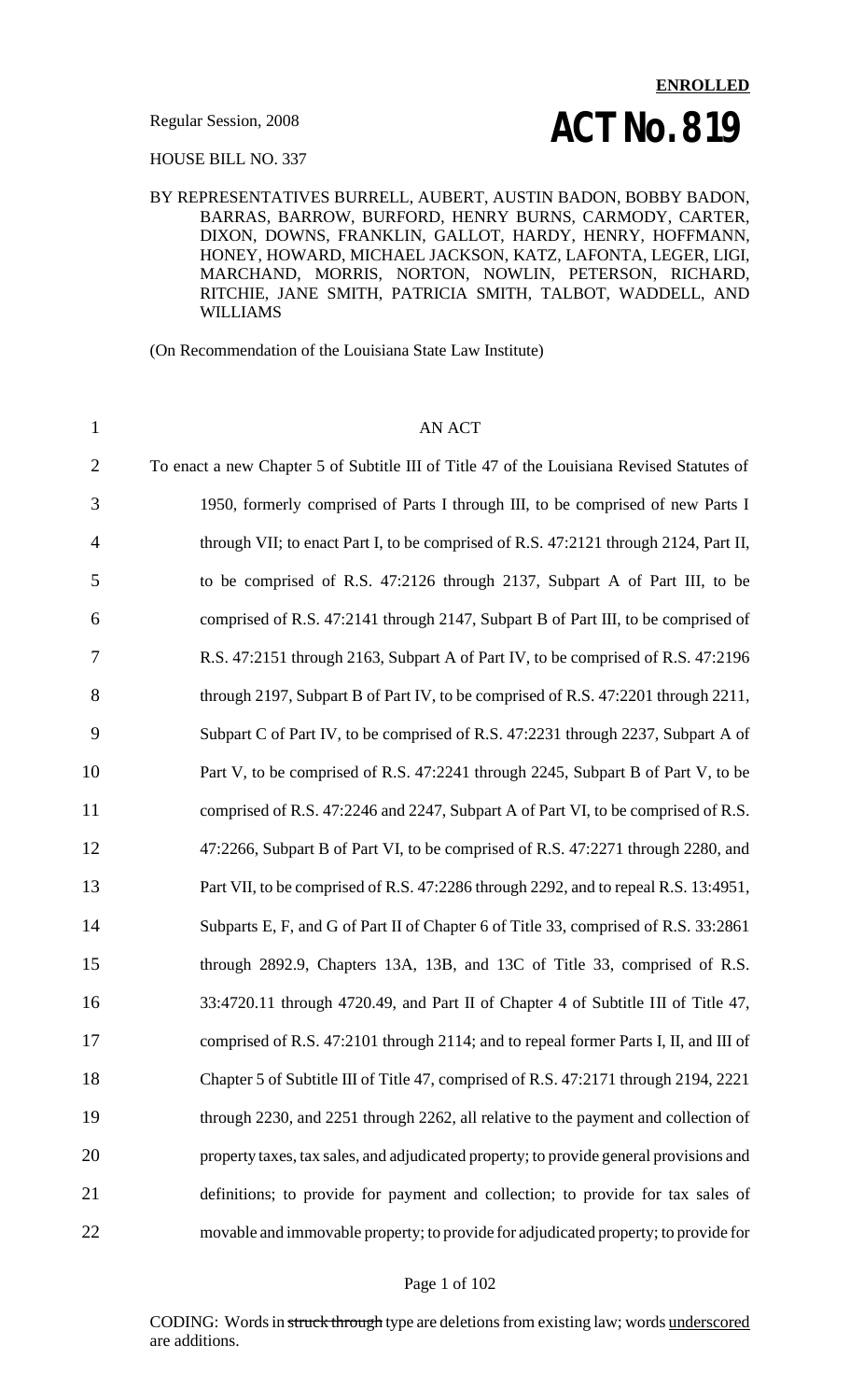| $\mathbf{1}$   | redemptions; to provide procedures to quiet tax title and for actions to annul; and to    |
|----------------|-------------------------------------------------------------------------------------------|
| $\overline{2}$ | provide for related matters.                                                              |
| 3              | Be it enacted by the Legislature of Louisiana:                                            |
| $\overline{4}$ | Section 1. Chapter 5 of Subtitle III of Title 47 of the Louisiana Revised Statutes of     |
| 5              | 1950, formerly comprised of Parts I through III, comprised of new Parts I through VII; to |
| 6              | enact Part I, comprised of R.S. 47:2121 through 2124, Part II, comprised of R.S. 47:2126  |
| 7              | through 2137, Subpart A of Part III, comprised of R.S. 47:2141 through 2147, Subpart B of |
| 8              | Part III, comprised of R.S. 47:2151 through 2163, Subpart A of Part IV, comprised of R.S. |
| 9              | 47:2196 and 2197, Subpart B of Part IV, comprised of R.S. 47:2201 through 2211, Subpart   |
| 10             | C of Part IV, comprised of R.S. 47:2231 through 2237, Subpart A of Part V, comprised of   |
| 11             | R.S. 47:2241 through 2245, Subpart B of Part V, comprised of R.S. 47:2246 and 2247,       |
| 12             | Subpart A of Part VI, comprised of R.S. 47:2266, Subpart B of Part VI, comprised of R.S.  |
| 13             | 47:2271 through 2280, and Part VII, comprised of R.S. 47:2286 through 2292, are hereby    |
| 14             | enacted to read as follows:                                                               |
| 15             | <b>SUBTITLE III</b>                                                                       |
| 16             | CHAPTER 5. PAYMENT AND COLLECTION PROCEDURE;                                              |
| 17             | TAX SALES; ADJUDICATED PROPERTY                                                           |
| 18             | PART 1. GENERAL PROVISIONS; PURPOSE; DEFINITIONS                                          |
| 19             | §2121. Purpose; principles; property rights                                               |
| 20             | A. Purpose. The purpose of this Chapter is to amend and restate the law                   |
| 21             | governing the payment and collection of property taxes, tax sales, and redemptions        |
| 22             | <u>to:</u>                                                                                |
| 23             | (1) Reorganize the prior law into a single comprehensive Chapter, using                   |
| 24             | consistent terminology.                                                                   |
| 25             | (2) Encourage the payment and efficient collection of property taxes.                     |
| 26             | (3) Satisfy the requirements of due process.                                              |
| 27             | (4) Provide a fair process and statutory price for the redemption of tax sale             |
| 28             | and adjudicated properties.                                                               |
| 29             | (5) Encourage the return to commerce of tax sale and adjudicated properties,              |
| 30             | without unnecessary public expense, through clear procedures that allow interested        |

Page 2 of 102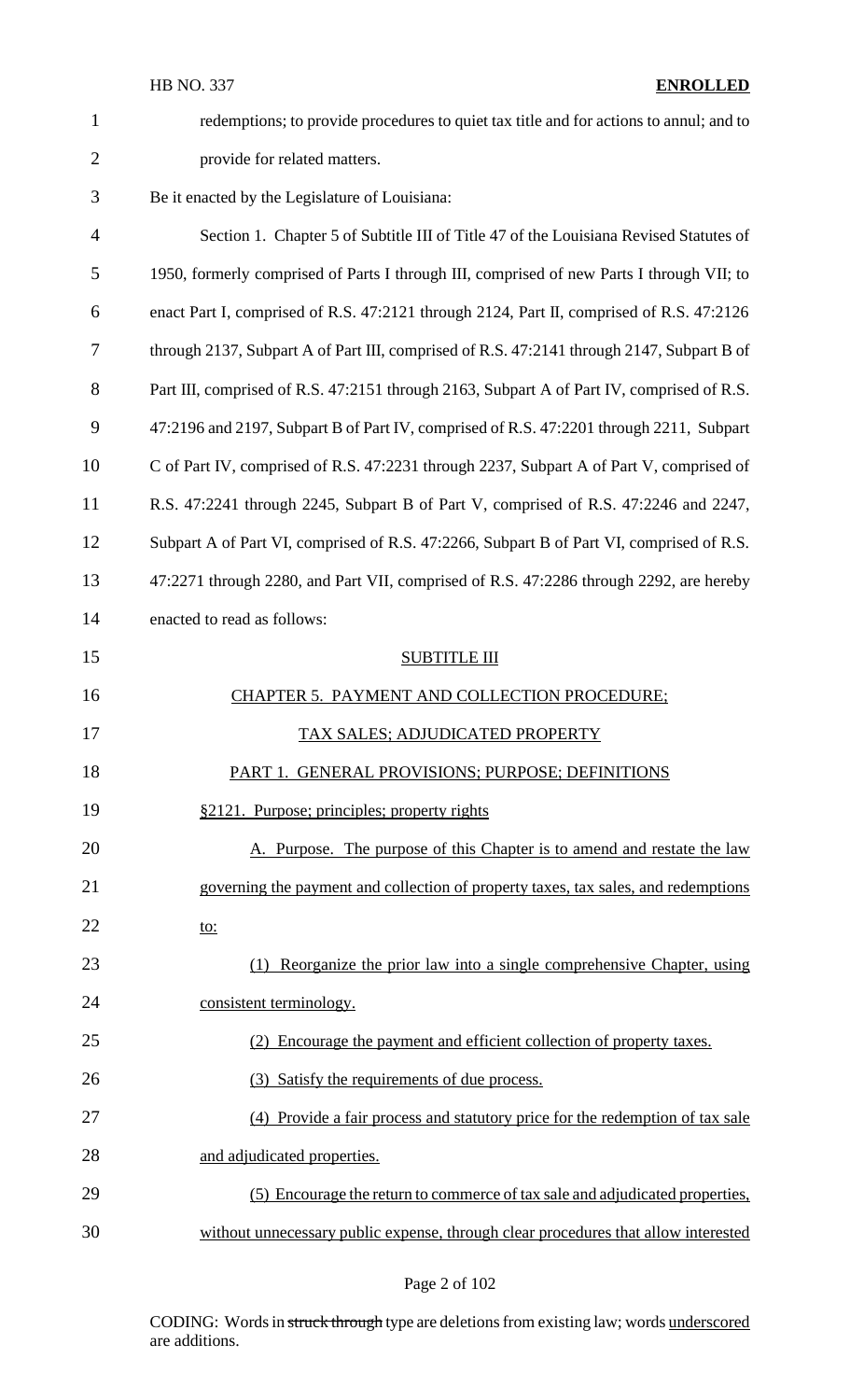| $\mathbf{1}$   | persons to carry out the title search and notification procedures considered necessary      |
|----------------|---------------------------------------------------------------------------------------------|
| $\overline{2}$ | under contemporary standards of due process to acquire merchantable title to those          |
| 3              | properties.                                                                                 |
| $\overline{4}$ | Avoid the imposition on the public of extensive title search and<br>(6)                     |
| 5              | notification expenses for properties that are redeemed or that fail to attract any party    |
| 6              | willing to bear the expenses of establishing merchantable title.                            |
| 7              | (7) Retain, to the extent not inconsistent with the preceding purposes, the                 |
| 8              | traditional procedures governing tax sales, adjudications, and redemptions in this          |
| 9              | state.                                                                                      |
| 10             | <b>B.</b> Effect of tax sale on property interest. No tax sale shall transfer or            |
| 11             | terminate the property interest of any person in tax sale property or adjudicated           |
| 12             | property until that person has been duly notified and both the redemptive period and        |
| 13             | any right held by that person to assert a payment or redemption nullity under R.S.          |
| 14             | 47:2187 have terminated.                                                                    |
| 15             | $C.$ Tax sale title. (1) A tax sale confers on the tax sale purchaser, or on the            |
| 16             | political subdivision to which the tax sale property is adjudicated, only tax sale title.   |
| 17             | If the tax sale property is not redeemed within the redemptive period, then at the          |
| 18             | termination of the redemptive period, tax sale title transfers to its holder ownership      |
| 19             | of the tax sale property, free of the ownership and other interests, claims, or             |
| 20             | encumbrances held by all duly notified persons. Tax sale title is fully transferable        |
| 21             | and heritable, but any successor of a tax sale title takes it subject to any existing right |
| 22             | to redeem the property, or to assert a nullity, to the extent and for the period of time    |
| 23             | that the right would have existed in the absence of the transfer or succession.             |
| 24             | (2) A person who acquires ownership of property through a tax sale title                    |
| 25             | takes the ownership subject to any interests that are not terminated in accordance          |
| 26             | with this Chapter. Other than taking subject to those interests, the acquiring person's     |
| 27             | ownership of the tax sale property after termination of the redemptive period is not        |
| 28             | affected by any lack of notice to the holders of those interests.                           |
| 29             | Notwithstanding any provision in this Chapter to the contrary, the<br>(3)                   |
| 30             | following interests affecting immovable property shall not be terminated pursuant           |

Page 3 of 102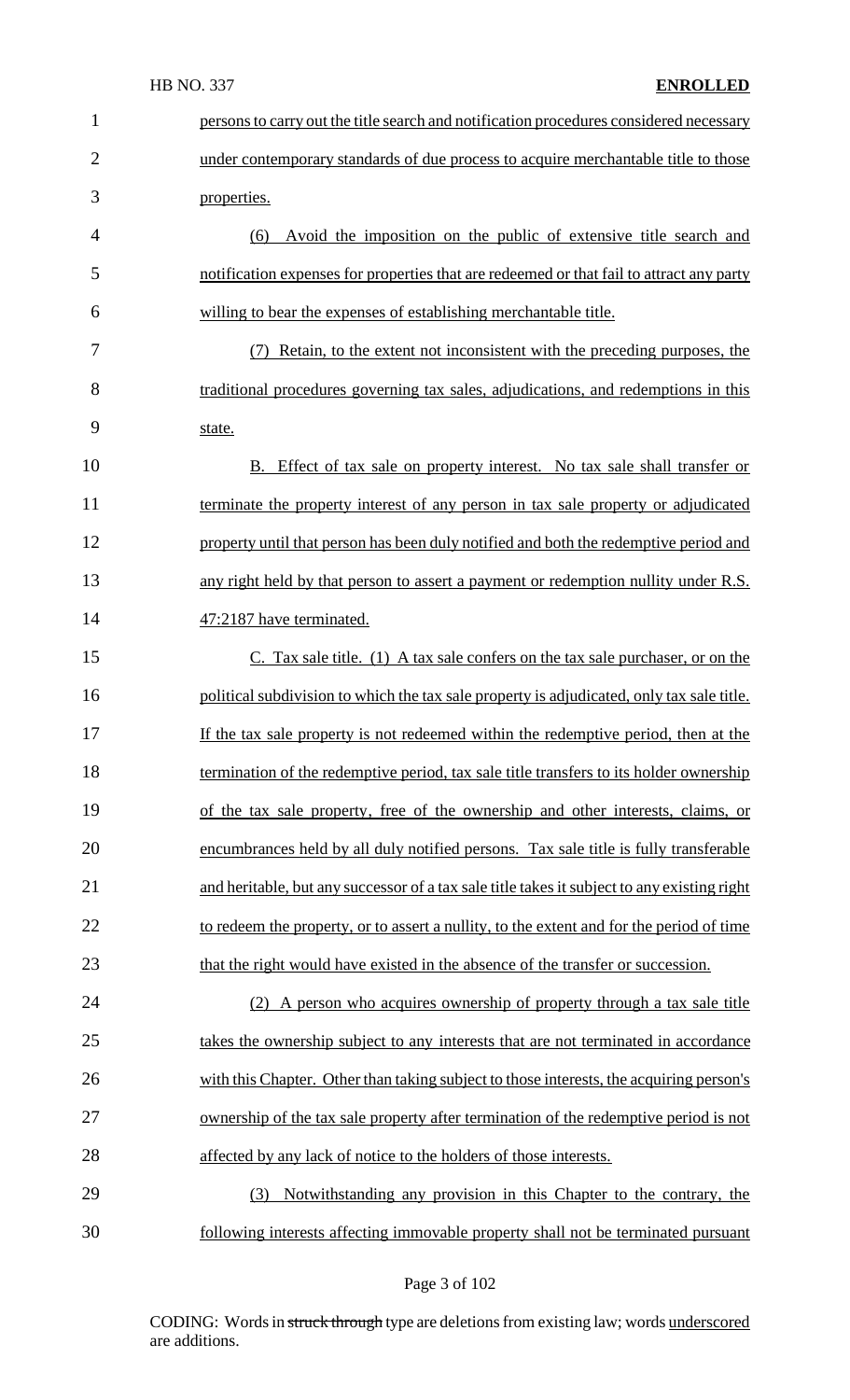| $\mathbf{1}$   | to this Chapter to the extent the interests remain effective against third parties and   |
|----------------|------------------------------------------------------------------------------------------|
| $\overline{2}$ | are filed with the appropriate recorder prior to the filing of the tax sale certificate: |
| 3              | (a) Mineral rights.                                                                      |
| 4              | (b) Pipeline servitudes.                                                                 |
| 5              | (c) Predial servitudes.                                                                  |
| 6              | (d) Building restrictions.                                                               |
| 7              | Dedications in favor of political subdivisions, the public, or public<br>(e)             |
| 8              | utilities.                                                                               |
| 9              | D. Deficiencies in notices or procedures. Except for acts or omissions that              |
| 10             | result in redemption or payment nullities, none of the provisions in this Chapter        |
| 11             | concerning notices or procedures required in connection with a tax sale provides a       |
| 12             | ground for nullifying:                                                                   |
| 13             | $(1)$ The tax sale.                                                                      |
| 14             | The transfer at the end of the redemptive period of the ownership of                     |
| 15             | property to which tax sale title has been issued.                                        |
| 16             | (3) The transfer or termination of any duly notified person's interest in the            |
| 17             | tax sale property or the adjudicated property.                                           |
| 18             | §2122. Definitions                                                                       |
| 19             | The following terms used in this Chapter shall have the definitions ascribed             |
| 20             | in this Section, unless the context clearly requires otherwise:                          |
| 21             | (1) "Acquiring person" means either of the following:                                    |
| 22             | (a) A person acquiring tax sale title to a tax sale property.                            |
| 23             | A political subdivision or any other person seeking to acquire or<br>(b)                 |
| 24             | acquiring ownership of adjudicated property.                                             |
| 25             | (2) "Adjudicated property" means property of which tax sale title is acquired            |
| 26             | by a political subdivision pursuant to R.S. 47:2196.                                     |
| 27             | (3) "Authenticate" means either of the following:                                        |
| 28             | (a) To sign.                                                                             |

Page 4 of 102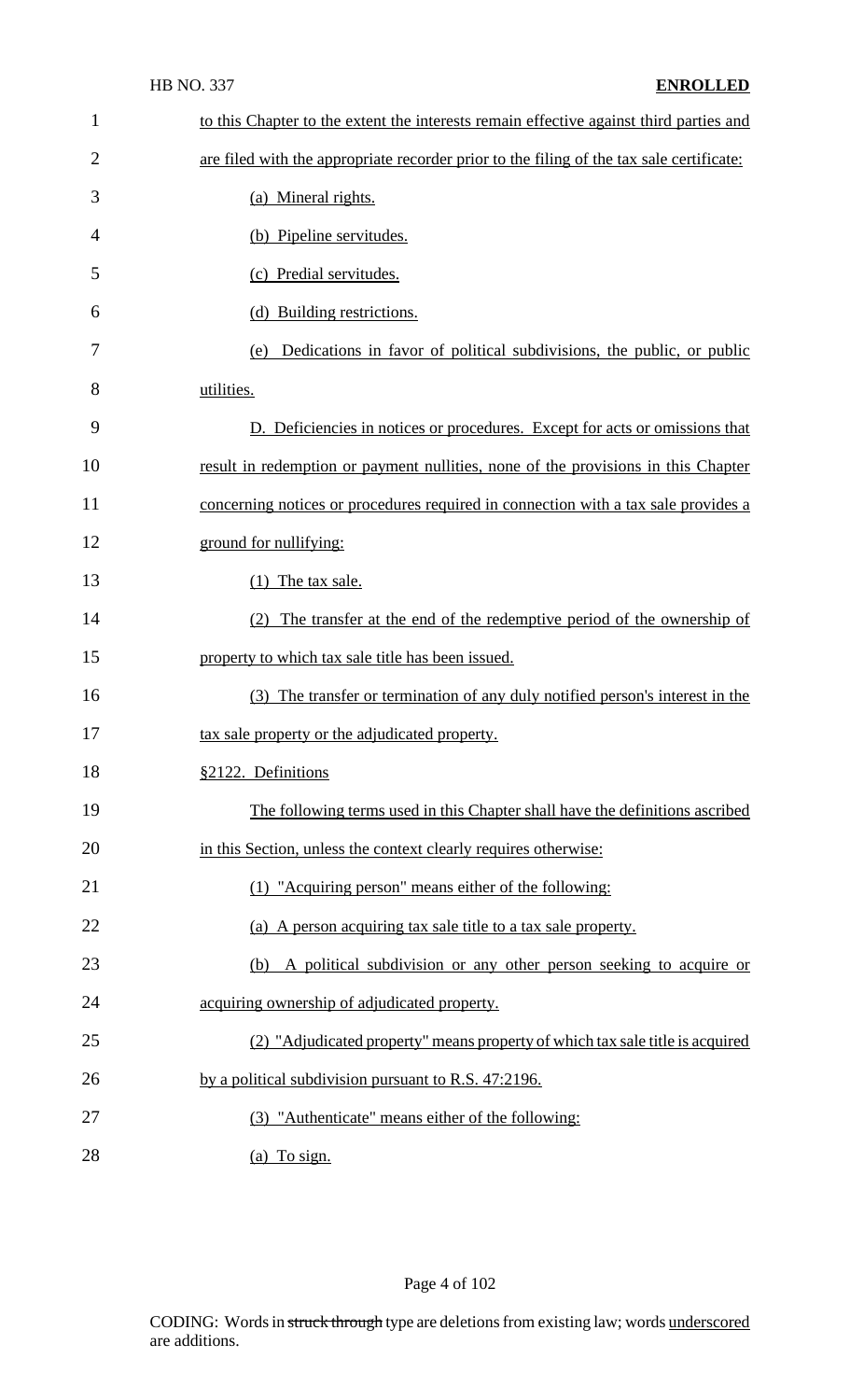| $\mathbf{1}$   | (b) To execute or otherwise adopt a symbol, or encrypt or similarly process          |
|----------------|--------------------------------------------------------------------------------------|
| $\overline{2}$ | a written notice in whole or in part, with the present intent of the authenticating  |
| 3              | person to identify the person and adopt or accept a written notice.                  |
| $\overline{4}$ | (4) "Duly notified" means, with respect to a particular person, that an effort       |
| 5              | meeting the requirements of due process of law has been made to identify and to      |
| 6              | provide that person with a notice that meets the requirements of R.S. 47:2156, 2157, |
| 7              | 2206, 2236, or 2275, or with service of a petition and citation in accordance with   |
| 8              | R.S. 47:2266, regardless of any of the following:                                    |
| 9              | (a) Whether the effort resulted in actual notice to the person.                      |
| 10             | (b) Whether the one who made the effort was a public official or a private           |
| 11             | party.                                                                               |
| 12             | (c) When, after the tax sale, the effort was made.                                   |
| 13             | (5) "Governmental lien" means all liens imposed by law upon immovable                |
| 14             | property in favor of any political subdivision and filed in the mortgage records,    |
| 15             | including without limitation, those imposed under R.S. 13:2575, R.S. 33:1236, 4752,  |
| 16             | 4753, 4754, 4766, 5062, and 5062.1, other than statutory impositions.                |
| 17             | (6) "Ordinance" means:                                                               |
| 18             | (a) An act of a political subdivision that has the force and effect of law,          |
| 19             | including but not limited to an ordinance, a resolution, or a motion; or             |
| 20             | (b) A rule or regulation promulgated by the State Land Office, the division          |
| 21             | of administration, or by another state agency with authority over adjudicated        |
| 22             | properties.                                                                          |
| 23             | (7) "Owner" means a person who holds an ownership interest that has not              |
| 24             | been terminated pursuant to R.S. 47:2121(C).                                         |
| 25             | (8) "Payment nullity" means a nullity arising from payment of taxes prior to         |
|                | a tax sale, including payment based on dual assessment.                              |
| 26             | (9) "Political subdivision" means any of the following to the extent it has the      |
| 27             | power to levy ad valorem taxes and conduct tax sales for failure to pay ad valorem   |
| 28             |                                                                                      |
| 29             | taxes:                                                                               |

# Page 5 of 102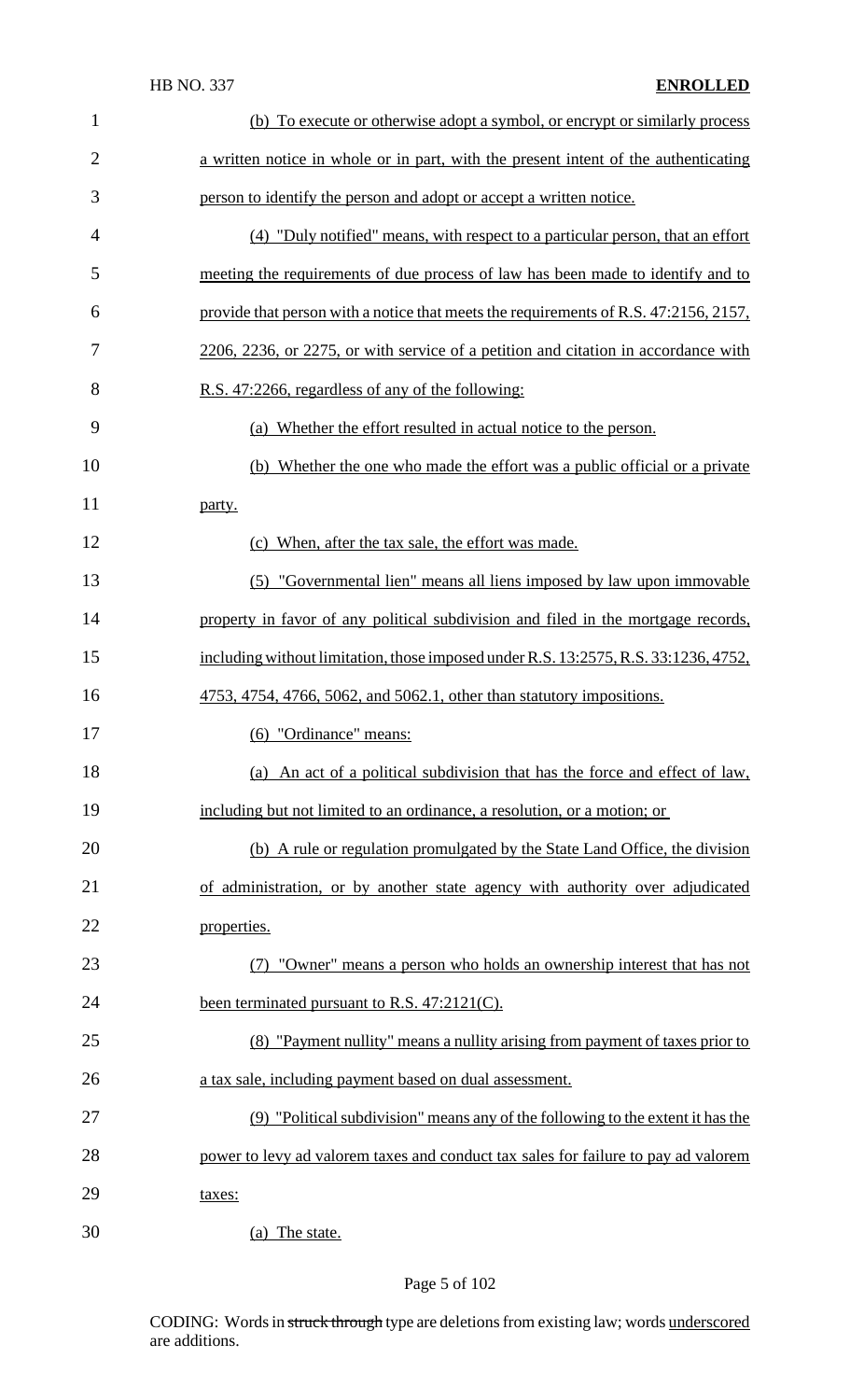| 1              | (b) Any political subdivision as defined in Article VI, Section 44 of the              |
|----------------|----------------------------------------------------------------------------------------|
| $\overline{2}$ | Louisiana Constitution.                                                                |
| 3              | (c) Any other agency, board, or instrumentality under Subparagraph (a) or              |
| 4              | (b) of this Paragraph.                                                                 |
| 5              | (10) "Redemption nullity" means the right of a person to annul a tax sale in           |
| 6              | accordance with R.S. 47:2286 because he was not duly notified at least six months      |
| 7              | before the termination of the redemptive period.                                       |
| 8              | (11) "Redemptive period" means the period in which a person may redeem                 |
| 9              | property as provided in the Louisiana Constitution.                                    |
| 10             | (12) "Send" means either of the following:                                             |
| 11             | To deposit in the mail or deliver for transmission by any other<br>(a)                 |
| 12             | commercially reasonable means of communication with postage or cost of                 |
| 13             | transmission provided for, and properly addressed to any address reasonable under      |
| 14             | the circumstances.                                                                     |
| 15             | (b) In any other way to cause to be received any written notice within the             |
| 16             | time it would have arrived if properly sent.                                           |
| 17             | (13) "Signed" includes using any symbol executed or adopted with present               |
| 18             | intention to adopt or accept a writing in tangible form.                               |
| 19             | (14) "Statutory imposition" means ad valorem taxes and any imposition in               |
| 20             | addition to ad valorem taxes that are included on the tax bill sent to the tax debtor. |
| 21             | (15) "Tax debtor" means, as of the date of determination, the person listed            |
| 22             | on the tax roll in accordance with R.S. 47:2126.                                       |
| 23             | (16) "Tax notice party" means, as of the date of determination, the tax debtor         |
| 24             | and any person requesting notice pursuant to R.S. 47:2159.                             |
| 25             | (17) "Tax sale" means the sale or adjudication of tax sale title to property           |
| 26             | pursuant to R.S. 47:2155 and 2196.                                                     |
| 27             | (18) "Tax sale certificate" means the written notice evidencing a tax sale to          |
| 28             | be filed in accordance with R.S. 47:2154 and 2196.                                     |
| 29             | (19) "Tax sale party" means the tax notice party, the owner of property,               |
| 30             | including the owner of record at the time of a tax sale, as shown in the conveyance    |

# Page 6 of 102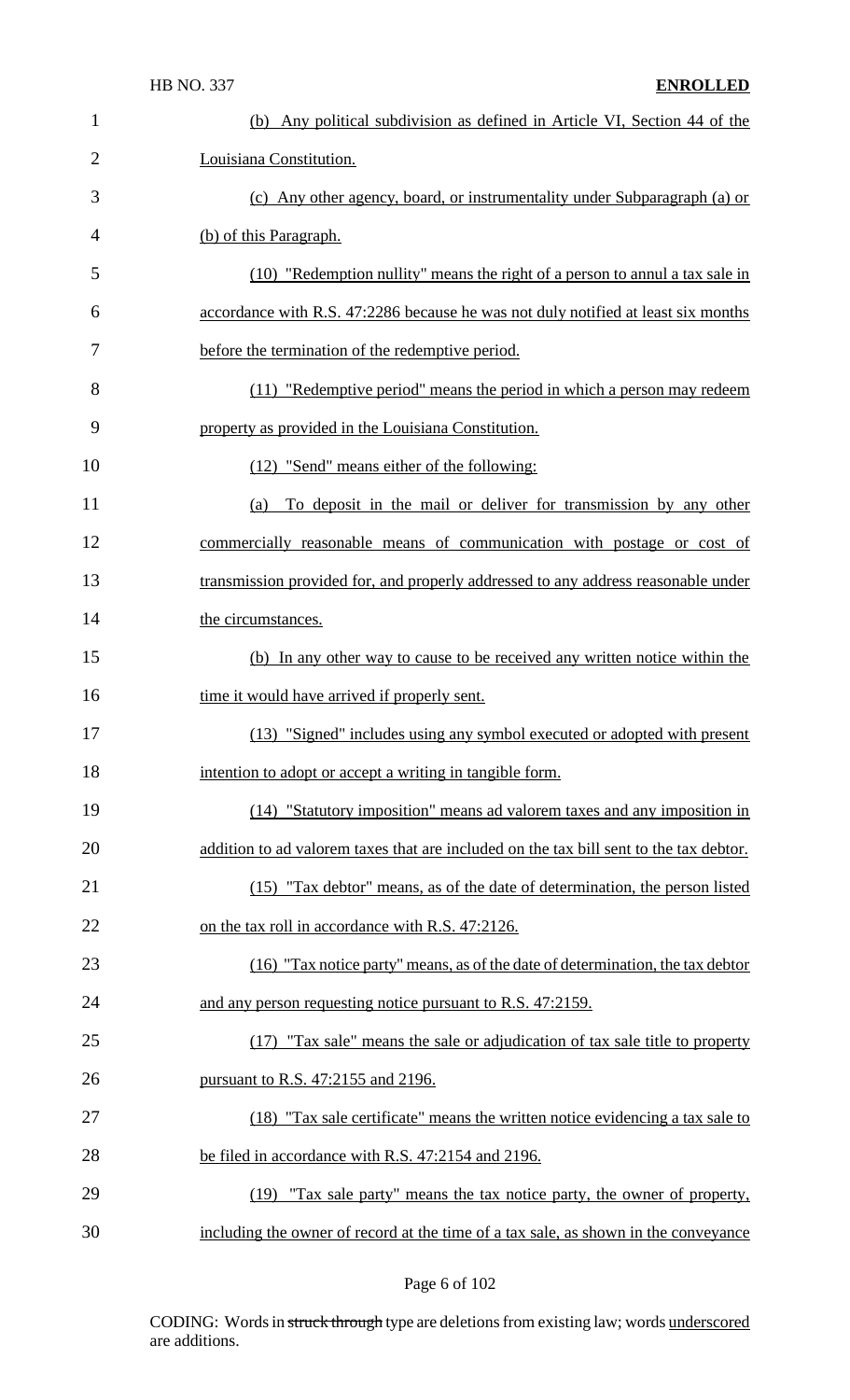| $\mathbf{1}$                     | records of the appropriate parish, and any other person holding an interest, such as                                                                                                                                                                                                                                                                                                                                                                                                                                              |
|----------------------------------|-----------------------------------------------------------------------------------------------------------------------------------------------------------------------------------------------------------------------------------------------------------------------------------------------------------------------------------------------------------------------------------------------------------------------------------------------------------------------------------------------------------------------------------|
| $\overline{2}$                   | a mortgage, privilege, or other encumbrance on the property, including a tax sale                                                                                                                                                                                                                                                                                                                                                                                                                                                 |
| 3                                | purchaser, as shown in the mortgage and conveyance records of the appropriate                                                                                                                                                                                                                                                                                                                                                                                                                                                     |
| 4                                | parish.                                                                                                                                                                                                                                                                                                                                                                                                                                                                                                                           |
| 5                                | (20) "Tax sale property" means property for which tax sale title is sold                                                                                                                                                                                                                                                                                                                                                                                                                                                          |
| 6                                | <u>pursuant to R.S. 47:2154.</u>                                                                                                                                                                                                                                                                                                                                                                                                                                                                                                  |
| 7                                | (21) "Tax sale purchaser" means the purchaser of tax sale property, his                                                                                                                                                                                                                                                                                                                                                                                                                                                           |
| 8                                | successors, and assigns.                                                                                                                                                                                                                                                                                                                                                                                                                                                                                                          |
| 9                                | (22) "Tax sale title" means the set of rights acquired by a tax sale purchaser                                                                                                                                                                                                                                                                                                                                                                                                                                                    |
| 10                               | or, in the case of adjudicated property, on the applicable political subdivision,                                                                                                                                                                                                                                                                                                                                                                                                                                                 |
| 11                               | pursuant to this Chapter.                                                                                                                                                                                                                                                                                                                                                                                                                                                                                                         |
| 12                               | (23) "Written notice", "notice", "written", or "writing" means information                                                                                                                                                                                                                                                                                                                                                                                                                                                        |
| 13                               | that is inscribed on a tangible medium or which is stored in an electronic or other                                                                                                                                                                                                                                                                                                                                                                                                                                               |
| 14                               | medium and is retrievable in perceivable form.                                                                                                                                                                                                                                                                                                                                                                                                                                                                                    |
| 15                               | §2123. Affidavits                                                                                                                                                                                                                                                                                                                                                                                                                                                                                                                 |
| 16                               | A certified copy of any affidavit filed in accordance with R.S. 47:2157, 2208,                                                                                                                                                                                                                                                                                                                                                                                                                                                    |
| 17                               | 2236, and 2277 with the appropriate recorder of mortgages pursuant to the provisions                                                                                                                                                                                                                                                                                                                                                                                                                                              |
| 18                               | of this Chapter shall be self-authenticating. A certified copy of the affidavit shall                                                                                                                                                                                                                                                                                                                                                                                                                                             |
| 19                               | constitute prima facie evidence of the facts stated in the affidavit concerning the                                                                                                                                                                                                                                                                                                                                                                                                                                               |
| 20                               | subject matters specified in the statutory form of affidavits provided by R.S.                                                                                                                                                                                                                                                                                                                                                                                                                                                    |
| 21                               | 47:2157, 2208, 2236, and 2277.                                                                                                                                                                                                                                                                                                                                                                                                                                                                                                    |
| 22                               | $Comments - 2008$                                                                                                                                                                                                                                                                                                                                                                                                                                                                                                                 |
| 23<br>24<br>25<br>26<br>27<br>28 | (a) This Section is new. Other provisions of this Chapter allow tax sale<br>purchasers, acquiring persons, political subdivisions or their representatives to file<br>affidavits. See R.S. 47:2157, 2208, 2280, and 2291. This Section provides the effect<br>of these affidavits. A certified copy of the affidavit is self-authenticating for<br>evidentiary purposes and is prima facie evidence of the facts recited in the affidavit<br>to the extent such facts are set forth if the statutory form for affidavits is used. |
| 29<br>30<br>31<br>32<br>33<br>34 | (b) It is the giving of notice and the passage of time that converts tax sale<br>title to a full ownership interest, not the filing of an affidavit under this Chapter. The<br>affidavit merely evidences these facts so that there is evidence, via a certified copy,<br>that is admissible in court, without further authentication or testimony, in the chain<br>of title that there has been a conversion of tax sale title to a full ownership interest<br>on which a title examiner can rely to determine merchantability.  |

Page 7 of 102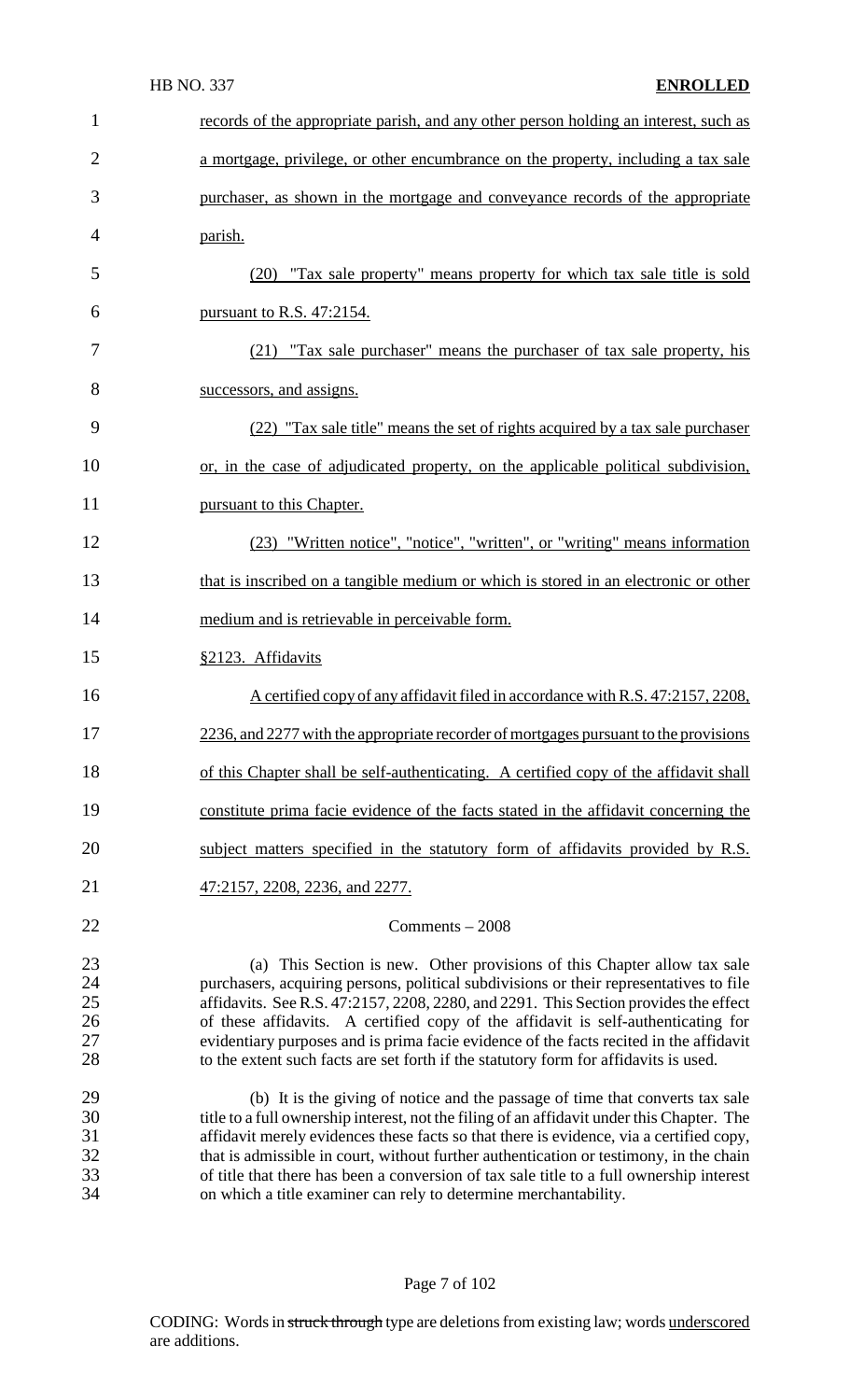|                                   | <b>HB NO. 337</b><br><b>ENROLLED</b>                                                                                                                                                                                                                                                                                                                                                                        |
|-----------------------------------|-------------------------------------------------------------------------------------------------------------------------------------------------------------------------------------------------------------------------------------------------------------------------------------------------------------------------------------------------------------------------------------------------------------|
| 1                                 | §2124. Liability of tax collectors and tax assessors                                                                                                                                                                                                                                                                                                                                                        |
| $\overline{2}$                    | A. Tax collectors and tax assessors shall bear no liability, either in their                                                                                                                                                                                                                                                                                                                                |
| 3                                 | personal or in their official capacity, arising out of any redemption nullity.                                                                                                                                                                                                                                                                                                                              |
| 4                                 | B. Liability shall not be imposed on tax collectors or tax assessors or their                                                                                                                                                                                                                                                                                                                               |
| 5                                 | employees based upon the exercise or performance or the failure to exercise or                                                                                                                                                                                                                                                                                                                              |
| 6                                 | perform their duties under this Chapter.                                                                                                                                                                                                                                                                                                                                                                    |
| 7                                 | C. The provisions of Subsection B of this Section are not applicable to acts                                                                                                                                                                                                                                                                                                                                |
| 8                                 | or omissions which constitute criminal, fraudulent, malicious, intentional, willful,                                                                                                                                                                                                                                                                                                                        |
| 9                                 | outrageous, reckless, or flagrant misconduct.                                                                                                                                                                                                                                                                                                                                                               |
| 10                                | D. Any action against a tax collector or tax assessor shall be brought prior                                                                                                                                                                                                                                                                                                                                |
| 11                                | to the earlier to occur of:                                                                                                                                                                                                                                                                                                                                                                                 |
| 12                                | (1) One year after the claimant knew or should have known of the act or                                                                                                                                                                                                                                                                                                                                     |
| 13                                | failure to act giving rise to the cause of action.                                                                                                                                                                                                                                                                                                                                                          |
| 14                                | (2) The date of termination of the right of the claimant to bring an action for                                                                                                                                                                                                                                                                                                                             |
| 15                                | nullity.                                                                                                                                                                                                                                                                                                                                                                                                    |
| 16                                | E. The liability of the tax collector or tax assessor in his official capacity for                                                                                                                                                                                                                                                                                                                          |
| 17                                | the obligations of his office terminates when he ceases to hold office and his                                                                                                                                                                                                                                                                                                                              |
| 18                                | successor is appointed, who shall then succeed in his official capacity to all of the                                                                                                                                                                                                                                                                                                                       |
| 19                                | obligations of the preceding holder of the office incurred in his official capacity,                                                                                                                                                                                                                                                                                                                        |
| 20                                | subject to the provisions of R.S. 47:2162.                                                                                                                                                                                                                                                                                                                                                                  |
| 21                                | $Comments - 2008$                                                                                                                                                                                                                                                                                                                                                                                           |
| <b>22</b><br>23<br>24<br>25<br>26 | (a) This Section is new. It limits the liability of tax collectors and tax<br>assessors for their actions under this Chapter. The limitation of liability furthers the<br>purpose of this Chapter by removing the burden of notifying interest holders from<br>the tax collectors and tax assessors, and placing that burden on persons attempting<br>to acquire tax sale property or adjudicated property. |
| 27<br>28                          | (b) This Section is based on R.S. 9:2798.1 except the limitation of liability<br>is not limited to policymaking or discretionary acts.                                                                                                                                                                                                                                                                      |
| 29                                | PART II. PAYMENT AND COLLECTION                                                                                                                                                                                                                                                                                                                                                                             |
| 30                                | §2126. Duty of assessors; single assessment                                                                                                                                                                                                                                                                                                                                                                 |
| 31                                | Each assessor shall deliver to the appropriate tax collector the tax roll for the                                                                                                                                                                                                                                                                                                                           |
| 32                                | year in which taxes are collectible by November fifteenth of each calendar year,                                                                                                                                                                                                                                                                                                                            |

Page 8 of 102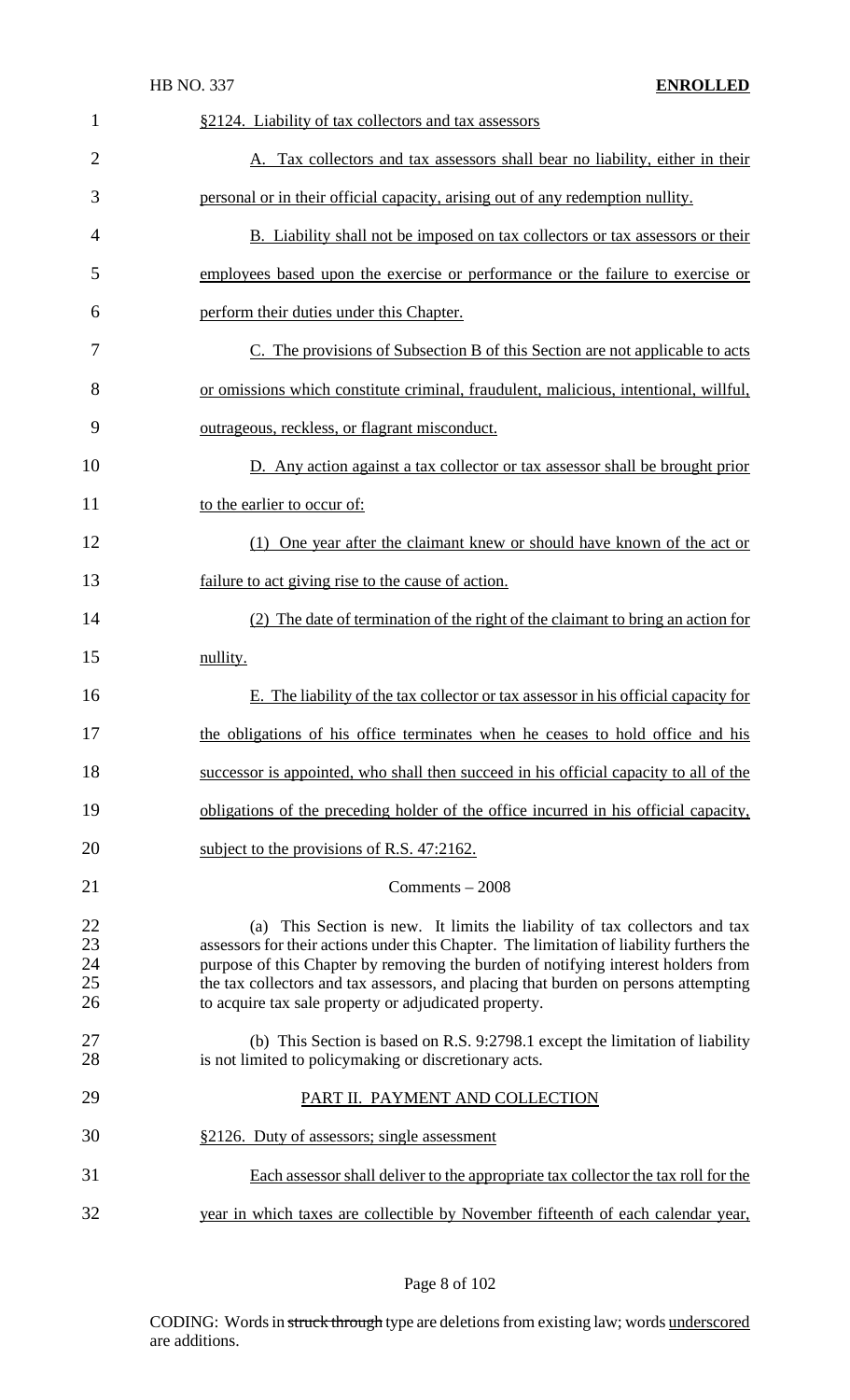| $\mathbf{1}$                                 | except as otherwise provided by law. At the same time, the assessor may file the tax                                                                                                                                                                                                                                                                                                                                                                                                                                                                                                                                                                                          |
|----------------------------------------------|-------------------------------------------------------------------------------------------------------------------------------------------------------------------------------------------------------------------------------------------------------------------------------------------------------------------------------------------------------------------------------------------------------------------------------------------------------------------------------------------------------------------------------------------------------------------------------------------------------------------------------------------------------------------------------|
| $\overline{2}$                               | <u>roll in the mortgage records of the parish in which property subject to the taxes is</u>                                                                                                                                                                                                                                                                                                                                                                                                                                                                                                                                                                                   |
| 3                                            | located. The assessor shall use reasonable efforts to list on the tax roll all co-owners                                                                                                                                                                                                                                                                                                                                                                                                                                                                                                                                                                                      |
| $\overline{4}$                               | of record of the property, or if there has been a tax sale to a party other than a                                                                                                                                                                                                                                                                                                                                                                                                                                                                                                                                                                                            |
| 5                                            | political subdivision, the tax sale purchaser and the other owners, to the extent their                                                                                                                                                                                                                                                                                                                                                                                                                                                                                                                                                                                       |
| 6                                            | interests were not sold at tax sale. The tax roll shall be updated as of January first                                                                                                                                                                                                                                                                                                                                                                                                                                                                                                                                                                                        |
| 7                                            | or later of the year in which the taxes are collectible. There shall be only one                                                                                                                                                                                                                                                                                                                                                                                                                                                                                                                                                                                              |
| 8                                            | assessment for each tax parcel, and the full assessment shall be on each tax bill sent                                                                                                                                                                                                                                                                                                                                                                                                                                                                                                                                                                                        |
| 9                                            | pursuant to R.S. $47:2127(C)$ , provided, however, if requested by a tax debtor, the                                                                                                                                                                                                                                                                                                                                                                                                                                                                                                                                                                                          |
| 10                                           | assessor may, but shall not be obligated to, make separate assessments for undivided                                                                                                                                                                                                                                                                                                                                                                                                                                                                                                                                                                                          |
| 11                                           | interests in each tax parcel.                                                                                                                                                                                                                                                                                                                                                                                                                                                                                                                                                                                                                                                 |
| 12                                           | Comments $-2008$                                                                                                                                                                                                                                                                                                                                                                                                                                                                                                                                                                                                                                                              |
| 13<br>14<br>15<br>16<br>17<br>18<br>19<br>20 | (a) This Section is new. It changes the law in part. The tax assessors are<br>required to deliver the tax rolls to the tax collectors by November 15. The tax<br>collectors, however, are no longer required to file the tax rolls in the mortgage<br>records, although they are allowed to do so. Further, the assessors are required to use<br>reasonable efforts to insure the tax rolls are complete in several respects. All co-<br>owners are to be listed as tax debtors. Further, the tax roll is to list a tax sale<br>purchaser as an owner, or in the case when the tax sale purchaser purchased an<br>undivided interest, as a co-owner, along with other owners. |
| 21<br>22<br>23<br>24                         | (b) This Section does not require the assessor to split assessments for one tax<br>parcel. In this case, this Section overrules Farmco, Inc. v. Wilson, 944 So. 2d 665<br>(La. App. 1 Cir. 2006). The assessor, however, is allowed to make separate<br>assessments for undivided interests, but is not obligated to do so.                                                                                                                                                                                                                                                                                                                                                   |
| 25                                           | §2127. Time for payment; interest; notification                                                                                                                                                                                                                                                                                                                                                                                                                                                                                                                                                                                                                               |
| 26                                           | A. Time for Payment. Taxes assessed shall be due in that calendar year as                                                                                                                                                                                                                                                                                                                                                                                                                                                                                                                                                                                                     |
| 27                                           | soon as the tax roll is delivered to the tax collector, and they shall be paid on or                                                                                                                                                                                                                                                                                                                                                                                                                                                                                                                                                                                          |
| 28                                           | before December thirty-first in each respective year.                                                                                                                                                                                                                                                                                                                                                                                                                                                                                                                                                                                                                         |
| 29                                           | B. Interest. The interest on all ad valorem taxes, whether levied on movable                                                                                                                                                                                                                                                                                                                                                                                                                                                                                                                                                                                                  |
| 30                                           | or immovable property, which are delinquent shall begin thirty days after the                                                                                                                                                                                                                                                                                                                                                                                                                                                                                                                                                                                                 |
| 31                                           | deadline for payment of taxes, and shall bear interest from that date until paid, at the                                                                                                                                                                                                                                                                                                                                                                                                                                                                                                                                                                                      |
| 32                                           | rate of one percent per month or any part thereof. In the event of an erroneous                                                                                                                                                                                                                                                                                                                                                                                                                                                                                                                                                                                               |
| 33                                           | assessment and adjustment by the tax commission, the tax debtor shall have fifteen                                                                                                                                                                                                                                                                                                                                                                                                                                                                                                                                                                                            |
| 34                                           | days after the date of receipt of notice of the revised assessment in which to pay the                                                                                                                                                                                                                                                                                                                                                                                                                                                                                                                                                                                        |
| 35                                           | adjusted amount without interest penalty. If the address provided by the tax assessor                                                                                                                                                                                                                                                                                                                                                                                                                                                                                                                                                                                         |

# Page 9 of 102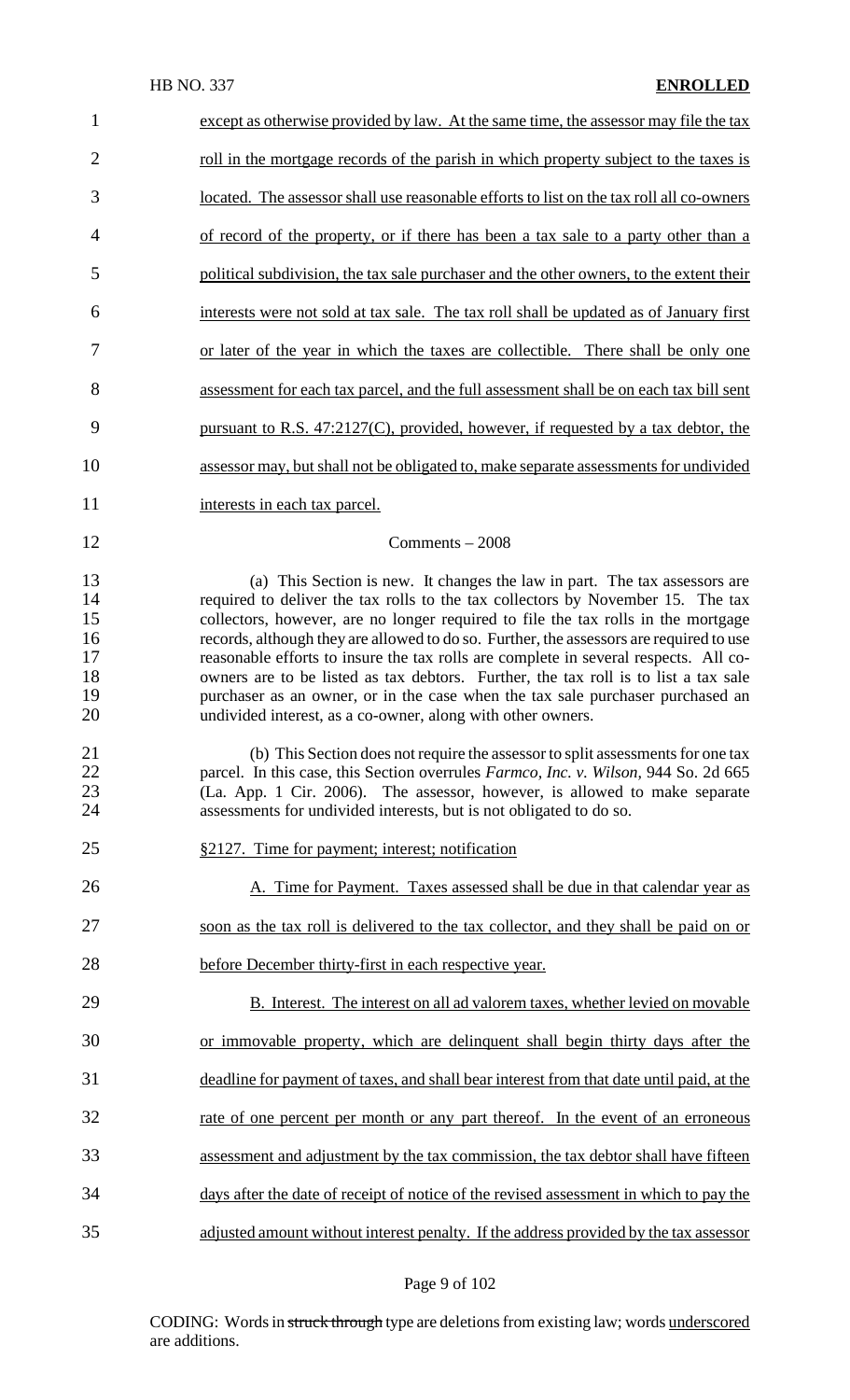| on the tax roll proves to be incorrect and the tax debtor does not receive a timely  |
|--------------------------------------------------------------------------------------|
| notice, the tax collector may extend to the tax debtor a fifteen-day notice in which |
| to pay without interest penalty.                                                     |

 C. Notification. As soon as practical following the sending of the tax roll to 5 the tax collector as required by Subsection A of this Section, the tax collector shall use reasonable efforts to send each tax notice party written notice by United States mail of taxes due, at the address listed for each tax debtor on each tax roll. The written notice shall disclose the total amount of taxes due by the tax debtor for the current year, the ward in which the property is located, and the number of the assessment. The written notice shall request the tax debtor to return the written notice to the tax collector with remittance and shall remind the tax debtor of the date 12 that taxes become delinquent following issuance of the notice and that interest will accrue on the taxes from and after the date the taxes become delinquent. Interest shall accrue at the rate prescribed by law, which rate, or a brief description of the 15 manner in which the rate is calculated, shall be stated in the written notice. The tax 16 collector may also notify any other tax sale party but shall not be obligated to do so. The written notice shall be deemed sufficient if it is in the following form: **IMame of Political Subdivision** 

# **ISBN** [YEAR] Property Tax Notice

## [List All Tax Notice Parties and their addresses]

| 21 | <b>Description of Charges</b> | Amount |
|----|-------------------------------|--------|
| 22 | <b>Estimated Tax Due</b>      |        |
| 23 | [Name of Tax District]        |        |
|    |                               |        |
| 24 | <b>Total Taxes</b>            |        |
|    |                               |        |

# 25 Property Address **Legal Description**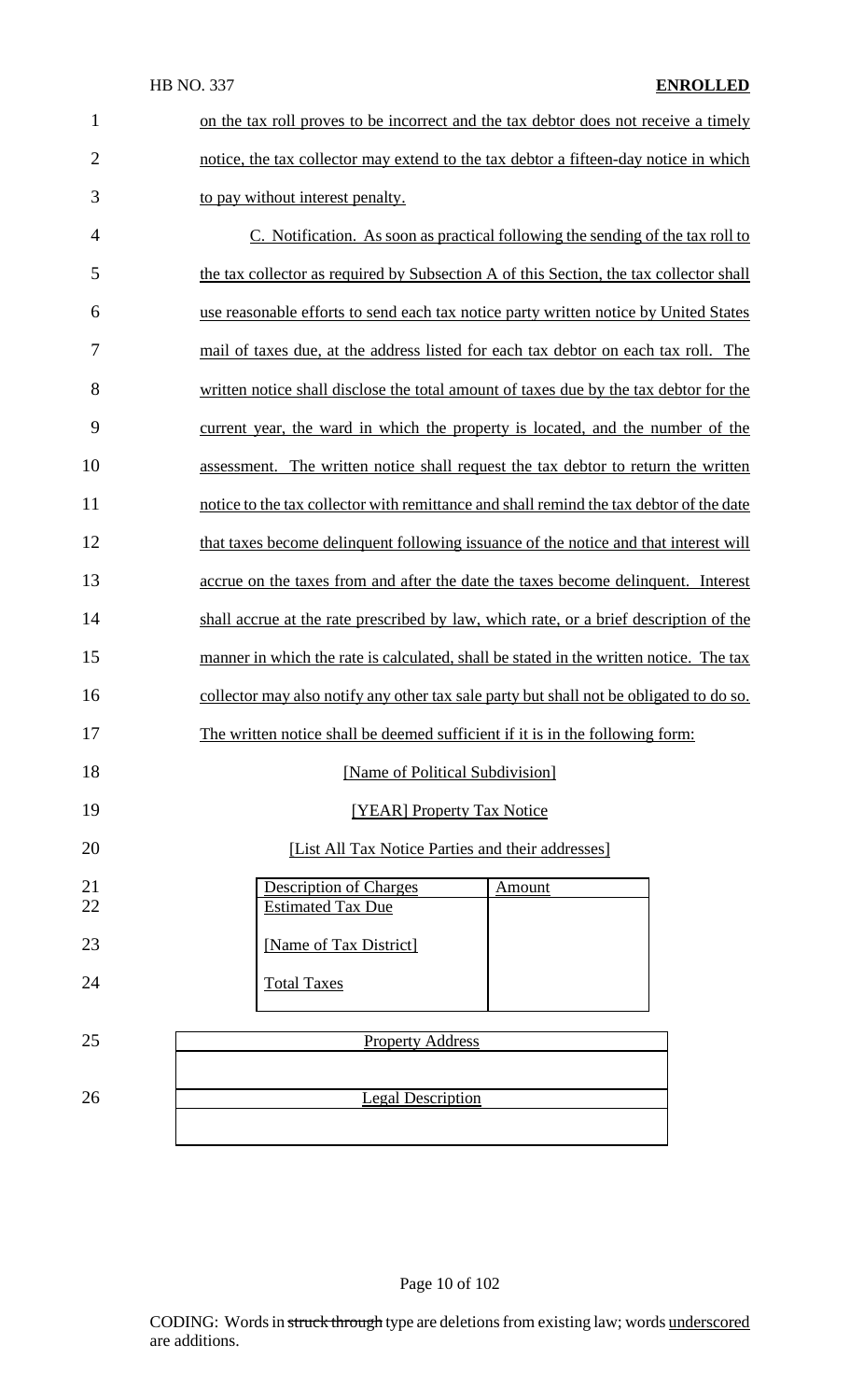| 1                    | PLEASE REMIT BY [DATE]                                                                                                                                                                                                                                                                                                 |
|----------------------|------------------------------------------------------------------------------------------------------------------------------------------------------------------------------------------------------------------------------------------------------------------------------------------------------------------------|
| $\overline{2}$<br>3  | *** ACCESS YOUR PROPERTY TAXES AND PAY ONLINE @<br>***                                                                                                                                                                                                                                                                 |
| 4                    | Please fold and tear along perforated line.                                                                                                                                                                                                                                                                            |
| 5                    | [YEAR] PROPERTY TAX NOTICE                                                                                                                                                                                                                                                                                             |
| 6                    | [Name & Address of Tax Collector]<br><b>Amount Due:</b>                                                                                                                                                                                                                                                                |
| 7                    | [Name & Address of Tax Debtor]<br>Due Date:                                                                                                                                                                                                                                                                            |
| 8                    | Make check payable to:                                                                                                                                                                                                                                                                                                 |
| 9                    | Retain the top portion of this form for your records.                                                                                                                                                                                                                                                                  |
| 10<br>11             | Write account number on your check. The canceled check will serve<br>$\overline{\phantom{a}}$<br>as your receipt.                                                                                                                                                                                                      |
| 12<br>13             | For [name of political subdivision] tax information only call<br>٠<br>[number] or fax [number].                                                                                                                                                                                                                        |
| 14                   | Access your property tax and pay online at [Internet address].<br>$\cdot$                                                                                                                                                                                                                                              |
| 15<br>16             | Change of address requests and questions regarding the assessed<br>$\cdot$<br>value of the property should be directed to:                                                                                                                                                                                             |
| 17                   | [Name & Address of Tax Collector]                                                                                                                                                                                                                                                                                      |
| 18<br>19             | (Tax records cannot be changed without instructions from the respective<br>parish tax assessor)                                                                                                                                                                                                                        |
| 20<br>21             | Please sign below and return this portion of notice with check made payable<br>to: $\lceil$                                                                                                                                                                                                                            |
| 22                   | These taxes paid by:                                                                                                                                                                                                                                                                                                   |
| 23                   | Comments $-2008$                                                                                                                                                                                                                                                                                                       |
| 24<br>25             | (a) This Section reproduces the substance of former R.S. 47:2101. It is not<br>intended to change the law.                                                                                                                                                                                                             |
| 26<br>27<br>28<br>29 | (b) Subsection C requires the sending of the notice of taxes due to tax notice<br>parties by U.S. mail. It further allows the tax collector to send a notice to any other<br>tax sale party. In keeping with the purposes of this revision, Subsection C further<br>provides a safe harbor form for the tax collector. |
| 30<br>31             | (c) Subsection $(B)(2)$ of former R.S. 47:2101 has been moved to R.S. 47:<br>2159.                                                                                                                                                                                                                                     |
| 32                   | §2128. Statutory impositions                                                                                                                                                                                                                                                                                           |
| 33                   | All statutory impositions including ad valorem taxes shall be paid along with                                                                                                                                                                                                                                          |
| 34                   | the taxes. Failure to pay the statutory impositions in addition to the ad valorem taxes                                                                                                                                                                                                                                |

Page 11 of 102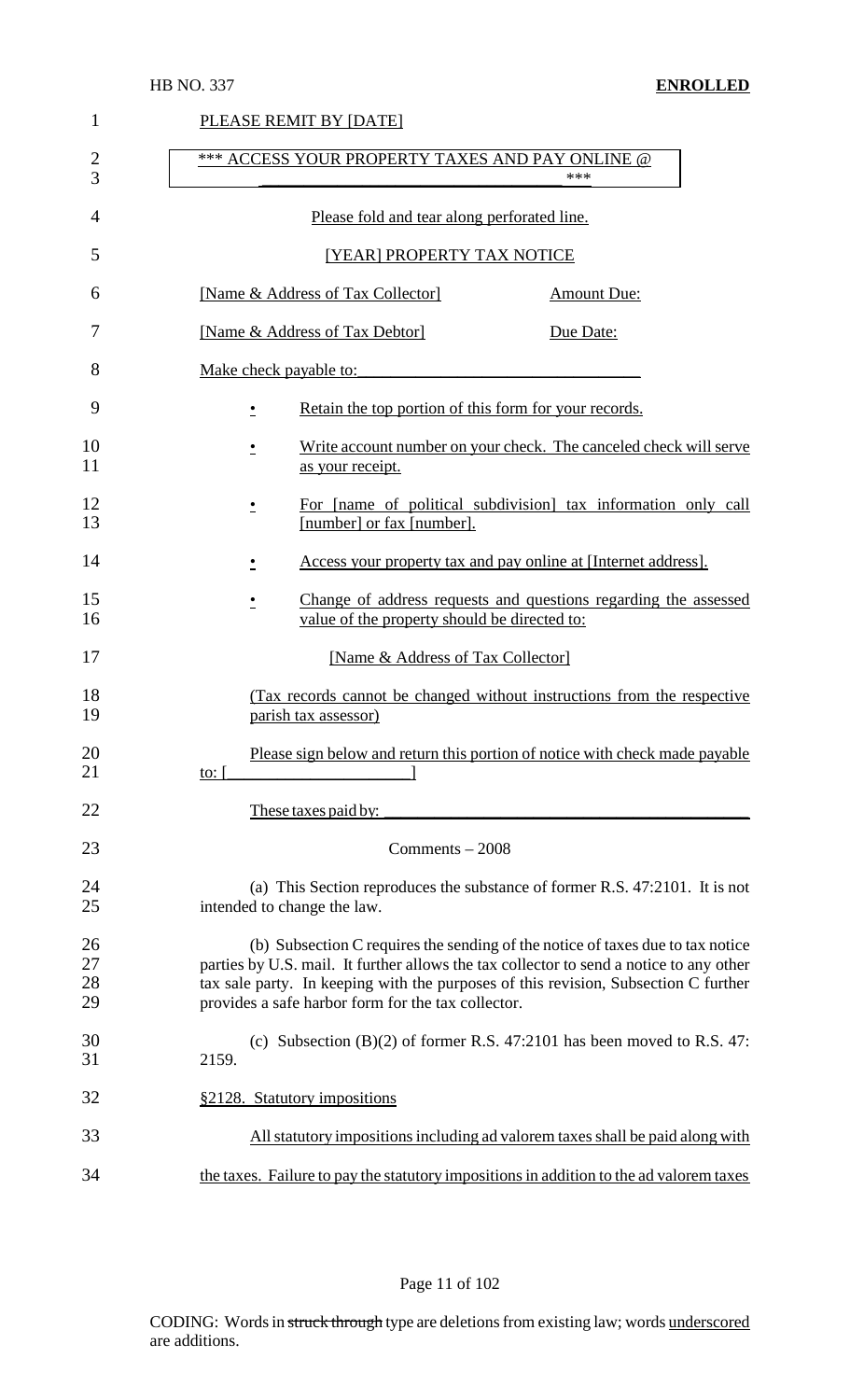| 1                    | shall cause the immovable property to be subject to the same provisions of law that                                                                                                                                                                                                            |
|----------------------|------------------------------------------------------------------------------------------------------------------------------------------------------------------------------------------------------------------------------------------------------------------------------------------------|
| $\overline{2}$       | govern tax sales of immovable property.                                                                                                                                                                                                                                                        |
| 3                    | Comments $-2008$                                                                                                                                                                                                                                                                               |
| 4<br>5<br>6          | (a) This Section reproduces the substance of former R.S. 47:2101.1. It<br>changes the law in part by expanding the scope of the payments required to all<br>statutory impositions.                                                                                                             |
| 7<br>8               | (b) Failure to pay any statutory imposition in addition to the ad valorem<br>taxes will also subject the property to a tax sale.                                                                                                                                                               |
| 9                    | §2129. Payment; receipt                                                                                                                                                                                                                                                                        |
| 10                   | All statutory impositions shown on the notice sent to the tax debtor shall be                                                                                                                                                                                                                  |
| 11                   | paid in cash, or at the discretion of the tax collector, by other forms of payment. The                                                                                                                                                                                                        |
| 12                   | tax collector may charge a processing fee to recover the additional cost of accepting                                                                                                                                                                                                          |
| 13                   | other forms of payment. The tax collector shall keep a written record of each                                                                                                                                                                                                                  |
| 14                   | payment identifying the amount paid and the assessment number and shall provide                                                                                                                                                                                                                |
| 15                   | a written notice of payment to each tax debtor if the tax debtor so requests. The tax                                                                                                                                                                                                          |
| 16                   | collector may refuse to accept payment of less than all the outstanding statutory                                                                                                                                                                                                              |
| 17                   | impositions, and the processing fee, other than as provided in R.S. 47:2130.                                                                                                                                                                                                                   |
| 18                   | $Comments - 2008$                                                                                                                                                                                                                                                                              |
| 19                   | (a) This Section is based, in part, on former R.S. 47:2103.                                                                                                                                                                                                                                    |
| 20<br>21<br>22<br>23 | (b) This Section allows tax collectors, in their discretion, to accept payment<br>in forms other than cash, such as checks, money orders and credit cards. The tax<br>collector is allowed to recover the additional costs for accepting alternative payments<br>by charging a processing fee. |
| 24<br>25             | (c) This Section makes clear that the tax collector may refuse to accept<br>anything less than full payment of all statutory impositions.                                                                                                                                                      |
| 26                   | §2130. Deferment of tax payments                                                                                                                                                                                                                                                               |
| 27                   | A. Any delinquent ad valorem tax due to the state or to any political                                                                                                                                                                                                                          |
| 28                   | subdivisions may be paid to the taxing authority in installments, and interest at the                                                                                                                                                                                                          |
| 29                   | rate fixed by law shall be collected on each installment separately at the time of the                                                                                                                                                                                                         |
| 30                   | payment of the installment. No further interest shall thereafter be collected on the                                                                                                                                                                                                           |
| 31                   | amount of the installment payment. Nothing contained in this Section shall prevent                                                                                                                                                                                                             |
| 32                   | the sale of the property for delinquent taxes, as provided by law. When installments                                                                                                                                                                                                           |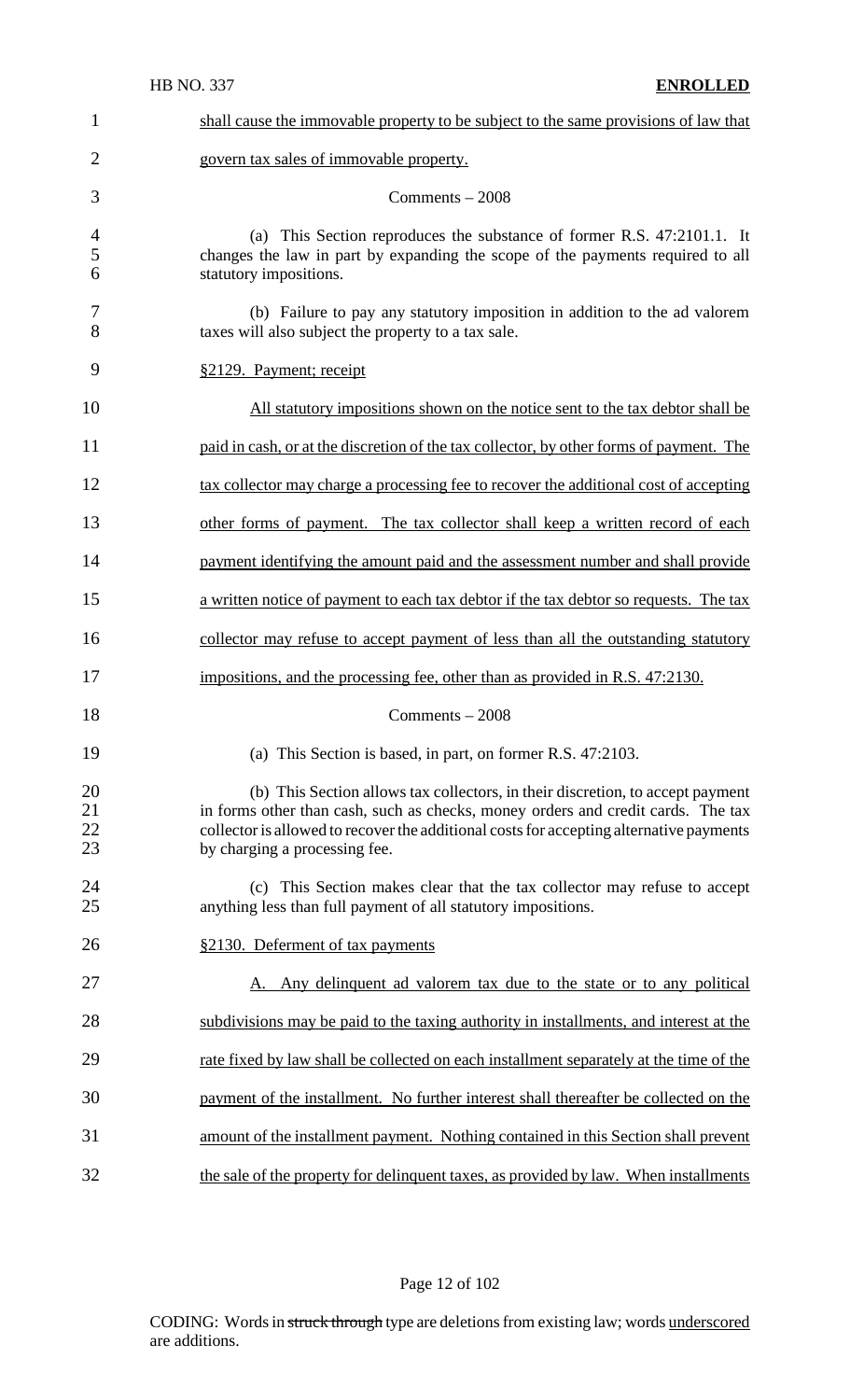19 following procedure:

 have been collected on any tax, the tax sale shall be for the amount of the unpaid balance of the tax. B. Any political subdivision of the state, through its governing body, when an emergency has been declared to exist by resolution or ordinance adopted by such governing body, shall be authorized and empowered to reduce the interest charge or penalties on ad valorem taxes due to the political subdivision, but in no event shall the rate of interest be reduced to less than six percent, and no reduction in penalties shall exceed fifty percent of the amount of the penalty. C. In case of overflow, general conflagration, general destruction of crops, or other public calamity, or whenever lands or other property, including buildings, structures, or personal property, is damaged or destroyed during a disaster or emergency declared by the governor, in any parish or any political subdivision 13 therein, or of which the parish is a part, rendering impracticable the forcible collection of taxes therein, there shall be no collection of taxes on lands or other 15 property, including buildings, structures, or personal property, damaged or destroyed 16 during the year of the events described in this Section, or the preceding year when 17 the payment of such taxes for the preceding year is affected by the events described 18 in this Section, but the collection of taxes shall be postponed in accordance with the

20 (1) The owner wishing to avail himself of the provisions of this Section shall 21 make a sworn statement in triplicate, no later than December thirty-first of the year 22 in which the damage or destruction occurred, or thirty days after the tax bill has been 23 mailed, whichever is later, that his property has been or is overflowed, or is or has 24 been otherwise damaged or destroyed, giving the description of his property as 25 assessed, and that by reason thereof, the forcible collection of the taxes of the year 26 during which the injury occurred, or the preceding year, would be oppressive, and 27 that he is unable to pay the same without a sacrifice of his property. Each copy of 28 the statement shall be signed and sworn to by the tax debtor claiming the benefit of 29 this Section; one copy of the statement shall be filed with the officer charged with 30 the collection of the taxes, one filed in the office of the state auditor, and one shall

#### Page 13 of 102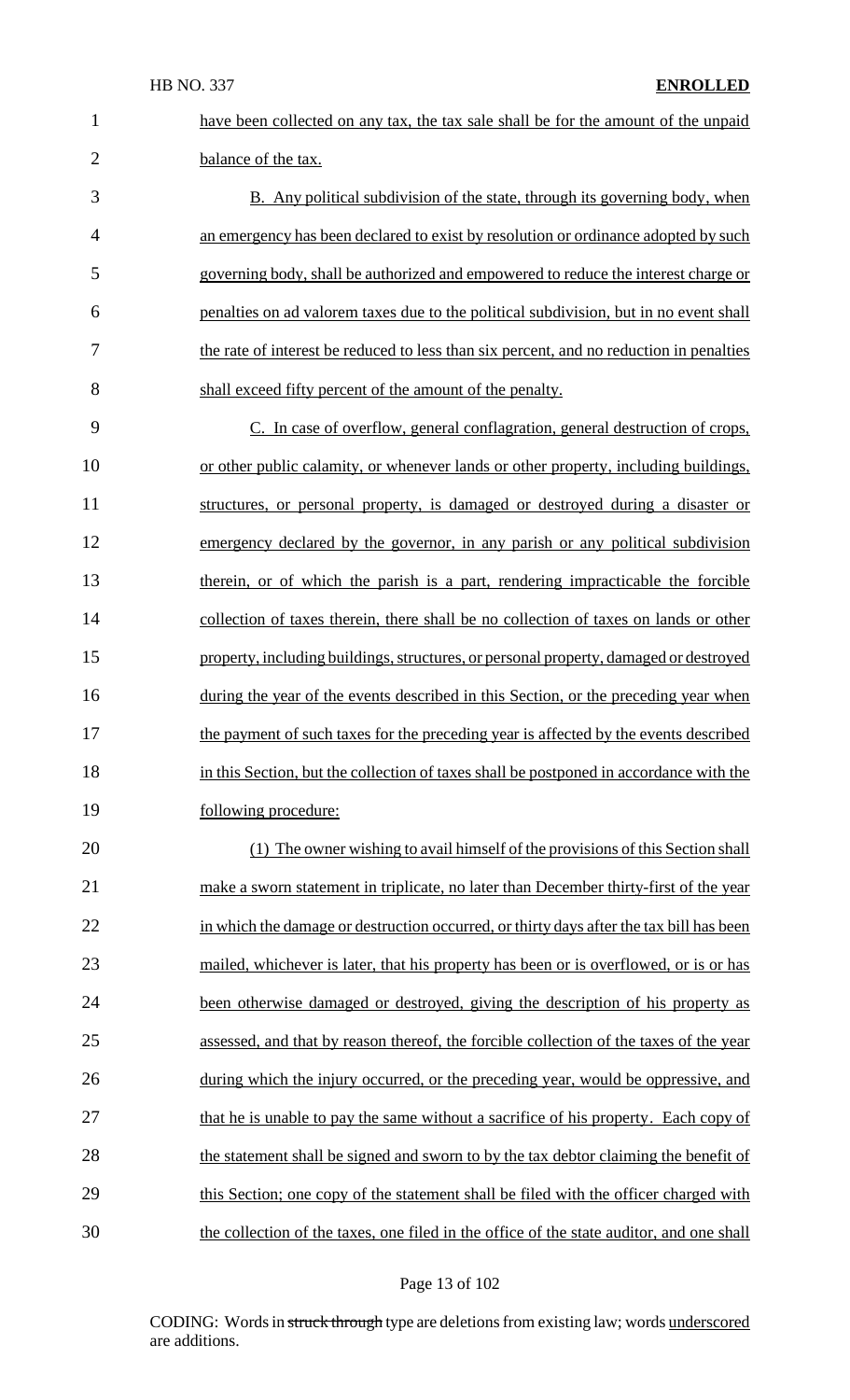| $\mathbf{1}$   | be filed in the office of the recorder of mortgages of the parish in which the property |
|----------------|-----------------------------------------------------------------------------------------|
| $\overline{2}$ | is located. Thereupon, the owner shall be relieved from the payment of taxes for the    |
| 3              | year in which he claims a postponement. The filing shall operate as a first lien and    |
| $\overline{4}$ | privilege, and the statement shall be preserved in book form and duly indexed.          |
| 5              | (2) A statement of the right of the owner to have his taxes postponed as                |
| 6              | provided for in Paragraph (1) of this Subsection shall be included with the tax bill    |
| 7              | mailed to the tax debtor if such tax bill is mailed after the effective date of this    |
| 8              | Section.                                                                                |
| 9              | (3) The taxes thus postponed shall be divided into ten equal parts, and one             |
| 10             | part shall be assessed on the immovable property affected and described in the sworn    |
| 11             | statement for each year for ten subsequent years, or until the whole of the postponed   |
| 12             | tax is paid, provided that when the tax debtor is assessed with movables only, the      |
| 13             | postponed taxes shall be assessed against the tax debtor in this manner.                |
| 14             | (4) All of the postponed taxes may be paid at any time, and the lien canceled.          |
| 15             | No installment of such tax, if paid at the postponed maturity, shall bear either costs  |
| 16             | or penalties when so collected, but shall bear interest at the rate of six percent per  |
| 17             | annum from December thirty-first of the year in which they were originally due until    |
| 18             | paid.                                                                                   |
| 19             | (5) The tax collector shall make a separate statement and list of all persons           |
| 20             | claiming the benefits of this Section, together with the respective amount of their     |
| 21             | taxes, and the property upon which the taxes are due, and shall deliver over one copy   |
| 22             | of the same to the assessor of the parish, who will assess in each subsequent year      |
| 23             | upon the respective immovable properties therein described a one-tenth part of the      |
| 24             | taxes referred to in the respective triplicate sworn statements and thus postponed      |
| 25             | until all of said taxes have been assessed, and the respective immovable properties     |
| 26             | shall be liable for the respective parts of the postponed taxes. In case the list shows |
| 27             | that a tax debtor owns movables only, the postponed taxes shall be assessed against     |
| 28             | the debtor in this manner. The statement thus prepared by the tax collector shall be    |
| 29             | prepared in duplicate, sworn to, and one copy delivered to the state auditor.           |

# Page 14 of 102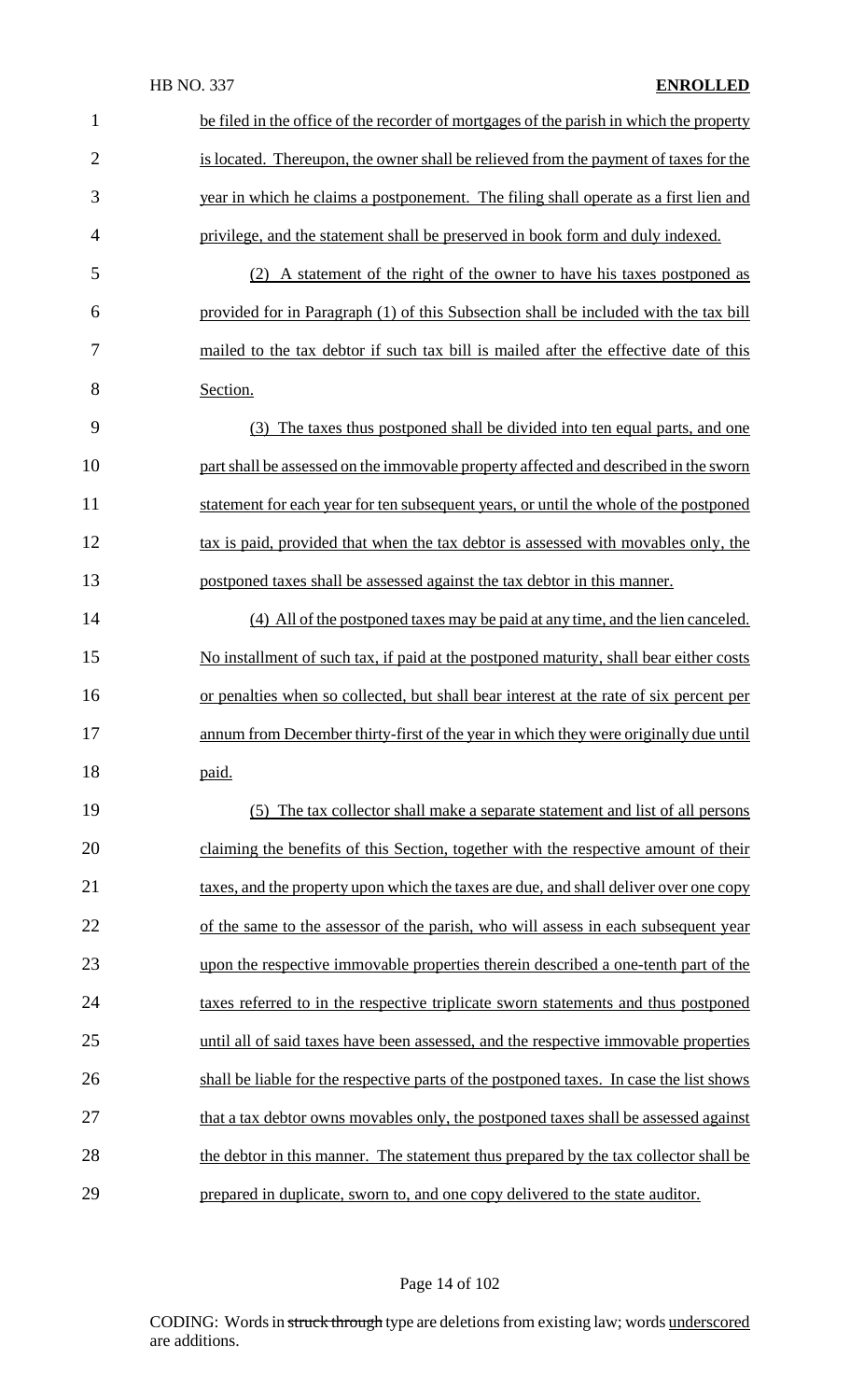| 1                                | D. The deferred portion of the taxes herein provided for shall be annually                                                                                                                                                                                                                                                                                                                                                                                                                                                        |
|----------------------------------|-----------------------------------------------------------------------------------------------------------------------------------------------------------------------------------------------------------------------------------------------------------------------------------------------------------------------------------------------------------------------------------------------------------------------------------------------------------------------------------------------------------------------------------|
| $\overline{2}$                   | levied and assessed and carried upon the assessment roll and collected in the manner                                                                                                                                                                                                                                                                                                                                                                                                                                              |
| 3                                | and by the processes provided in the case of ordinary tax collections and separately                                                                                                                                                                                                                                                                                                                                                                                                                                              |
| 4                                | accounted for by the tax collector and remitted to the state treasurer, who shall credit                                                                                                                                                                                                                                                                                                                                                                                                                                          |
| 5                                | the amount thereof to the parish making the remittance and shall turn such amount                                                                                                                                                                                                                                                                                                                                                                                                                                                 |
| 6                                | into the general fund.                                                                                                                                                                                                                                                                                                                                                                                                                                                                                                            |
| 7                                | Comment-- 2008                                                                                                                                                                                                                                                                                                                                                                                                                                                                                                                    |
| $8\phantom{1}$<br>9              | This Section reproduces the substance of the first paragraph of former R.S.<br>47:2106.                                                                                                                                                                                                                                                                                                                                                                                                                                           |
| 10                               | §2131. Time period in which to conduct tax sales                                                                                                                                                                                                                                                                                                                                                                                                                                                                                  |
| 11                               | Once three years after December thirty-first of the year in which ad valorem                                                                                                                                                                                                                                                                                                                                                                                                                                                      |
| 12                               | taxes are due have passed, except for adjudicated property, no tax sale shall be                                                                                                                                                                                                                                                                                                                                                                                                                                                  |
| 13                               | conducted with regard to such taxes, provided that the time period shall be suspended                                                                                                                                                                                                                                                                                                                                                                                                                                             |
| 14                               | by the pendency of any suit which prevents the collection of the taxes, and the time                                                                                                                                                                                                                                                                                                                                                                                                                                              |
| 15                               | of the suspension shall be excluded from the computation of the three years.                                                                                                                                                                                                                                                                                                                                                                                                                                                      |
| 16                               | $Comments - 2008$                                                                                                                                                                                                                                                                                                                                                                                                                                                                                                                 |
| 17<br>18                         | (a) This Section reproduces the substance of the first paragraph of former<br>R.S. 47:2111. It is not intended to change the law.                                                                                                                                                                                                                                                                                                                                                                                                 |
| 19<br>20<br>21<br>22<br>23<br>24 | (b) The Section eliminates the former rule that the filing of the tax rolls in<br>the mortgage records, which is no longer required under this revision, created a<br>mortgage or privilege on the property, and such mortgage or privilege perempted in<br>three years. Instead, this Section and the revision as a whole treats a tax sale as a sui<br>generis concept, and provides that the tax sale must take place within three years of<br>the time the statutory impositions that form the basis of the tax sale are due. |
| 25<br>26<br>27                   | This Section further clarifies the law that when there is a lawsuit<br>(c)<br>preventing a tax sale, including a federal bankruptcy proceeding, the three year time<br>limit is suspended.                                                                                                                                                                                                                                                                                                                                        |
| 28                               | §2132. Refund of taxes erroneously paid                                                                                                                                                                                                                                                                                                                                                                                                                                                                                           |
| 29                               | A. Any person who has a claim against a political subdivision for ad valorem                                                                                                                                                                                                                                                                                                                                                                                                                                                      |
| 30                               | taxes erroneously paid into the funds of that political subdivision may present the                                                                                                                                                                                                                                                                                                                                                                                                                                               |
| 31                               | claim to the Louisiana Tax Commission within three years of the date of the                                                                                                                                                                                                                                                                                                                                                                                                                                                       |
| 32                               | payment, in such form and together with such proof as the tax commission may                                                                                                                                                                                                                                                                                                                                                                                                                                                      |
| 33                               | require by its rules and regulations. The tax commission shall consult with the                                                                                                                                                                                                                                                                                                                                                                                                                                                   |
| 34                               | assessor of the parish in which the property which is the subject of the claim is                                                                                                                                                                                                                                                                                                                                                                                                                                                 |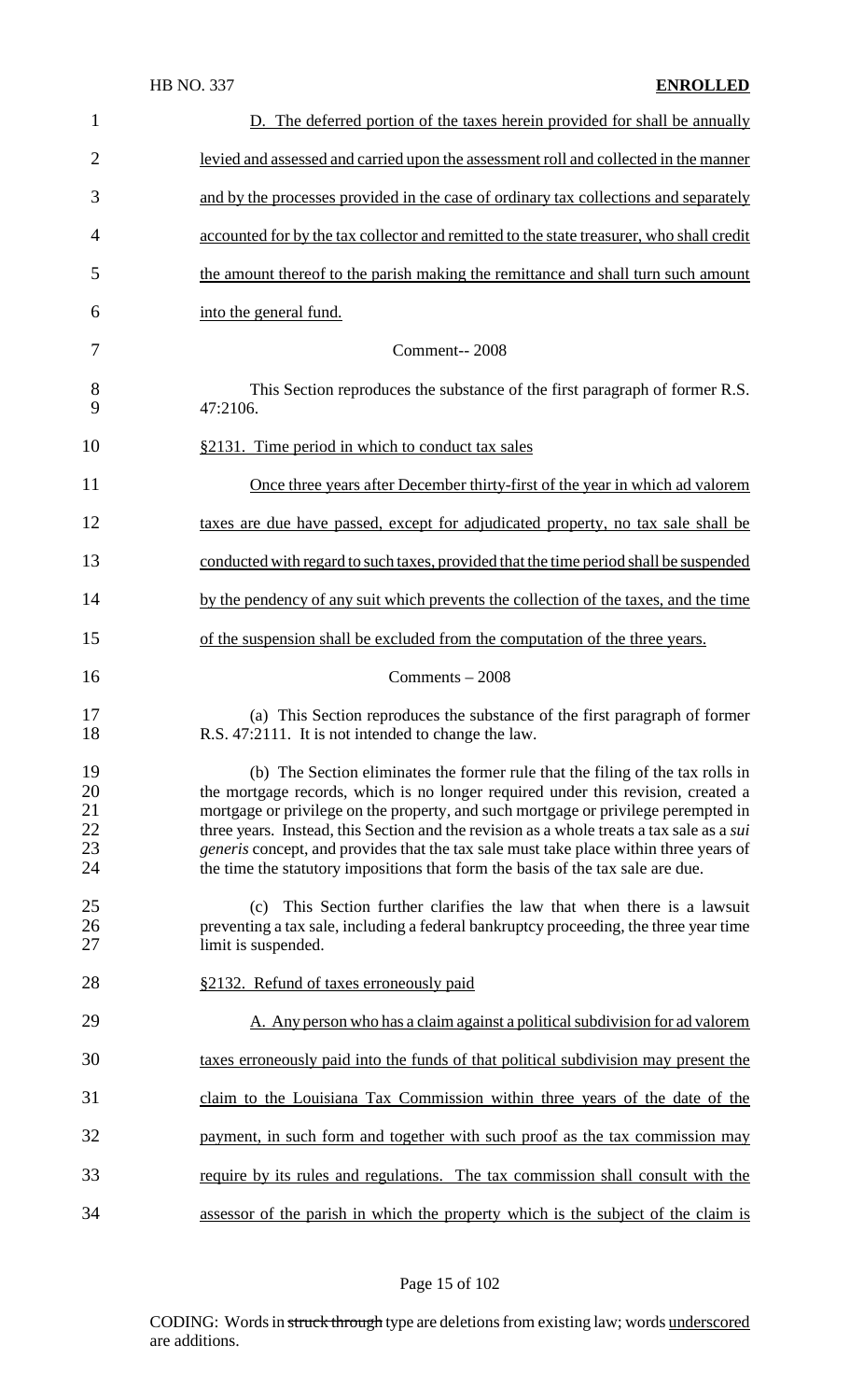located, and after that assessor advises the tax commission that a refund is due the claimant, the tax commission shall duly examine the merits and correctness of each claim presented to it and shall make a determination thereon within thirty days after receipt of the claim. B. If the claim is approved, the tax commission shall authorize and direct the collector, when applicable, to correct the assessment on the roll on file in his office and shall authorize and direct, when applicable, the recorder of mortgages to change the inscription of the tax roll. The tax commission shall also authorize and direct the refund and repayment of those taxesfound to be erroneously paid as provided in this Section. Provided that when the claim accrues to more than one person, as for 11 example, the heirs and legatees of another, and the claim is determined by the tax commission to be properly due and owed, payment thereof to the party or parties asserting the same shall not be denied because of the failure or refusal of others to 14 join in and assert the claim, but in such event only the portion due such claimant or 15 claimants shall be paid.

16 C. The collector of ad valorem taxes in each political subdivision, upon 17 receipt of written notice from the tax commission that a particular refund or 18 repayment is owed, shall do one of the following:

19 (1) If the claim is made for taxes erroneously paid on property which is or 20 could be homestead exempt or otherwise exempt, the collector shall immediately 21 notify the affected tax recipient bodies to remit to him within thirty days their pro 22 rata share of the refund or repayment. Upon receipt of those funds from the tax-23 recipient bodies, the collector shall have an additional thirty days to remit the 24 payment in full to the tax debtor. Failure by any tax recipient body or the collector 25 to timely remit such monies shall cause interest at the legal rate to accrue in favor of 26 the tax debtor to be paid by the political subdivision or tax collector failing to so 27 timely remit.

28 (2) If the claim is made for taxes erroneously paid on property which would 29 not qualify for a homestead or other exemption, the collector shall note and record 30 the amount of the refund or repayment owed and shall have full responsibility to

#### Page 16 of 102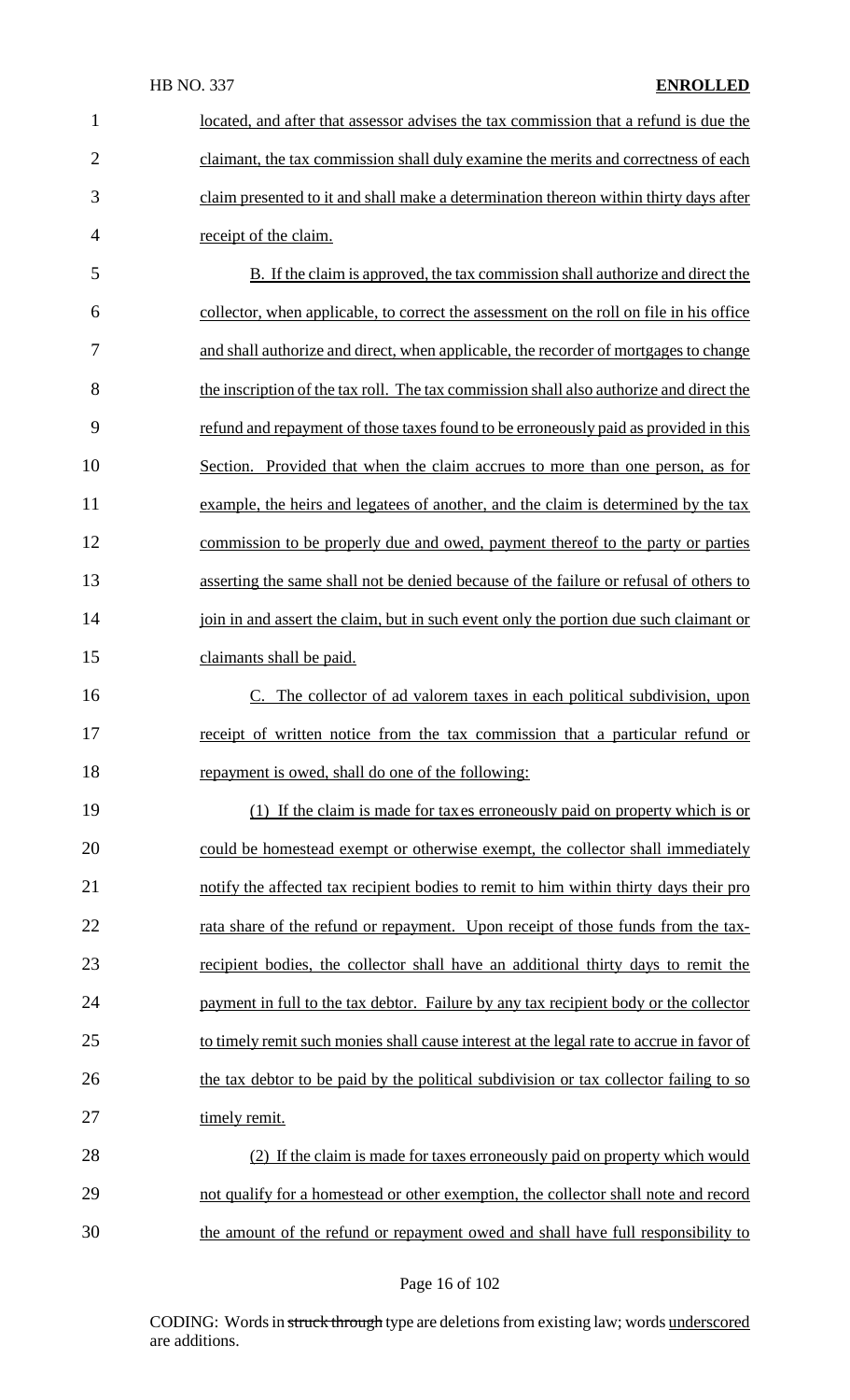| $\mathbf{1}$         | ensure that such amount shall operate as a credit against future ad valorem tax                                                                                                                                                                                                                                                            |
|----------------------|--------------------------------------------------------------------------------------------------------------------------------------------------------------------------------------------------------------------------------------------------------------------------------------------------------------------------------------------|
| $\overline{2}$       | liability of that property. No ad valorem taxes shall be due or collected on such                                                                                                                                                                                                                                                          |
| 3                    | property until such time as the collector certifies that a sufficient amount of taxes                                                                                                                                                                                                                                                      |
| 4                    | assessed have been waived to satisfy the refund or repayment ordered by the tax                                                                                                                                                                                                                                                            |
| 5                    | commission. No interest shall accrue or be due on any such refund or repayment.                                                                                                                                                                                                                                                            |
| 6                    | (3) If the claim is made in a political subdivision which has established an                                                                                                                                                                                                                                                               |
| 7                    | alternative procedure for providing for refunds of ad valorem taxes erroneously paid                                                                                                                                                                                                                                                       |
| 8                    | as authorized by this Section, and if that alternative procedure has been submitted                                                                                                                                                                                                                                                        |
| 9                    | to and approved by the tax commission, such procedure may be utilized in lieu of the                                                                                                                                                                                                                                                       |
| 10                   | provisions of Paragraphs (1) and (2) of this Subsection.                                                                                                                                                                                                                                                                                   |
| 11                   | D. An action of the assessor or of the tax commission rejecting or refusing                                                                                                                                                                                                                                                                |
| 12                   | to approve any claim made under the provisions of this Section may be appealed by                                                                                                                                                                                                                                                          |
| 13                   | means of ordinary proceedings to the district court having jurisdiction where the                                                                                                                                                                                                                                                          |
| 14                   | property which is the subject of the claim is located.                                                                                                                                                                                                                                                                                     |
| 15                   | $Comments - 2008$                                                                                                                                                                                                                                                                                                                          |
| 16<br>17             | (a) This Section consolidates former R.S. 47:2108 and 2108.1. It is not<br>intended to change the law.                                                                                                                                                                                                                                     |
| 18<br>19<br>20<br>21 | (b) Since after the Louisiana Constitution of 1974 the state no longer collects<br>ad valorem taxes for each political subdivision and each political subdivision collects<br>its own taxes, the board of tax appeals has been eliminated and the Louisiana Tax<br>Commission has been made the proper authority to deal with tax appeals. |
| 22                   | §2133. Prior payment of taxes                                                                                                                                                                                                                                                                                                              |
| 23                   | If within the redemptive period, the tax collector determines that the statutory                                                                                                                                                                                                                                                           |
| 24                   | impositions on a certain property subject to a tax sale were paid prior to the tax sale                                                                                                                                                                                                                                                    |
| 25                   | or that the tax sale was conducted in violation of a stay under federal bankruptcy law,                                                                                                                                                                                                                                                    |
| 26                   | the tax collector shall cancel the affected tax sale and shall reimburse the tax sale                                                                                                                                                                                                                                                      |
| 27                   | purchaser the bid price. The tax collector may credit the reimbursement pro rata                                                                                                                                                                                                                                                           |
| 28                   | against future disbursements to the tax recipients. The tax collector shall record the                                                                                                                                                                                                                                                     |
| 29                   | cancellation with the recorder of conveyances in the parish in which the property is                                                                                                                                                                                                                                                       |
| 30                   | Such cancellation reinstates the interests of the tax debtor and his<br>located.                                                                                                                                                                                                                                                           |
| 31                   | successors and all interests in the property that have been otherwise terminated                                                                                                                                                                                                                                                           |

Page 17 of 102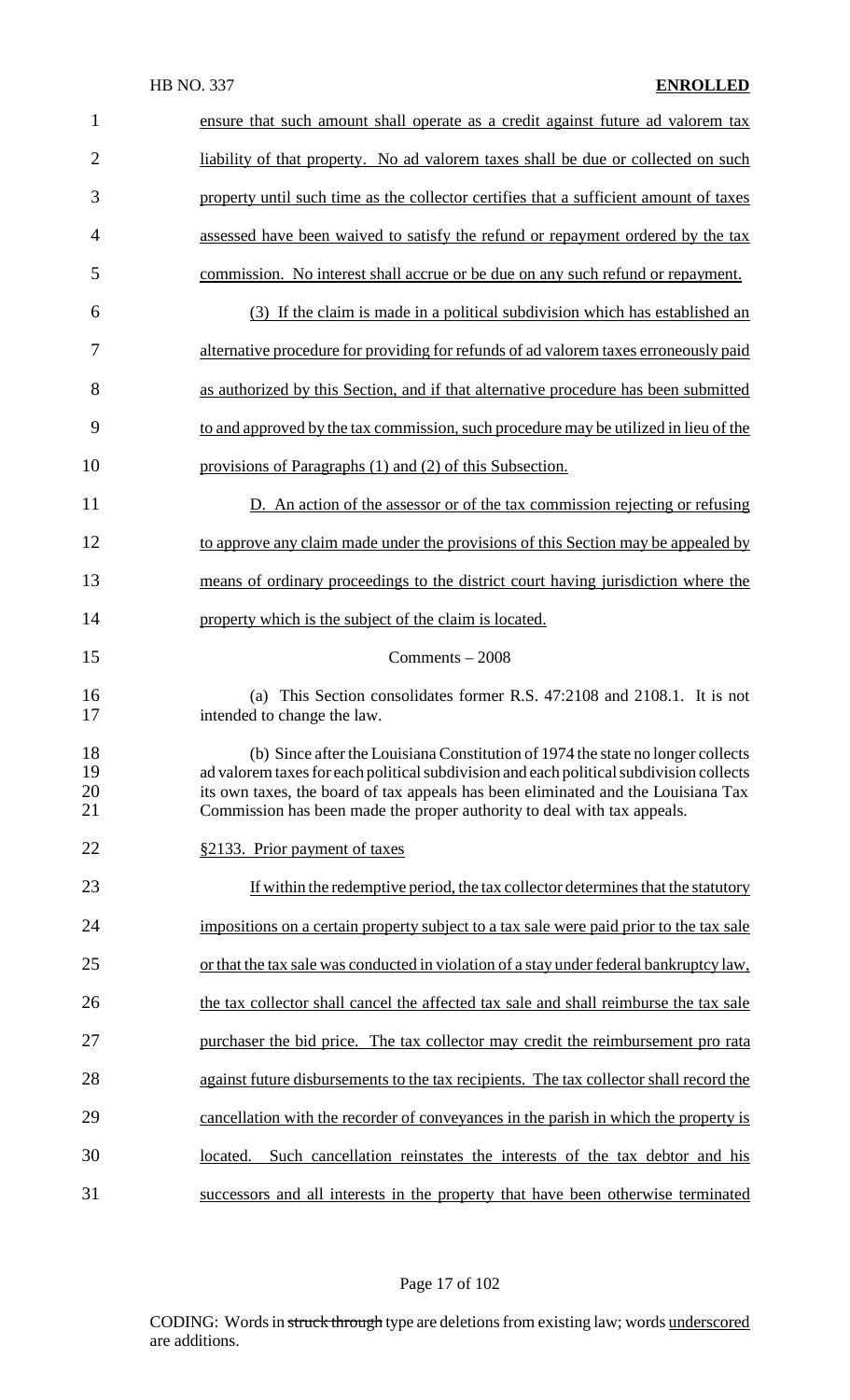| $\mathbf 1$                      | pursuant to this Chapter, to the extent the interest has not otherwise terminated                                                                                                                                                                                                                                                                                                                                                                                            |
|----------------------------------|------------------------------------------------------------------------------------------------------------------------------------------------------------------------------------------------------------------------------------------------------------------------------------------------------------------------------------------------------------------------------------------------------------------------------------------------------------------------------|
| $\overline{2}$                   | pursuant to its terms or by operation of law.                                                                                                                                                                                                                                                                                                                                                                                                                                |
| 3                                | Comments $-2008$                                                                                                                                                                                                                                                                                                                                                                                                                                                             |
| $\overline{4}$<br>5<br>6<br>7    | (a) This Section is new. It allows the tax collector, without having to resort<br>to a lawsuit, to cancel a tax sale when the statutory impositions have been paid or<br>when the tax sale was conducted in violation of the automatic stay in a federal<br>bankruptcy proceeding.                                                                                                                                                                                           |
| 8<br>9<br>10                     | (b) The tax collector is required to reimburse the tax sale purchaser the<br>purchase price and to set off the amount pro rata against future payments to the tax<br>recipients.                                                                                                                                                                                                                                                                                             |
| 11<br>12<br>13<br>14<br>15<br>16 | (c) This Section makes clear that the effect of the cancellation is to reinstate,<br>to the extent such interest was terminated, the interest of the tax debtor and all other<br>holders, mortgages, liens, and encumbrances. To the extent such interests would<br>have been terminated in accordance with the document creating such interest or by<br>operation of law, such as peremption, such interests are not reinstated. See e.g., Civil<br>Code Arts. 3357 et seq. |
| 17                               | §2134. Suits to recover taxes paid under protest                                                                                                                                                                                                                                                                                                                                                                                                                             |
| 18                               | A.(1) No court of this state shall issue any process to restrain, or render any                                                                                                                                                                                                                                                                                                                                                                                              |
| 19                               | decision that has the effect of impeding, the collection of an ad valorem tax imposed                                                                                                                                                                                                                                                                                                                                                                                        |
| 20                               | by any political subdivision, under authority granted to it by the legislature or by the                                                                                                                                                                                                                                                                                                                                                                                     |
| 21                               | constitution.                                                                                                                                                                                                                                                                                                                                                                                                                                                                |
| 22                               | A person resisting the payment of an amount of tax due or the<br>(2)                                                                                                                                                                                                                                                                                                                                                                                                         |
| 23                               | enforcement of a provision of the tax law shall timely pay the amount due to the                                                                                                                                                                                                                                                                                                                                                                                             |
| 24                               | officer designated by law for the collection of the tax and shall give him, the                                                                                                                                                                                                                                                                                                                                                                                              |
| 25                               | assessor, and the Louisiana Tax Commission notice at the time of payment of his                                                                                                                                                                                                                                                                                                                                                                                              |
| 26                               | intention to file suit for the recovery of the tax. Upon receipt of notice, the amount                                                                                                                                                                                                                                                                                                                                                                                       |
| 27                               | paid shall be segregated and held by the officer for a period of thirty days. If a suit                                                                                                                                                                                                                                                                                                                                                                                      |
| 28                               | is timely filed contesting the correctness of the assessment pursuant to R.S. 47:1856,                                                                                                                                                                                                                                                                                                                                                                                       |
| 29                               | 1857, or 1998 and seeking the recovery of the tax, then that portion of the taxes paid                                                                                                                                                                                                                                                                                                                                                                                       |
| 30                               | that are in dispute shall be deemed as paid under protest, and that amount shall be                                                                                                                                                                                                                                                                                                                                                                                          |
| 31                               | segregated and shall be further held pending the outcome of the suit. The portion of                                                                                                                                                                                                                                                                                                                                                                                         |
| 32                               | the taxes that is paid by the tax debtor to the officer and is neither in dispute nor the                                                                                                                                                                                                                                                                                                                                                                                    |
| 33                               | subject of the suit contesting the correctness shall not be made subject to the protest.                                                                                                                                                                                                                                                                                                                                                                                     |
| 34                               |                                                                                                                                                                                                                                                                                                                                                                                                                                                                              |
|                                  | (3) If the tax debtor prevails, the officer shall refund the amount to the tax                                                                                                                                                                                                                                                                                                                                                                                               |

Page 18 of 102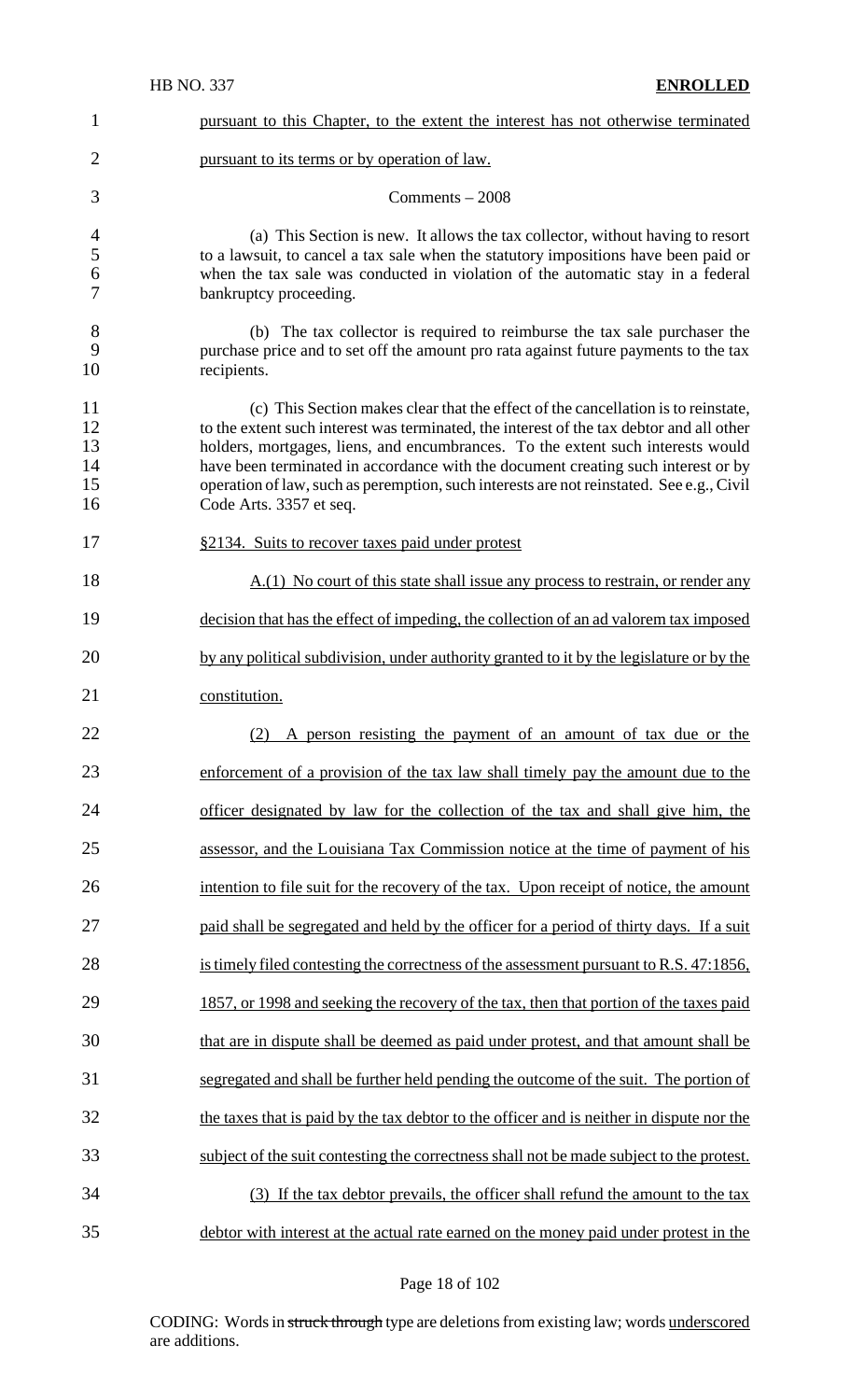| 1              | escrow account during the period from the date such funds were received by the              |
|----------------|---------------------------------------------------------------------------------------------|
| $\overline{2}$ | officer to the date of the refund. If the tax debtor does not prevail, the tax debtor       |
| 3              | shall be liable for the additional taxes together with interest at the rate set forth above |
| $\overline{4}$ | during the period from the date the notice of intention to file suit for recovery of        |
| 5              | taxes was given to the officer until the date the taxes are paid.                           |
| 6              | B. The right to sue for recovery of a tax paid under protest as provided in this            |
| 7              | Section shall afford a legal remedy and right of action in any state or federal court       |
| 8              | having jurisdiction of the parties and subject matter for a full and complete               |
| 9              | adjudication of all questions arising in the enforcement of the right respecting the        |
| 10             | legality of any tax accrued or accruing or the method of enforcement. In any such           |
| 11             | suit, service of process upon the officer or agency designated and provided for in          |
| 12             | R.S. $47:1998(A)(2)$ or (B)(3), or Subsection A of this Section, shall be required.         |
| 13             | C. The right to sue for recovery of a tax paid under protest as provided in this            |
| 14             | Section shall afford a legal remedy and right of action at law in the state or federal      |
| 15             | courts where any tax or the collection thereof is claimed to be an unlawful burden          |
| 16             | upon interstate commerce, or in violation of any act of the Congress of the United          |
| 17             | States, the Constitution of the United States, or the constitution of the state. Upon       |
| 18             | request of a tax debtor and upon proper showing by the tax debtor that the principle        |
| 19             | of law involved in an additional assessment is already pending before the courts for        |
| 20             | judicial determination, the tax debtor, upon agreement to abide by the pending              |
| 21             | decision of the courts, may pay the additional assessment under protest but need not        |
| 22             | file an additional suit. In such cases, the tax so paid under protest shall be segregated   |
| 23             | and held by the officer designated by law for the collection of the tax until the           |
| 24             | question of law involved has been determined by the courts and shall then be                |
| 25             | disposed of as provided in the decision of the court.                                       |
| 26             | D. An assessment valuation or claim of exemption shall be challenged only                   |
| 27             | pursuant to the method or procedures as provided first in R.S. 47:1992, then in R.S.        |
| 28             | 47:1989, and finally in R.S. 47:1998.                                                       |
| 29             | E. Any tax debtor in the state who has paid his disputed taxes under protest                |
| 30             | as provided in this Section and who has filed suit under the provisions of R.S.             |

Page 19 of 102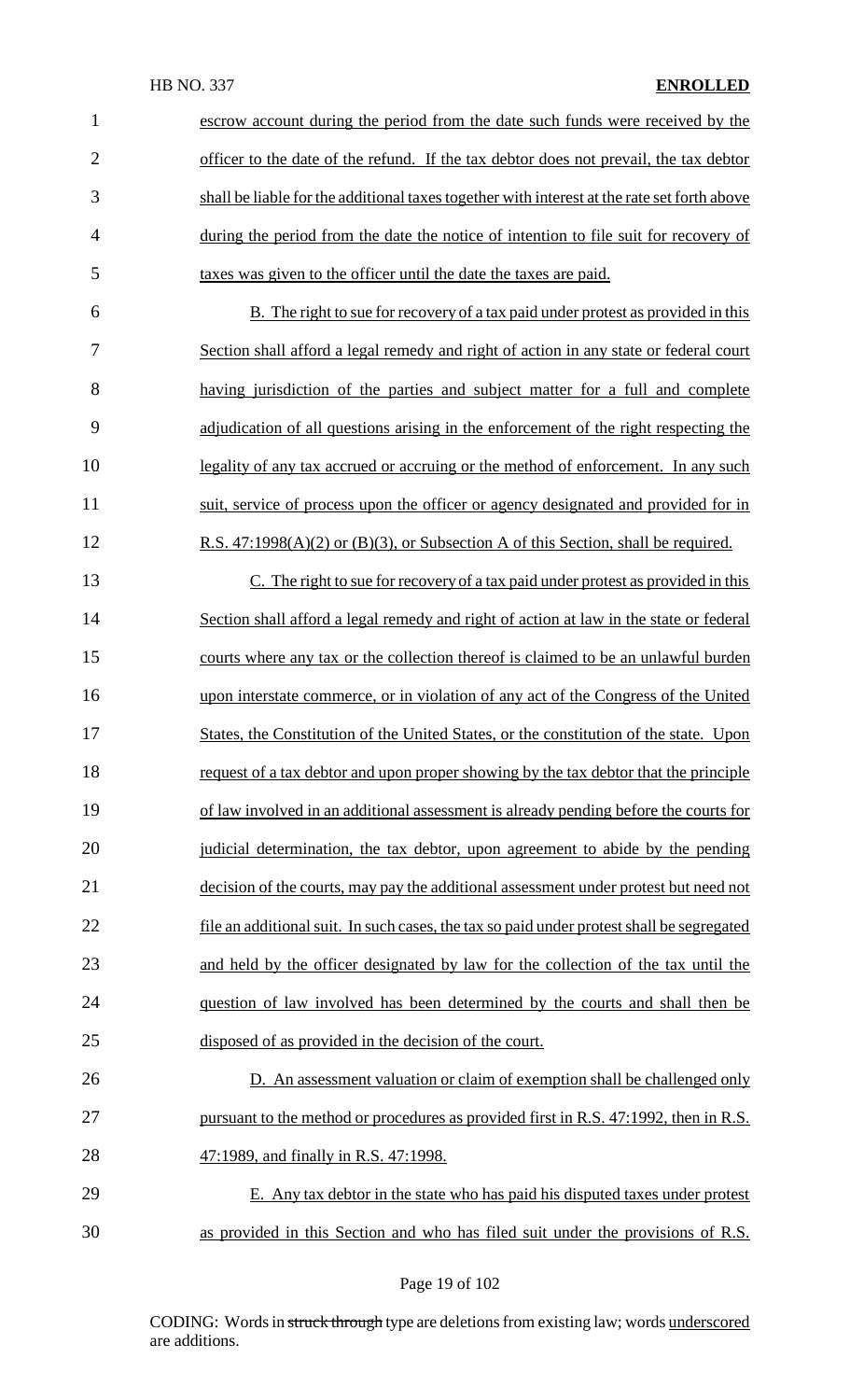| $\mathbf{1}$   | 47:1856, 1857, or 1998 shall cause to be served in the suit notice to the officer or                   |
|----------------|--------------------------------------------------------------------------------------------------------|
| $\overline{2}$ | officers designated for the collection of taxes in the parish or parishes in which the                 |
| 3              | property is located, the assessor or assessors for the parish or district, or parishes or              |
| $\overline{4}$ | districts, in which the property is located, and the chairman of the Louisiana Tax                     |
| 5              | Commission. This notice shall be sufficient to cause the officer or officers to further                |
| 6              | hold the amount segregated pending the outcome of the suit.                                            |
| 7              | $Comment - 2008$                                                                                       |
| 8<br>9         | This Section reproduces the substance of former R.S. 47:2110. It is not<br>intended to change the law. |
| 10             | <u>§2135. Acceptance of pro rata taxes on property acquired by state from private</u>                  |
| 11             | owners                                                                                                 |
| 12             | A. The tax collector is directed to accept the payment of pro rata taxes on                            |
| 13             | property purchased in full ownership for rights-of-way or other purposes by the state                  |
| 14             | of Louisiana or any of its political subdivisions and more particularly the Department                 |
| 15             | of Transportation and Development, for the period of time for which the liability for                  |
| 16             | taxes have been due by the private owner or owners of the property.                                    |
| 17             | <b>B.</b> The tax collector is authorized to accept the payment of the pro rata taxes                  |
| 18             | on property, regardless of whether the tax roll has been filed.                                        |
| 19             | C. Notwithstanding any other provisions of law to the contrary, when                                   |
| 20             | property becomes exempt from ad valorem taxation due to an act of donation, the pro                    |
| 21             | rata share of ad valorem taxes for the year in which the act of donation is made shall                 |
| 22             | be due and payable by the donor. The pro rata share of ad valorem taxes shall be                       |
| 23             | calculated and adjusted in accordance with R.S. 47:2135 through 2137. The public                       |
| 24             | entity donee, whether the state of Louisiana or any of its legal subdivisions or entities              |
| 25             | thereof, shall be responsible for notifying the proper assessor and the Louisiana Tax                  |
| 26             | Commission in order to properly carry out the intent and purposes of this Subsection.                  |
| 27             | $Comment - 2008$                                                                                       |
| 28<br>29       | This Section reproduces the substance of former R.S. 47:2112. It is not<br>intended to change the law. |

# Page 20 of 102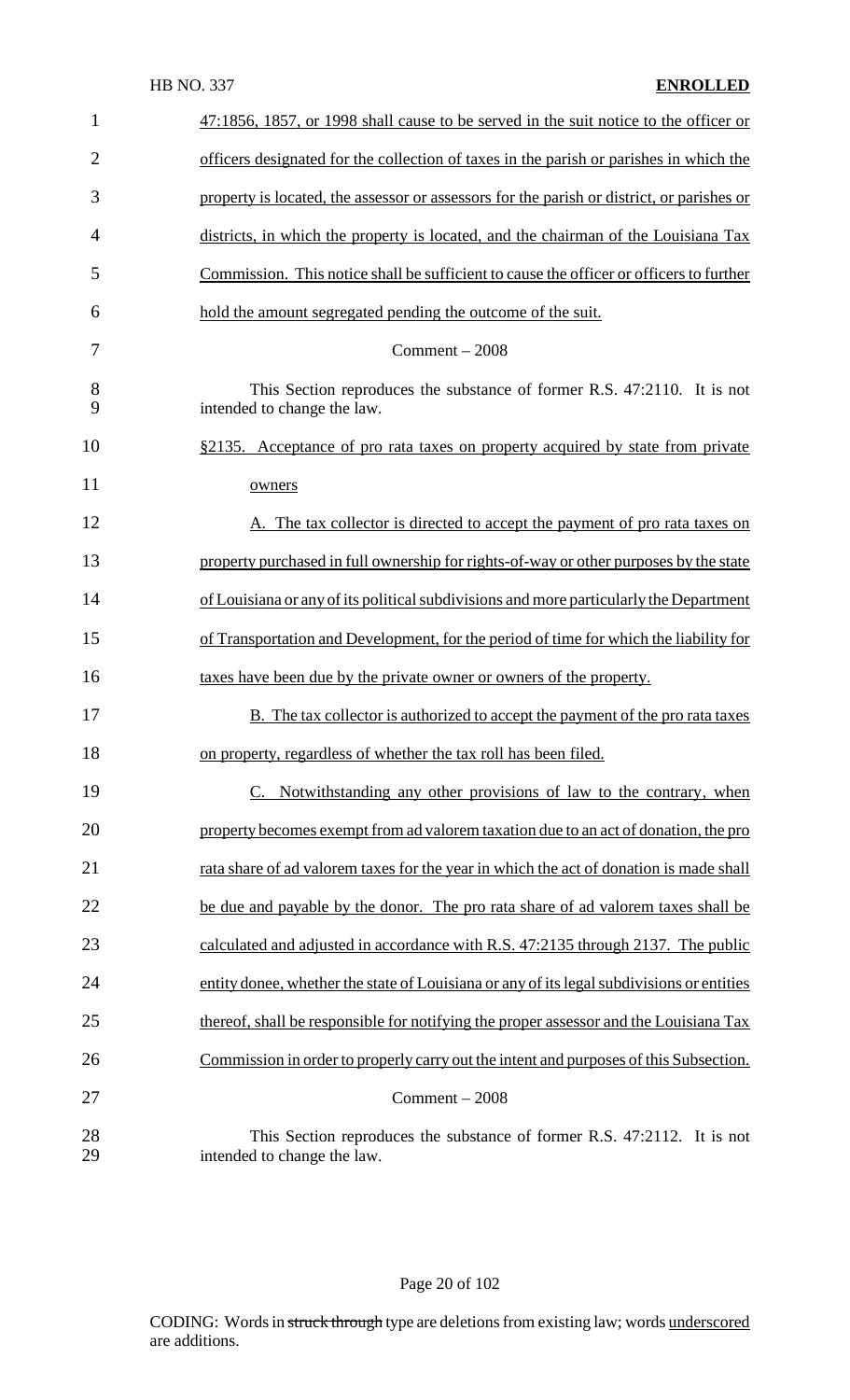| 1              | §2136. Duty of assessors and tax commission to amend tax roll to conform to                            |
|----------------|--------------------------------------------------------------------------------------------------------|
| $\overline{2}$ | proration of taxes                                                                                     |
| 3              | All assessors throughout the state of Louisiana and the Louisiana Tax                                  |
| 4              | Commission are authorized and directed to adjust and amend all tax rolls and records                   |
| 5              | within their respective offices in order to properly carry out the intent and purposes                 |
| 6              | of R.S. 47:2135 through 2137.                                                                          |
| 7              | $Comment - 2008$                                                                                       |
| 8<br>9         | This Section reproduces the substance of former R.S. 47:2113. It is not<br>intended to change the law. |
| 10             | §2137. Computation of proration; placing of property on exempt roll                                    |
| 11             | The proration of taxes shall be computed to the closest half month or fifteen-                         |
| 12             | day period to the date of the transfer of title to property from private to public                     |
| 13             | ownership, and the assessor shall place the property on the exempt tax roll.                           |
| 14             | $Comment - 2008$                                                                                       |
| 15<br>16       | This Section reproduces the substance of former R.S. 47:2114. It is not<br>intended to change the law. |
| 17             | PART III. TAX SALES AND REDEMPTIONS                                                                    |
| 18             | SUBPART A. MOVABLE PROPERTY                                                                            |
| 19             | §2141. Movable property; notice of delinquency                                                         |
| 20             | A. On the day of the deadline for payment of taxes, or as soon thereafter as                           |
| 21             | possible, the tax collector shall address to each tax debtor who has not paid all the                  |
| 22             | taxes which have been assessed to him on movable property a written notice stating:                    |
| 23             | (1) In substance, that the taxes assessed to such tax debtor on movable                                |
| 24             | property in the parish fell due and should have been paid in full on or before                         |
| 25             | December thirty-first.                                                                                 |
| 26             | (2) The aggregate assessed value of the property and the aggregate sum of                              |
| 27             | the taxes for the current and all preceding years due thereon.                                         |
| 28             | (3) The tax debtor became delinquent for such taxes on December thirty-                                |
| 29             | first.                                                                                                 |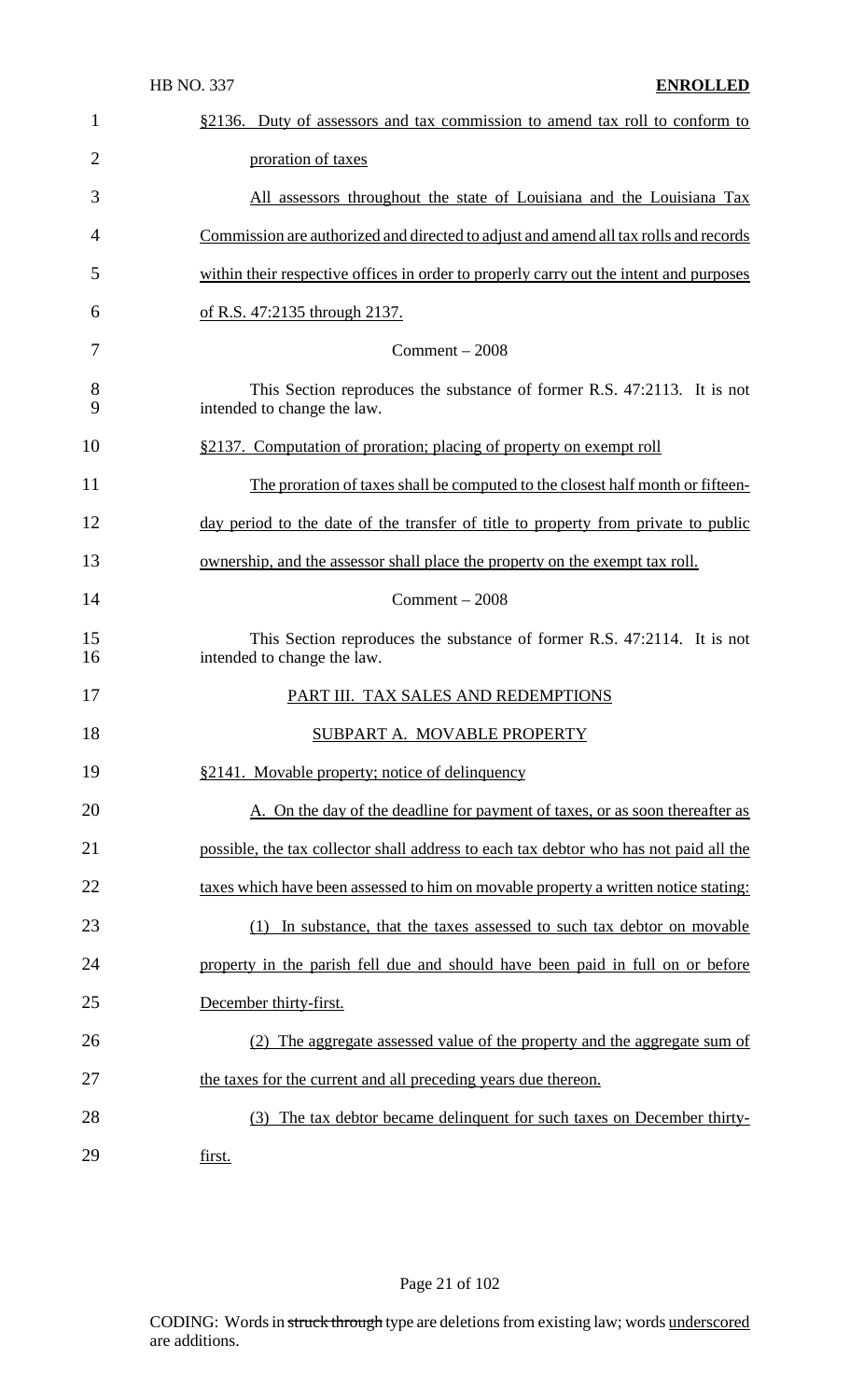(4) Thirty days after receipt of said notice, the tax collector will seize and 2 advertise for sale the movable property on which the taxes are due in the manner provided by law for judicial sales.

 (5) At the principal front door of the courthouse, where the civil district court of the parish is held or at the place of seizure or storage in the parish of Orleans, he will sell within the legal hours for judicial sales, for cash, cashier's check, certified check, money order, or wire transfer, without appraisement, such portion of the movable property as the tax debtor shall point out and deliver to the tax collector, and in case the tax debtor shall not point out sufficient property that he will at once and without further delay sell for cash, cashier's check, certified check, money order, or wire transfer, without appraisement, the least quantity of the movable property which any bidder will buy for the amount of taxes assessed upon it with interest and costs for the current and all preceding years and attorney fees.

14 B. The tax collector in the parish of Orleans, as well as in other parishes of 15 the state, shall mail to each tax debtor one of the notices provided for above, for 16 which he shall be entitled to collect from each tax debtor actual mailing costs of each certified, with return receipt, notice, and further provided that mileage shall be charged for service of this notice, provided that no notice shall be charged for unless it has been actually delivered or mailed to the tax debtor. The collector shall certify on both tax rolls that he has served or mailed all of such notices, and such certificate on either tax roll shall make full proof until disproved in a judicial proceeding.

22 C. The tax collector shall publish once in the official journal published in his 23 district or parish, if there be one, or in the manner provided by law for judicial sales, one general notice substantially in the foregoing form, addressed to all owners of assessed movable property situated in his parish or district, whose names, post 26 offices, or agents are unknown, in which he shall set forth substantially that the taxes of the unknown owners are due and unpaid, and if not paid within twenty days, that he will proceed to seize and sell such quantity of the movable property of each said unknown owner as will pay all the taxes, interest, and costs. He shall pay for the publication and shall be entitled to reimbursement of actual costs from each owner

#### Page 22 of 102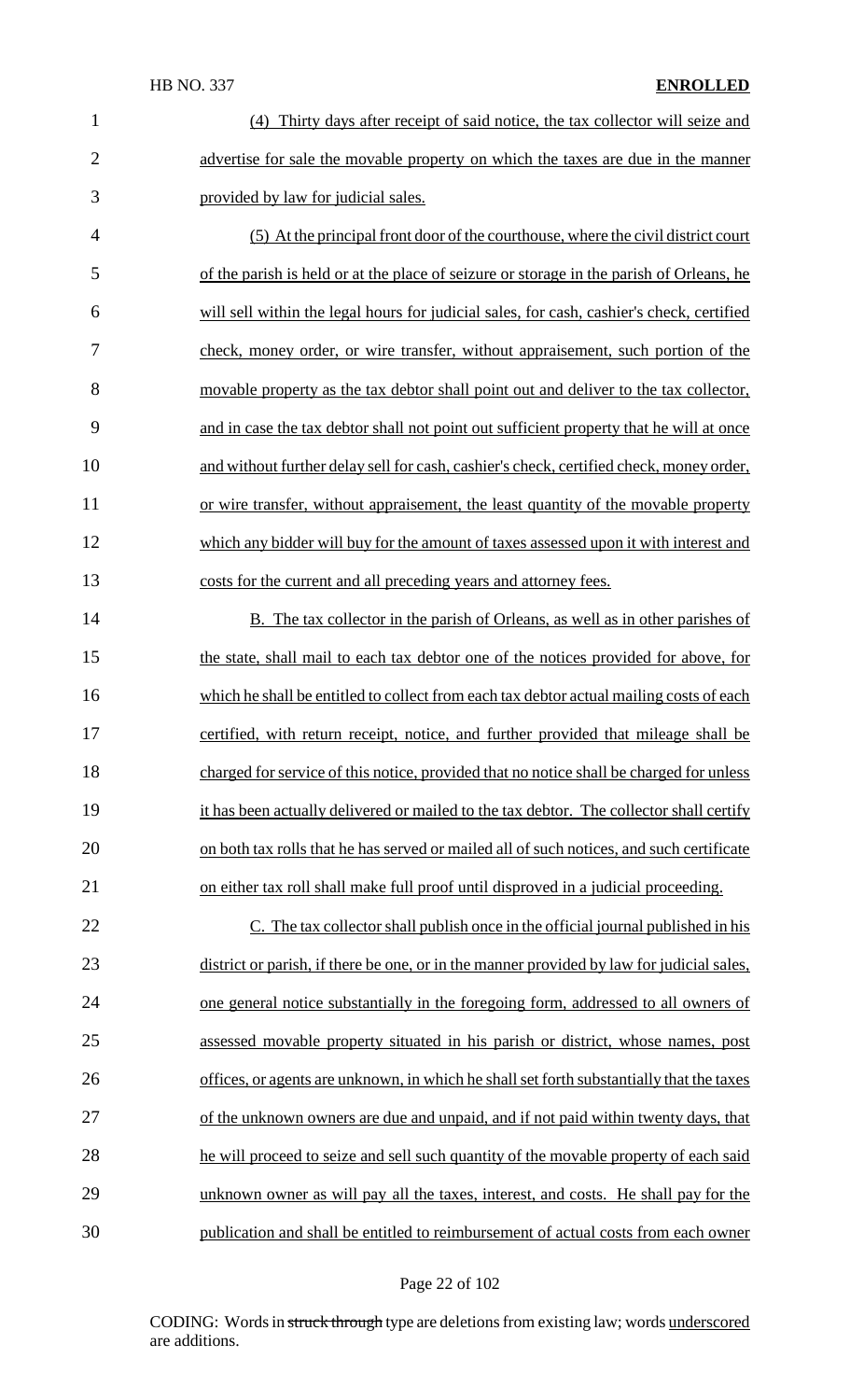| $\mathbf{1}$   | or from the property assessed to him. He shall certify on both tax rolls that he has      |
|----------------|-------------------------------------------------------------------------------------------|
| $\overline{2}$ | published and posted such notices, and such certificate on either shall make full         |
| 3              | proof thereon, until disproved in a judicial proceeding.                                  |
| $\overline{4}$ | $Comment - 2008$                                                                          |
| 5              | This Section reproduces former R.S. 47:2171.                                              |
| 6              | §2142. Movable property; seizure and sale                                                 |
| 7              | A. The tax collector is authorized to collect the taxes due or which may be               |
| 8              | due by any person, upon a movable property, for any year past or the current year,        |
| 9              | either by taking into his possession so much of the movable property as may be            |
| 10             | required, in his opinion, to realize the amount of the tax or taxes, or by placing a      |
| 11             | keeper upon the movable property subject to the tax until the day of sale, upon which     |
| 12             | day so much of the property as may be necessary to realize the tax or taxes, interest,    |
| 13             | and costs, for which it has been seized, shall be sold to the highest bidder, without     |
| 14             | appraisement and without redemption. However, after the tax collector has seized          |
| 15             | the movable property, as above set out, he shall ascertain the amount of taxes due for    |
| 16             | the past year by reference to the assessment roll, and for the current year by fixing     |
| 17             | the same value or percentage of value as was used by the state and the parish in the      |
| 18             | year preceding on like property, and by applying to that value the rate of taxation       |
| 19             | applied to property of the same class in the preceding year.                              |
| 20             | <b>B.</b> When the tax collector proceeds under Subsection A of this Section, he          |
| 21             | shall give written notice immediately after actually taking the property into his         |
| 22             | possession or placing a keeper thereon. The notice shall state the amount of taxes,       |
| 23             | interest, costs, and penalties and contain a demand for payment within three days and     |
| 24             | a statement of his intention to sell in default of payment within the three days. The     |
| 25             | notice shall be served in the manner now provided for services of notice of seizure       |
| 26             | under writs of fieri facias, by the tax collector or deputy, and a return or statement    |
| 27             | in writing of the mode of service shall be made by the officer serving the notice and     |
| 28             | shall be filed in the office of the tax collector, and shall be received by the courts as |
| 29             | prima facie evidence of notice.                                                           |

# Page 23 of 102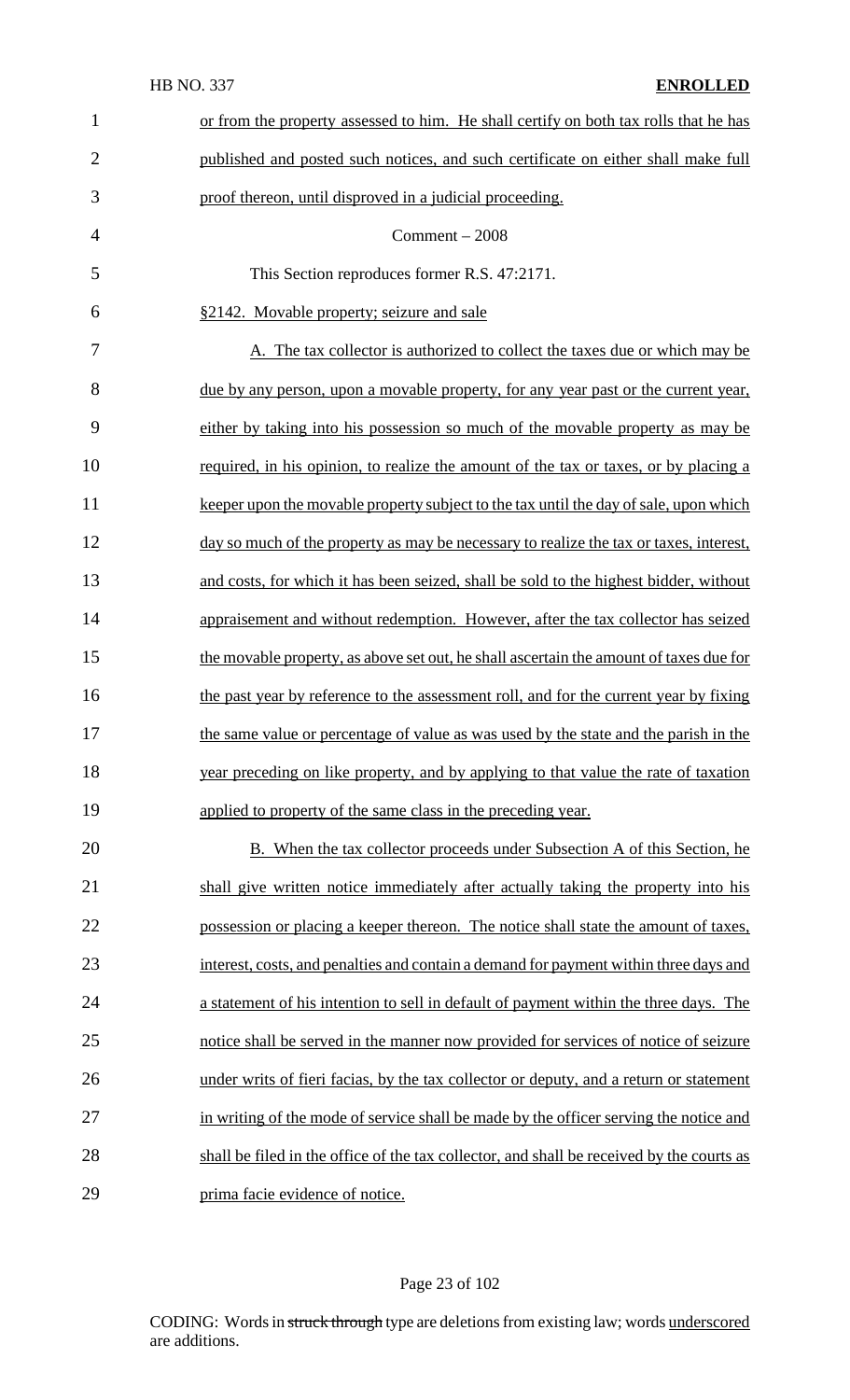| $\mathbf{1}$   | C. On the expiration of three days after the date of giving notice as provided         |
|----------------|----------------------------------------------------------------------------------------|
| $\overline{2}$ | in Subsection B of this Section, the tax collector shall advertise, in the manner      |
| 3              | provided for judicial sales of movable property, that he will sell so much of the      |
| 4              | property so seized as may be necessary to pay all the taxes, interest, and costs for   |
| 5              | which the seizure had been made. The sale shall be made without appraisement and       |
| 6              | without redemption.                                                                    |
| 7              | $Comment - 2008$                                                                       |
| 8              | This Section reproduces former R.S. 47:2172.                                           |
| 9              | §2143. Movable property; procedure when removed from parish or municipality            |
| 10             | before payment                                                                         |
| 11             | When movable property is moved from the parish or municipal corporation                |
| 12             | in which it is assessed to any other parish or municipal corporation in this state     |
| 13             | before the taxes on the property are paid, or moved from a municipality to another     |
| 14             | part of the same parish, and the taxes are not paid by the owner of the property when  |
| 15             | due, the tax collector of the parish or municipality in which the property is located, |
| 16             | at the request of the tax collector of the parish or municipality from which such      |
| 17             | property was moved, at the time when the taxes were due, or subsequent thereto,        |
| 18             | shall enforce the collection of all taxes due on the property by seizure and sale in   |
| 19             | accordance with law. When taxes are collected in accordance herewith, the tax          |
| 20             | collector making the collection shall forward the full amount of taxes collected,      |
| 21             | including interest and penalties, to the tax collector of the parish or municipal      |
| 22             | corporation in which the property was assessed, but may retain all amounts collected   |
| 23             | for costs incurred in making the collection.                                           |
| 24             | $Comment - 2008$                                                                       |
| 25             | This Section reproduces former R.S. 47:2173.                                           |
| 26             | §2144. Movable property; summary seizure to secure payment                             |
| 27             | The tax collector shall seize the movable property of any tax debtor without           |
| 28             | notice when he believes that such seizure is necessary to enable him to collect any    |
| 29             | tax due by the debtor, and he shall make such seizure whenever he has good reason      |
| 30             | to believe that the tax debtor will conceal, part with, or dispose of the movable      |

Page 24 of 102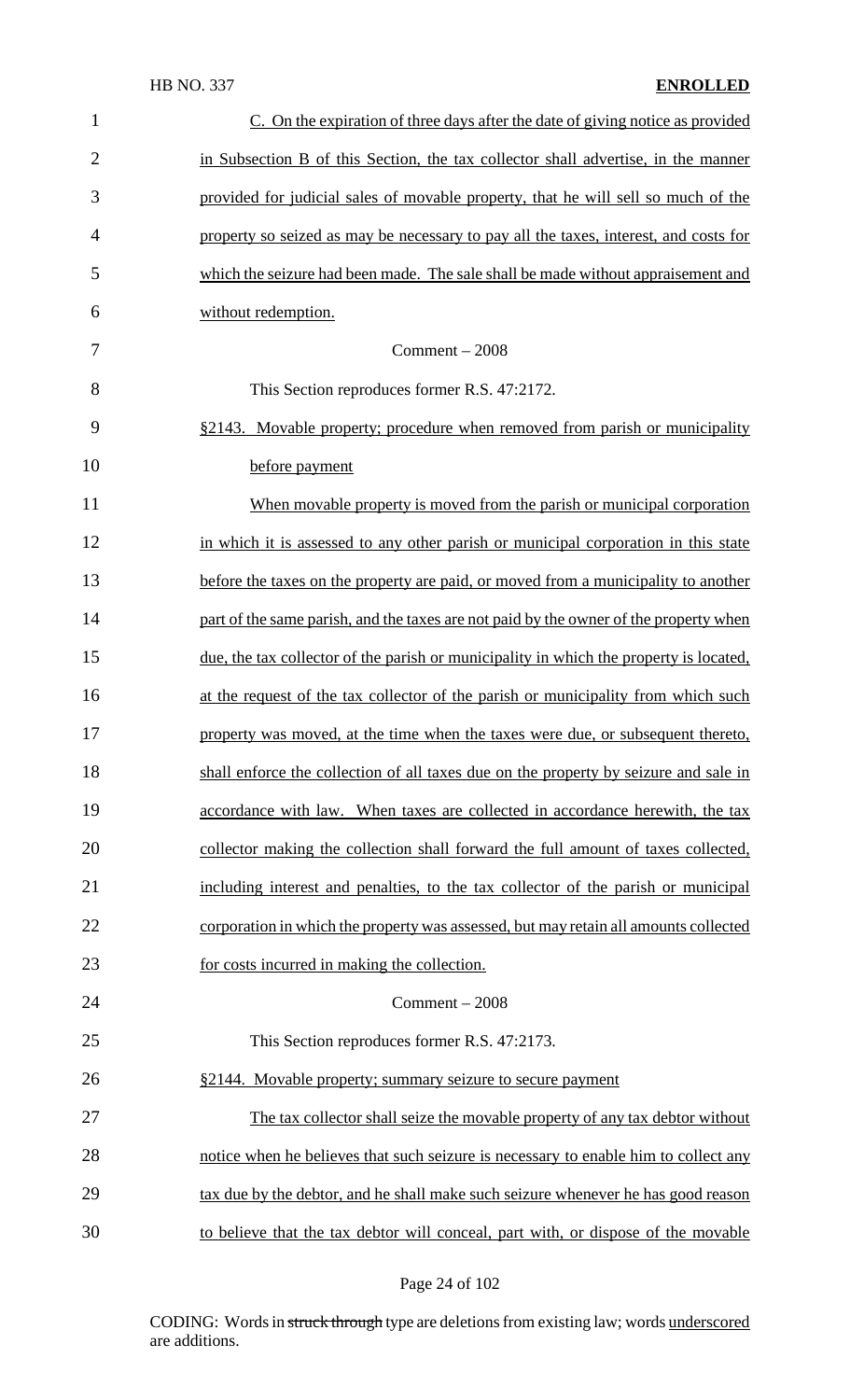| $\mathbf{1}$   | property, which fact must be made to appear by the affidavit of the tax collector, or   |
|----------------|-----------------------------------------------------------------------------------------|
| $\overline{2}$ | one of his deputies; he shall advertise the property in the manner provided for in      |
| 3              | judicial sales and shall sell, for cash, cashier's check, certified check, money order, |
| $\overline{4}$ | or wire transfer, without appraisement, the least amount of the property seized which   |
| 5              | any bidder will buy for the amount of the taxes, interest, and costs.                   |
| 6              | $Comment - 2008$                                                                        |
| 7              | This Section reproduces former R.S. 47:2174.                                            |
| 8              | §2145. Movable property; additional sanction for tax collection                         |
| 9              | A. When it is necessary, the tax collector shall seize, advertise in the manner         |
| 10             | provided for judicial advertisement, and sell any other property belonging to the tax   |
| 11             | debtor to collect the taxes, interest, and costs due by the debtor for whatever it will |
| 12             | bring in cash, without appraisement, and in such case, the tax collector shall make     |
| 13             | sales of the property of delinquent tax debtors as often as he is able to find any      |
| 14             | property of the debtors, until all the taxes, interest, and costs due by them are paid. |
| 15             | <b>B.</b> If the collector cannot make a seizure of the movable property liable for     |
| 16             | the tax assessed against it, either because of the nature of the property assessed or   |
| 17             | because the owner or his representative holds it in his possession or under his control |
| 18             | in such a manner that the tax collector cannot lay hands upon it and refuses on         |
| 19             | demand to deliver the same to the tax collector, the tax collector shall have the power |
| 20             | to seize any other property belonging to the tax debtor, or he may take into the court  |
| 21             | having jurisdiction of the subject matter a summary rule upon the person assessed       |
| 22             | or his representative, as the case may be, returnable in five days, in vacation as well |
| 23             | as term time, to compel the delivery to him of said property or so much thereof, if     |
| 24             | the same be divisible in kind, as may be necessary to realize at public sale the        |
| 25             | amount of the taxes, costs, and penalties. All answers to rules shall be in writing and |
| 26             | shall set forth specifically all defenses relied on by the tax delinquent and shall be  |
| 27             | made on or before the time in which the rule is made returnable. If the tax collector   |
| 28             | employs the services of an attorney to bring a summary rule to compel delivery of       |
| 29             | property, the tax debtor shall pay the sum of twenty percent of the taxes and interest  |

Page 25 of 102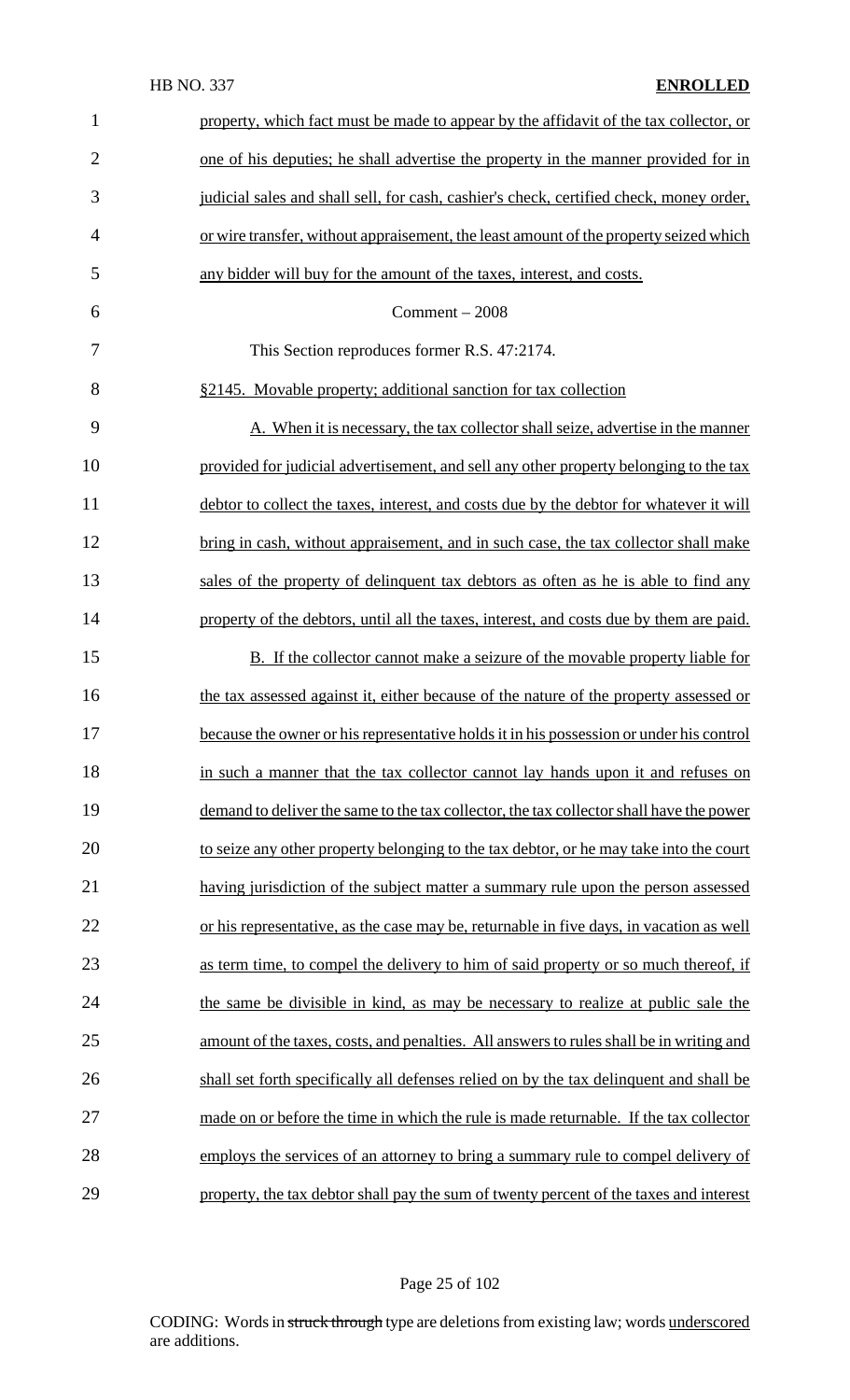| $\mathbf{1}$   | due by the debtor, as attorney fees, which amount shall be collectable in the same     |
|----------------|----------------------------------------------------------------------------------------|
| $\overline{2}$ | manner as the taxes, interest, and costs due by such debtor.                           |
| 3              | C. The tax collector is authorized to seize and sell any growing or gathered           |
| 4              | crops or shares therein whenever such seizure may be necessary to collect taxes        |
| 5              | assessed. The tax collector is also authorized to proceed in the courts to procure the |
| 6              | garnishment of any salary, compensation, or reward for personal services, or of any    |
| 7              | obligations, rights, credits, or debts due to the tax debtor in any form whatever      |
| 8              | whenever such garnishment may be necessary to collect such taxes. No deposits or       |
| 9              | security for costs shall be required in such cases.                                    |
| 10             | D. The state and its subdivisions and all cities, towns, and villages shall have       |
| 11             | a first lien and privilege on all movable property for the payment of all taxes on     |
| 12             | personal property, in all judicial or insolvency proceedings, receiverships, or        |
| 13             | liquidations, whether seizure has been made or not, for such taxes previous to such    |
|                |                                                                                        |
| 14             | proceedings, receiverships, or liquidations.                                           |
| 15             | E. All movable property sold at tax sales shall be immediately delivered               |
| 16             | without the right of redemption into actual possession of the purchaser by the tax     |
| 17             | collector, who shall have full authority and power to make all the seizures necessary  |
| 18             | to take and deliver such actual possession.                                            |
| 19             | F. However, if the tax collector is unable to locate the debtor, any of the            |
| 20             | movable property liable for the said tax, or any other movable property belonging to   |
| 21             | the tax debtor, the said tax collector shall make a notation on the tax rolls "NO      |
| 22             | <b>PROPERTY FOUND".</b> Making such notation on the tax rolls shall relieve said tax   |
| 23             | collector from any further obligation for the collection of said tax, provided,        |
| 24             | however, nothing herein shall discharge the obligation of the tax debtor, and if       |
| 25             | property is found or the tax debtor is located, the tax collector shall proceed to     |

# Page 26 of 102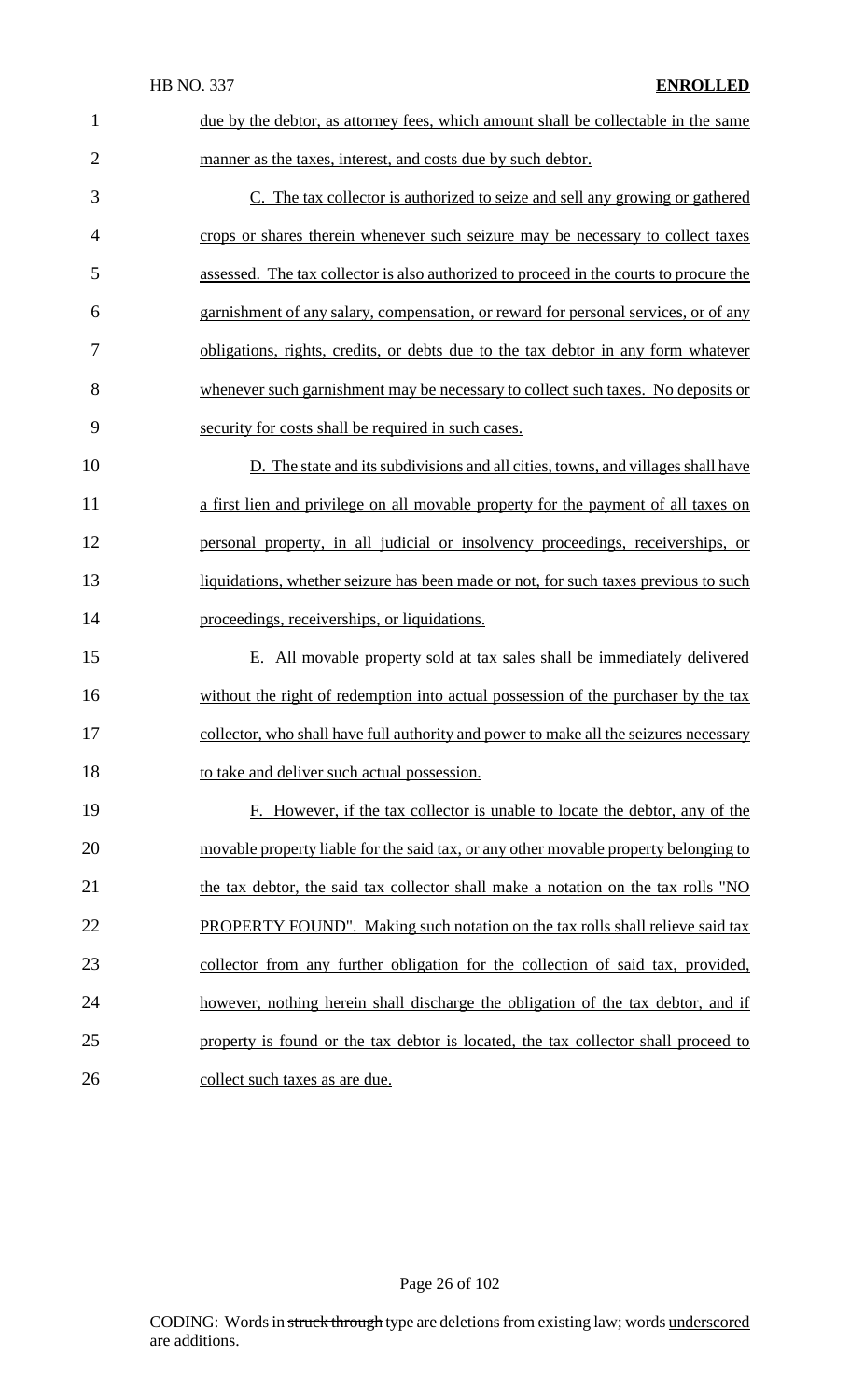| $\mathbf{1}$   | $Comment - 2008$                                                                           |
|----------------|--------------------------------------------------------------------------------------------|
| $\overline{2}$ | This Section reproduces former R.S. 47:2175.                                               |
| 3              | §2146. Movable property; tax debtors' rights                                               |
| $\overline{4}$ | A. Any person shall be allowed to point out the particular movable property                |
| 5              | which he may desire to have sold for taxes due by him, delivering the property to the      |
| 6              | tax collector at his office on or before the day of sale, provided that the property be    |
| 7              | sufficient in the opinion of the tax collector to realize the amount of the taxes due.     |
| 8              | <b>B.</b> When seizure is made of movable property in any of the forms provided            |
| 9              | to enforce the payment of taxes, the debtor may secure release of the same until the       |
| 10             | day of sale upon his forthcoming bond, with solvent security in solido, which shall        |
| 11             | be executed in the same manner as forthcoming bonds for property seized under              |
| 12             | writs of fieri facias. Anyone so releasing his property shall return the same into the     |
| 13             | possession of the tax collector for sale on or before the day of sale; unless so           |
| 14             | returned, the forthcoming bond shall be considered forfeited and shall be filed in the     |
| 15             | office of the clerk of the civil district court of the parish and shall have the force and |
| 16             | effect of a twelve months' bond to be executed by a writ of fieri facias issued thereon    |
| 17             | by the clerk against the principal and sureties in solido, as provided by law for the      |
| 18             | enforcement of twelve months' bonds. The forfeiture of the bond shall be made to           |
| 19             | appear by certificate of the tax collector written thereon.                                |
| 20             | Comment $-2008$                                                                            |
| 21             | This Section reproduces former R.S. 47:2176.                                               |
| 22             | §2147. Movable property; payment of taxes by party taking possession                       |
| 23             | A. When a sheriff, constable, marshal, receiver, liquidator, syndic, or other              |
| 24             | judicial or court officer or functionary takes possession of movable property, he shall    |
| 25             | pay at once all the taxes that may be due or may become due upon the same, and if          |
| 26             | he fails to do so, he shall become responsible personally upon his bond for the            |
| 27             | payment of the same. He shall file with his provisional and final accounts in the case     |
| 28             | or proceeding a certificate of the tax collector showing that all taxes upon such          |
| 29             | property seized or administered have been paid, and in the event of failure to do this,    |
| 30             | he shall not be discharged upon his official bond.                                         |

# Page 27 of 102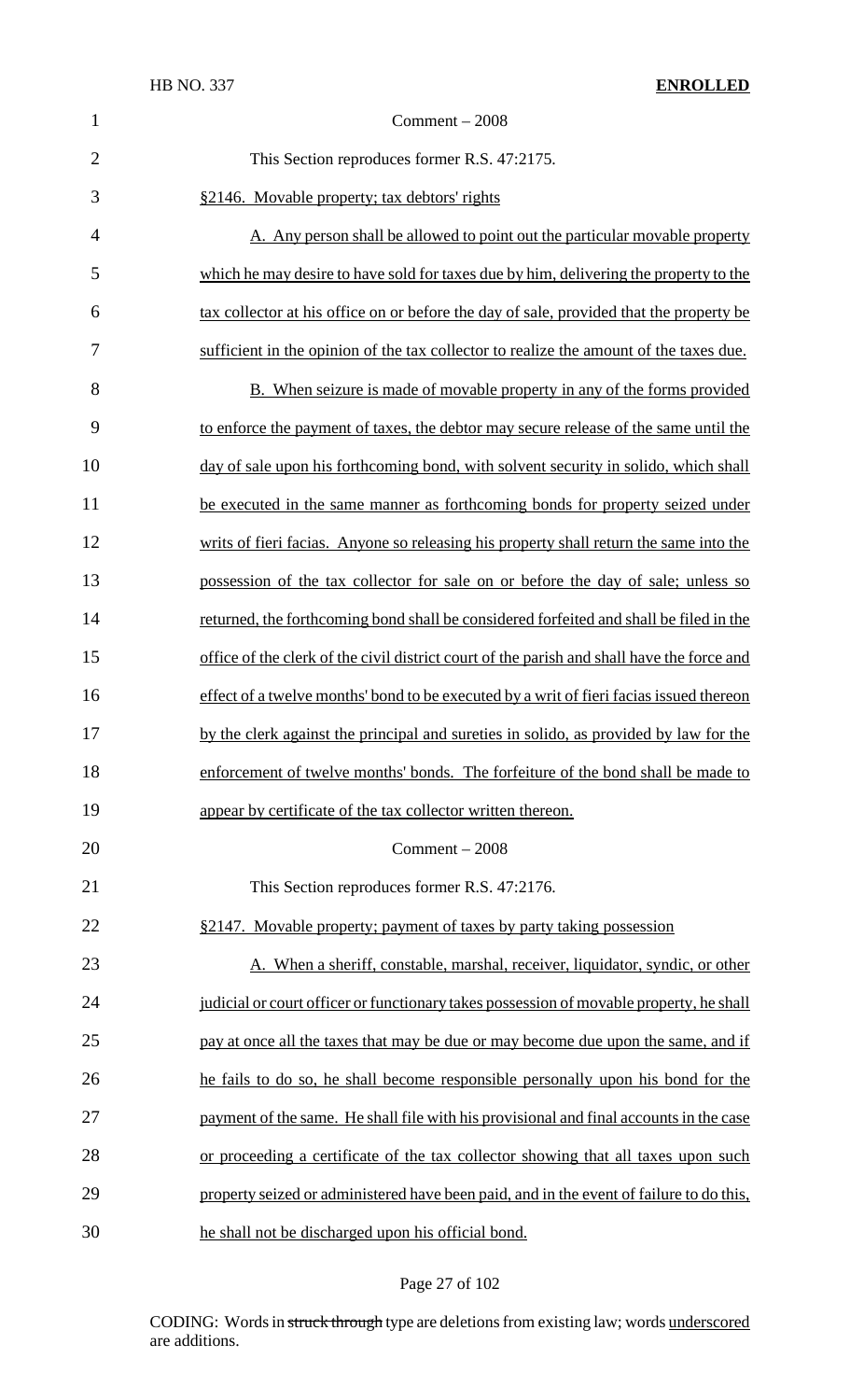| $\mathbf{1}$   | <b>B.</b> The tax collector shall also have the right to proceed by rule at any time                                                                                                               |
|----------------|----------------------------------------------------------------------------------------------------------------------------------------------------------------------------------------------------|
| $\overline{2}$ | in the court having custody of movable property or the proceeds thereof to compel                                                                                                                  |
| 3              | such sheriff, constable, marshal, receiver, liquidator, or syndic to make payment of                                                                                                               |
| 4              | all taxes due upon the property, without waiting for proceedings on final account or                                                                                                               |
| 5              | tableau of distribution.                                                                                                                                                                           |
| 6              | $Comment - 2008$                                                                                                                                                                                   |
| 7              | This Section reproduces former R.S. 47:2177.                                                                                                                                                       |
| 8              | SUBPART B. IMMOVABLE PROPERTY                                                                                                                                                                      |
| 9              | §2151. Transfer after tax roll delivered                                                                                                                                                           |
| 10             | A sale, pledge, mortgage, or other alienation or encumbrance of property                                                                                                                           |
| 11             | made after the tax roll has been delivered to the tax collector shall not affect the                                                                                                               |
| 12             | taxes assessed on the property or the sale of the property to enforce collection of                                                                                                                |
| 13             | delinquent taxes.                                                                                                                                                                                  |
| 14             | Comments $-2008$                                                                                                                                                                                   |
| 15<br>16       | (a) This Section reproduces the substance of former R.S. 47:2178. It is not<br>intended to change the law.                                                                                         |
| 17<br>18<br>19 | (b) Since this revision eliminates the requirement of filing the tax rolls in the<br>mortgage records, the cut-off period is the time the assessor delivers the tax rolls to<br>the tax collector. |
| 20             | §2152. Immovable property; lots assessed together                                                                                                                                                  |
| 21             | If two or more lots or parcels of ground have been assessed in any year or                                                                                                                         |
| 22             | years to the same tax debtor at a certain valuation for the whole together, without                                                                                                                |
| 23             | distinguishing the valuation of each lot or parcel separately, the tax collector is                                                                                                                |
| 24             | authorized, but shall not be obligated, to receive the proportion of taxes under                                                                                                                   |
| 25             | assessment fairly due upon any one or more of the lots or parcels separately. The                                                                                                                  |
| 26             | proportions shall be ascertained and fixed by a certificate authenticated by the                                                                                                                   |
| 27             | assessor and approved by the tax collector. The lots or parcels upon which their                                                                                                                   |
| 28             | proportions are paid shall be free from the proportion of taxes pertaining to the other                                                                                                            |
| 29             | lots or parcels of the assessment.                                                                                                                                                                 |

# Page 28 of 102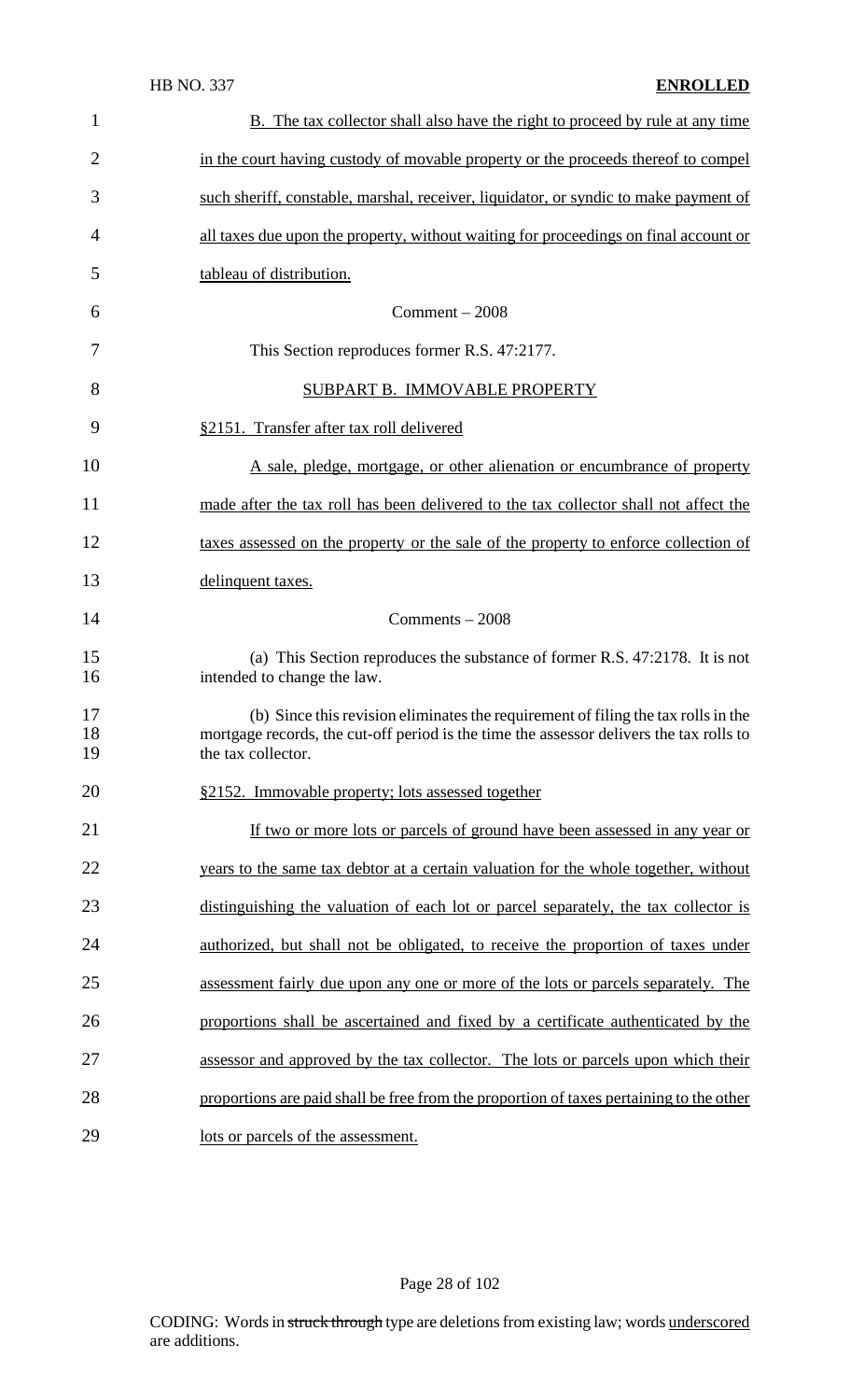| $\mathbf{1}$             | $Comments - 2008$                                                                                                                                                                                                                                   |
|--------------------------|-----------------------------------------------------------------------------------------------------------------------------------------------------------------------------------------------------------------------------------------------------|
| $\overline{2}$<br>3      | (a) This Section reproduces the substance of former R.S. 47:2179. It is not<br>intended to change the law.                                                                                                                                          |
| $\overline{4}$<br>5<br>6 | (b) This Section makes clear that the tax collector has no obligation to accept<br>only a portion of the statutory impositions assessed on a tax parcel based on the<br>proportional size of a lot or parcel contained within the whole tax parcel. |
| 7                        | §2153. Notice of delinquency and tax sale                                                                                                                                                                                                           |
| 8                        | A. On the second day after the deadline for payment of taxes each year, or                                                                                                                                                                          |
| 9                        | as soon thereafter as possible, the tax collector shall send a written notice by United                                                                                                                                                             |
| 10                       | States mail postage prepaid to each tax notice party when the tax debtor has not paid                                                                                                                                                               |
| 11                       | all the statutory impositions which have been assessed on immovable property,                                                                                                                                                                       |
| 12                       | notifying the person that the statutory impositions on the immovable property shall                                                                                                                                                                 |
| 13                       | be paid within twenty days after the sending of the notice or as soon thereafter before                                                                                                                                                             |
| 14                       | the tax sale is scheduled, or that tax sale title to the property will be sold according                                                                                                                                                            |
| 15                       | to law. The notice shall be sufficient if it is in the following form:                                                                                                                                                                              |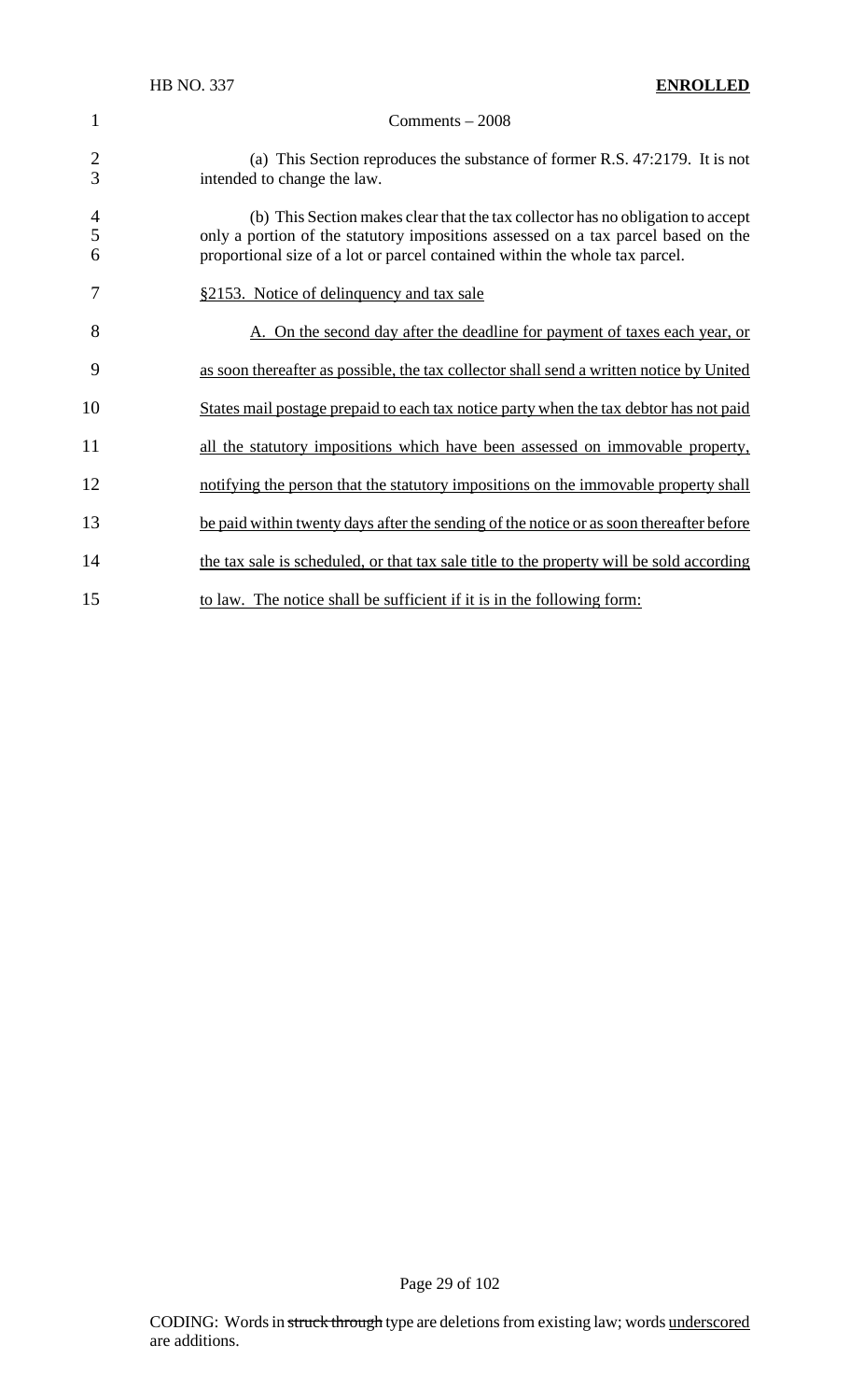| "Year | $\mathbf{v}_{\text{part}}$ | <u>Sect.</u> | $Acc$ # | Property $#$ | Notice # |
|-------|----------------------------|--------------|---------|--------------|----------|
|       |                            |              |         |              |          |
|       |                            |              |         |              |          |
|       |                            |              |         |              |          |

| $\overline{2}$ | *********PLEASE NOTE*********                        | <b>INAME OF POLITICAL</b> |
|----------------|------------------------------------------------------|---------------------------|
|                |                                                      |                           |
|                |                                                      | <b>SUBDIVISION</b>        |
| 3              | *By law your taxes are delinquent after              |                           |
| $\overline{4}$ | December thirty-first. The law requires              |                           |
| 5              | interest be charged as follows: A flat               |                           |
| 6              | rate of one percent $(1%)$ per month on              |                           |
| $\overline{7}$ | delinquent ad valorem taxes.                         |                           |
| 8              | *If monies for payment of taxes are in               |                           |
| 9              | escrow, please forward tax notice to your            |                           |
| 10             | mortgage company.                                    |                           |
| 11             | *If a receipt is requested, enclose a self-          |                           |
| 12             | addressed stamped envelope along with                |                           |
| 13             | your payment.                                        |                           |
| 14             | *Please notify the sheriff's office or the           |                           |
| 15             | assessor's office with<br>all<br>address             |                           |
| 16             | changes.                                             |                           |
| 17             | *For questions about assessed value or               |                           |
| 18             | millages contact:                                    |                           |
| 19             | Assessor's Office:                                   |                           |
| 20             | <b>Property Tax Dept:</b>                            |                           |
|                |                                                      |                           |
| 21             | be<br>made online<br>*Payment may<br>at              |                           |
| 22             |                                                      |                           |
| 23             | *[DATE OF NOTICE]. If taxes are not                  |                           |
| 24             | paid within twenty days after this date,             |                           |
| 25             | the political subdivision will proceed to            |                           |
| 26             | sell tax sale title to the property at [list]        |                           |
| 27             | location of the tax sale] beginning on               |                           |
| 28             | [list first day of sale]. You will have the          |                           |
| 29             | right to pay the amounts due until the               |                           |
| 30             | day before the actual sale. If tax sale              |                           |
| 31             | title to the property is sold, you will have         |                           |
| 32             | other<br>$\lceil$ or<br>applicable<br>three<br>years |                           |
| 33             | redemptive period] from the date of the              |                           |
| 34             | filing of the tax sale certificate in which          |                           |
| 35             | to redeem the property according to law,             |                           |
| 36             | but in order to redeem, you will be                  |                           |
| 37             | required to pay a 5% penalty and 1% per              |                           |
| 38             | month on the amounts past due together               |                           |
| 39             | with other costs in accordance with law.             |                           |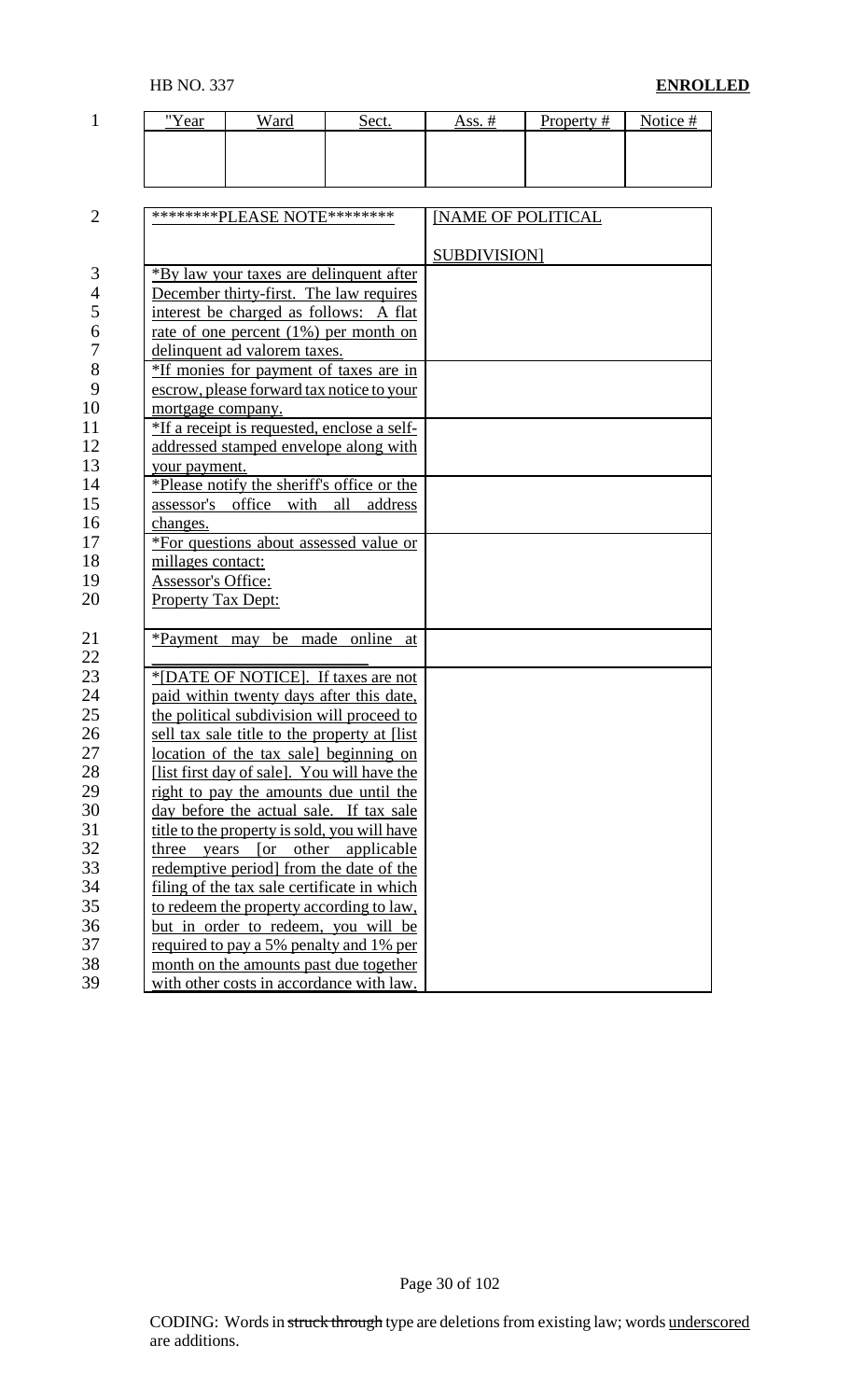| 1<br>$\frac{2}{3}$            | <b>Total Assessed</b><br>Value Tax<br>Distributions             | <b>Millages</b>                                                               | Homestead<br>Exemption | Taxes and<br>other<br><b>Statutory</b><br><b>Impositions</b>          | Assessment<br>Information                                                                |            |
|-------------------------------|-----------------------------------------------------------------|-------------------------------------------------------------------------------|------------------------|-----------------------------------------------------------------------|------------------------------------------------------------------------------------------|------------|
| 4<br>5                        | [add taxing]<br>districts]                                      |                                                                               |                        | Due<br>[add amount<br>of tax due<br>each district]                    | <b>Total Assessed Value</b>                                                              |            |
| 6<br>$\overline{7}$<br>8<br>9 | <b>Total Statutory</b><br>Impositions<br>Due<br><b>Interest</b> |                                                                               |                        |                                                                       | <b>Property Description</b>                                                              |            |
| 10                            | Costs                                                           |                                                                               |                        |                                                                       |                                                                                          |            |
| 11                            | Total                                                           |                                                                               |                        |                                                                       |                                                                                          |            |
| 12<br>13<br>14<br>15<br>16    | Interest<br>Cost<br>Total                                       | [Name of Tax Collector and Address]<br><b>Total Statutory Impositions Due</b> |                        |                                                                       |                                                                                          |            |
| 17                            |                                                                 | [Tax Collector Name]                                                          |                        |                                                                       |                                                                                          |            |
| 18                            | <b>YEAR</b>                                                     | <b>WARD</b>                                                                   | <b>SECT</b>            | ASS.#                                                                 | <b>PROPERTY</b><br>NOTICE $#$                                                            |            |
| 19<br>20                      | [address]                                                       | Name of Tax Debtor                                                            |                        |                                                                       |                                                                                          |            |
| 21                            |                                                                 | Make checks payable to:                                                       |                        |                                                                       | [Tax Collector Name]                                                                     |            |
| 22                            |                                                                 | Mail this portion of tax bill and payment to:                                 |                        |                                                                       |                                                                                          | [address]" |
| 23                            |                                                                 |                                                                               |                        |                                                                       | $B(1)$ At the expiration of twenty days' notice, counting from the day when              |            |
| 24                            |                                                                 |                                                                               |                        |                                                                       | the last of the written notices are sent, or as soon thereafter as practicable, the tax  |            |
| 25                            |                                                                 |                                                                               |                        |                                                                       | collector shall proceed to publish a notice to the tax debtors of the delinquency and    |            |
| 26                            |                                                                 |                                                                               |                        |                                                                       | to advertise for sale the consolidated delinquent tax list under one form two times      |            |
| 27                            |                                                                 |                                                                               |                        |                                                                       | within thirty days in the official journal of the political subdivision. The publication |            |
| 28                            |                                                                 |                                                                               |                        | and advertisement shall be sufficient if it is in the following form: |                                                                                          |            |

Page 31 of 102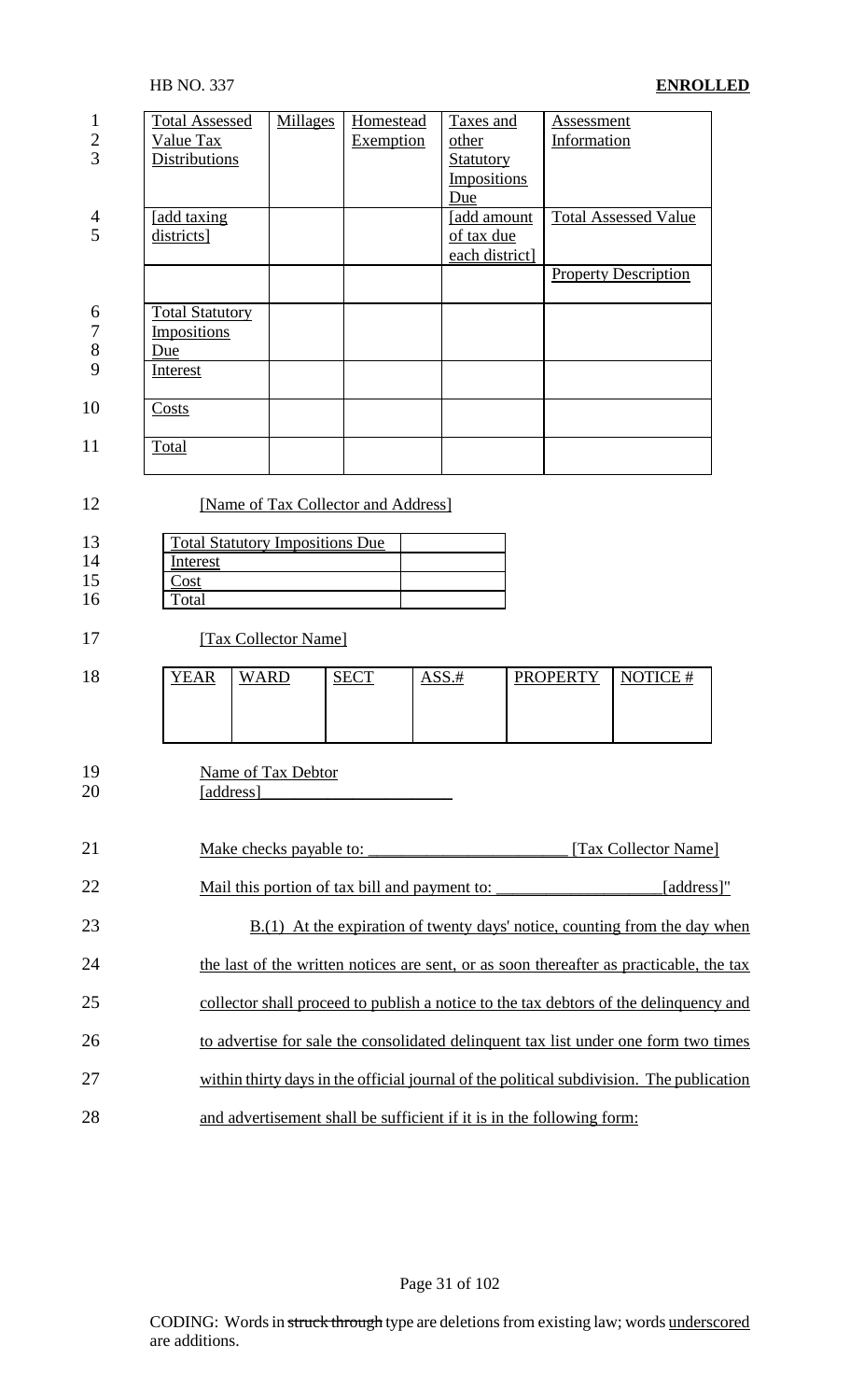| $\mathbf{1}$<br>$\overline{2}$<br>3 | "DELINQUENT TAX LIST<br>vs. Delinquent Tax Debtors<br>(insert appropriate taxing bodies)                |
|-------------------------------------|---------------------------------------------------------------------------------------------------------|
| $\overline{4}$                      | By virtue of the authority vested in me by the constitution and the laws of the                         |
| 5                                   | State of Louisiana, I will sell, at ______________________, within the legal hours for                  |
| 6                                   | judicial sales beginning at o'clock a.m. on the                                                         |
| 7                                   | , and continuing on each succeeding legal day, until said<br><u>day</u> of                              |
| 8                                   | sales are completed, tax sale title to all immovable property on which taxes                            |
| 9<br>10                             | are now due to<br><i>statements</i> , to enforce collection of taxes<br>(insert affected taxing bodies) |
| 11                                  | assessed in the year ______, together with interest thereon from January 1, _____, at the               |
| 12                                  | rate of one percent (1%) per month until paid and all costs. The names of said                          |
| 13                                  | delinquent tax debtors, the amount of statutory impositions due, including any due                      |
| 14                                  | for prior years, and the immovable property assessed to each to be offered for sale                     |
| 15                                  | are as follows: (Insert names of delinquent tax debtors in alphabetical order, the                      |
| 16                                  | amount of statutory impositions due, including any due for prior years on each                          |
| 17                                  | specific piece of property, and the description of each specific piece of immovable                     |
| 18                                  | property to be offered for sale.)                                                                       |
| 19                                  | On the day of sale I will sell a tax sale title to such portions of the property                        |
| 20                                  | as each tax debtor will point out and, in case the debtor will not point out sufficient                 |
| 21                                  | property, I will at once and without further delay sell the least quantity as undivided                 |
| 22                                  | interests of said property of any tax debtor which any bidder will buy for the amount                   |
| 23                                  | of the statutory impositions for which the sale is made, together with interest and                     |
| 24                                  | costs due by said tax debtor. The sale will be without appraisement, for cash or other                  |
| 25                                  | payment method acceptable to the tax collector, in legal tender money of the United                     |
| 26                                  | States, and the tax sale title to property sold will be redeemable at any time during                   |
| 27                                  | the applicable redemptive period by paying the price given, including costs and five                    |
| 28                                  | percent $(5\%)$ penalty thereon, with interest at the rate of one percent $(1\%)$ per month             |
| 29                                  | until redeemed."                                                                                        |
| 30                                  | (2) For the purpose of tax sales, it shall be sufficient to advertise all property                      |
| 31                                  | in the name of the tax debtor at the time the assessment was made.                                      |

Page 32 of 102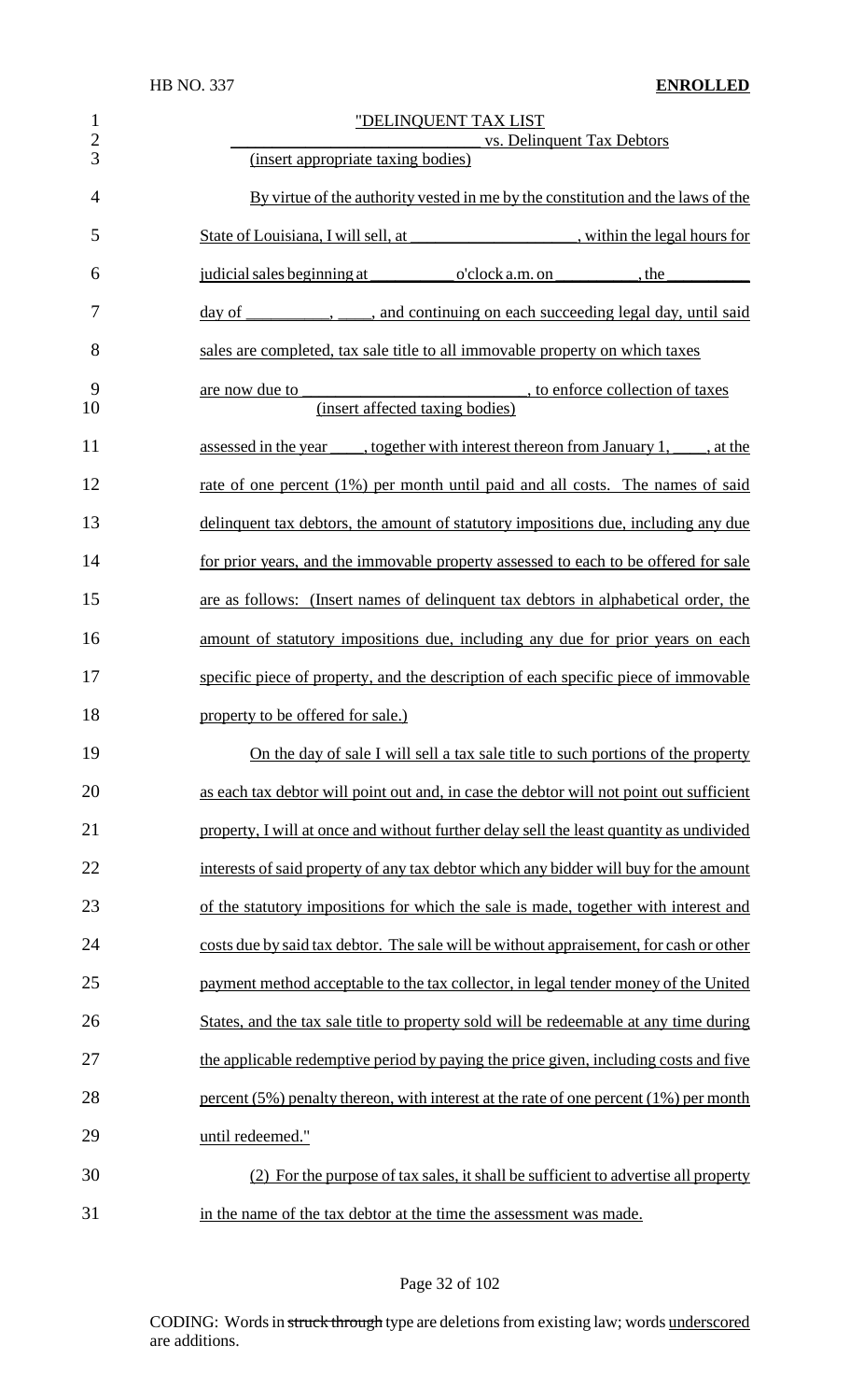| $\mathbf{1}$   | (3) For the purpose of tax sales, it shall be sufficient to assess and describe             |
|----------------|---------------------------------------------------------------------------------------------|
| $\overline{2}$ | all property assessed in the following manner: by designating the tract or lot by the       |
| 3              | name by which it is commonly known, or by the number or letter by which it may              |
| $\overline{4}$ | be usually designated upon the regular assessment roll or upon an official or private       |
| 5              | plan or sketch or by giving the boundaries or the names of the owners upon each             |
| 6              | side, or by the dimensions or description or name given in the act transferring the         |
| 7              | ownership thereof, or by such other further description as may furnish the means of         |
| 8              | reasonable identification.                                                                  |
| 9              | (4) No tax sale shall be set aside or annulled for any error in description or              |
| 10             | measurement of the property assessed in the name of the tax debtor, provided the            |
| 11             | property sold can be reasonably identified. When advertisements are required to be          |
| 12             | made in relation to the sale of property for unpaid taxes, the advertisements shall be      |
| 13             | made in the English language only.                                                          |
| 14             | (5) The tax sale shall convey and the purchaser shall take tax sale title to the            |
| 15             | whole of the property assessed to the delinquent tax debtor, or if there are separate       |
| 16             | assessments of undivided interests in an entire property, tax sale title to the whole of    |
| 17             | the undivided interests assessed to the delinquent tax debtor if it is the least quantity   |
| 18             | sufficient to satisfy the aggregate of all taxes, interest, penalties, and costs. The least |
| 19             | quantity shall be determined by undivided interests. The tax collector shall then           |
| 20             | proceed to sell the lesser undivided interest of the whole property as will satisfy the     |
| 21             | charges and shall not entertain a bid in excess thereof. The tax collector may              |
| 22             | determine and establish that the least quantity that can be sold by undivided interests     |
| 23             | is one percent or less of the whole. The tax sale shall convey, and the purchaser shall     |
| 24             | take, tax sale title to the entirety of the property, or in the case of separate            |
| 25             | assessments for undivided interests in the property, tax sale title to the entirety of the  |
| 26             | undivided interest, intended to be assessed and sold as it was owned by the                 |
| 27             | delinquent tax debtor regardless of any error in the dimensions or description of the       |
| 28             | property as assessed and sold. The tax collector in the advertisement or tax sale may       |
| 29             | give the full description according to original titles.                                     |

# Page 33 of 102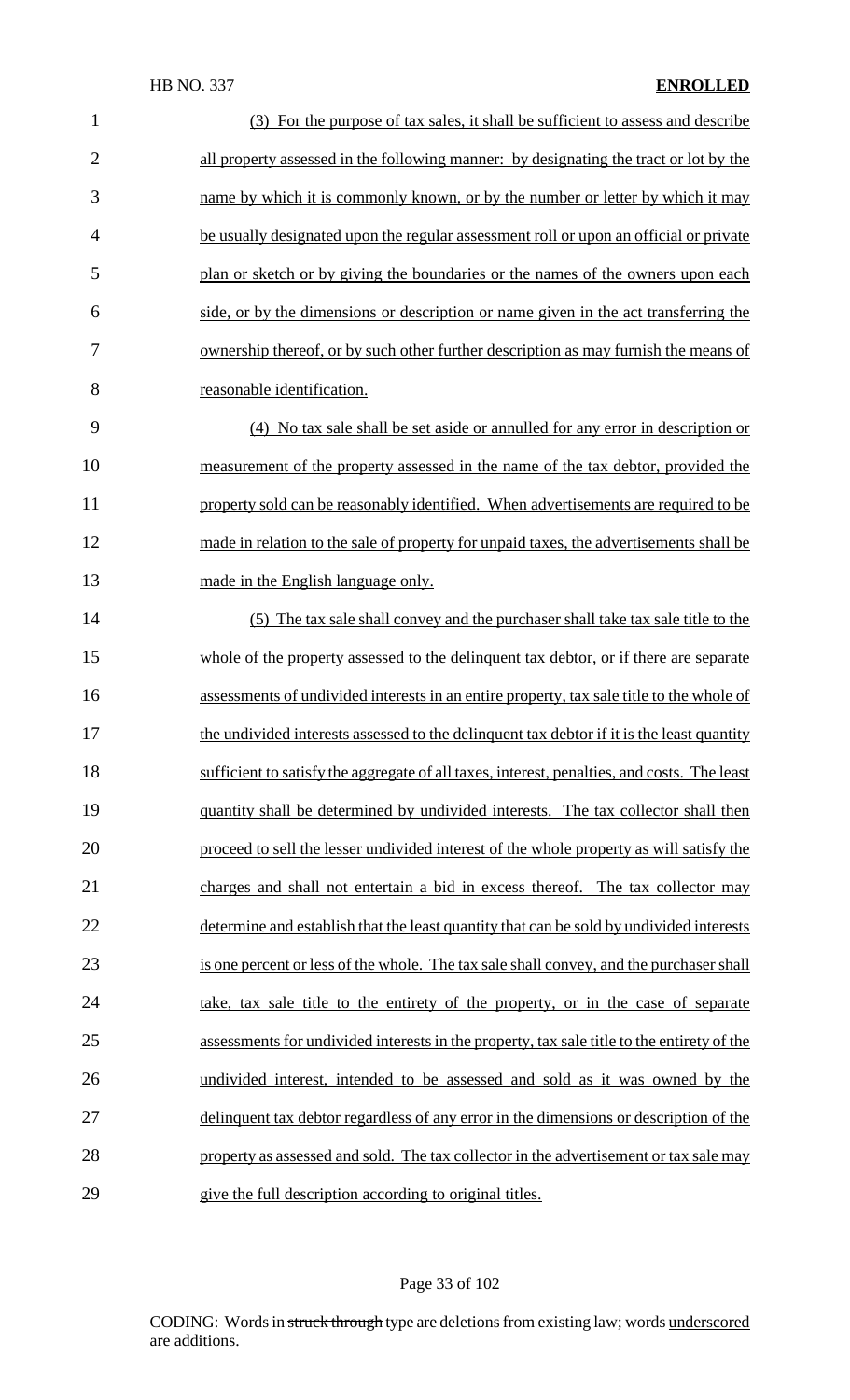| $\mathbf{1}$   | Except as otherwise provided in this Subpart, the tax sale shall be<br>(6)                  |
|----------------|---------------------------------------------------------------------------------------------|
| $\overline{2}$ | conducted in the manner provided by law for judicial sales. This provision shall not        |
| 3              | be construed to prohibit the tax collector from conducting the tax sale by using an         |
| $\overline{4}$ | online or electronic bidding process consistent with the law governing judicial sales.      |
| 5              | C. Within thirty days after the filing of the tax sale certificate, or as soon              |
| 6              | thereafter as possible, the tax collector shall research the records of the recorder of     |
| 7              | conveyances on all property to which tax sale title was sold to tax sale purchasers for     |
| 8              | any transfers of the property that occurred after the preparation of the tax roll for the   |
| 9              | year that the property was sold for taxes. If there has been a transfer, within thirty      |
| 10             | days after filing a tax sale certificate, the tax collector shall use reasonable efforts to |
| 11             | send the new owner a written notice that tax sale title to the property was sold. The       |
| 12             | notice shall state the amount necessary to redeem the property. This notice shall also      |
| 13             | advise the owner that the property may be redeemed at any time within three years           |
| 14             | or other applicable redemptive period after the date of filing of the tax sale              |
| 15             | certificate. This shall serve as the required notice to the transferee in Subsection A      |
| 16             | of this Section. This notice shall be sufficient if it is in the following form:            |
| 17             | "[Date]                                                                                     |
| 18             | [Name of New Owner]                                                                         |
| 19             | Property No.<br>RE:                                                                         |
| 20             | Ward Section No.<br>Assessment No.                                                          |
| 21             | Subd. $\overline{\phantom{a}}$<br>Lot                                                       |
| 22             | Dear Sir/Madam,                                                                             |
| 23             | This is an important notice. Please read it carefully. We are writing to                    |
| 24             | inform you that the property taxes for the above noted property were not paid, and          |
| 25             | tax sale title to the property was sold to a tax sale purchaser for delinquent taxes for    |
| 26             | the [insert year(s)]. You may redeem this property within three years [or other             |
| 27             | applicable redemptive period from<br>by paying to the [name]                                |
| 28             | of tax collector] the amount due stated in or enclosed with this document. The              |
| 29             |                                                                                             |

# Page 34 of 102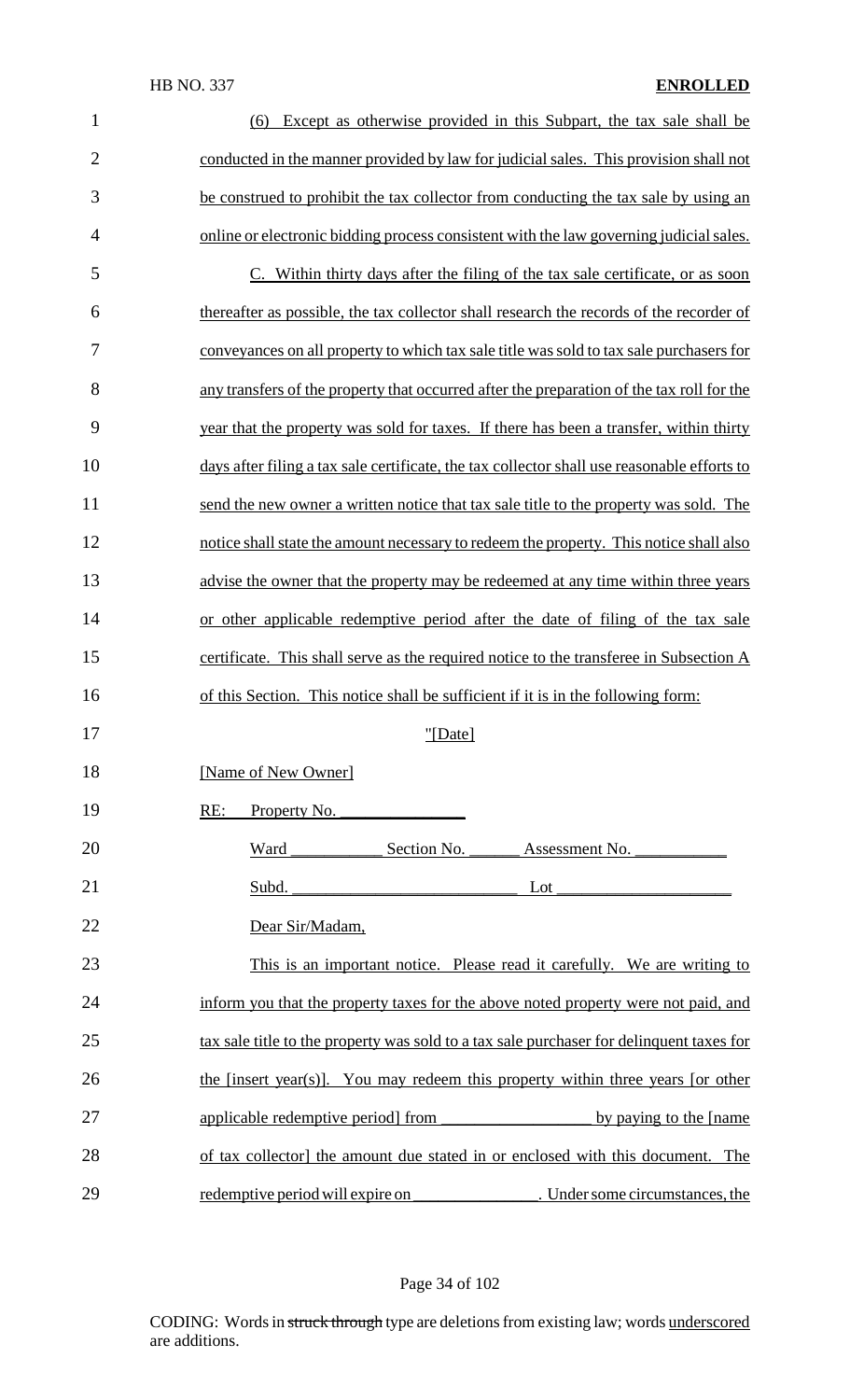|                                                    | <b>HB NO. 337</b><br><b>ENROLLED</b>                                                                                                                                                                                                                                                                                                                                                                                                                                                                                                                                                                                                                                                                                                                       |
|----------------------------------------------------|------------------------------------------------------------------------------------------------------------------------------------------------------------------------------------------------------------------------------------------------------------------------------------------------------------------------------------------------------------------------------------------------------------------------------------------------------------------------------------------------------------------------------------------------------------------------------------------------------------------------------------------------------------------------------------------------------------------------------------------------------------|
| 1                                                  | third party buyer may be entitled to take actual possession and full ownership of the                                                                                                                                                                                                                                                                                                                                                                                                                                                                                                                                                                                                                                                                      |
| $\overline{2}$                                     | property after this time.                                                                                                                                                                                                                                                                                                                                                                                                                                                                                                                                                                                                                                                                                                                                  |
| 3                                                  | After the expiration of the redemptive period the property cannot be                                                                                                                                                                                                                                                                                                                                                                                                                                                                                                                                                                                                                                                                                       |
| 4                                                  | redeemed. Continued possession of the property does not extend the redemptive                                                                                                                                                                                                                                                                                                                                                                                                                                                                                                                                                                                                                                                                              |
| 5                                                  | period.                                                                                                                                                                                                                                                                                                                                                                                                                                                                                                                                                                                                                                                                                                                                                    |
| 6                                                  | Please contact the [name of tax collector] if you believe that you received this                                                                                                                                                                                                                                                                                                                                                                                                                                                                                                                                                                                                                                                                           |
| 7                                                  | notice in error, have sold or transferred this property, or for further information and                                                                                                                                                                                                                                                                                                                                                                                                                                                                                                                                                                                                                                                                    |
| 8                                                  | assistance.                                                                                                                                                                                                                                                                                                                                                                                                                                                                                                                                                                                                                                                                                                                                                |
| 9                                                  | Thank You,                                                                                                                                                                                                                                                                                                                                                                                                                                                                                                                                                                                                                                                                                                                                                 |
| 10                                                 | Tax Collector of [name of political subdivision]                                                                                                                                                                                                                                                                                                                                                                                                                                                                                                                                                                                                                                                                                                           |
| 11                                                 | This notice concerns only the property described in the "regarding" portion                                                                                                                                                                                                                                                                                                                                                                                                                                                                                                                                                                                                                                                                                |
| 12                                                 | of this letter; the address of that property may or may not be the same as the mailing                                                                                                                                                                                                                                                                                                                                                                                                                                                                                                                                                                                                                                                                     |
| 13                                                 | address of this notice. Again, please contact our office if you feel that your received                                                                                                                                                                                                                                                                                                                                                                                                                                                                                                                                                                                                                                                                    |
| 14                                                 | this notice in error.                                                                                                                                                                                                                                                                                                                                                                                                                                                                                                                                                                                                                                                                                                                                      |
| 15                                                 | [Enclose or list the amount of statutory impositions due.]"                                                                                                                                                                                                                                                                                                                                                                                                                                                                                                                                                                                                                                                                                                |
| 16                                                 | $Comments - 2008$                                                                                                                                                                                                                                                                                                                                                                                                                                                                                                                                                                                                                                                                                                                                          |
| 17<br>18                                           | (a) This Section consolidates and generally reproduces the substance of<br>former R.S. 2180, 2180.1 and 2181 with certain modifications.                                                                                                                                                                                                                                                                                                                                                                                                                                                                                                                                                                                                                   |
| 19<br>20<br>21                                     | (b) The notice of delinquency and the notice of tax sale are combined in a<br>single notice and a single publication. Statutory safe harbor forms for the notice and<br>publication are provided in the Section.                                                                                                                                                                                                                                                                                                                                                                                                                                                                                                                                           |
| 22<br>23<br>24<br>25<br>26<br>27<br>28<br>29<br>30 | (c) The form of publication provided in Subsection B clarifies that the least<br>quantity of the property sold will be by undivided interests. The tax collector is not<br>required to determine whether the property is divisible in kind thereby allowing a<br>portion of the property to be separately sold for taxes. Therefore, the price at the tax<br>sale will be the statutory impositions due. See R.S. 47:2154. The bidding will be by<br>undivided interest such as, 90%, 85%, etc. of the whole parcel, with the lowest<br>undivided interest bid being the winning bid. Of course, the tax debtor has the right<br>to point out a portion of the property sufficient to satisfy the statutory impositions.<br>See La. Const. Art. VII, § 25. |
| 31<br>32<br>33<br>34                               | (d) Since under the revision to the Chapter the only causes for nullity are a<br>redemption nullity, a payment nullity, or a sale to a prohibited buyer, problems with<br>the notice or the publication do not create a nullity action. See R.S. 47:2122(7) &<br>$(9)$ , and 47:2286; 47:2162.                                                                                                                                                                                                                                                                                                                                                                                                                                                             |
| 35                                                 | §2154. Tax sales; time of sale; price                                                                                                                                                                                                                                                                                                                                                                                                                                                                                                                                                                                                                                                                                                                      |
| 36                                                 | The tax collector shall seize, advertise, and sell tax sale title to the property                                                                                                                                                                                                                                                                                                                                                                                                                                                                                                                                                                                                                                                                          |
| 37                                                 | or an undivided interest therein upon which delinquent taxes are due, on or before                                                                                                                                                                                                                                                                                                                                                                                                                                                                                                                                                                                                                                                                         |

Page 35 of 102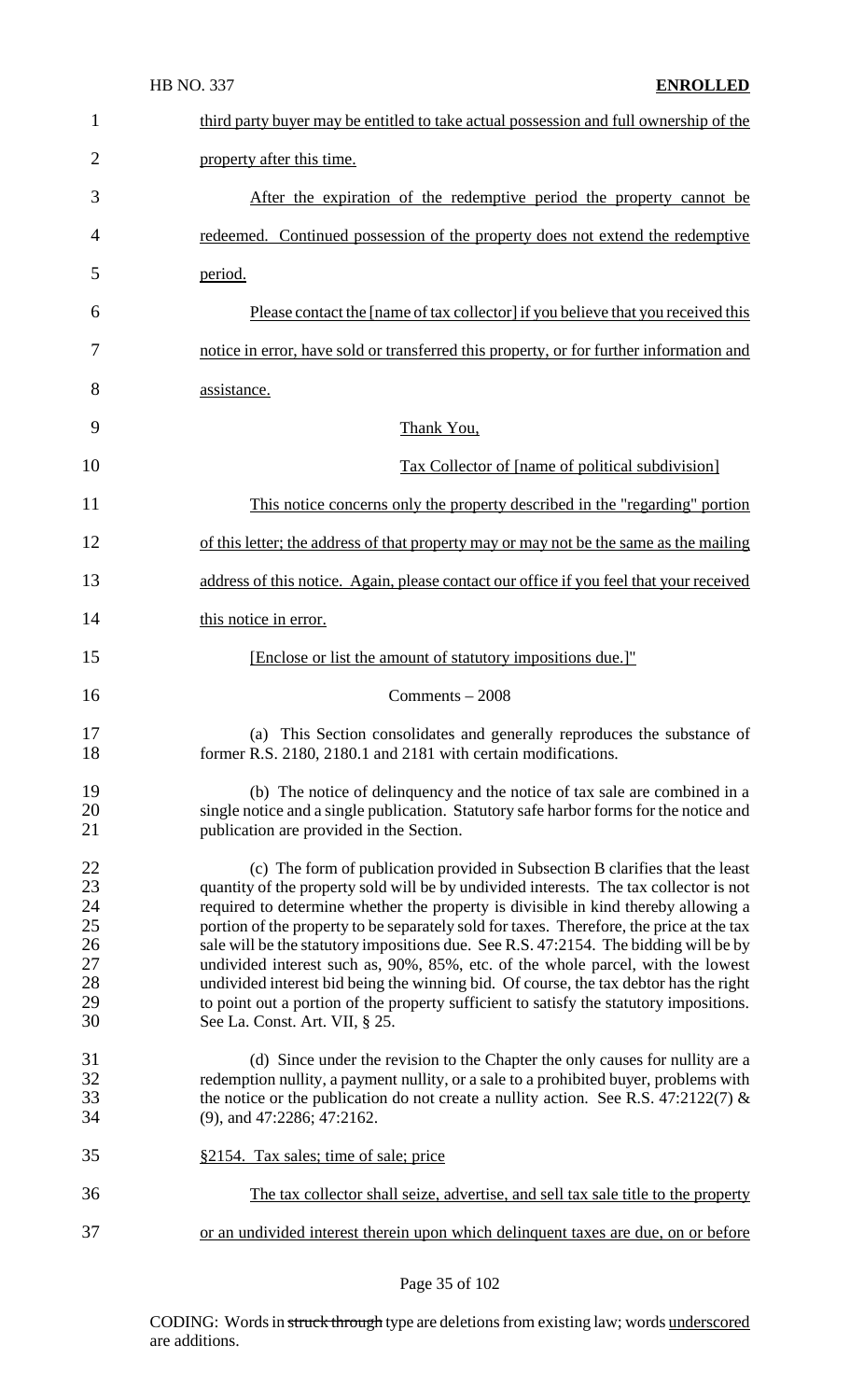| 1                | May first of the year following the year in which the taxes were assessed, or as soon                                                                                                                                                                            |
|------------------|------------------------------------------------------------------------------------------------------------------------------------------------------------------------------------------------------------------------------------------------------------------|
| $\overline{2}$   | thereafter as possible. The price shall be the amount of statutory impositions due on                                                                                                                                                                            |
| 3                | the property, costs, and interest.                                                                                                                                                                                                                               |
| 4                | $Comment - 2008$                                                                                                                                                                                                                                                 |
| 5<br>6<br>7<br>8 | This Section reproduces the substance of former R.S. 47:2182. It also<br>provides that the price to be paid at the sale is the amount of statutory impositions.<br>See also R.S. 47:2196(C). Bidding at the sale is by undivided interests. See R.S.<br>47:2153. |
| 9                | §2155. Tax sale certificate                                                                                                                                                                                                                                      |
| 10               | A. The tax collector shall authenticate and file in accordance with law, in                                                                                                                                                                                      |
| 11               | person or by deputy, in the political subdivision's name, a tax sale certificate to                                                                                                                                                                              |
| 12               | purchasers of any property to which tax sale title was sold for taxes, in which he                                                                                                                                                                               |
| 13               | shall relate in substance a brief history of the proceedings had, shall describe the                                                                                                                                                                             |
| 14               | property, state the amount of the taxes, interest, and costs and the bid made for the                                                                                                                                                                            |
| 15               | property, and the payment made to him in cash, cashier's check, certified check,                                                                                                                                                                                 |
| 16               | money order, credit card, or wire transfer, or other payment method, shall sell tax                                                                                                                                                                              |
| 17               | sale title, and shall conclude the sale with the statement that the property shall be                                                                                                                                                                            |
| 18               | redeemable at any time during the applicable redemptive period beginning on the day                                                                                                                                                                              |
| 19               | when the tax sale certificate is filed with the recorder of conveyances in the parish                                                                                                                                                                            |
| 20               | in which the property is located. The tax sale certificate shall contain the full name                                                                                                                                                                           |
| 21               | and address of the tax sale purchaser. The tax sale certificate shall be sufficient if                                                                                                                                                                           |
| 22               | it is in the following form:                                                                                                                                                                                                                                     |
| 23               | "Tax Sale Certificate                                                                                                                                                                                                                                            |
| 24               | [Name of Political Subdivision]                                                                                                                                                                                                                                  |
| 25               | <u>V.</u>                                                                                                                                                                                                                                                        |
| 26               | [Name of Tax Debtor]                                                                                                                                                                                                                                             |
| 27               | <b>State of Louisiana</b>                                                                                                                                                                                                                                        |
| 28               | Parish of                                                                                                                                                                                                                                                        |
| 29               | City of                                                                                                                                                                                                                                                          |
| 30               | To:                                                                                                                                                                                                                                                              |

Page 36 of 102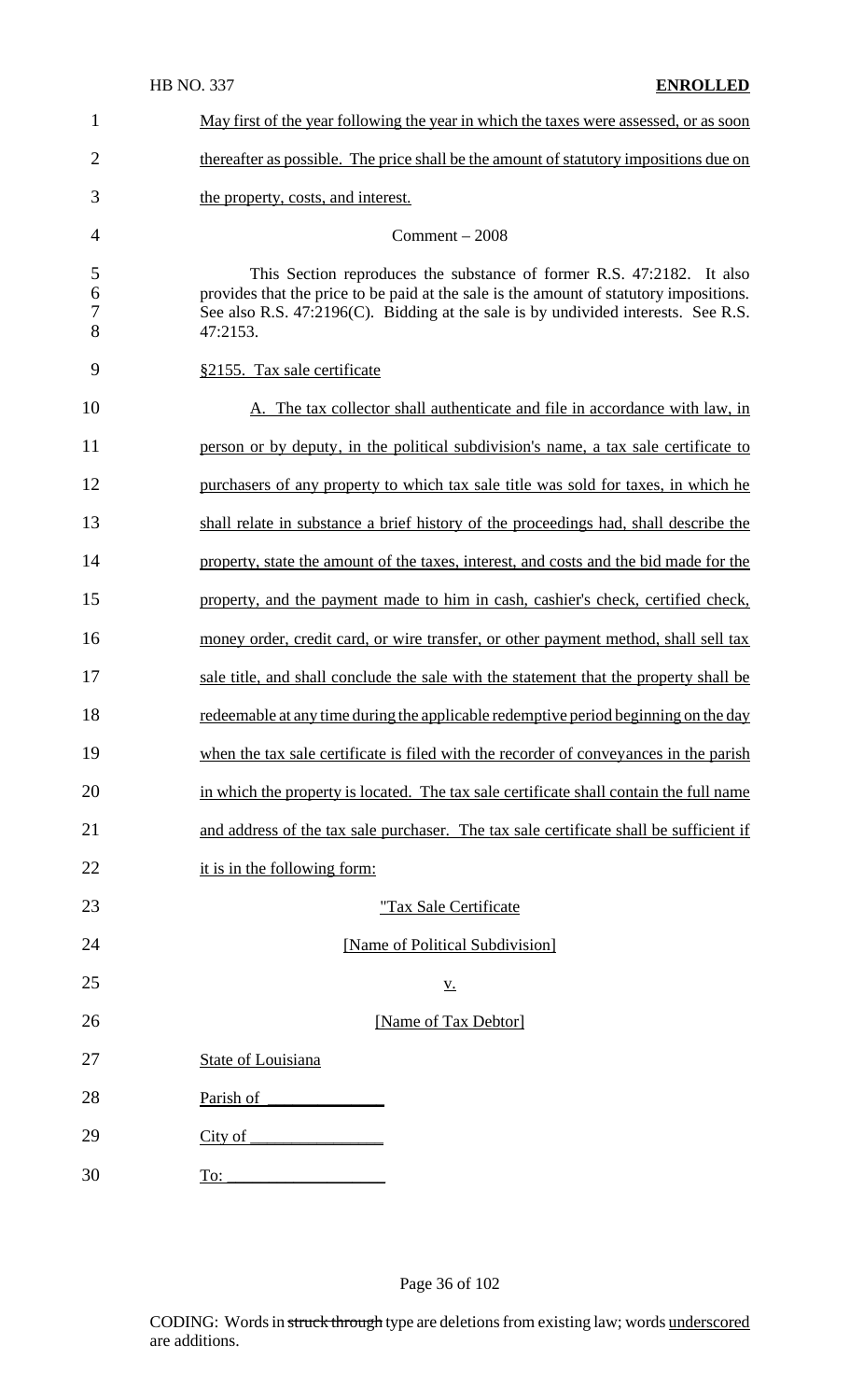| $\mathbf{1}$   | BE IT KNOWN AND REMEMBERED, that, I, [Name of tax collector], Tax                         |  |  |
|----------------|-------------------------------------------------------------------------------------------|--|--|
| $\overline{2}$ | Collector in and for the [Name of political subdivision], in the name of the [name of     |  |  |
| 3              | political subdivision], and by virtue of the authority in me vested by the constitution   |  |  |
| $\overline{4}$ | and laws of the State of Louisiana and in pursuance of the requirements of those          |  |  |
| 5              | laws, having mailed and published the notice required by law and having strictly          |  |  |
| 6              | complied with each and every requirement of the laws relating to delinquent taxes         |  |  |
| 7              | and tax debtors and to seizures, advertisements, and sale of tax sale title to the        |  |  |
| 8              | property in full, did in the manner prescribed by law, advertise and list in [name of     |  |  |
| 9              | appropriate journal for legal notices] the property to be sold for delinquent property    |  |  |
| 10             |                                                                                           |  |  |
| 11             | [dates of publication], beginning at ten o'clock A.M., giving notice in the issues of     |  |  |
| 12             | the newspaper and in said list as advertised the following described immovable            |  |  |
| 13             | property appearing in the name of<br><u> 1989 - Jan Barbara Barat, manala</u>             |  |  |
| 14             | To-wit:                                                                                   |  |  |
| 15             | Section No.<br>Taxes \$<br>Ward                                                           |  |  |
| 16             | Assessment No.<br>Interest                                                                |  |  |
| 17             | Costs                                                                                     |  |  |
| 18             | Total                                                                                     |  |  |
| 19             | Property description:                                                                     |  |  |
| 20             | And on said [date], after beginning but not completing said list, I continued             |  |  |
| 21             | the same within legal hours each succeeding legal day offering tax sale title to said     |  |  |
| 22             | property for sale at public auction in the manner required by said laws and the whole     |  |  |
| 23             | or the undivided interest of the tax debtor therein being the smallest amount of said     |  |  |
| 24             | property that any bidder would buy and pay the taxes and costs, and [Name of              |  |  |
| 25             | Purchaser] being the bidder, and having complied with the terms of sale, became the       |  |  |
| 26             | purchaser of tax sale title to the whole of the property or the undivided interest of the |  |  |
| 27             | tax debtor therein.                                                                       |  |  |
| 28             | NOW, THEREFORE, all the formalities of the law having been complied                       |  |  |
| 29             | with, I [Name of Tax Collector], Tax Collector for said [Name of Political                |  |  |
| 30             | Subdivision], by virtue of the authority in me vested by the laws of the State of         |  |  |

Page 37 of 102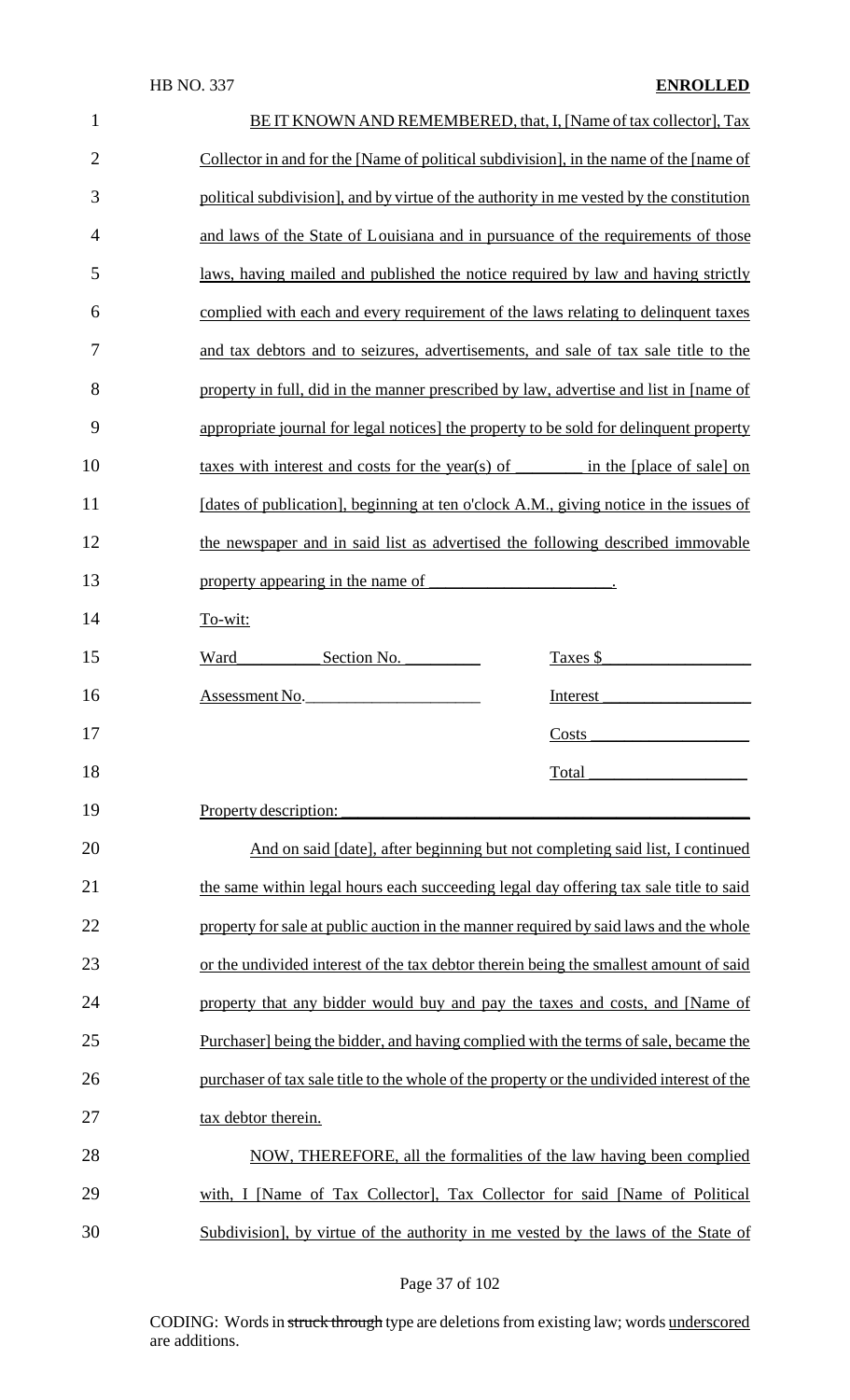#### HB NO. 337 **ENROLLED**

| $\mathbf{1}$               | Louisiana do by these presents sell and transfer unto [Name and Address of                                                                                                                                                                                                                                                                                |  |  |
|----------------------------|-----------------------------------------------------------------------------------------------------------------------------------------------------------------------------------------------------------------------------------------------------------------------------------------------------------------------------------------------------------|--|--|
| $\overline{2}$             | Purchaser], tax sale title to property or the undivided interest of the tax debtor therein                                                                                                                                                                                                                                                                |  |  |
| 3                          | last above described with all the improvements thereon. The tax debtor or any                                                                                                                                                                                                                                                                             |  |  |
| 4                          | person interested personally or as heir, legatee, creditor or otherwise, shall have the                                                                                                                                                                                                                                                                   |  |  |
| 5                          | right to redeem the property for the period of three years [or other redemptive                                                                                                                                                                                                                                                                           |  |  |
| 6                          | period] from the date of filing of this tax sale certificate. The redemption may take                                                                                                                                                                                                                                                                     |  |  |
| 7                          | place by paying the price given including costs and five percent penalty thereon with                                                                                                                                                                                                                                                                     |  |  |
| 8                          | interest at the rate of one percent per month until the redemption.                                                                                                                                                                                                                                                                                       |  |  |
| 9                          | IN TESTIMONY WHEREOF, I have hereunto signed my name officially at                                                                                                                                                                                                                                                                                        |  |  |
| 10                         | parish of network, in the presence of the two                                                                                                                                                                                                                                                                                                             |  |  |
| 11                         | undersigned competent witnesses, who also signed on this<br>day of                                                                                                                                                                                                                                                                                        |  |  |
| 12                         | $\overline{\phantom{a}1}$                                                                                                                                                                                                                                                                                                                                 |  |  |
| 13                         | Witnesses:                                                                                                                                                                                                                                                                                                                                                |  |  |
| 14<br>15                   | <b>Printed Name:</b><br>[Name of Tax Collector]                                                                                                                                                                                                                                                                                                           |  |  |
| 16                         | [Name of Political Subdivision]                                                                                                                                                                                                                                                                                                                           |  |  |
| 17<br>18                   | <b>Printed Name:</b><br>$\mathbf{B}$ y:                                                                                                                                                                                                                                                                                                                   |  |  |
| 19                         | B. A certified copy of the tax sale certificate is prima facie evidence of the                                                                                                                                                                                                                                                                            |  |  |
| 20                         | regularity of all matters regarding the tax sale and the validity of the tax sale.                                                                                                                                                                                                                                                                        |  |  |
| 21                         | C. The tax sale certificate contemplated by this Section is a tax deed for                                                                                                                                                                                                                                                                                |  |  |
| 22                         | purposes of Article VII, Section 25 of the Louisiana Constitution.                                                                                                                                                                                                                                                                                        |  |  |
| 23                         | $Comments - 2008$                                                                                                                                                                                                                                                                                                                                         |  |  |
| 24<br>25                   | (a) This Section modifies former R.S. $47:2183(A)$ . In following the purpose<br>of the revision to this Chapter, a safe harbor form tax sale certificate is provided.                                                                                                                                                                                    |  |  |
| 26<br>27<br>28<br>29       | (b) The old concept of tax deed is replaced with the concept of tax sale<br>certificate. See R.S. 47:2122(18). A tax sale certificate transfers tax sale title only.<br>The tax sale certificate, however, constitutes a tax deed for purposes of the Louisiana<br>Constitution.                                                                          |  |  |
| 30<br>31<br>32<br>33<br>34 | (c) Further, the concept of a <i>proces verbal</i> is eliminated. The tax sale<br>certificate itself is prima facie evidence of the regularity and validity of the tax sale.<br>Moreover, since under this revision the only causes for nullity are a redemption<br>nullity, a payment nullity, or a sale to a prohibited buyer, problems with a tax sale |  |  |

# Page 38 of 102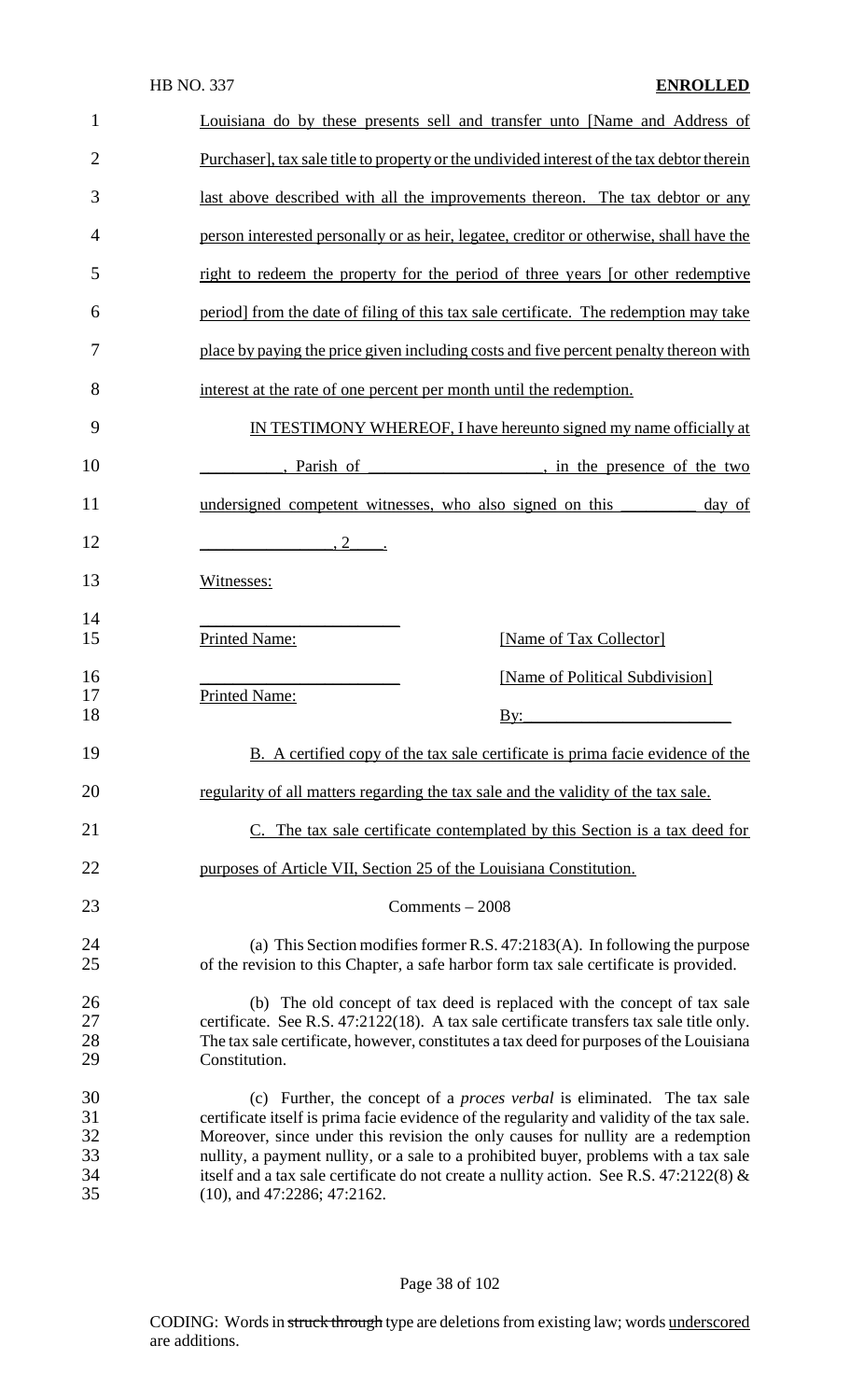| $\mathbf{1}$   | §2156. Post-sale notice                                                                   |
|----------------|-------------------------------------------------------------------------------------------|
| $\overline{2}$ | A. Within the applicable redemptive period, the tax sale purchaser may send               |
| 3              | a written notice to any or all tax sale parties notifying the parties of the sale. The    |
| $\overline{4}$ | notice shall provide full and accurate information necessary to contact the tax sale      |
| 5              | purchaser, including the name, physical address, and telephone number of the              |
| 6              | purchaser. It shall be accompanied by a copy of the tax sale certificate received by      |
| 7              | the tax sale purchaser under the provisions of this Part and copies of the documents      |
| 8              | that the purchaser received with that sale. The notice shall inform the tax sale parties  |
| 9              | that the failure to redeem the property prior to the expiration of the applicable         |
| 10             | redemptive period will terminate the right to redeem the property, and the purchaser      |
| 11             | will have the right to seek confirmation of the tax title and take actual possession of   |
| 12             | the property. The notice shall be sufficient if it is in the form set forth in Subsection |
| 13             | <b>B</b> of this Section.                                                                 |
| 14             | <b>B.</b> For each property for which tax sale title was sold at tax sale to a tax sale   |
| 15             | purchaser:                                                                                |
| 16             | (1) If the redemptive period is greater than two years, each January or as                |
| 17             | soon as practical thereafter, each tax collector shall send a written notice by United    |
| 18             | States mail, postage prepaid, to each tax notice party and each tax sale party whose      |
| 19             | interest would be shown on a thirty-year mortgage certificate in the name of the tax      |
| 20             | debtor and whose interest was filed prior to the filing of the tax sale certificate that  |
| 21             | tax sale title to the property has been sold at tax sale.                                 |
| 22             | (2) If the redemptive period is two years or less, within thirty days after               |
| 23             | filing a tax sale certificate to a third party, and thereafter each January and June or   |
| 24             | as soon thereafter as practical, each tax collector shall send a written notice by        |
| 25             | United States mail, postage prepaid, to each tax notice party and each tax sale party     |
| 26             | whose interest would be shown on a thirty-year mortgage certificate in the name of        |
| 27             | the tax debtor and whose interest was filed prior to the filing of the sale that tax sale |
| 28             | title to the property has been sold at tax sale.                                          |
| 29             | (3) The notice shall be given until the end of the applicable redemptive                  |
| 30             | period. The notice shall specify the property upon which the taxes are delinquent,        |

Page 39 of 102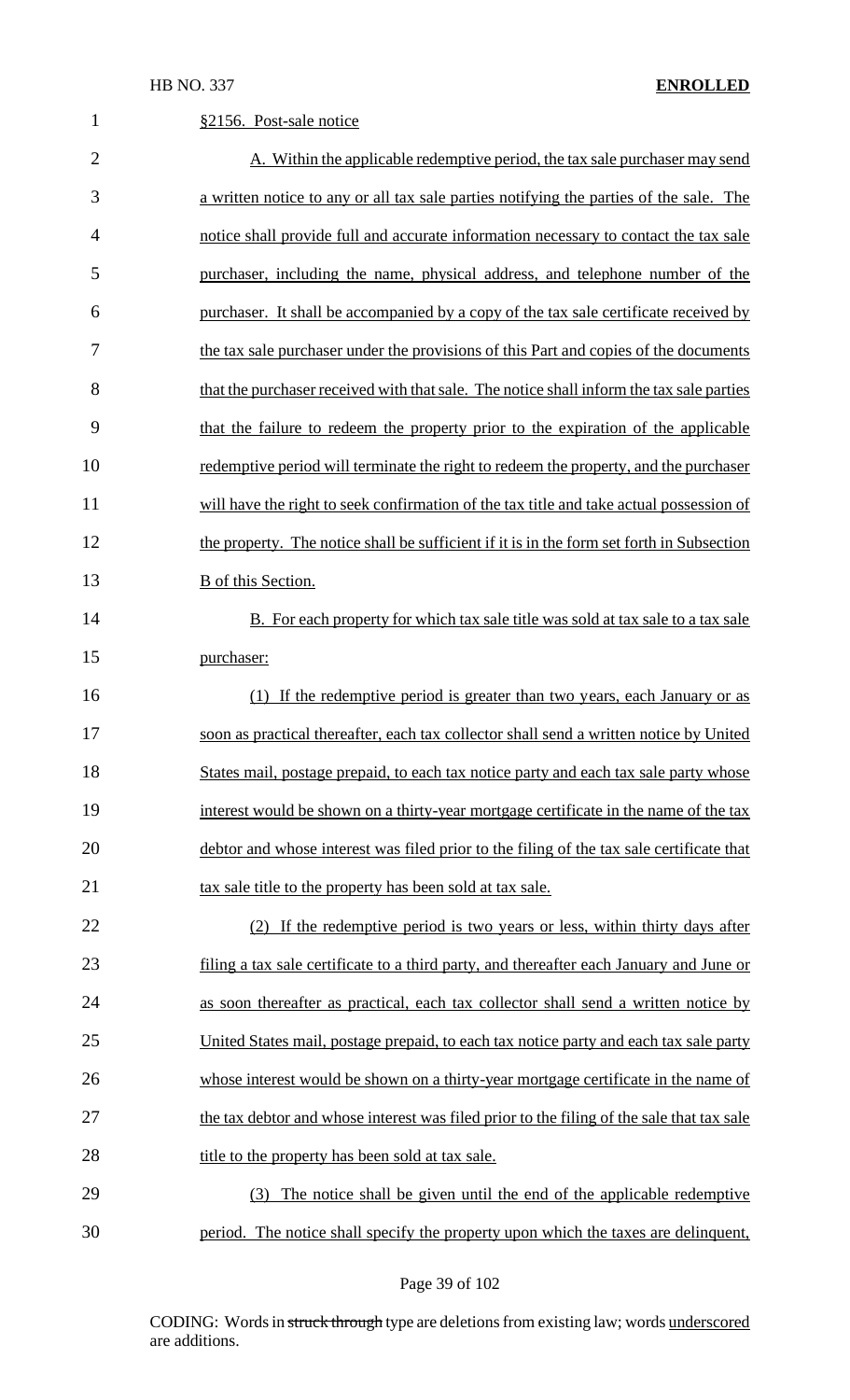| $\mathbf{1}$   | the amount of taxes due, and the manner in which the property shall be redeemed and      |  |  |
|----------------|------------------------------------------------------------------------------------------|--|--|
| $\overline{2}$ | shall be sufficient if in the following form:                                            |  |  |
| 3              | "[Date]                                                                                  |  |  |
| $\overline{4}$ | [Name Tax Debtor]                                                                        |  |  |
| 5              | RE:<br>Property No.                                                                      |  |  |
| 6              | Ward<br>Section No. Assessment No.                                                       |  |  |
| 7              | Subd. Lot Lot                                                                            |  |  |
| 8              | Dear Sir/Madam,                                                                          |  |  |
| 9              | This is an important notice. Please read it carefully. We are writing to                 |  |  |
| 10             | inform you that the property taxes for the above noted property were not paid, and       |  |  |
| 11             | tax sale title to the property was sold to a tax sale purchaser for delinquent taxes for |  |  |
| 12             | the year(s) ________. You may redeem this property within three years [or other          |  |  |
| 13             | applicable redemptive period from by paying to the [name]                                |  |  |
| 14             | of tax collector] the following amount due stated in or enclosed with this document.     |  |  |
| 15             | The redemptive period will expire _________. Under some circumstances, the third         |  |  |
| 16             | party buyer may be entitled to take actual possession and full ownership of the          |  |  |
| 17             | property after this time.                                                                |  |  |
| 18             | After the expiration of the redemptive period the property cannot be                     |  |  |
| 19             | redeemed. Continued possession of the property does not extend the redemptive            |  |  |
| 20             | period.                                                                                  |  |  |
| 21             | Please contact the [name of tax collector] if you believe that you received this         |  |  |
| 22             | notice in error, have sold or transferred this property, or for further information and  |  |  |
| 23             | assistance.                                                                              |  |  |
| 24             | [Tax collectors or name of political subdivision/name of tax sale purchasers]            |  |  |
| 25             | This notice concerns only the property described in the "regarding" portion              |  |  |
| 26             | of this letter; the address of that property may or may not be the same as the mailing   |  |  |
| 27             | address of this notice. Please contact our office if you feel that your received this    |  |  |
| 28             | notice in error. The taxes are now assessed in the name of the tax sale purchaser, but   |  |  |
| 29             | will continue to be due as in the past.                                                  |  |  |
| 30             | [Enclose or list the amount of statutory impositions due]"                               |  |  |

# Page 40 of 102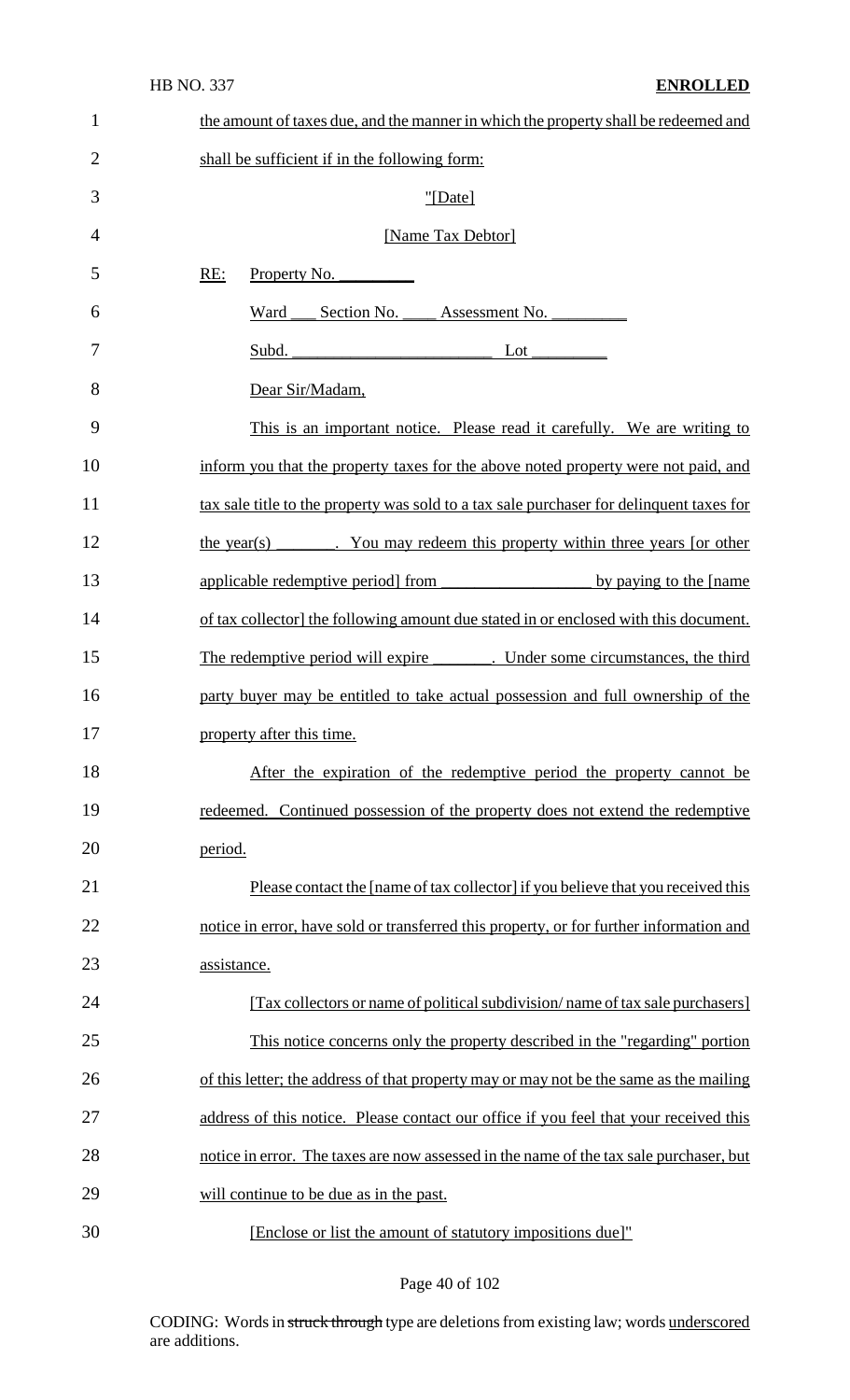| $\mathbf{1}$   | C. For each property adjudicated to a political subdivision at a tax sale:                              |
|----------------|---------------------------------------------------------------------------------------------------------|
| $\overline{2}$ | (1) If the redemptive period is greater than two years, each January or as                              |
| 3              | soon as practical thereafter, each tax collector may send a written notice by United                    |
| $\overline{4}$ | States mail, postage prepaid, to each tax notice party and each tax sale party whose                    |
| 5              | interest is shown on a mortgage certificate filed prior to the filing of the tax sale                   |
| 6              | certificate that tax sale title to the property has been sold at tax sale.                              |
| 7              | (2) If the redemptive period is two years or less, within thirty days after                             |
| 8              | filing a tax sale to a third party, and thereafter each January and June or as soon                     |
| 9              | thereafter as practical, each tax collector may send a written notice by United States                  |
| 10             | mail, postage prepaid, to each tax notice party and each tax sale party whose interest                  |
| 11             | is shown on a mortgage certificate filed prior to the filing of the tax sale certificate                |
| 12             | that tax sale title to the property has been sold at tax sale.                                          |
| 13             | (3) The notice shall specify the property upon which the taxes are delinquent,                          |
| 14             | the amount of taxes due, and the manner in which the property shall be redeemed and                     |
| 15             | shall be sufficient if in the following form:                                                           |
| 16             | "[Date]                                                                                                 |
| 17             | [Name of Tax Debtor]                                                                                    |
| 18             | Property No. $\overline{\phantom{a}}$<br>RE:                                                            |
| 19             | Section No.<br>Assessment No.<br>Ward                                                                   |
| 20             | Subd. Lot Lot                                                                                           |
| 21             | Dear Sir/Madam,                                                                                         |
| 22             | This is an important notice. Please read it carefully. We are writing to                                |
| 23             | inform you that the property taxes for the above noted property were not paid, and                      |
| 24             | tax sale title to the property was sold to [name of political subdivision] for delinquent               |
| 25             | $\frac{3}{2}$ taxes for the year(s) $\frac{3}{2}$ . You may redeem this property within three years [or |
| 26             |                                                                                                         |
| 27             | [name of tax collector] the amount due stated in or enclosed with this document. The                    |
| 28             | redemptive period will expire _______. Under some circumstances, the [name of                           |
| 29             | political subdivision] may be entitled to take actual possession and full ownership                     |
| 30             | of the property or otherwise sell a full ownership interest in the property. After the                  |

# Page 41 of 102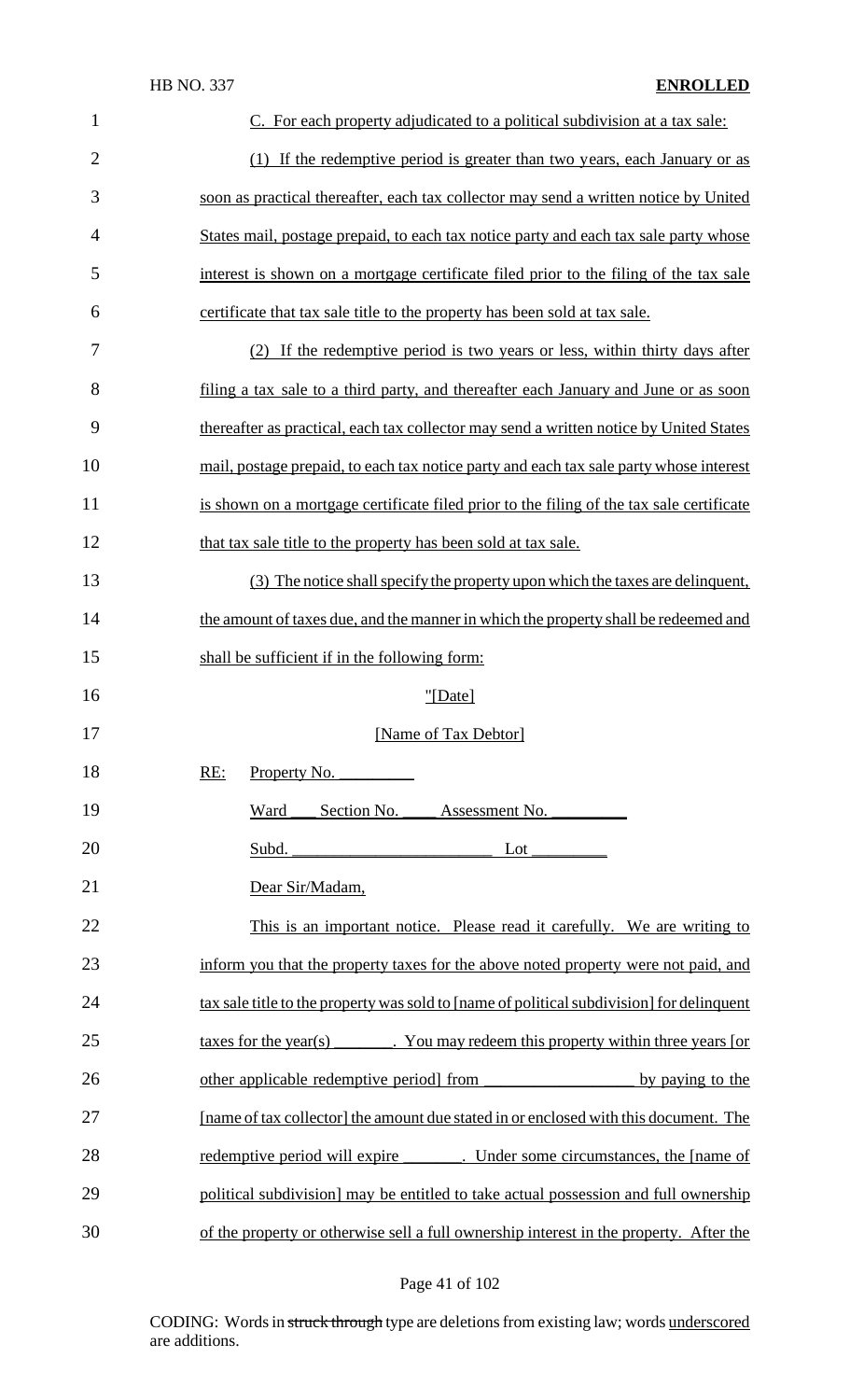| $\mathbf{1}$                                                         | expiration of the redemptive period, your rights to redeem may be limited.                                                                                                                                                                                                                                                                                                                                                                                                                                                                                                                                                                                                                                                                                                                                                                                                                                                                                                                                               |
|----------------------------------------------------------------------|--------------------------------------------------------------------------------------------------------------------------------------------------------------------------------------------------------------------------------------------------------------------------------------------------------------------------------------------------------------------------------------------------------------------------------------------------------------------------------------------------------------------------------------------------------------------------------------------------------------------------------------------------------------------------------------------------------------------------------------------------------------------------------------------------------------------------------------------------------------------------------------------------------------------------------------------------------------------------------------------------------------------------|
| $\overline{2}$                                                       | Continued possession of the property does not extend the redemptive period.                                                                                                                                                                                                                                                                                                                                                                                                                                                                                                                                                                                                                                                                                                                                                                                                                                                                                                                                              |
| 3                                                                    | Please contact the [name of tax collector] if you believe that you received this                                                                                                                                                                                                                                                                                                                                                                                                                                                                                                                                                                                                                                                                                                                                                                                                                                                                                                                                         |
| 4                                                                    | notice in error, have sold or transferred this property, or for further information and                                                                                                                                                                                                                                                                                                                                                                                                                                                                                                                                                                                                                                                                                                                                                                                                                                                                                                                                  |
| 5                                                                    | assistance.                                                                                                                                                                                                                                                                                                                                                                                                                                                                                                                                                                                                                                                                                                                                                                                                                                                                                                                                                                                                              |
| 6                                                                    | [Tax collectors or name of political subdivision / name of tax sale purchasers]                                                                                                                                                                                                                                                                                                                                                                                                                                                                                                                                                                                                                                                                                                                                                                                                                                                                                                                                          |
| 7                                                                    | Payment shall be made with cashier's check or money order.                                                                                                                                                                                                                                                                                                                                                                                                                                                                                                                                                                                                                                                                                                                                                                                                                                                                                                                                                               |
| 8                                                                    | This notice concerns only the property described in the "regarding" portion                                                                                                                                                                                                                                                                                                                                                                                                                                                                                                                                                                                                                                                                                                                                                                                                                                                                                                                                              |
| 9                                                                    | of this letter; the address of that property may or may not be the same as the mailing                                                                                                                                                                                                                                                                                                                                                                                                                                                                                                                                                                                                                                                                                                                                                                                                                                                                                                                                   |
| 10                                                                   | address of this notice. Please contact our office if you feel that you received this                                                                                                                                                                                                                                                                                                                                                                                                                                                                                                                                                                                                                                                                                                                                                                                                                                                                                                                                     |
| 11                                                                   | notice in error. The taxes are now assessed in the name of the tax sale purchaser, but                                                                                                                                                                                                                                                                                                                                                                                                                                                                                                                                                                                                                                                                                                                                                                                                                                                                                                                                   |
| 12                                                                   | will continue to be due as in the past.                                                                                                                                                                                                                                                                                                                                                                                                                                                                                                                                                                                                                                                                                                                                                                                                                                                                                                                                                                                  |
| 13                                                                   | [Enclose or list the amount of statutory impositions due.]"                                                                                                                                                                                                                                                                                                                                                                                                                                                                                                                                                                                                                                                                                                                                                                                                                                                                                                                                                              |
| 14                                                                   | Comments $-2008$                                                                                                                                                                                                                                                                                                                                                                                                                                                                                                                                                                                                                                                                                                                                                                                                                                                                                                                                                                                                         |
| 15<br>16                                                             | This Section reproduces the concepts contained in former R.S.<br>(a)<br>47:2183(C), but modifies the law in part.                                                                                                                                                                                                                                                                                                                                                                                                                                                                                                                                                                                                                                                                                                                                                                                                                                                                                                        |
| 17<br>18<br>19<br>20<br>21                                           | (b) Subsection A allows, but does not require, a tax sale purchaser to give<br>notice of the right to redeem to tax sale parties prior to expiration of the applicable<br>redemptive period. Redemptions are to be made through the tax collector. See R.S.<br>47:2243. The tax sale purchaser is not allowed to recoup from the person redeeming<br>the property any costs for identifying tax sale parties or sending the notice.                                                                                                                                                                                                                                                                                                                                                                                                                                                                                                                                                                                      |
| 22<br>23<br>24<br>25<br>26<br>27<br>28<br>29<br>30<br>31<br>32<br>33 | (c) Subsection B provides that the tax collector is to send notice of the right<br>to redeem prior to the expiration of the redemptive period. The notice is to be sent<br>to the tax notice parties and any other tax sale party shown on a thirty year mortgage<br>certificate run in the name of the tax debtor. See R.S. 9:5213. If the redemptive<br>period is greater than two years, the notice is sent once a year. If the redemptive<br>period is two years or less, the notice is sent twice a year. The notice is not required<br>to be sent by certified mail, return receipt requested. It is only required to be sent by<br>U.S. mail. See Jones v. Flowers, 547 U.S. 220, 126 S. Ct. 1708 (2006). To the<br>extent a person is duly notified by the sending of the notice under Subsection B and<br>the property is not redeemed before the expiration of the redemptive period, the<br>person does not have a cause of action for a redemption nullity after the expiration<br>of the redemptive period. |
| 34<br>35                                                             | (d) A statutory safe harbor for the notice in Subsections A and B is provided<br>in Subsection B.                                                                                                                                                                                                                                                                                                                                                                                                                                                                                                                                                                                                                                                                                                                                                                                                                                                                                                                        |
| 36<br>37<br>38                                                       | (e) Subsection C provides that a political subdivision may give a notice of<br>the right to redeem even if the property has become adjudicated property. A safe<br>harbor form is provided.                                                                                                                                                                                                                                                                                                                                                                                                                                                                                                                                                                                                                                                                                                                                                                                                                              |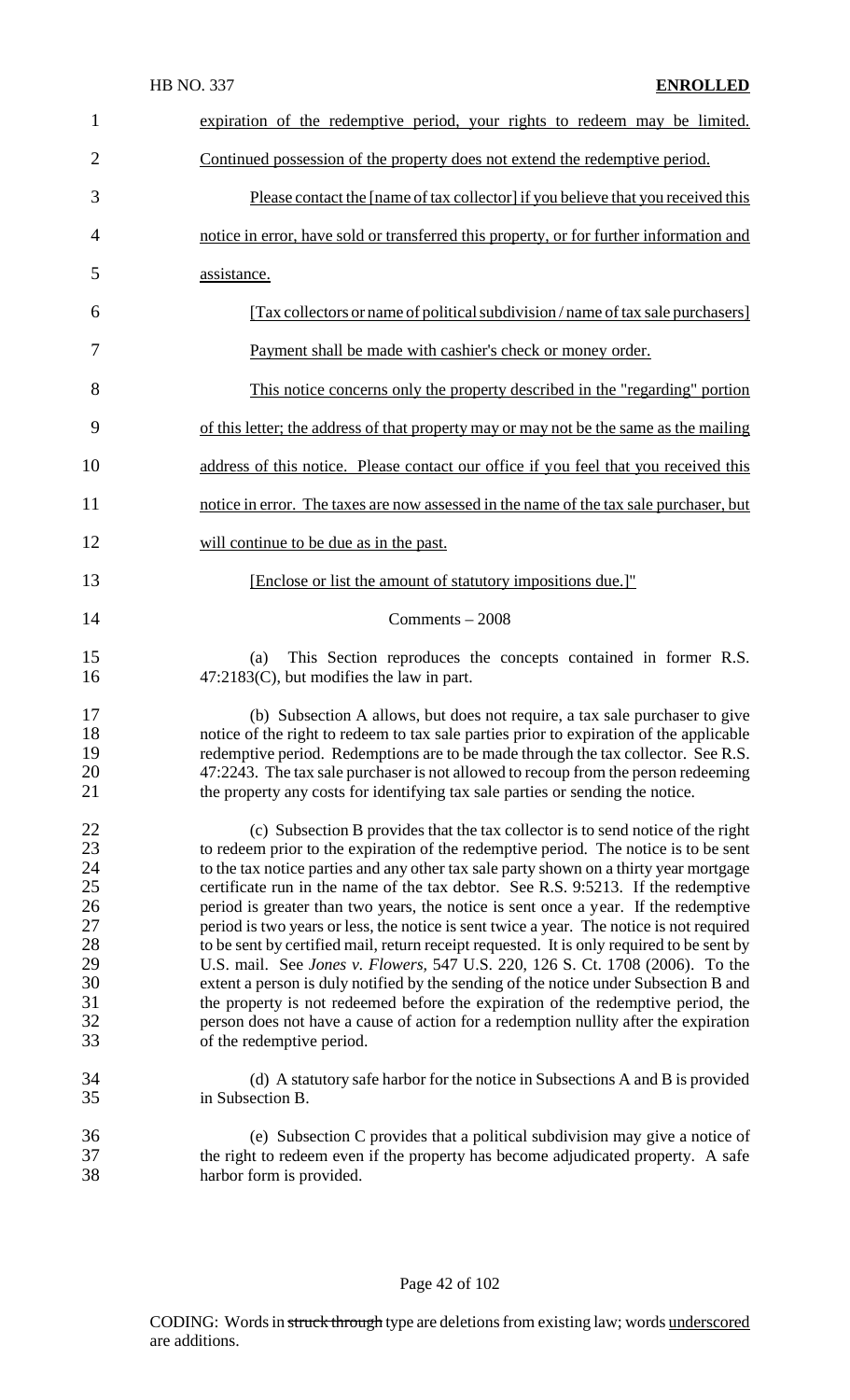| $\mathbf{1}$<br>$rac{2}{3}$<br>$\overline{4}$ | (f) To the extent that a person is duly notified pursuant to other provisions<br>of this Chapter and fails to take action in the applicable time period, the failure to<br>give the notices provided in this Section do not give rise to an action based on a<br>redemption nullity. See R.S. 47:2286. |
|-----------------------------------------------|--------------------------------------------------------------------------------------------------------------------------------------------------------------------------------------------------------------------------------------------------------------------------------------------------------|
| 5                                             | §2157. Notice of tax sale; affidavit; cancellation                                                                                                                                                                                                                                                     |
| 6                                             | $A(1)$ Upon the expiration of the applicable redemptive period, the tax sale                                                                                                                                                                                                                           |
| 7                                             | purchaser may send a notice to a tax sale party whose interest the tax sale purchaser                                                                                                                                                                                                                  |
| 8                                             | intends to terminate that the party has until the later of:                                                                                                                                                                                                                                            |
| 9                                             | (a) Sixty days after the date of the notice provided in this Subsection, if five                                                                                                                                                                                                                       |
| 10                                            | years have elapsed from the filing of the tax sale certificate to challenge, in a court                                                                                                                                                                                                                |
| 11                                            | of competent jurisdiction, the tax sale.                                                                                                                                                                                                                                                               |
| 12                                            | (b) Six months after the date of the notice if five years have not elapsed from                                                                                                                                                                                                                        |
| 13                                            | the filing of the tax sale certificate, to challenge, in a court of competent jurisdiction,                                                                                                                                                                                                            |
| 14                                            | the tax sale.                                                                                                                                                                                                                                                                                          |
| 15                                            | (2) This notice shall constitute a notice of sale, and sending of this notice                                                                                                                                                                                                                          |
| 16                                            | shall constitute the service of the notice of sale under Article VII, Section 25 of the                                                                                                                                                                                                                |
| 17                                            | Louisiana Constitution. This notice shall be sufficient without regard to whether the                                                                                                                                                                                                                  |
| 18                                            | notice of the tax sale or any other notice has been given. The notice shall be                                                                                                                                                                                                                         |
| 19                                            | sufficient if it is in the following form:                                                                                                                                                                                                                                                             |
| 20                                            | "This is an important legal notice.                                                                                                                                                                                                                                                                    |
| 21                                            | Please read it carefully. You will receive no further notice.                                                                                                                                                                                                                                          |
| 22                                            | [Date]                                                                                                                                                                                                                                                                                                 |
| 23                                            | [Name]                                                                                                                                                                                                                                                                                                 |
| 24                                            | [Address]                                                                                                                                                                                                                                                                                              |
| 25                                            | $[City], [ST]$ $[Zip]$                                                                                                                                                                                                                                                                                 |
| 26                                            | RE: Property:<br>[Property Address]                                                                                                                                                                                                                                                                    |
| 27                                            | [Description of Property Abbr]                                                                                                                                                                                                                                                                         |
| 28                                            | Parish of<br>, State of Louisiana                                                                                                                                                                                                                                                                      |
| 29                                            | Tax sale title to the above described property has been sold for failure to pay                                                                                                                                                                                                                        |
| 30                                            | taxes. You have been identified as a person who may have an interest in this                                                                                                                                                                                                                           |
| 31                                            | property.                                                                                                                                                                                                                                                                                              |

# Page 43 of 102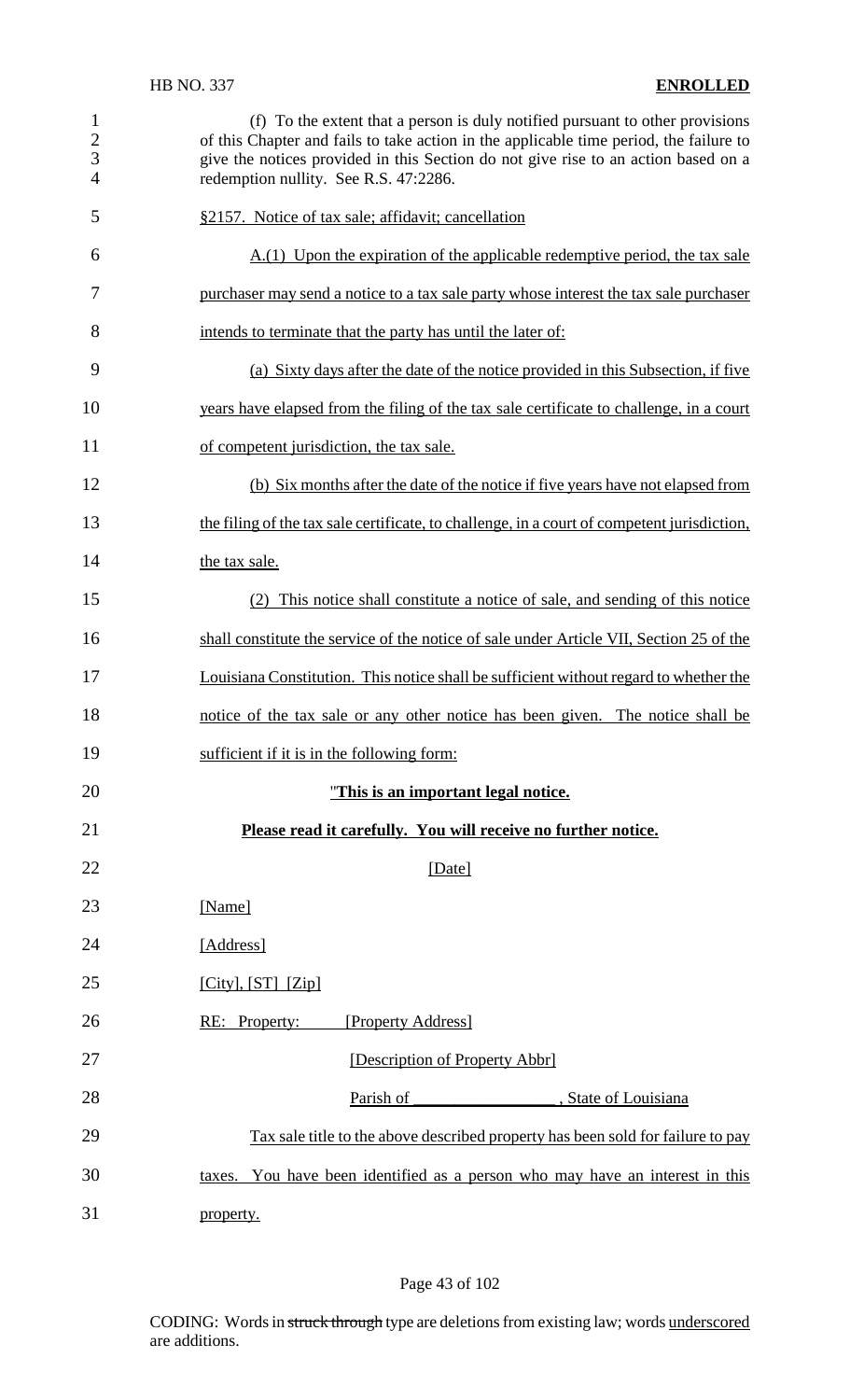| $\mathbf{1}$   | Your interest in the property will be terminated if you do not file a lawsuit                    |
|----------------|--------------------------------------------------------------------------------------------------|
| $\overline{2}$ | in accordance with law within [60 days] [6 months] of the date of this notice."                  |
| 3              | <b>B.</b> The purchaser may also after the expiration of the redemptive period                   |
| $\overline{4}$ | publish in the official journal of the appropriate political subdivision a notice                |
| 5              | containing the items in Subsection A of this Section once a week for two consecutive             |
| 6              | weeks. The published notice shall be sufficient if it is in the following form:                  |
| 7              | "NOTICE                                                                                          |
| 8              | [Names of tax sale parties]                                                                      |
| 9              | THIS NOTICE BY PUBLICATION IS NOTIFICATION THAT YOUR                                             |
| 10             | <b>RIGHTS</b><br>THE<br>OR<br>INTEREST IN<br>PROPERTY LOCATED<br>IN                              |
| 11             | LOUISIANA DESCRIBED BELOW MAY BE                                                                 |
| 12             | TERMINATED BY OPERATION OF LAW IF YOU DO NOT TAKE FURTHER                                        |
| 13             | <b>ACTION IN ACCORDANCE WITH LAW.</b>                                                            |
| 14             | [brief legal description of property]                                                            |
| 15             | Improvements thereon bear Municipal No.                                                          |
| 16             | Tax sale title to the above described property has been sold for failure to pay                  |
| 17             | You have been identified as a person who may have an interest in this<br>taxes.                  |
| 18             | property.                                                                                        |
| 19             | <u>Your interest in the property will be terminated if you do not file a lawsuit</u>             |
| 20             | in accordance with law within [60 days] [6 months] of the date of the first                      |
| 21             | publication of this notice."                                                                     |
| 22             | C. The purchaser may file with the recorder of mortgages of the parish in                        |
| 23             | which the property is located a copy of one of the notices provided in Subsection $\overline{A}$ |
| 24             | of this Section that was sent to the tax debtor or the current owner. A transfer,                |
| 25             | mortgage, lien, privilege, or other encumbrance, other than a governmental lien, filed           |
| 26             | after the filing of the notice shall not affect the property. The recorder of mortgages          |
| 27             | or recorder of conveyances, as applicable, shall cancel, erase, terminate, or release,           |
| 28             | as applicable, the acts upon request of the purchaser.                                           |
| 29             | D. After the expiration of the applicable time period set forth in the notice,                   |
| 30             | the tax sale purchaser may file with the recorder of mortgages an affidavit indicating           |

Page 44 of 102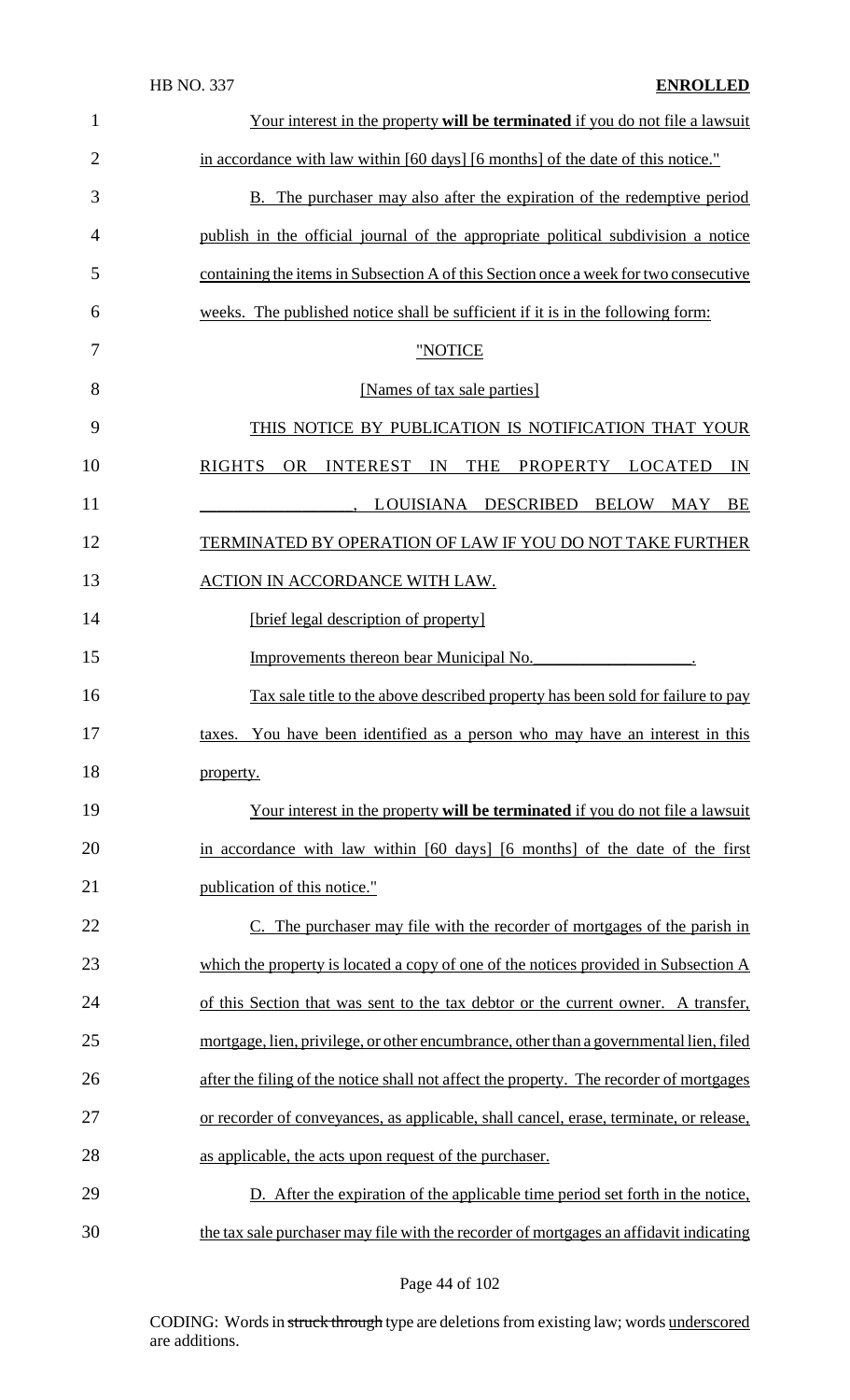#### HB NO. 337 **ENROLLED**

| 1              | how the tax sale parties whose interest the purchaser intends to be terminated were |                                                                                       |  |  |
|----------------|-------------------------------------------------------------------------------------|---------------------------------------------------------------------------------------|--|--|
| $\overline{2}$ |                                                                                     | identified, how the address of each tax sale party was obtained, how the notice was   |  |  |
| 3              |                                                                                     | sent, the results of sending the notice, and the dates of publication. The affidavity |  |  |
| 4              | may also contain a statement of the interests to which the purchaser takes subject. |                                                                                       |  |  |
| 5              |                                                                                     | The recorder of mortgages shall index the affidavit only under the names of the tax   |  |  |
| 6              |                                                                                     | sale purchaser and the tax debtor as mortgagors. The affidavit shall be sufficient if |  |  |
| 7              | it is in the following form:                                                        |                                                                                       |  |  |
| 8              | "AFFIDAVIT                                                                          | UNITED STATES OF AMERICA                                                              |  |  |
| 9              | BY                                                                                  | STATE OF LOUISIANA                                                                    |  |  |
| 10             | [NAME OF AFFIANT]                                                                   | <b>PARISH OF</b>                                                                      |  |  |
|                |                                                                                     |                                                                                       |  |  |
| 11             |                                                                                     | This affidavit shall be indexed under each of the following names as                  |  |  |
| $\sim$         |                                                                                     |                                                                                       |  |  |

| 12 | mortgagor:                                                                            |
|----|---------------------------------------------------------------------------------------|
| 13 | (a) [Name of tax sale purchaser]                                                      |
| 14 | (b) [Name of tax debtor]                                                              |
|    |                                                                                       |
| 15 | <b>BEIT KNOWN</b> , on the<br>[MONTH],<br><u>day of</u><br>[YEAR]                     |
| 16 | <b>BEFORE ME, the undersigned notary public, duly qualified in and for the</b>        |
| 17 | state and parish aforesaid, and in the presence of the undersigned competent witness, |
|    |                                                                                       |
| 18 | PERSONALLY CAME AND APPEARED:                                                         |
|    |                                                                                       |
| 19 | affiant],<br>of<br>[name<br>major                                                     |
| 20 | domiciliary of the Parish of<br>., State of                                           |
| 21 | Louisiana ("affiant"), who, after being duly sworn, deposed and stated that on his    |
| 22 | personal knowledge:                                                                   |
| 23 | 1. Affiant personally examined [name of abstract] [title certificate] [the            |
| 24 | public records) (the "Abstract") affecting the following described immovable          |
| 25 | , State of Louisiana (the "property"):<br>property located in the Parish of           |
|    |                                                                                       |

Page 45 of 102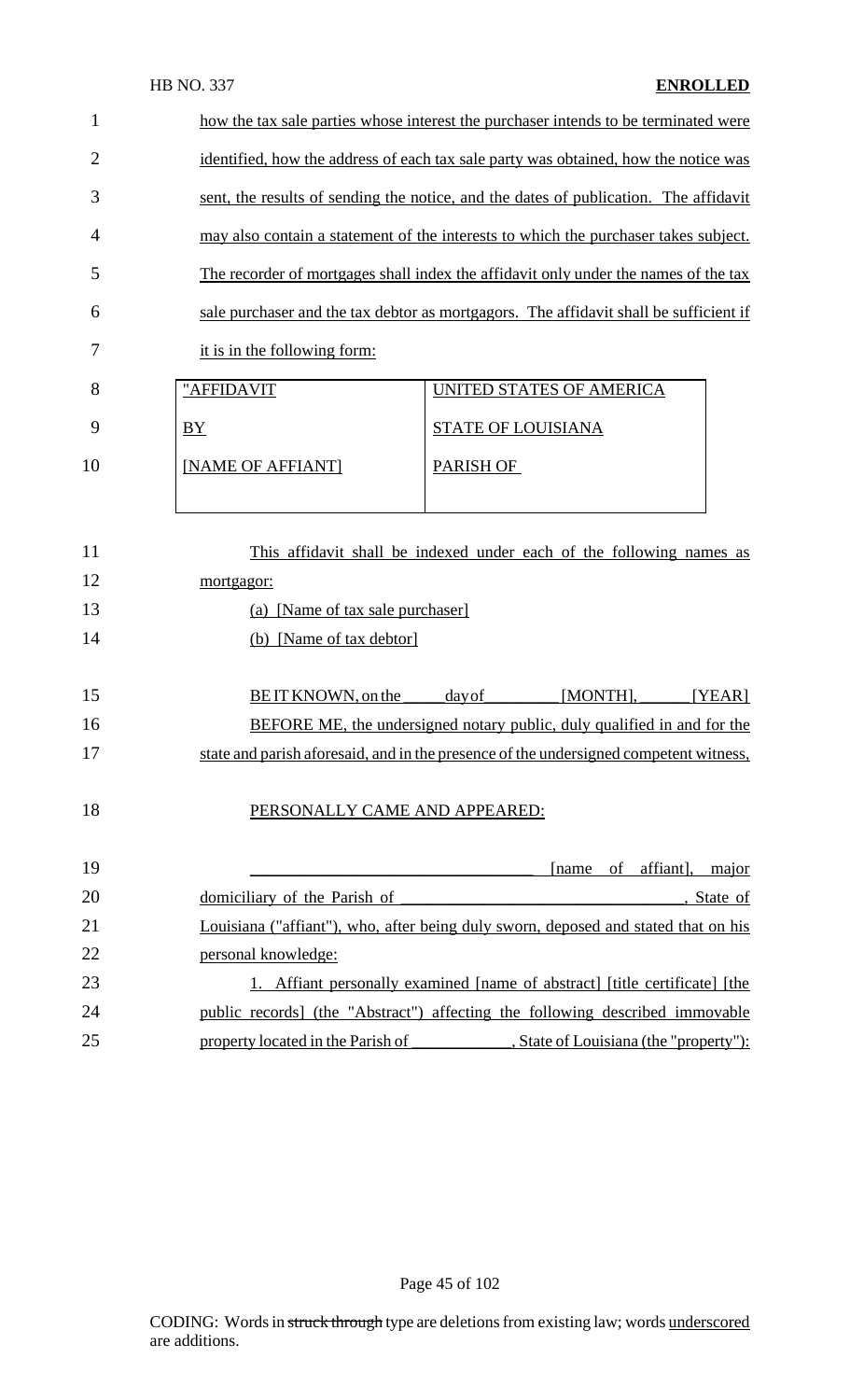#### HB NO. 337 **ENROLLED**

# 1 [Legal description of property] 2 2. Affiant's review of the abstract revealed the following persons or entities with an interest in the property, which such interest being listed beside the name: 4 Name Interest In Property Recordation Information 3. Affiant reviewed the documents listed in the abstract, the telephone book published by [name of telephone book publisher] for the Parish of \_\_\_\_\_\_\_\_\_\_\_\_\_\_\_\_\_\_\_\_ dated for use until [date], and utilized all the resources

8 under [list other examination resources, including Internet search engines, if any], and such search revealed the following last known addresses for the persons listed in Item 2 above:

| . . | <u></u> | r |
|-----|---------|---|
|     |         |   |
|     |         |   |

# 4. Affiant reviewed the records of the Louisiana Secretary of State and the secretary of state of the states set forth by the names of the entities listed below, and such search revealed the following addresses for the entities listed in Item 2 above:

| -<br>19 | <b>Name</b> | $^{\circ}_{\text{+ofa}}$ | Address |
|---------|-------------|--------------------------|---------|
|         |             |                          |         |
|         |             |                          |         |
|         |             |                          |         |

| 16 | 5. Affiant caused to be sent a written notice notifying the persons or entities        |
|----|----------------------------------------------------------------------------------------|
| 17 | listed in Item 2 above at the addresses listed in Items 3 and 4 above. A sample of the |
| 18 | form of the written notice is attached and satisfied $R.S.47:2157(A)$ .                |

# 6. The method and results of the notifications set forth in Item 5 above are listed by name and address as follows:

| 21 | lame | Method | Results |
|----|------|--------|---------|
|    |      |        |         |
|    |      |        |         |
|    |      |        |         |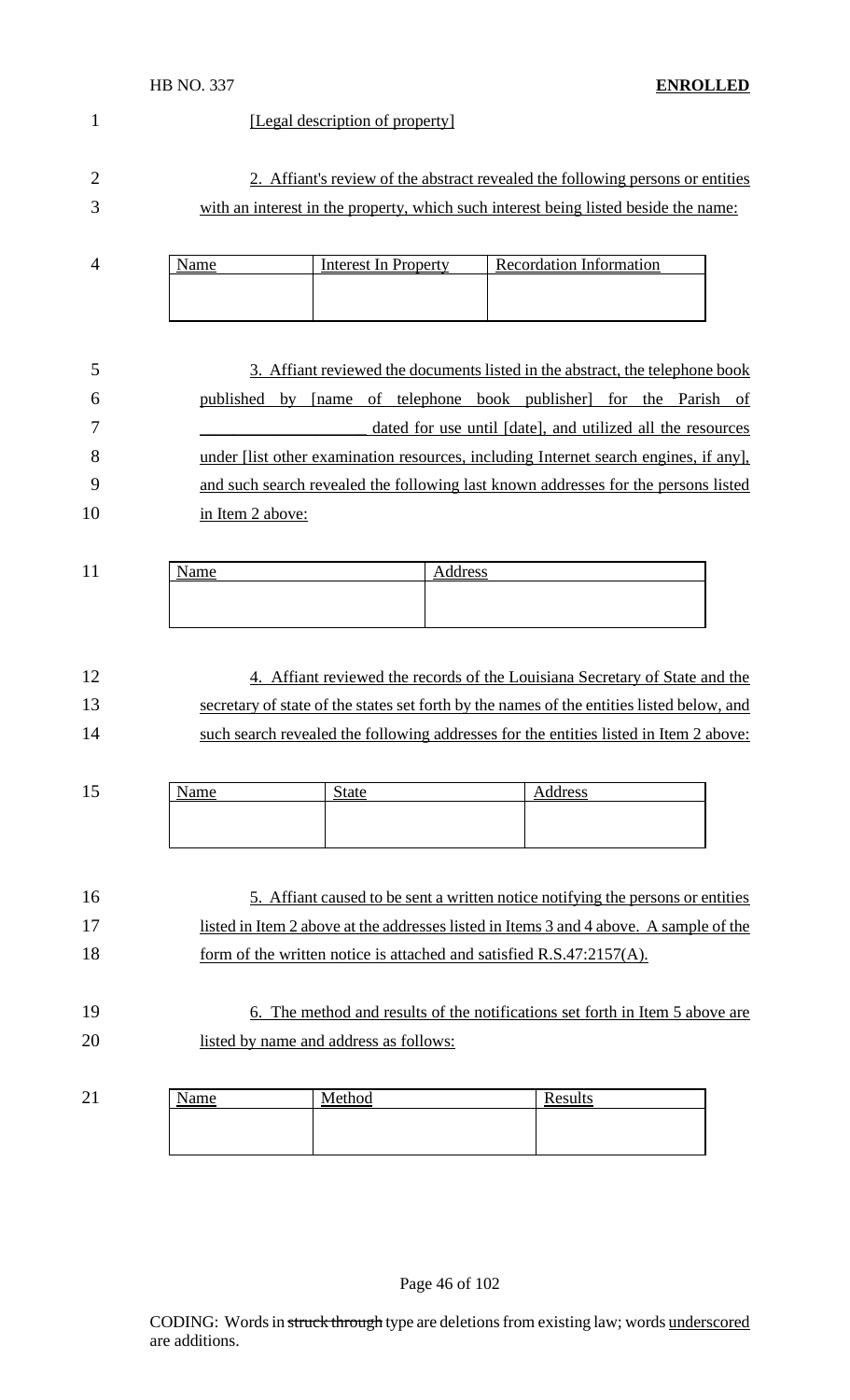|                | <b>HB NO. 337</b><br><b>ENROLLED</b>                                                                                                        |
|----------------|---------------------------------------------------------------------------------------------------------------------------------------------|
| 1              | 7. Notification was also published in [journal of general circulation for the                                                               |
| $\overline{2}$ | political subdivision] on [list dates] [and was posted on the property]. The form of                                                        |
| 3              | the publications is attached and satisfied R.S.47:2157(B).                                                                                  |
|                |                                                                                                                                             |
| 4              | Pursuant to R.S.47:2157(E), the following interests are cancelled,<br>8.                                                                    |
| 5              | terminated, erased, or released, as applicable, only insofar as they affect the property:                                                   |
|                |                                                                                                                                             |
| 6              | Name of Interest<br>Name of Instrument<br>Recordation                                                                                       |
| 7              | Information<br>Holder                                                                                                                       |
|                |                                                                                                                                             |
|                |                                                                                                                                             |
| 8              | THUS DONE AND PASSED on the day, month and year set forth above, in                                                                         |
| 9<br>10        | the presence of the undersigned competent witness, who have signed their names<br>with Affiant, and me, notary, after reading of the whole. |
|                |                                                                                                                                             |
| 11             | WITNESSES:<br><b>AFFIANT:</b>                                                                                                               |
|                |                                                                                                                                             |
| 12             |                                                                                                                                             |
| 13             | Printed Name:<br><b>Printed Name</b>                                                                                                        |
|                |                                                                                                                                             |
| 14             |                                                                                                                                             |
| 15             | <b>Printed Name:</b>                                                                                                                        |
|                |                                                                                                                                             |
| 16             |                                                                                                                                             |
| 17             | <b>NOTARY PUBLIC</b>                                                                                                                        |
| 18<br>19       | Printed Name:<br>$^{\prime\prime}$                                                                                                          |
|                | Notary/Bar Roll No.:                                                                                                                        |
| 20             | E. The filing of the affidavit provided in Subsection D of this Section with                                                                |
| 21             | the recorder of mortgages of the parish in which the property is located shall operate                                                      |
| 22             | as a cancellation, termination, release, or erasure of record of all statutory                                                              |
| 23             | impositions due and owing to the political subdivision prior to the recordation of the                                                      |
| 24             | tax sale certificate, and of all interests, liens, mortgages, privileges, and other                                                         |
| 25             | encumbrances recorded against the property and listed in the affidavit.                                                                     |
| 26             | Governmental liens and statutory impositions due to other political subdivisions                                                            |
| 27             | other than the selling political subdivision shall not be canceled or terminated. The                                                       |

# Page 47 of 102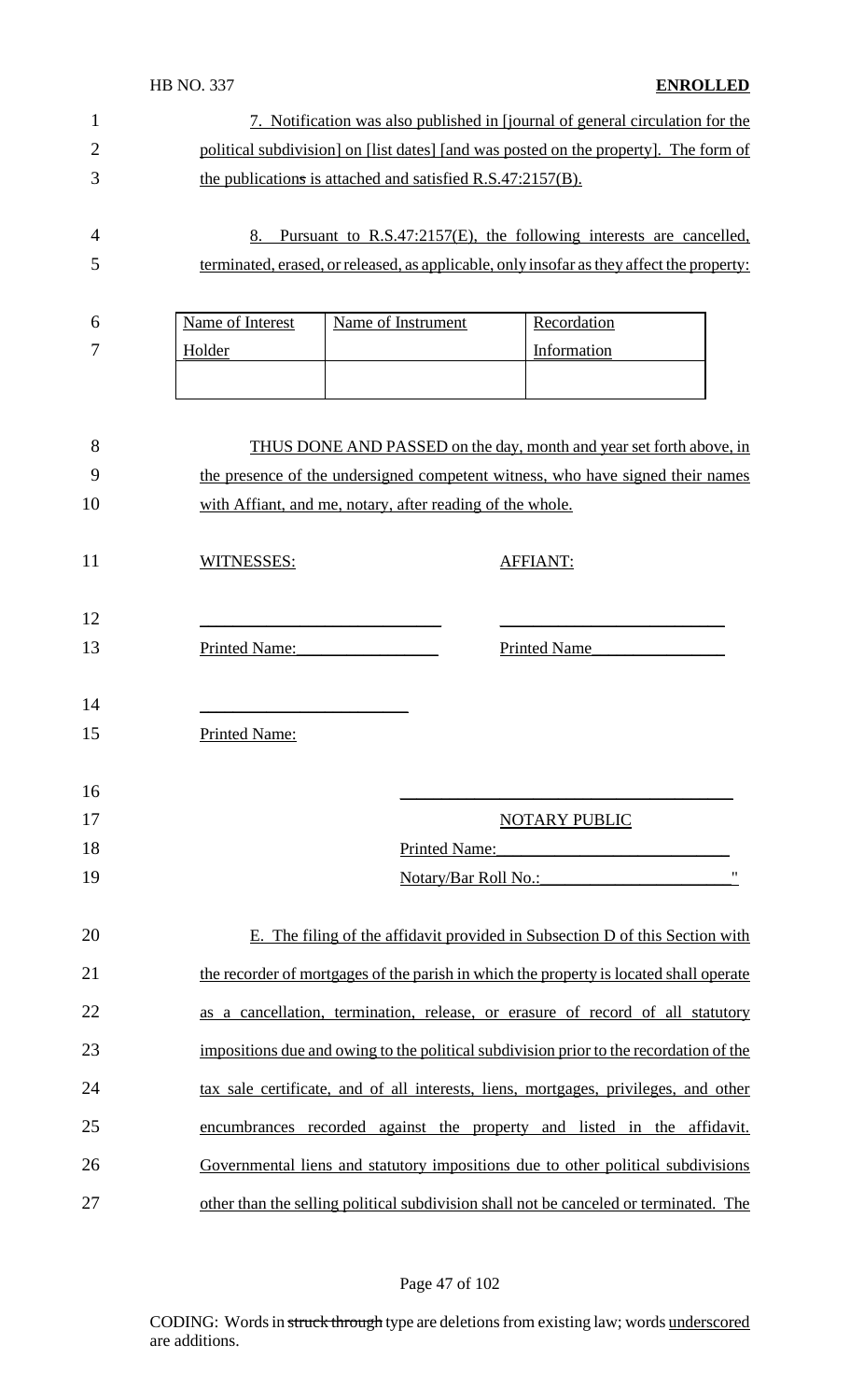| $\mathbf{1}$                                                                           | recorder of mortgages shall index the affidavit only under the name of the tax debtor                                                                                                                                                                                                                                                                                                                                                                                                                                                                                                                                                                                                                                                                                                                                                                                                                                                                                                                                                                                                                                                                                                                                                                                                                                                                                             |
|----------------------------------------------------------------------------------------|-----------------------------------------------------------------------------------------------------------------------------------------------------------------------------------------------------------------------------------------------------------------------------------------------------------------------------------------------------------------------------------------------------------------------------------------------------------------------------------------------------------------------------------------------------------------------------------------------------------------------------------------------------------------------------------------------------------------------------------------------------------------------------------------------------------------------------------------------------------------------------------------------------------------------------------------------------------------------------------------------------------------------------------------------------------------------------------------------------------------------------------------------------------------------------------------------------------------------------------------------------------------------------------------------------------------------------------------------------------------------------------|
| $\overline{2}$                                                                         | and current owner.                                                                                                                                                                                                                                                                                                                                                                                                                                                                                                                                                                                                                                                                                                                                                                                                                                                                                                                                                                                                                                                                                                                                                                                                                                                                                                                                                                |
| 3                                                                                      | F. Upon filing of the affidavit under Subsection D of this Section, the                                                                                                                                                                                                                                                                                                                                                                                                                                                                                                                                                                                                                                                                                                                                                                                                                                                                                                                                                                                                                                                                                                                                                                                                                                                                                                           |
| $\overline{4}$                                                                         | recorder of mortgages and recorder of conveyances shall treat as canceled,                                                                                                                                                                                                                                                                                                                                                                                                                                                                                                                                                                                                                                                                                                                                                                                                                                                                                                                                                                                                                                                                                                                                                                                                                                                                                                        |
| 5                                                                                      | terminated, released, or erased, as applicable, all the liens, privileges, mortgages,                                                                                                                                                                                                                                                                                                                                                                                                                                                                                                                                                                                                                                                                                                                                                                                                                                                                                                                                                                                                                                                                                                                                                                                                                                                                                             |
| 6                                                                                      | interests, or other encumbrances canceled, terminated, released, or erased under                                                                                                                                                                                                                                                                                                                                                                                                                                                                                                                                                                                                                                                                                                                                                                                                                                                                                                                                                                                                                                                                                                                                                                                                                                                                                                  |
| 7                                                                                      | Subsection E of this Section, only insofar as they affect the property.                                                                                                                                                                                                                                                                                                                                                                                                                                                                                                                                                                                                                                                                                                                                                                                                                                                                                                                                                                                                                                                                                                                                                                                                                                                                                                           |
| 8                                                                                      | G. The tax sale purchaser shall be liable to and indemnify the recorder of                                                                                                                                                                                                                                                                                                                                                                                                                                                                                                                                                                                                                                                                                                                                                                                                                                                                                                                                                                                                                                                                                                                                                                                                                                                                                                        |
| 9                                                                                      | mortgages, the recorder of conveyances, and any other person relying on the                                                                                                                                                                                                                                                                                                                                                                                                                                                                                                                                                                                                                                                                                                                                                                                                                                                                                                                                                                                                                                                                                                                                                                                                                                                                                                       |
| 10                                                                                     | cancellation, termination, release, or erasure by affidavit for any damages that they                                                                                                                                                                                                                                                                                                                                                                                                                                                                                                                                                                                                                                                                                                                                                                                                                                                                                                                                                                                                                                                                                                                                                                                                                                                                                             |
| 11                                                                                     | may suffer as a consequence of such reliance if the recorded affidavit contains                                                                                                                                                                                                                                                                                                                                                                                                                                                                                                                                                                                                                                                                                                                                                                                                                                                                                                                                                                                                                                                                                                                                                                                                                                                                                                   |
| 12                                                                                     | materially false or incorrect statements that cause the recorder to incorrectly cancel,                                                                                                                                                                                                                                                                                                                                                                                                                                                                                                                                                                                                                                                                                                                                                                                                                                                                                                                                                                                                                                                                                                                                                                                                                                                                                           |
| 13                                                                                     | terminate, release, or erase any interest as provided in the affidavit. The recorder of                                                                                                                                                                                                                                                                                                                                                                                                                                                                                                                                                                                                                                                                                                                                                                                                                                                                                                                                                                                                                                                                                                                                                                                                                                                                                           |
| 14                                                                                     | mortgages and the recorder of conveyances shall not be liable for any damages                                                                                                                                                                                                                                                                                                                                                                                                                                                                                                                                                                                                                                                                                                                                                                                                                                                                                                                                                                                                                                                                                                                                                                                                                                                                                                     |
| 15                                                                                     | resulting to any person or entity as a consequence of the cancellation, termination,                                                                                                                                                                                                                                                                                                                                                                                                                                                                                                                                                                                                                                                                                                                                                                                                                                                                                                                                                                                                                                                                                                                                                                                                                                                                                              |
| 16                                                                                     | release, or erasure of any interest in compliance with this Section.                                                                                                                                                                                                                                                                                                                                                                                                                                                                                                                                                                                                                                                                                                                                                                                                                                                                                                                                                                                                                                                                                                                                                                                                                                                                                                              |
| 17                                                                                     | $Comments - 2008$                                                                                                                                                                                                                                                                                                                                                                                                                                                                                                                                                                                                                                                                                                                                                                                                                                                                                                                                                                                                                                                                                                                                                                                                                                                                                                                                                                 |
| 18<br>19                                                                               | (a) This Section is new. It is designed to evidence as a matter of public<br>record the conversion of tax sale title to ownership. See Civil Code Art. 477(A).                                                                                                                                                                                                                                                                                                                                                                                                                                                                                                                                                                                                                                                                                                                                                                                                                                                                                                                                                                                                                                                                                                                                                                                                                    |
| 20<br>21<br>22<br>23<br>24<br>25<br>26<br>27<br>28<br>29<br>30<br>31<br>32<br>33<br>34 | (b) Subsection A of this Section allows the tax sale purchaser to send a<br>notice to any tax sale party that the redemptive period has expired and that an action<br>for nullity must be brought within certain time periods or the cause of action for<br>nullity is lost. If the tax sale purchaser desires to take the property subject to any tax<br>sale party's interest, then the tax sale purchaser may elect not to send notice to that<br>tax sale party. If the notice is given between the expiration of the redemptive period<br>and five years after filing of the tax sale certificate, the tax sale party has six months<br>to bring a nullity action. When the notice is given during this time period, the notice<br>constitutes a notice of sale and the sending of the notice constitutes service of the<br>notice under Louisiana Constitution Article VII, § 25. If the notice is given after five<br>years has elapsed from the filing of the tax sale certificate, the tax sale party is given<br>at least sixty days to bring a nullity action. A statutory safe harbor form of notice is<br>provided. Nothing in this Subsection limits the method by which the notice is sent.<br>It can be sent by ordinary mail, certified mail, return receipt requested, email or other<br>electronic means, or a by a combination of methods. See R.S. 47: 2122. |
| 35<br>36<br>37                                                                         | (c) Subsection B allows the tax sale purchaser also to publish a notice setting<br>forth the applicable time period within which a tax sale party must bring an action<br>for nullity. A safe harbor form is provided.                                                                                                                                                                                                                                                                                                                                                                                                                                                                                                                                                                                                                                                                                                                                                                                                                                                                                                                                                                                                                                                                                                                                                            |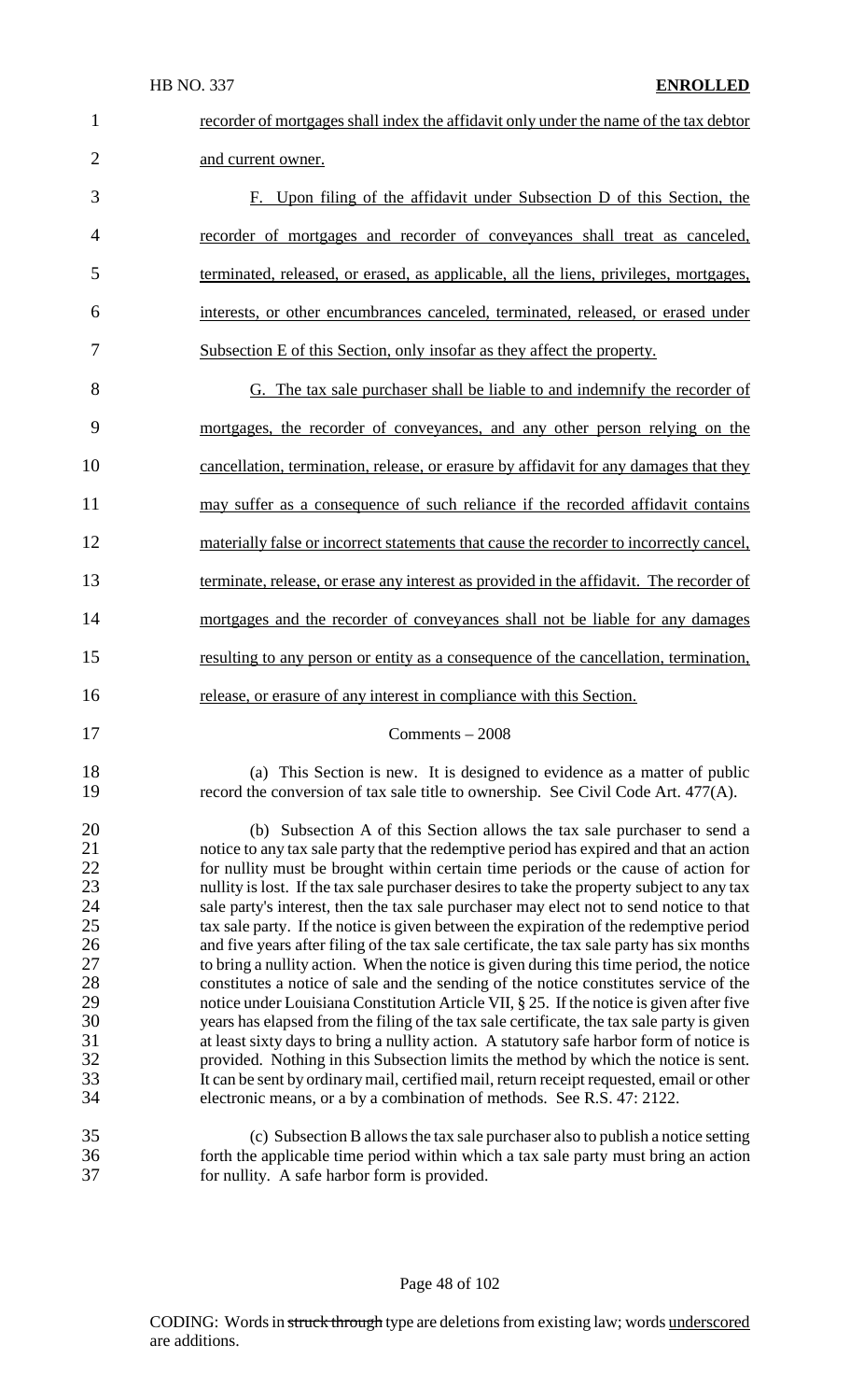1 (d) Subsection C allows the tax sale purchaser to file in the mortgage records 2 a notice letter sent to the tax debtor or the current owner. Any alienation of the property after the filing of this notice is ineffective. property after the filing of this notice is ineffective.

4 (e) Subsection D allows the tax sale purchaser to file in the mortgage records<br>5 an affidavit evidencing how the tax sale parties were identified, that the notice under 5 an affidavit evidencing how the tax sale parties were identified, that the notice under 6 Subsection A was sent, the results of sending the notice, and what interests are to be<br>ferminated. The affidavit may also list the encumbrances to which the tax sale terminated. The affidavit may also list the encumbrances to which the tax sale 8 purchaser takes subject. The affidavit is just one method of evidencing that a<br>9 particular tax sale party was duly notified. See R.S. 47:2123. Other competent 9 particular tax sale party was duly notified. See R.S. 47:2123. Other competent evidence may be used to prove that a tax sale party was duly notified. Filing of the 10 evidence may be used to prove that a tax sale party was duly notified. Filing of the 11 affidavit, however, will allow title examiners to rely on the information contained 12 in the affidavit as evidencing that title to the property is merchantable, and free and 13 clear of the encumbrances listed in the affidavit. The recorder of mortgages is 14 required only to index the affidavit under the names of the tax sale purchaser and tax 15 debtor.

16 (f) Nothing in this Section should be construed to limit who can send the 17 notice or who executes the affidavit. It could be the original tax sale purchaser, his 18 successors or assigns, or their agent, attorney or title agent. Cf. *Laney v. City of New* 19 *Orleans,* 945 So. 2d 79 (La. App. 4 Cir. 2006). The issue is whether a particular tax 20 sale party was duly notified regardless of who sent the notice or how the notice was<br>21 sent. Subsection E provides that the filing of the affidavit cancels all statutory sent. Subsection E provides that the filing of the affidavit cancels all statutory 22 impositions due prior to the recordation of the tax sale certificate since the purchase<br>23 extending the amount of those statutory impositions of the taxing authority 23 price paid was the amount of those statutory impositions of the taxing authority<br>24 conducting the tax sales. It does not however, cancel statutory impositions of other 24 conducting the tax sales. It does not, however, cancel statutory impositions of other<br>25 taxing districts which conduct separate tax sales. See R.S. 47:2160. Other taxing districts which conduct separate tax sales. See R.S. 47:2160. Other 26 governmental liens, such as condemnation liens, weed liens, etc., that were not 27 included as statutory impositions are not cancelled.

28 (g) Subsection F requires the recorders to treat those items listed as terminated in the affidavit as in fact terminated. Therefore, a mortgage certificate 29 terminated in the affidavit as in fact terminated. Therefore, a mortgage certificate<br>30 should not reflect those terminated encumbrances. Moreover, any such termination should not reflect those terminated encumbrances. Moreover, any such termination 31 affects only the property subject to the tax sale. For example, a judicial mortgage<br>32 would be released as to the property affected by the tax sale only. The judicial 32 would be released as to the property affected by the tax sale only. The judicial<br>33 mortgage would still be effective as to other property still owned by the tax debtor. mortgage would still be effective as to other property still owned by the tax debtor.

34 (h) Subsection G provides a statutory hold harmless and indemnity from the 35 tax sale purchaser to the various recorders for reliance on any material false 36 statements contained in the affidavit.

37 §2158. Writ of possession

38 A. When necessary to comply with an order of a political subdivision for the purpose of enforcing property standards, upon the presentation of the order and a certified copy of a tax sale certificate for immovables to a judge of a competent jurisdiction (determined by the value of the immovables described and not the amount of the taxes), the judge shall grant ex parte an order of seizure and possession, commanding the sheriff to seize the property and place the purchaser in actual possession. A writ of possession shall be issued by the clerk, but the

Page 49 of 102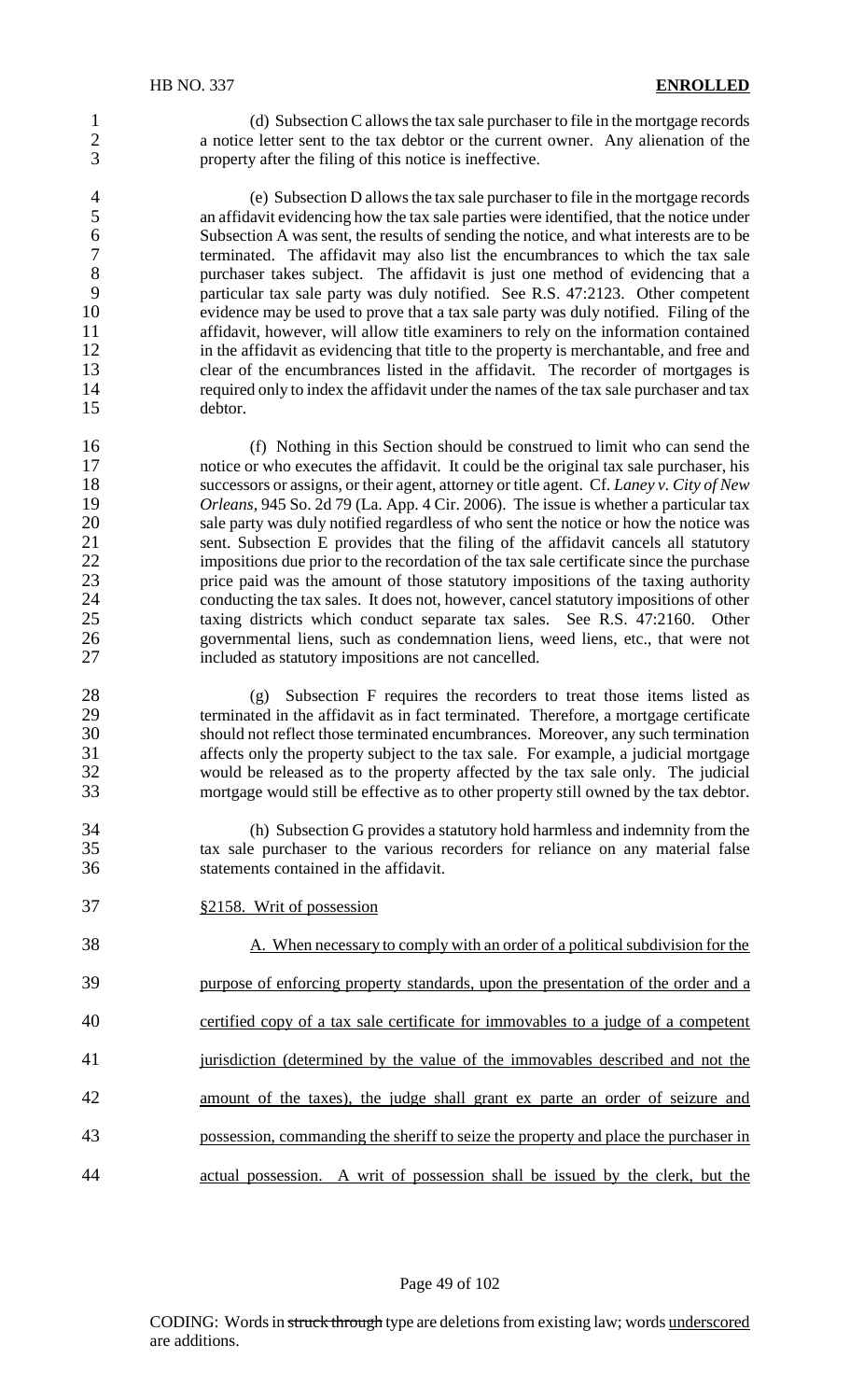| 1                                      | purchaser may take actual possession without the order with the consent or                                                                                                                                                                                                                                                                                                                                                                                                                                                                                                                  |
|----------------------------------------|---------------------------------------------------------------------------------------------------------------------------------------------------------------------------------------------------------------------------------------------------------------------------------------------------------------------------------------------------------------------------------------------------------------------------------------------------------------------------------------------------------------------------------------------------------------------------------------------|
| $\overline{2}$                         | acquiescence of the tax debtor or otherwise, provided no force or violence is used.                                                                                                                                                                                                                                                                                                                                                                                                                                                                                                         |
| 3                                      | B. The purchaser shall have a privilege on the property for the costs of                                                                                                                                                                                                                                                                                                                                                                                                                                                                                                                    |
| $\overline{4}$                         | complying with the order of the political subdivision. To preserve this privilege, the                                                                                                                                                                                                                                                                                                                                                                                                                                                                                                      |
| 5                                      | purchaser shall file the writ of possession with the recorder of mortgages of the                                                                                                                                                                                                                                                                                                                                                                                                                                                                                                           |
| 6                                      | parish in which the property is located within fifteen days after its issuance. The                                                                                                                                                                                                                                                                                                                                                                                                                                                                                                         |
| 7                                      | effect of recordation shall cease one year after the date of filing the writ of                                                                                                                                                                                                                                                                                                                                                                                                                                                                                                             |
| 8                                      | possession, unless a statement of privilege referencing the writ and detailing the                                                                                                                                                                                                                                                                                                                                                                                                                                                                                                          |
| 9                                      | costs is filed with the recorder of mortgages before the expiration of one year from                                                                                                                                                                                                                                                                                                                                                                                                                                                                                                        |
| 10                                     | the date of filing the writ. In this case, the effect of recordation shall cease one year                                                                                                                                                                                                                                                                                                                                                                                                                                                                                                   |
| 11                                     | after the date of filing the statement of privilege, unless a suit to enforce the privilege                                                                                                                                                                                                                                                                                                                                                                                                                                                                                                 |
| 12                                     | and a notice of lis pendens is filed with the recorder of mortgages prior to the                                                                                                                                                                                                                                                                                                                                                                                                                                                                                                            |
| 13                                     | cessation of the effects of recordation.                                                                                                                                                                                                                                                                                                                                                                                                                                                                                                                                                    |
| 14                                     | Comments $-2008$                                                                                                                                                                                                                                                                                                                                                                                                                                                                                                                                                                            |
| 15<br>16<br>17<br>18                   | (a) Subsection A is based on former R.S. 47:2185. It modifies the law in<br>part. This Section allows a writ of possession to be issued only when the possession<br>by the tax sale purchaser is necessary to comply with the order of a political<br>subdivision for enforcing property standards, such as a condemnation order.                                                                                                                                                                                                                                                           |
| 19<br>20<br>21<br>22<br>23<br>24<br>25 | (b) Subsection B is new. It provides for a privilege in favor of the tax sale<br>purchaser for the cost of complying with an order of a political subdivision. To<br>preserve this privilege, the writ of possession must be filed within fifteen days of its<br>issuance. The effect of recordation ceases in one year unless a statement of privilege<br>is filed detailing the costs prior to the expiration of the one year period. This second<br>one year period perempts unless a suit is filed and a lis pendens is filed prior to the<br>expiration of the second one year period. |
| 26                                     | §2159. Request for notice                                                                                                                                                                                                                                                                                                                                                                                                                                                                                                                                                                   |
| 27                                     | <u>Any person may request that all notices that are sent to a tax debtor also be</u>                                                                                                                                                                                                                                                                                                                                                                                                                                                                                                        |
| 28                                     | sent to the requesting person by sending a written notice to the appropriate tax                                                                                                                                                                                                                                                                                                                                                                                                                                                                                                            |
| 29                                     | collector listing the name of the tax debtor, a legal description of the property, and                                                                                                                                                                                                                                                                                                                                                                                                                                                                                                      |
| 30                                     | the address to which the notice is to be sent. The person requesting notice shall also                                                                                                                                                                                                                                                                                                                                                                                                                                                                                                      |
| 31                                     | pay a reasonable sum not to exceed twenty dollars to the tax collector to defray the                                                                                                                                                                                                                                                                                                                                                                                                                                                                                                        |
| 32                                     | cost of providing the notice. A mortgage holder who has requested notice and paid                                                                                                                                                                                                                                                                                                                                                                                                                                                                                                           |
| 33                                     | the fee shall receive notices until such time that the tax collector receives notice of                                                                                                                                                                                                                                                                                                                                                                                                                                                                                                     |
| 34                                     | the cancellation of the mortgage inscription.                                                                                                                                                                                                                                                                                                                                                                                                                                                                                                                                               |

# Page 50 of 102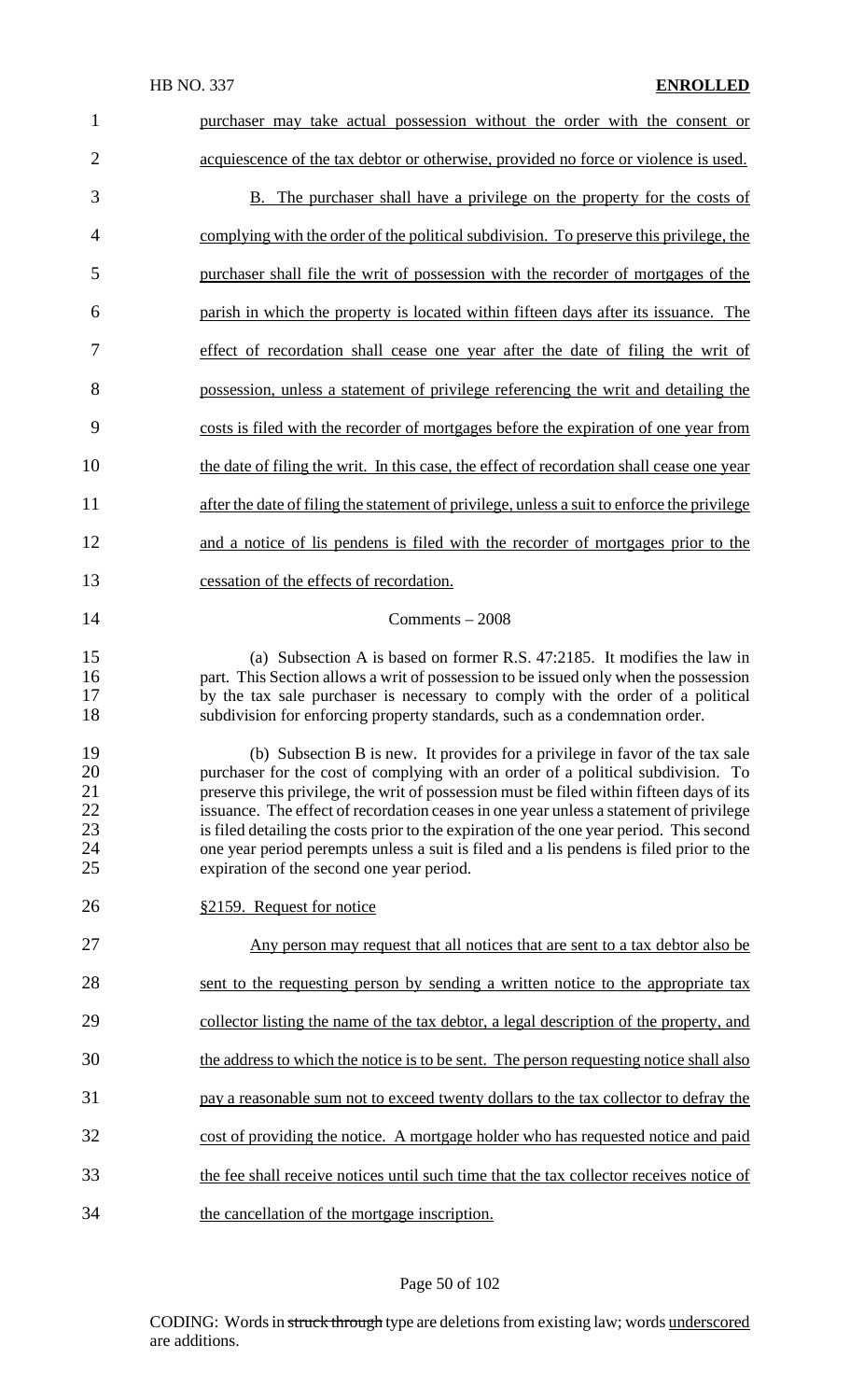|                                                                      | <b>HB NO. 337</b><br><b>ENROLLED</b>                                                                                                                                                                                                                                                                                                                                                                                                                                                                                                                                                                                                                                                                                                                                                                                                                                                                                                                                                                                                               |
|----------------------------------------------------------------------|----------------------------------------------------------------------------------------------------------------------------------------------------------------------------------------------------------------------------------------------------------------------------------------------------------------------------------------------------------------------------------------------------------------------------------------------------------------------------------------------------------------------------------------------------------------------------------------------------------------------------------------------------------------------------------------------------------------------------------------------------------------------------------------------------------------------------------------------------------------------------------------------------------------------------------------------------------------------------------------------------------------------------------------------------|
| $\mathbf{1}$                                                         | $Comments - 2008$                                                                                                                                                                                                                                                                                                                                                                                                                                                                                                                                                                                                                                                                                                                                                                                                                                                                                                                                                                                                                                  |
| $\overline{2}$<br>$\overline{3}$<br>$\overline{4}$                   | This Section reproduces the substance of former R.S. 47:2180.1(A). It also<br>expands the persons who may request the notice from mortgagees only to any<br>person.                                                                                                                                                                                                                                                                                                                                                                                                                                                                                                                                                                                                                                                                                                                                                                                                                                                                                |
| 5                                                                    | §2160. Tax sale title; effect on other statutory impositions                                                                                                                                                                                                                                                                                                                                                                                                                                                                                                                                                                                                                                                                                                                                                                                                                                                                                                                                                                                       |
| 6                                                                    | Tax sale title to property shall not affect, invalidate, or extinguish the claim                                                                                                                                                                                                                                                                                                                                                                                                                                                                                                                                                                                                                                                                                                                                                                                                                                                                                                                                                                   |
| 7                                                                    | of another political subdivision for the taxes due on the property that were not                                                                                                                                                                                                                                                                                                                                                                                                                                                                                                                                                                                                                                                                                                                                                                                                                                                                                                                                                                   |
| 8                                                                    | included in the bid price.                                                                                                                                                                                                                                                                                                                                                                                                                                                                                                                                                                                                                                                                                                                                                                                                                                                                                                                                                                                                                         |
| 9                                                                    | Comments $-2008$                                                                                                                                                                                                                                                                                                                                                                                                                                                                                                                                                                                                                                                                                                                                                                                                                                                                                                                                                                                                                                   |
| 10                                                                   | (a) This Section is based on former R.S. 47:2192.                                                                                                                                                                                                                                                                                                                                                                                                                                                                                                                                                                                                                                                                                                                                                                                                                                                                                                                                                                                                  |
| 11<br>12<br>13<br>14<br>15<br>16<br>17<br>18<br>19<br>20<br>21<br>22 | (b) In several parishes there are multiple taxing districts that conduct their<br>own tax sales. For example, the Parish of Caddo and the City of Shreveport conduct<br>separate tax sales on property located in the City of Shreveport. This revision does<br>not address the issue of overlapping tax sales of the same property for the same tax<br>year by different political subdivisions. This issue is left for the courts to decide.<br>See e.g., <i>Phillips v. Abney</i> , 377 So. 2d 1314 (La. App. 1 Cir. 1979). This Section<br>makes clear that the tax sale by one political subdivision does not affect the statutory<br>impositions of another political subdivision on the same property. In those parishes<br>where multiple political subdivisions conduct tax sales on the same properties, all the<br>political subdivisions within a parish should enter into a cooperative endeavor<br>agreement allowing the tax collector of the parish to conduct one tax sale for all the<br>political subdivisions within a parish. |
| 23                                                                   | §2161. Tax sale title; payment of taxes by purchaser                                                                                                                                                                                                                                                                                                                                                                                                                                                                                                                                                                                                                                                                                                                                                                                                                                                                                                                                                                                               |
| 24                                                                   | From the date of filing a tax sale certificate selling tax sale title to a tax sale                                                                                                                                                                                                                                                                                                                                                                                                                                                                                                                                                                                                                                                                                                                                                                                                                                                                                                                                                                |
| 25                                                                   | purchaser, all taxes on the property shall, after that date, be assessed to and paid by                                                                                                                                                                                                                                                                                                                                                                                                                                                                                                                                                                                                                                                                                                                                                                                                                                                                                                                                                            |
| 26                                                                   | the tax sale purchaser until the property, or any part, is redeemed. If redeemed, the                                                                                                                                                                                                                                                                                                                                                                                                                                                                                                                                                                                                                                                                                                                                                                                                                                                                                                                                                              |
| 27                                                                   | person redeeming shall pay all statutory impositions assessed upon the property                                                                                                                                                                                                                                                                                                                                                                                                                                                                                                                                                                                                                                                                                                                                                                                                                                                                                                                                                                    |
| 28                                                                   | subsequent to the tax sale. The failure to assess the property in the name of the tax                                                                                                                                                                                                                                                                                                                                                                                                                                                                                                                                                                                                                                                                                                                                                                                                                                                                                                                                                              |
| 29                                                                   | sale purchaser shall not affect the validity of the tax sale.                                                                                                                                                                                                                                                                                                                                                                                                                                                                                                                                                                                                                                                                                                                                                                                                                                                                                                                                                                                      |
| 30                                                                   | Comments $-2008$                                                                                                                                                                                                                                                                                                                                                                                                                                                                                                                                                                                                                                                                                                                                                                                                                                                                                                                                                                                                                                   |
| 31<br>32<br>33                                                       | (a) This Section reproduces the substance of former R.S. 47:2193. It is not<br>intended to change the law. It requires the person redeeming to pay all subsequent<br>statutory impositions as well. See R.S. 47:2241 et seq.                                                                                                                                                                                                                                                                                                                                                                                                                                                                                                                                                                                                                                                                                                                                                                                                                       |
| 34<br>35<br>36                                                       | (b) This Section clarifies the law by providing that failure to assess the<br>property in the name of a tax sale purchaser is not a cause for annulling the tax sale.<br>See R.S. 47:2286.                                                                                                                                                                                                                                                                                                                                                                                                                                                                                                                                                                                                                                                                                                                                                                                                                                                         |
| 37<br>38<br>39<br>40                                                 | (c) The purpose of this Section is to insure that the original tax debtor does<br>not receive a notice the next tax year after a tax sale that only the taxes due for the<br>tax year subsequent to the tax sale are due. This notice would not indicate that there<br>was a tax sale for the previous year's taxes, and those taxes remain due.                                                                                                                                                                                                                                                                                                                                                                                                                                                                                                                                                                                                                                                                                                   |
|                                                                      |                                                                                                                                                                                                                                                                                                                                                                                                                                                                                                                                                                                                                                                                                                                                                                                                                                                                                                                                                                                                                                                    |

# Page 51 of 102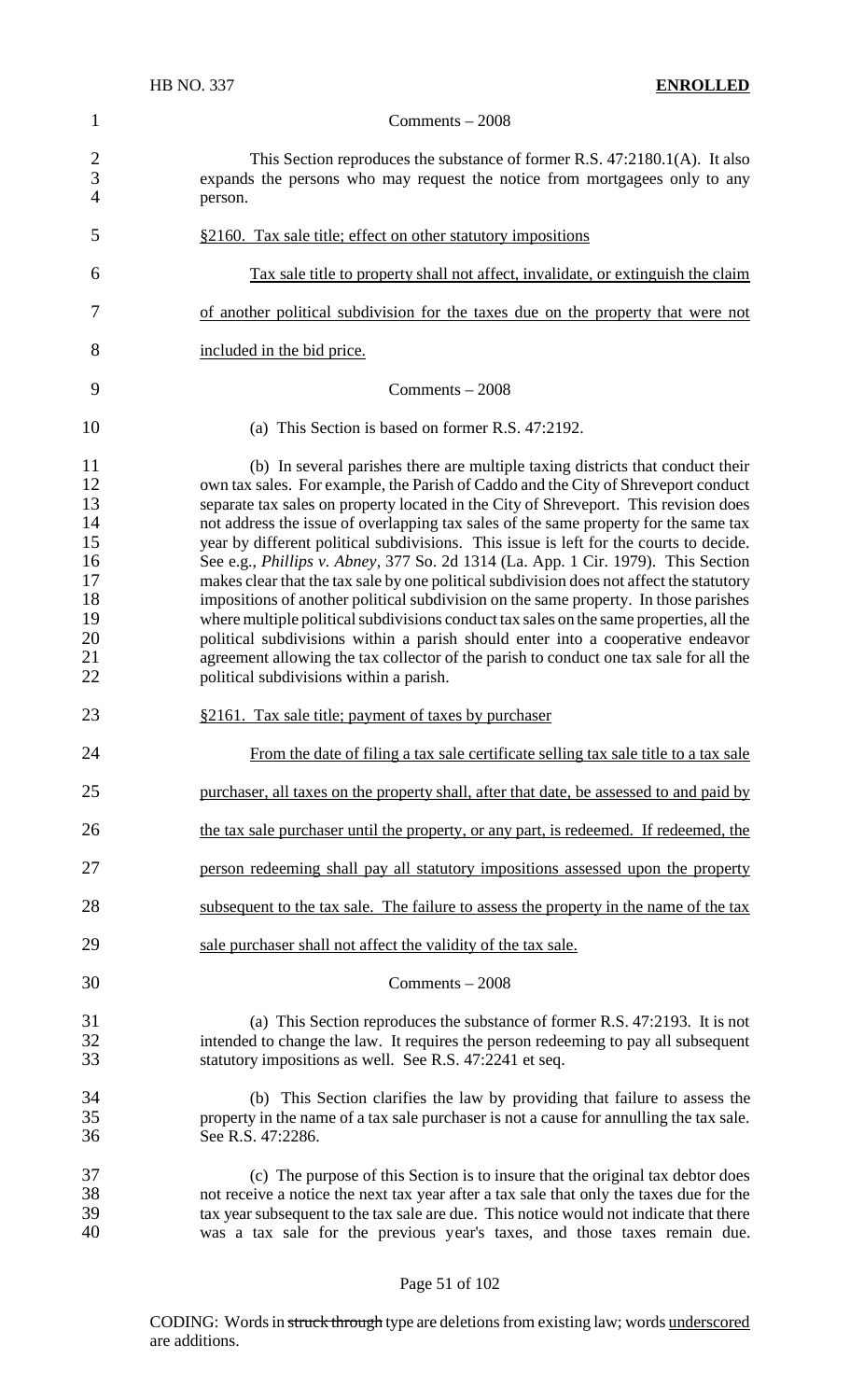| $\mathbf{1}$<br>$\overline{2}$<br>3<br>$\overline{4}$ | Notwithstanding the fact that the property is assessed in the name of the tax sale<br>purchaser and the tax sale purchaser will receive notice of the subsequent taxes, the<br>tax debtor should receive a notice that there was a tax sale and of his right to redeem<br>the property under R.S. 47:2156. |
|-------------------------------------------------------|------------------------------------------------------------------------------------------------------------------------------------------------------------------------------------------------------------------------------------------------------------------------------------------------------------|
| 5                                                     | §2162. Purchase by tax collectors and assessors at tax sale forbidden                                                                                                                                                                                                                                      |
| 6                                                     | The tax collector or tax assessor for the political subdivision, or any other                                                                                                                                                                                                                              |
| 7                                                     | person acting on behalf of the political subdivision whose duties are to assess or                                                                                                                                                                                                                         |
| 8                                                     | collect ad valorem taxes for the political subdivision, shall not buy, either directly                                                                                                                                                                                                                     |
| 9                                                     | or indirectly, any property or tax sale title sold or offered for sale for ad valorem                                                                                                                                                                                                                      |
| 10                                                    | taxes imposed by that political subdivision. The sale shall be subject to an action for                                                                                                                                                                                                                    |
| 11                                                    | nullity except that the violation of this Section shall not be a cause for annulling the                                                                                                                                                                                                                   |
| 12                                                    | sale if the property or tax sale title has been sold by the violator, his successor, or                                                                                                                                                                                                                    |
| 13                                                    | assigns to a person who purchased the property in good faith by onerous title. In                                                                                                                                                                                                                          |
| 14                                                    | addition to any other penalties provided by law for violation of this Section, the                                                                                                                                                                                                                         |
| 15                                                    | violator shall disgorge any profits he has made, either directly or indirectly, to the                                                                                                                                                                                                                     |
| 16                                                    | tax debtor.                                                                                                                                                                                                                                                                                                |
| 17                                                    | Comments $-2008$                                                                                                                                                                                                                                                                                           |
| 18                                                    | (a) This Section reproduces the substance of former R.S. 47:2194.                                                                                                                                                                                                                                          |
| 19<br>20<br>21                                        | (b) A sale in violation of this Section can be annulled if the property has not<br>been sold by the violator, but cannot be annulled if the violator sold the property<br>under onerous title to a person in good faith.                                                                                   |
| 22<br>23<br>24<br>25                                  | (c) Regardless of whether the property has been sold by the violator, the<br>violator must disgorge any profits made from violation of this Section in addition to<br>any other penalties imposed by criminal law or laws governing ethics of public<br>officials.                                         |
| 26                                                    | §2163. Purchase by co-owners                                                                                                                                                                                                                                                                               |
| 27                                                    | An owner or co-owner may pay the statutory impositions plus interest and                                                                                                                                                                                                                                   |
| 28                                                    | costs due at the time of the tax sale. The purchase of tax sale title to property at a tax                                                                                                                                                                                                                 |
| 29                                                    | sale by an owner or co-owner of the property shall be deemed a redemption.                                                                                                                                                                                                                                 |
| 30                                                    | $Comments - 2008$                                                                                                                                                                                                                                                                                          |
| 31<br>32<br>33                                        | (a) This Section is new. It is not intended to change the law. It codifies a<br>rule created by jurisprudence constant. See e.g., Keller v. Haas, 24 So. 2d 610 (La.<br>1945).                                                                                                                             |
| 34<br>35<br>36                                        | (b) This Section is not intended to overrule the jurisprudence constant that<br>provides that purchase of tax sale title at a tax sale may serve as an overt and<br>unambiguous act that the tax sale purchaser intends to possess adversely to his co-                                                    |

Page 52 of 102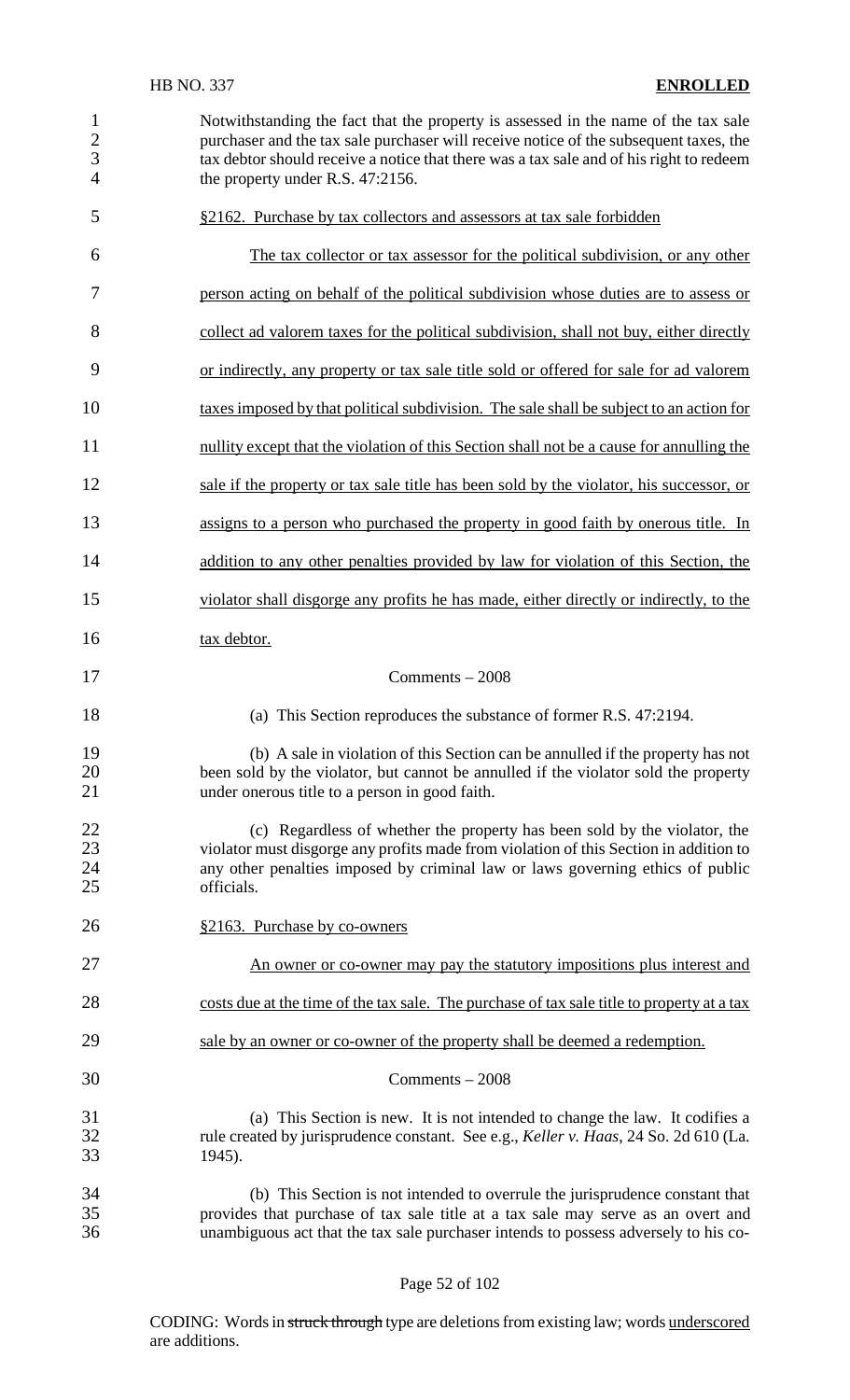| $\mathbf{1}$<br>$\overline{2}$ | owners under Civil Code Article 3478. See e.g., Givins v. Givins, 273 So. 2d 863<br>(La. App. 2 Cir. 1973). |
|--------------------------------|-------------------------------------------------------------------------------------------------------------|
| 3                              | PART IV. ADJUDICATED PROPERTY                                                                               |
| 4                              | SUBPART A. GENERAL PROVISIONS                                                                               |
| 5                              | §2196. Adjudication to political subdivisions                                                               |
| 6                              | A. Subject to Article VII, Section 25(A)(2) of the Constitution of Louisiana,                               |
| 7                              | the bid to be accepted in tax sales shall be at least equal to the statutory impositions,                   |
| 8                              | costs, and interest; otherwise, the tax collector shall bid in tax sale title to the                        |
| 9                              | property for the political subdivision. The tax collector shall make out a tax sale                         |
| 10                             | certificate and file the tax sale certificate with the recorder of conveyances of the                       |
| 11                             | parish in which the property is located. The tax sale certificate shall be sufficient if                    |
| 12                             | it is in the following form:                                                                                |
| 13                             | "[Name of Political Subdivision]                                                                            |
| 14                             | <u>v.</u>                                                                                                   |
| 15                             | [Name of Tax Debtor]                                                                                        |
| 16                             | <b>State of Louisiana</b>                                                                                   |
| 17                             | Parish of                                                                                                   |
| 18                             | City of                                                                                                     |
| 19                             | To:                                                                                                         |
| 20                             | BE IT KNOWN AND REMEMBERED, that, I, [name of tax collector], Tax                                           |
| 21                             | Collector for the [name of political subdivision], in the name of the [name of                              |
| 22                             | political subdivision], and by virtue of the authority in me vested by the Constitution                     |
| 23                             | and laws of the State of Louisiana and, pursuant to the requirements of the law,                            |
| 24                             | having mailed and published the notice required by the law, and having strictly                             |
| 25                             | complied with each and every requirement of the law relating to delinquent taxes,                           |
| 26                             | tax debtors, and to seizures, advertisements, and sale of tax sale title to the property                    |
| 27                             | in full, did in the manner prescribed in the law, advertise and list in [name of                            |
| 28                             | appropriate journal for legal notices] the property to be sold for delinquent property                      |
| 29                             | taxes with interest and costs for the year(s) of<br>in the [place]                                          |

Page 53 of 102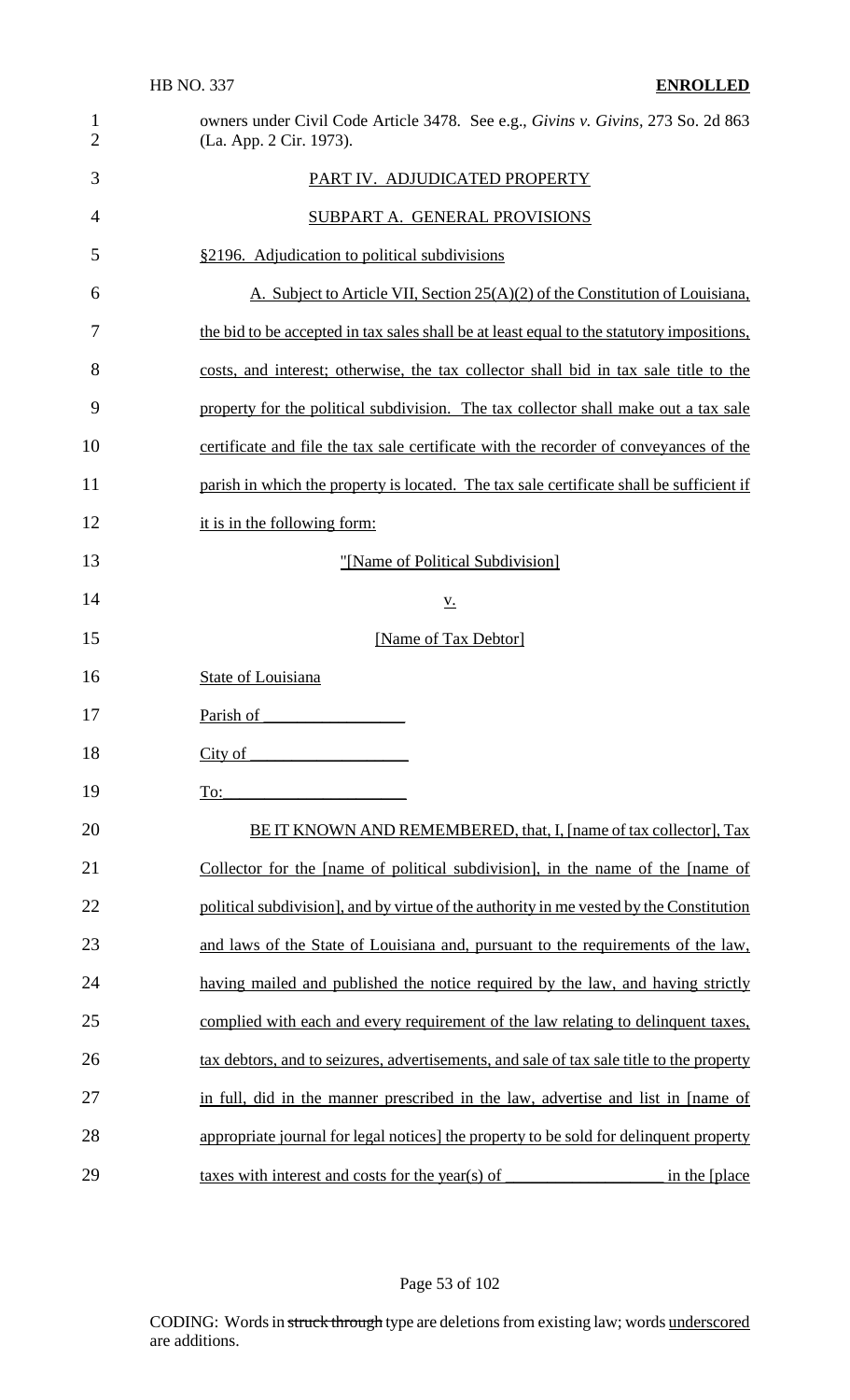| $\mathbf{1}$   | of sale] on [dates of publication], beginning at ten o'clock A.M. giving notice in the             |
|----------------|----------------------------------------------------------------------------------------------------|
| $\overline{2}$ | issues of the newspaper and in the list as advertised the following described property:            |
| 3              | [See Exhibit "A."] (Include name of each tax debtor in Exhibit "A")                                |
| $\overline{4}$ | And on said [date], after beginning but not completing said list, I continued                      |
| 5              | the same within legal hours the next succeeding legal days offering tax sale title to              |
| 6              | said property for sale at public auction in the manner required by said laws and the               |
| 7              | whole or the undivided interest of the tax debtor therein being the smallest amount                |
| 8              | of said property that any bidder would buy and pay the taxes and costs and [name of                |
| 9              | political subdivision to which the property is being adjudicated being the bidder,                 |
| 10             | and having complied with the terms of sale, became the purchaser of tax sale title to              |
| 11             | the whole of the property or the undivided interest of the tax debtor therein.                     |
| 12             | NOW, THEREFORE, all the formalities of the law having complied with, I                             |
| 13             | [name of tax collector], Tax Collector for said [name of political subdivision], by                |
| 14             | virtue of the authority in me vested by the laws of the State of Louisiana do by these             |
| 15             | presents sell and transfer unto [name and address of political subdivision], tax sale              |
| 16             | title to the property or the undivided interest of the tax debtor therein. The [name of            |
| 17             | political subdivision] has the right to take possession of the property and become                 |
| 18             | owner of the property pursuant to R.S. 47:2231 through 2237. [Name of the political                |
| 19             | subdivision] has the right to sell or donate the property pursuant to R.S. 47:2201,                |
| 20             | 2211 and 2237. The property may be redeemed pursuant to the provisions of R.S.                     |
| 21             | 47:2241 through 2247.                                                                              |
| 22             | IN TESTIMONY WHEREOF, I have hereunto signed my name officially at                                 |
| 23             | , Parish of<br>$\frac{1}{2}$ , in the presence                                                     |
| 24             | of the two undersigned competent witnesses, who also signed this<br>day of                         |
| 25             | [Month], [Year].                                                                                   |
| 26             | Witnesses:                                                                                         |
| 27<br>28       | Printed Name:<br>[Name of Tax Collector]                                                           |
| 29<br>30<br>31 | [Name of Political Subdivision]<br><b>Printed Name:</b><br>$^{\bullet}$<br>$\overline{\text{By:}}$ |

Page 54 of 102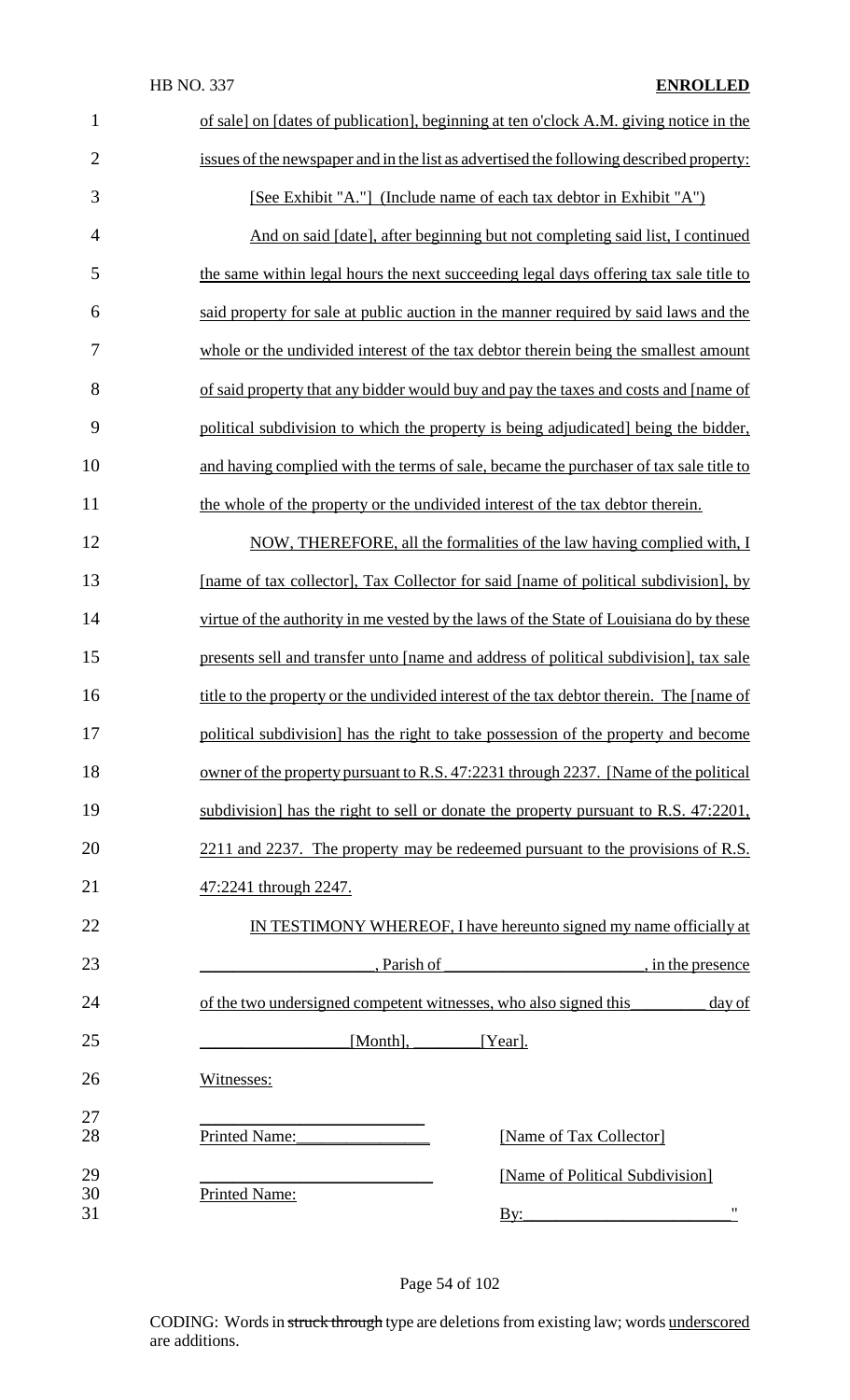| $\mathbf{1}$         | B. A certified copy of the tax sale certificate is prima facie evidence of the                                                                                                                                                                                                              |
|----------------------|---------------------------------------------------------------------------------------------------------------------------------------------------------------------------------------------------------------------------------------------------------------------------------------------|
| $\overline{2}$       | regularity of all matters regarding the tax sale and the validity of the tax sale.                                                                                                                                                                                                          |
| 3                    | C. The tax sale certificate contemplated by this Section is a tax deed for                                                                                                                                                                                                                  |
| 4                    | purposes of Louisiana Constitution Article VII, Section 25.                                                                                                                                                                                                                                 |
| 5                    | D. The political subdivision with the agreement of the tax collector may                                                                                                                                                                                                                    |
| 6                    | readvertise the selling of tax sale title to a property or properties so adjudicated at                                                                                                                                                                                                     |
| 7                    | any regularly scheduled tax sale, and that tax sale shall utilize the same procedure                                                                                                                                                                                                        |
| 8                    | required by R.S. 47:2153 and 2154. However, the purchase price or bid shall be the                                                                                                                                                                                                          |
| 9                    | redemption price. If the tax collector does not agree to readvertise the selling of tax                                                                                                                                                                                                     |
| 10                   | sale title to the property or properties so adjudicated to the political subdivision for                                                                                                                                                                                                    |
| 11                   | sale, if the political subdivision decides not to readvertise, or if the property is                                                                                                                                                                                                        |
| 12                   | readvertised but not sold, the property shall remain adjudicated property, unless it                                                                                                                                                                                                        |
| 13                   | has been redeemed. The purchaser of a tax sale title to an adjudicated property shall                                                                                                                                                                                                       |
| 14                   | be deemed to have purchased the property at the tax sale at which the property was                                                                                                                                                                                                          |
| 15                   | adjudicated to the political subdivision.                                                                                                                                                                                                                                                   |
| 16                   | Comments $-2008$                                                                                                                                                                                                                                                                            |
| 17<br>18<br>19       | (a) This Section reproduces the substance of the first paragraph of former<br>R.S. 47:2186. It changes the law in part. A safe harbor form of tax sale certificate<br>for adjudicated property is provided.                                                                                 |
| 20<br>21<br>22<br>23 | (b) Subsection D is new and allows the political subdivision, with the<br>agreement of the tax collector, to place adjudicated property back up for tax sale the<br>following year or years. In this case, the bid will be the redemption price. See R.S.<br>47:2241 et seq.                |
| 24                   | §2197. Effect of adjudication                                                                                                                                                                                                                                                               |
| 25                   | Adjudicated property shall remain assessed in the name of the tax debtor, and                                                                                                                                                                                                               |
| 26                   | if transferred, the new or current owner. The political subdivision shall have no                                                                                                                                                                                                           |
| 27                   | liability with respect to the property resulting solely from the adjudication. No                                                                                                                                                                                                           |
| 28                   | encumbrance against a political subdivision shall affect adjudicated property.                                                                                                                                                                                                              |
| 29                   | $Comment - 2008$                                                                                                                                                                                                                                                                            |
| 30<br>31<br>32<br>33 | This Section is new. It is not intended to change the law. When property is<br>adjudicated to a political subdivision at tax sale it remains assessed in the name of<br>the tax debtor. As to political subdivisions, no liability results solely from the<br>adjudication at the tax sale. |

# Page 55 of 102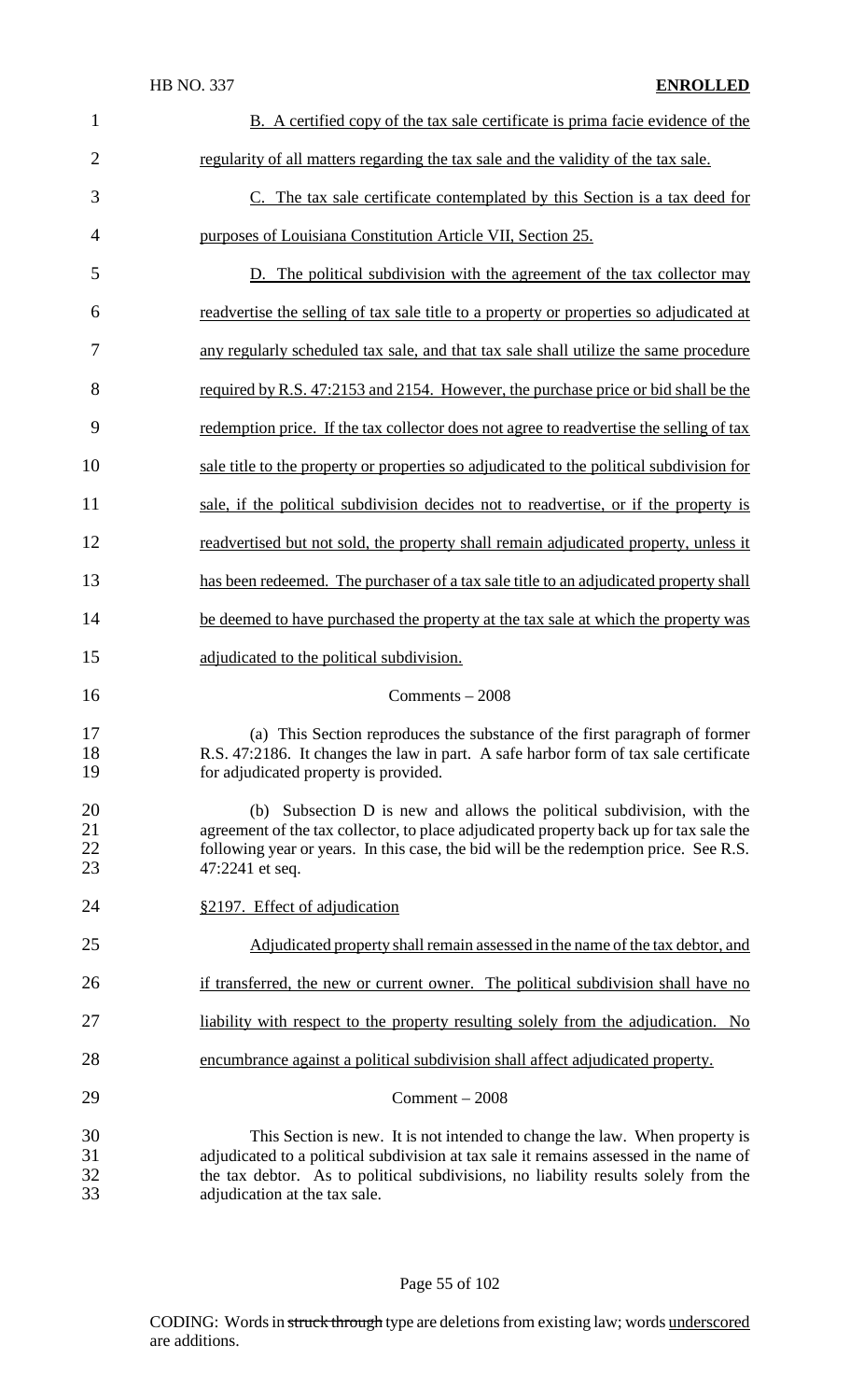| $\mathbf{1}$                                | SUBPART B. SALES OR DONATIONS TO A THIRD PARTY                                                                                                                                                                                                                                                                                                                                                                                                                                                                                                                                           |
|---------------------------------------------|------------------------------------------------------------------------------------------------------------------------------------------------------------------------------------------------------------------------------------------------------------------------------------------------------------------------------------------------------------------------------------------------------------------------------------------------------------------------------------------------------------------------------------------------------------------------------------------|
| $\overline{2}$                              | §2201. Ordinance; sale or donation of adjudicated property                                                                                                                                                                                                                                                                                                                                                                                                                                                                                                                               |
| 3                                           | A political subdivision may adopt ordinances regarding the public sale or                                                                                                                                                                                                                                                                                                                                                                                                                                                                                                                |
| 4                                           | donation of adjudicated property that complies with R.S. 47:2202, 2203, and 2206.                                                                                                                                                                                                                                                                                                                                                                                                                                                                                                        |
| 5                                           | Comments $-2008$                                                                                                                                                                                                                                                                                                                                                                                                                                                                                                                                                                         |
| 6<br>$\boldsymbol{7}$<br>8<br>9<br>10<br>11 | (a) This Section is new. It allows any political subdivision to adopt a general<br>ordinance governing the public sales and donations of adjudicated property provided<br>it meets the requirements of R.S. 47:2202, 2203, and 2206. Private sales of<br>adjudicated property are no longer authorized. The ordinance may authorize the<br>appointment of a third party to administer the sale or donation of adjudicated<br>property on behalf of the political subdivision.                                                                                                            |
| 12<br>13<br>14<br>15<br>16<br>17<br>18      | (b) Under this Section and the following Sections, the concepts of "vacant",<br>"not lawfully occupied", "blighted" and "abandoned" are eliminated as impairments<br>to merchantability. It is suggested, but not required, that any potential purchaser or<br>donee inspect the property prior to bidding or accepting a donation of adjudicated<br>property, since if the property is occupied it is more likely to be redeemed. This idea<br>comports with the philosophy of the revision to place the burden on prospective<br>purchasers or donees to make such business decisions. |
| 19                                          | §2202. Minimum bid prices; sale of adjudicated property                                                                                                                                                                                                                                                                                                                                                                                                                                                                                                                                  |
| 20                                          | The governing authority of each political subdivision may elect to set a dollar                                                                                                                                                                                                                                                                                                                                                                                                                                                                                                          |
| 21                                          | amount as a minimum bid for the public sale of adjudicated property, which shall be                                                                                                                                                                                                                                                                                                                                                                                                                                                                                                      |
| 22                                          | at least the total amount of statutory impositions, governmental liens, and costs of                                                                                                                                                                                                                                                                                                                                                                                                                                                                                                     |
| 23                                          | sale. The governing authority of each political subdivision may elect also to require                                                                                                                                                                                                                                                                                                                                                                                                                                                                                                    |
| 24                                          | an appraisal of adjudicated property to be sold at public sale. If the political                                                                                                                                                                                                                                                                                                                                                                                                                                                                                                         |
| 25                                          | subdivision elects to use the appraised value to establish a bidding floor instead of                                                                                                                                                                                                                                                                                                                                                                                                                                                                                                    |
| 26                                          | setting a dollar amount minimum bid as allowed by this Section, the political                                                                                                                                                                                                                                                                                                                                                                                                                                                                                                            |
| 27                                          | subdivision shall appoint a licensed appraiser to appraise and value the property.                                                                                                                                                                                                                                                                                                                                                                                                                                                                                                       |
| 28                                          | The minimum bid at the first public sale shall be at least two-thirds of the appraised                                                                                                                                                                                                                                                                                                                                                                                                                                                                                                   |
| 29                                          | value of the property. If the property fails to sell at the first public sale, the                                                                                                                                                                                                                                                                                                                                                                                                                                                                                                       |
| 30                                          | minimum bid at the second sale shall be one-third the appraised value of the                                                                                                                                                                                                                                                                                                                                                                                                                                                                                                             |
| 31                                          | property.                                                                                                                                                                                                                                                                                                                                                                                                                                                                                                                                                                                |
| 32                                          | Comments $-2008$                                                                                                                                                                                                                                                                                                                                                                                                                                                                                                                                                                         |
| 33<br>34                                    | This Section is new. It sets the minimum bid for sales of adjudicated<br>(a)<br>property.                                                                                                                                                                                                                                                                                                                                                                                                                                                                                                |
| 35<br>36<br>37                              | (b) The minimum bid can be the total amount of all statutory impositions,<br>including statutory impositions of other political subdivisions affecting the property,<br>plus the total amount of governmental liens plus the costs of sale. If the political                                                                                                                                                                                                                                                                                                                             |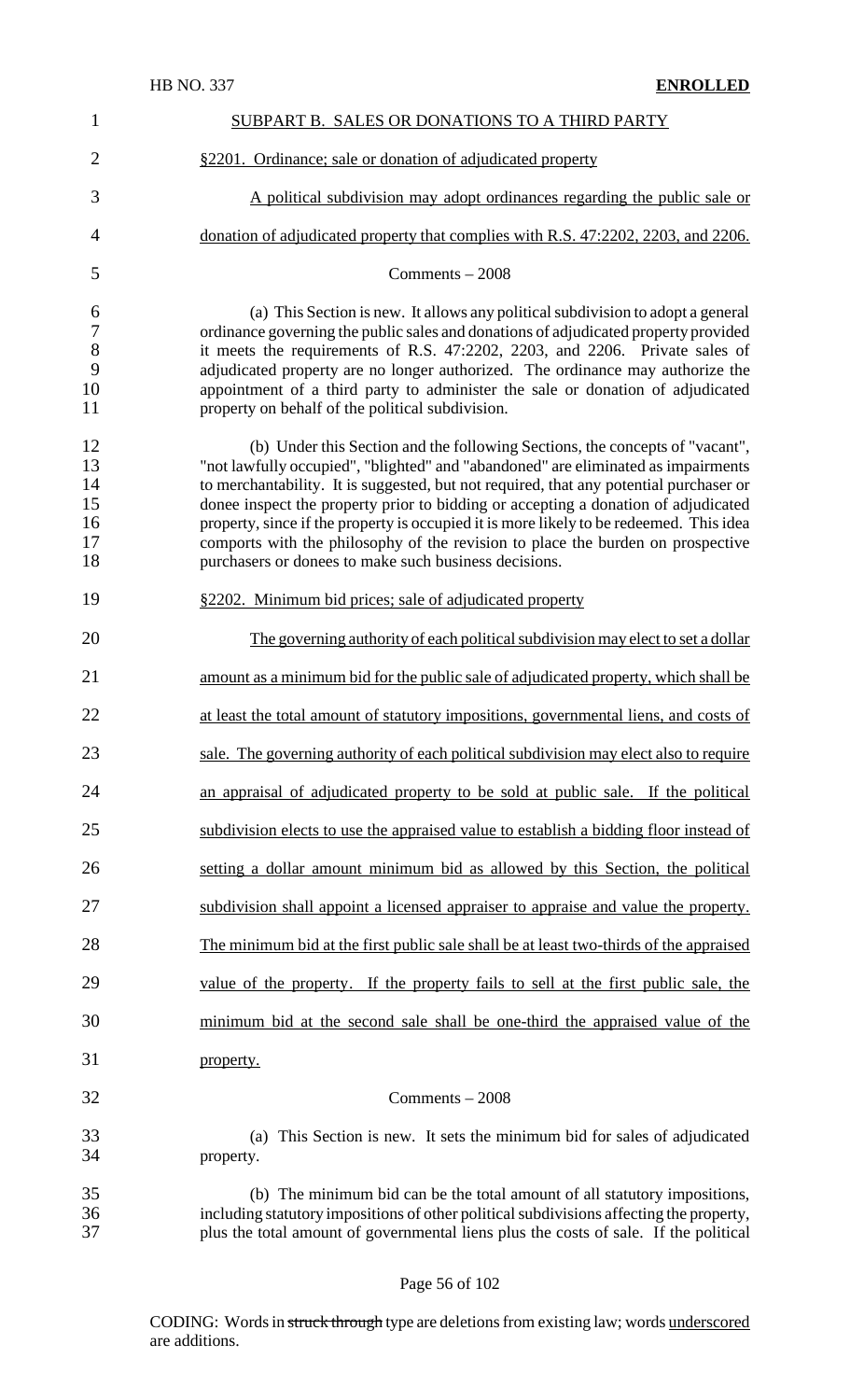1 subdivision uses this amount as the minimum bid, there is only one public sale. If<br>2 the minimum bid is not met, there is no sale. the minimum bid is not met, there is no sale.

3 (c) Alternatively, the minimum bid can be based on the appraised value. In this case, there can be two sets of bidding. At the first public sale the minimum bid 4 this case, there can be two sets of bidding. At the first public sale the minimum bid<br>5 must be two-thirds of the appraised value. If there is no bid of at least two-thirds the must be two-thirds of the appraised value. If there is no bid of at least two-thirds the appraised value, there is a second public sale where the minimum is one-third of the appraised value. In order to determine the appraised value, the political subdivision must appoint a licensed appraiser.

- (d) If the adjudicated property is encumbered by numerous governmental liens and outstanding statutory impositions so that the amounts due are near or exceed the value of the property, the political subdivision should consider using the appraised value in determining a minimum bid.
- 
- §2203. Pre-bidding procedures; sale of adjudicated property

14 A. Initiation by political subdivisions. A political subdivision may provide by ordinance for the sale of adjudicated property at a public sale and may include the 16 date for the sale in the ordinance. However, the date of the sale may be provided by

- a subsequent ordinance, or the date may be set administratively by the political
- subdivision.

19 B. Initiation by persons. (1) Whenever any person desires to initiate the public sale of adjudicated property and the political subdivision desires to sell, the person shall deposit an amount determined by the political subdivision to be sufficient to cover the expenses of the sale, including advertising, appraisals, and 23 other costs associated with the sale.

 (2) Should the depositor at the sale fail to be the highest bidder, the money deposited shall be returned to him. However, if no one at the sale bids up to the 26 minimum price provided in this Subpart, then the money shall be retained to pay the expenses of the sale, but any money remaining after the expenses are paid shall be 28 returned to the depositor.

 C. Advertisement. A public sale shall be advertised twice in the official journal for the political subdivision, once at least thirty days prior to the date of the public sale, and once no more than seven days prior to the date of the public sale. The advertisement shall provide for the minimum bid, the latest date written bids will be accepted, the time and date of in-person bidding, and any other terms of sale.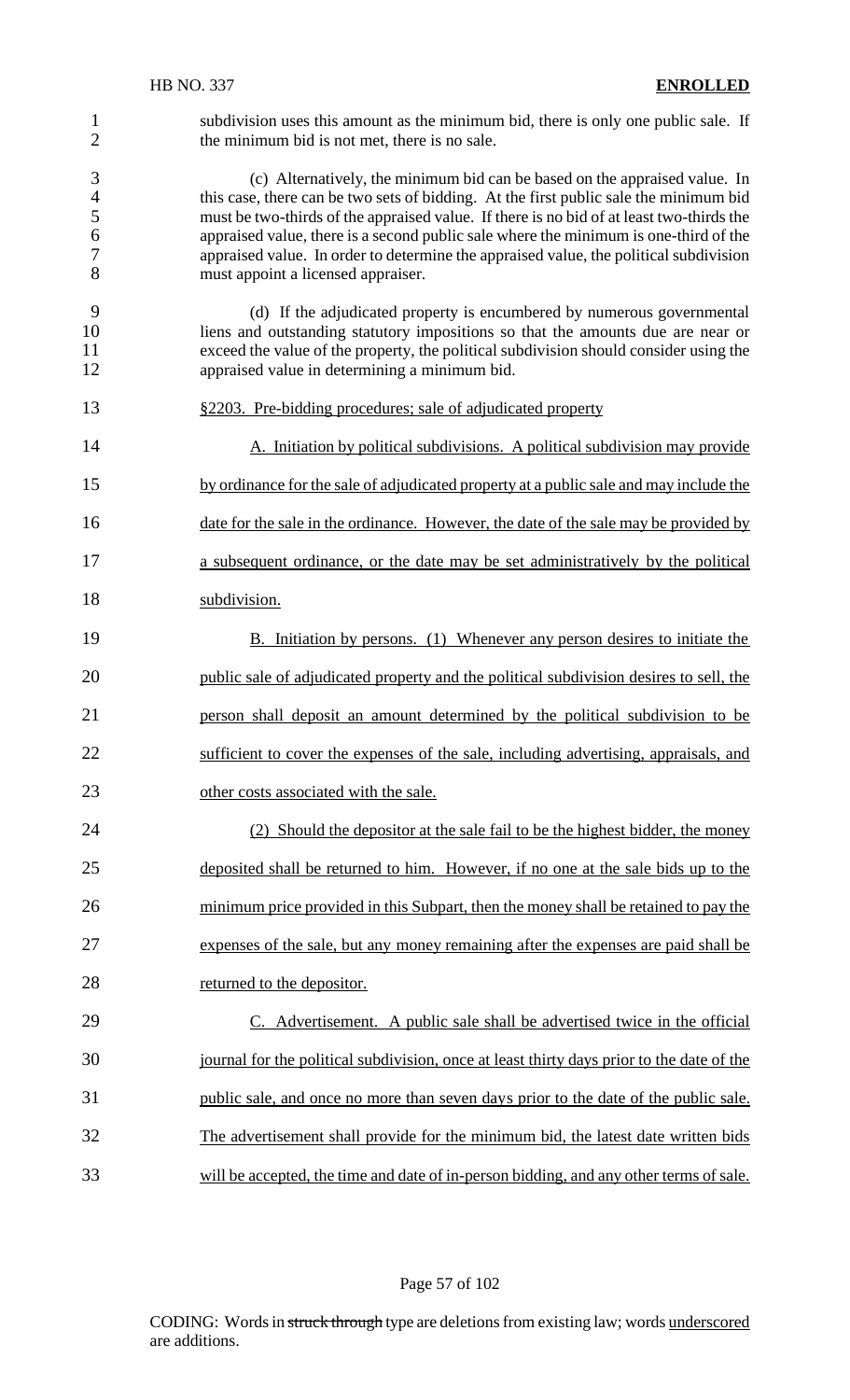(a) Subsection A is new. It allows the political subdivision to initiate the sale of adjudicated property by ordinance. It does not prohibit the public auction of numerous adjudicated properties at one time.

 (b) Subsection B reproduces the substance of R.S. 33:2867.1. Subsection B allows individuals to initiate a public sale of particular adjudicated property. This requires a deposit for the costs of the political subdivision to be refunded to the initiator if the initiator is not the successful bidder unless the minimum bid is not met, in which case, the deposit is retained by the political subdivision to cover its costs.

- 11 §2204. Additional terms of ordinance; sale of adjudicated property
- The ordinance allowing for the public sale of adjudicated property may
- provide that the public sale may be subject to terms and conditions imposed by the
- 14 political subdivision in the ordinance. An ordinance may provide that a subsequent
- ordinance is required to approve the sale.
- Comments 2008
- (a) This Section is new. It is not intended to change the law.

 (b) This Section allows the political subdivision to impose terms and conditions on any public sale. Such terms and conditions could be that low to moderate income housing be built within a certain time period, the property only be used for first time homebuyers, construction must commence in one year, and the 22 like.

- 23 (c) An ordinance can provide that any successful bid is subject to approval<br>24 by the governing body in a subsequent ordinance. The subsequent approval 24 by the governing body in a subsequent ordinance. The subsequent approval<br>25 continuous also may contain terms and conditions ordinance also may contain terms and conditions.
- §2205. Donations of adjudicated property
- The governing body of a political subdivision may by ordinance allow the
- donation of any identified adjudicated property to any person to the extent allowed
- 29 by the Louisiana Constitution. The donated property can be used only for purposes
- allowed by the Louisiana Constitution.

#### Comment – 2008

- This Section is new. It allows the donation of adjudicated property subject to constitutional limits. See La. Const. Art. VII, § 14.
- §2206. Notice; sale or donation of adjudicated property A.(1) Either the political subdivision or the acquiring person shall send a
- written notice notifying any tax sale party whose interest the successful bidder or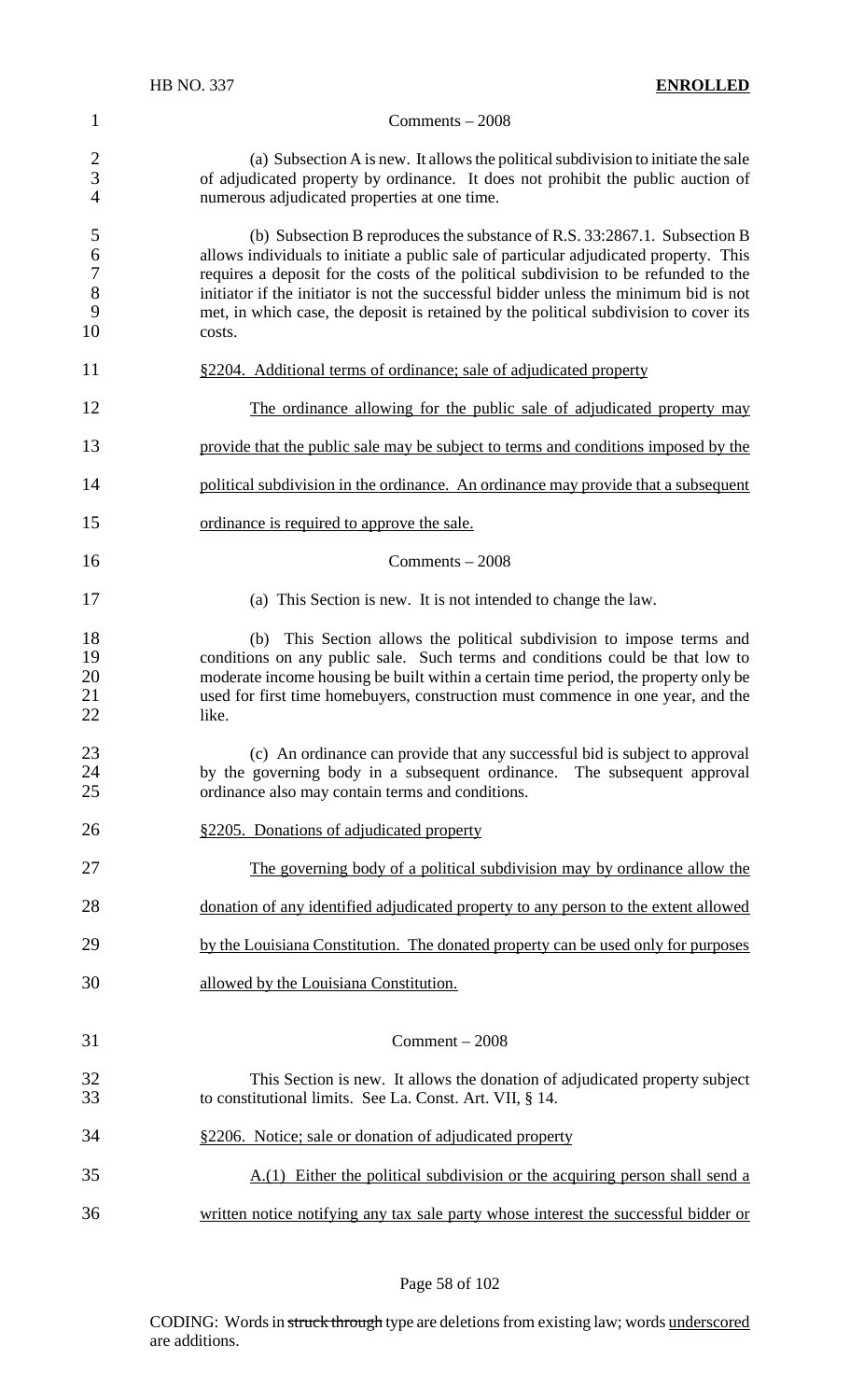| $\mathbf{1}$   | donee intends to be terminated that the party has until the later of the following to         |  |
|----------------|-----------------------------------------------------------------------------------------------|--|
| $\overline{2}$ | redeem the property or otherwise challenge in a court of competent jurisdiction the           |  |
| 3              | potential sale or donation:                                                                   |  |
| 4              | (a) Sixty days from the date of the notice provided in this Subsection, if five               |  |
| 5              | years have elapsed from the filing of the tax sale certificate, or six months after the       |  |
| 6              | date of the notice provided for in this Subsection, if five years have not elapsed since      |  |
| 7              | the filing of the tax sale certificate.                                                       |  |
| 8              | (b) The filing of the sale or donation transferring the property.                             |  |
| 9              | (2) If this notice is given after the expiration of the applicable redemptive                 |  |
| 10             | period, this notice shall constitute a notice of sale. The sending of this notice shall       |  |
| 11             | constitute service of the notice of sale under Article VII, Section 25 of the Louisiana       |  |
| 12             | Constitution. The notice required by this Section shall be sufficient, and it shall not       |  |
| 13             | be necessary to determine whether notice of the tax sale or any other notice was              |  |
| 14             | given. The written notice shall be sufficient if it is in the following form:                 |  |
| 15             | "This is an important legal notice.                                                           |  |
|                |                                                                                               |  |
| 16             | Please read it carefully. You will receive no further notice.                                 |  |
| 17             | [Date]                                                                                        |  |
| 18             | [Name]                                                                                        |  |
| 19             | [Address]                                                                                     |  |
| 20             | $[City], [ST]$ $[Zip]$                                                                        |  |
| 21             | [Property Address]<br>RE:<br>Property:                                                        |  |
| 22             | [Description of Property Abbr]                                                                |  |
| 23             | Parish of<br>, State of Louisiana                                                             |  |
| 24             | <u>Tax sale title to the above described property has been sold for failure to pay</u>        |  |
| 25             | You have been identified as a person who may have an interest in this<br>taxes.               |  |
| 26             | property.                                                                                     |  |
| 27             | <u>Your interest in the property will be terminated if you do not redeem the</u>              |  |
| 28             | property by making all required payments to the tax collector listed below or file a          |  |
| 29             | <u>lawsuit in accordance with law within [60 days]</u> [6 months] of the date of this notice, |  |

# Page 59 of 102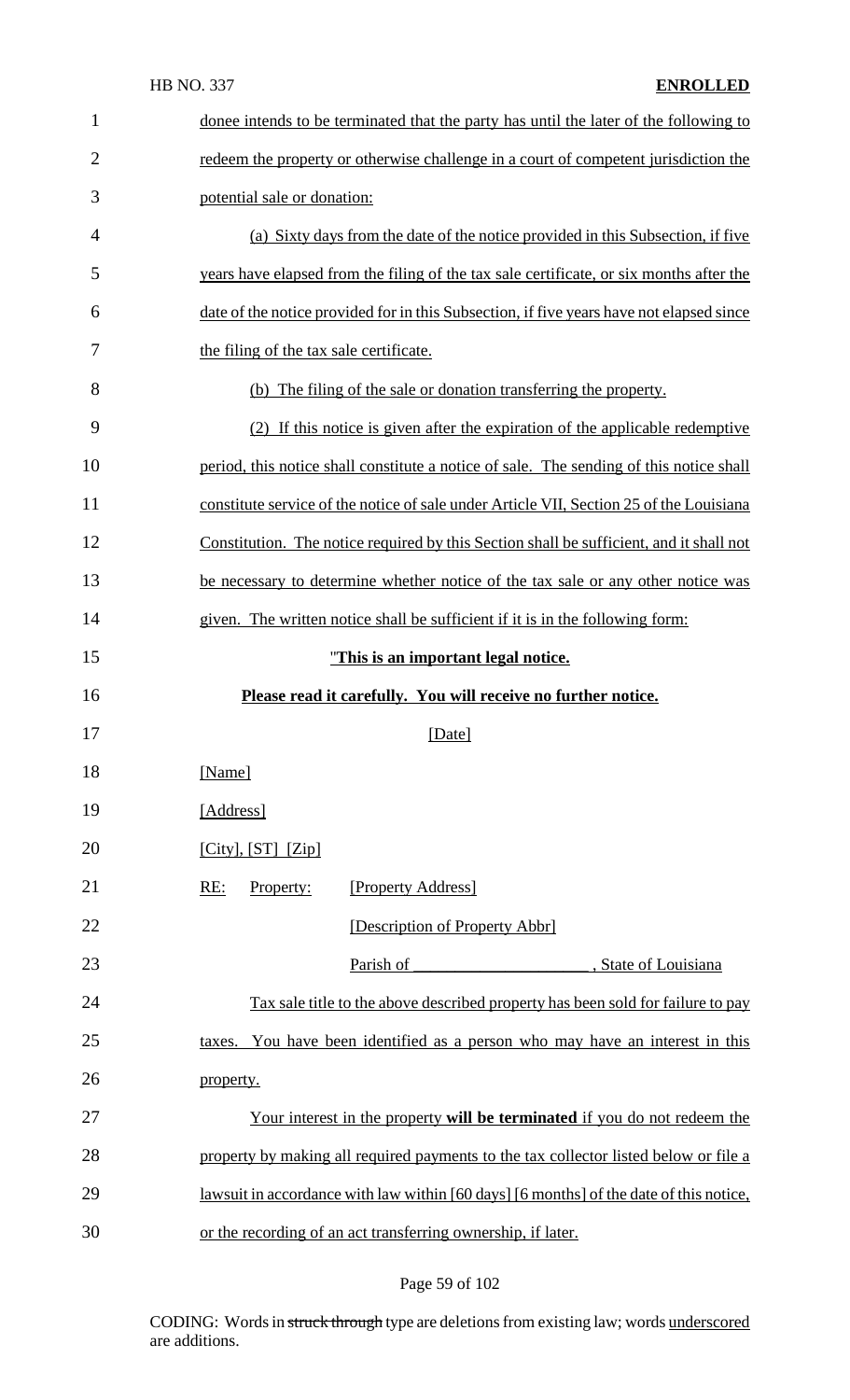| $\mathbf{1}$   | [Tax collector name, address, telephone number]"                                           |  |  |
|----------------|--------------------------------------------------------------------------------------------|--|--|
| $\overline{2}$ | $B(1)$ Either the political subdivision or the acquiring person shall cause to             |  |  |
| 3              | be published in the official journal of the political subdivision a notice that any tax    |  |  |
| $\overline{4}$ | sale party whose interest the successful bidder or donee intends to be terminated has,     |  |  |
| 5              | to redeem the property, until the later of:                                                |  |  |
| 6              | (a) Sixty days, for property on which a tax sale certificate was filed over five           |  |  |
| 7              | years previous of the first publication, or six months if the tax sale certificate was     |  |  |
| 8              | filed less than five years before the first publication of the notice provided for in this |  |  |
| 9              | Subsection.                                                                                |  |  |
| 10             | (b) The filing of the sale or donation transferring the property.                          |  |  |
| 11             | (2) The publication shall be sufficient if it is in the following form:                    |  |  |
| 12             | "NOTICE                                                                                    |  |  |
| 13             | [Names of Tax Sale Parties]                                                                |  |  |
| 14             | THIS NOTICE BY PUBLICATION IS NOTIFICATION THAT YOUR                                       |  |  |
| 15             | RIGHTS OR INTEREST IN THE FOLLOWING DESCRIBED PROPERTY                                     |  |  |
| 16             | <b>LOCATED IN</b><br>, LOUISIANA MAY BE TERMINATED                                         |  |  |
| 17             | BY OPERATION OF LAW IF YOU DO NOT TAKE FURTHER ACTION IN                                   |  |  |
| 18             | <b>ACCORDANCE WITH LAW:</b>                                                                |  |  |
| 19             | [Brief legal description of property]                                                      |  |  |
| 20             | Improvements thereon bear Municipal No.                                                    |  |  |
| 21             | Tax sale title to the above described property has been sold for failure to pay            |  |  |
| 22             | taxes. You have been identified as a person who may have an interest in this               |  |  |
| 23             | property.                                                                                  |  |  |
| 24             | <u>Your interest in the property will be terminated if you do not redeem the</u>           |  |  |
| 25             | property by making all required payments to the tax collector listed below or file a       |  |  |
| 26             | lawsuit in accordance with law within [60 days] [6 months] of the date of the first        |  |  |
| 27             | publication of this notice, or the recording of an act transferring ownership, if later.   |  |  |
| 28             | [Tax collector name, address, telephone number]"                                           |  |  |
| 29             | C. The political subdivision or acquiring person may file with the recorder                |  |  |
| 30             | of mortgages of the parish in which the property is located a copy of one of the           |  |  |

Page 60 of 102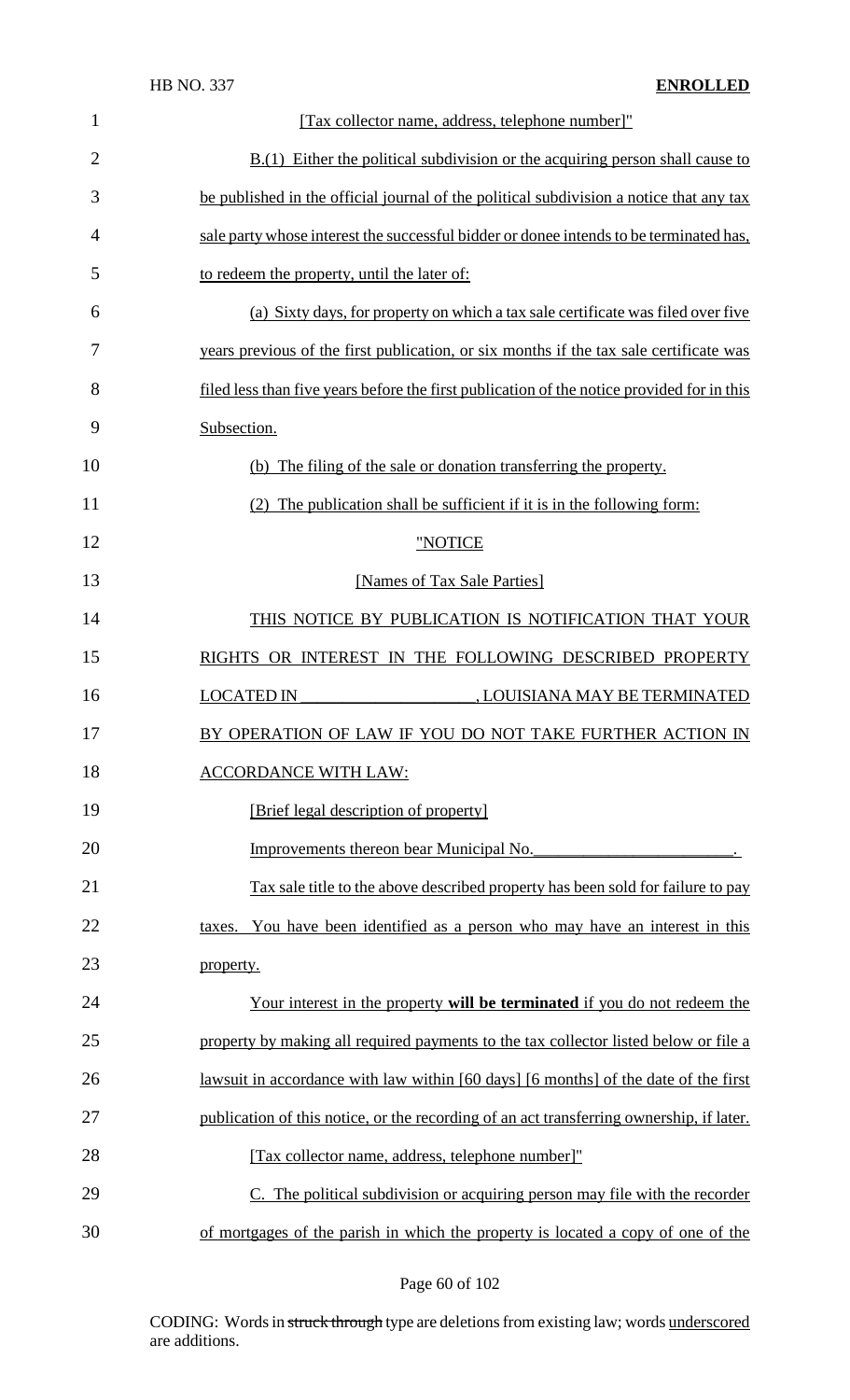| $\mathbf{1}$                                                                               | notices that was sent to the tax debtor or the current owner. A transfer, mortgage,                                                                                                                                                                                                                                                                                                                                                                                                                                                                                                                                                                                                                                                                                                                                                                                                                                                                                                                                                                                                                                                                                                                     |
|--------------------------------------------------------------------------------------------|---------------------------------------------------------------------------------------------------------------------------------------------------------------------------------------------------------------------------------------------------------------------------------------------------------------------------------------------------------------------------------------------------------------------------------------------------------------------------------------------------------------------------------------------------------------------------------------------------------------------------------------------------------------------------------------------------------------------------------------------------------------------------------------------------------------------------------------------------------------------------------------------------------------------------------------------------------------------------------------------------------------------------------------------------------------------------------------------------------------------------------------------------------------------------------------------------------|
| $\overline{2}$                                                                             | lien, privilege, or other encumbrance filed after the filing of the notice shall not                                                                                                                                                                                                                                                                                                                                                                                                                                                                                                                                                                                                                                                                                                                                                                                                                                                                                                                                                                                                                                                                                                                    |
| 3                                                                                          | affect the property. The recorder of mortgages or recorder of conveyances shall                                                                                                                                                                                                                                                                                                                                                                                                                                                                                                                                                                                                                                                                                                                                                                                                                                                                                                                                                                                                                                                                                                                         |
| 4                                                                                          | cancel, erase, terminate, or release the acts upon the request of the acquiring person.                                                                                                                                                                                                                                                                                                                                                                                                                                                                                                                                                                                                                                                                                                                                                                                                                                                                                                                                                                                                                                                                                                                 |
| 5                                                                                          | Comments $-2008$                                                                                                                                                                                                                                                                                                                                                                                                                                                                                                                                                                                                                                                                                                                                                                                                                                                                                                                                                                                                                                                                                                                                                                                        |
| 6                                                                                          | (a) This Section is based on former R.S. $33:2881$ and $33:2870$ .                                                                                                                                                                                                                                                                                                                                                                                                                                                                                                                                                                                                                                                                                                                                                                                                                                                                                                                                                                                                                                                                                                                                      |
| $\overline{7}$<br>8<br>9<br>10<br>11<br>12<br>13<br>14<br>15<br>16<br>17<br>18<br>19<br>20 | (b) This Section is substantially similar to R.S. $47:2157(A)$ , (B), and (C). See<br>the Comments to R.S. 47:2157. The only substantive differences from R.S. 47:2157<br>$(A)$ , $(B)$ and $(C)$ are two fold. First, a duly notified person has until the later of the<br>expiration of the applicable six month or sixty day time period or the recording of<br>the act of sale/donation in which to either redeem or bring and action of nullity.<br>Second, the Section allows the notice to be sent prior to the expiration of the<br>applicable redemptive period. If the notice is sent prior to the applicable redemptive<br>period, the duly notified party would still have to the later of the six month time<br>period, the recordation of the act of sale or the expiration of the redemptive period<br>in which to redeem or bring a nullity action. Under either of these two scenarios, as<br>a practical matter, the duly notified person only has the right to redeem, whether<br>through the standard redemption process or through a lawsuit, since he would have<br>been duly notified by the notice, unless of course the duly notified person is claiming<br>a payment nullity. |
| 21<br>22                                                                                   | Successors and assigns of an acquiring person may utilize this<br>(c)<br>notification process as well.                                                                                                                                                                                                                                                                                                                                                                                                                                                                                                                                                                                                                                                                                                                                                                                                                                                                                                                                                                                                                                                                                                  |
| 23                                                                                         | §2207. Sale or donation of adjudicated property; authentication; form                                                                                                                                                                                                                                                                                                                                                                                                                                                                                                                                                                                                                                                                                                                                                                                                                                                                                                                                                                                                                                                                                                                                   |
| 24                                                                                         | A. At any time after the expiration of the sixty-day or six-month periods, as                                                                                                                                                                                                                                                                                                                                                                                                                                                                                                                                                                                                                                                                                                                                                                                                                                                                                                                                                                                                                                                                                                                           |
| 25                                                                                         | applicable, set forth in R.S. $47:2206(A)$ and (B), and, if applicable, upon the                                                                                                                                                                                                                                                                                                                                                                                                                                                                                                                                                                                                                                                                                                                                                                                                                                                                                                                                                                                                                                                                                                                        |
| 26                                                                                         | satisfaction of any terms or conditions required in the ordinance authorizing the sale                                                                                                                                                                                                                                                                                                                                                                                                                                                                                                                                                                                                                                                                                                                                                                                                                                                                                                                                                                                                                                                                                                                  |
| 27                                                                                         | or donation, the acquiring person, or his successors and assigns, may send to the                                                                                                                                                                                                                                                                                                                                                                                                                                                                                                                                                                                                                                                                                                                                                                                                                                                                                                                                                                                                                                                                                                                       |
| 28                                                                                         | political subdivision a written notice requesting that the political subdivision                                                                                                                                                                                                                                                                                                                                                                                                                                                                                                                                                                                                                                                                                                                                                                                                                                                                                                                                                                                                                                                                                                                        |
| 29                                                                                         | authenticate a sale or donation. The political subdivision shall authenticate the sale                                                                                                                                                                                                                                                                                                                                                                                                                                                                                                                                                                                                                                                                                                                                                                                                                                                                                                                                                                                                                                                                                                                  |
| 30                                                                                         | or donation within ten days from the date of the request or as soon thereafter as                                                                                                                                                                                                                                                                                                                                                                                                                                                                                                                                                                                                                                                                                                                                                                                                                                                                                                                                                                                                                                                                                                                       |
| 31                                                                                         | practical. The acquiring person shall be responsible for filing the sale or donation                                                                                                                                                                                                                                                                                                                                                                                                                                                                                                                                                                                                                                                                                                                                                                                                                                                                                                                                                                                                                                                                                                                    |
| 32                                                                                         | and payment of all filing fees. The only warranty owed by the political subdivision                                                                                                                                                                                                                                                                                                                                                                                                                                                                                                                                                                                                                                                                                                                                                                                                                                                                                                                                                                                                                                                                                                                     |
| 33                                                                                         | shall be a warranty against eviction resulting from a prior alienation by the political                                                                                                                                                                                                                                                                                                                                                                                                                                                                                                                                                                                                                                                                                                                                                                                                                                                                                                                                                                                                                                                                                                                 |
| 34                                                                                         | subdivision. Otherwise, all sales and donations shall be without warranty, either                                                                                                                                                                                                                                                                                                                                                                                                                                                                                                                                                                                                                                                                                                                                                                                                                                                                                                                                                                                                                                                                                                                       |
| 35                                                                                         | expressed or implied, even as to return or reduction of the purchase price, including                                                                                                                                                                                                                                                                                                                                                                                                                                                                                                                                                                                                                                                                                                                                                                                                                                                                                                                                                                                                                                                                                                                   |
| 36                                                                                         | without limitation the warranty against redhibitory defects or vices and the warranty                                                                                                                                                                                                                                                                                                                                                                                                                                                                                                                                                                                                                                                                                                                                                                                                                                                                                                                                                                                                                                                                                                                   |
| 37                                                                                         | that the thing sold is reasonably fit for its ordinary purpose or the acquiring person's                                                                                                                                                                                                                                                                                                                                                                                                                                                                                                                                                                                                                                                                                                                                                                                                                                                                                                                                                                                                                                                                                                                |

Page 61 of 102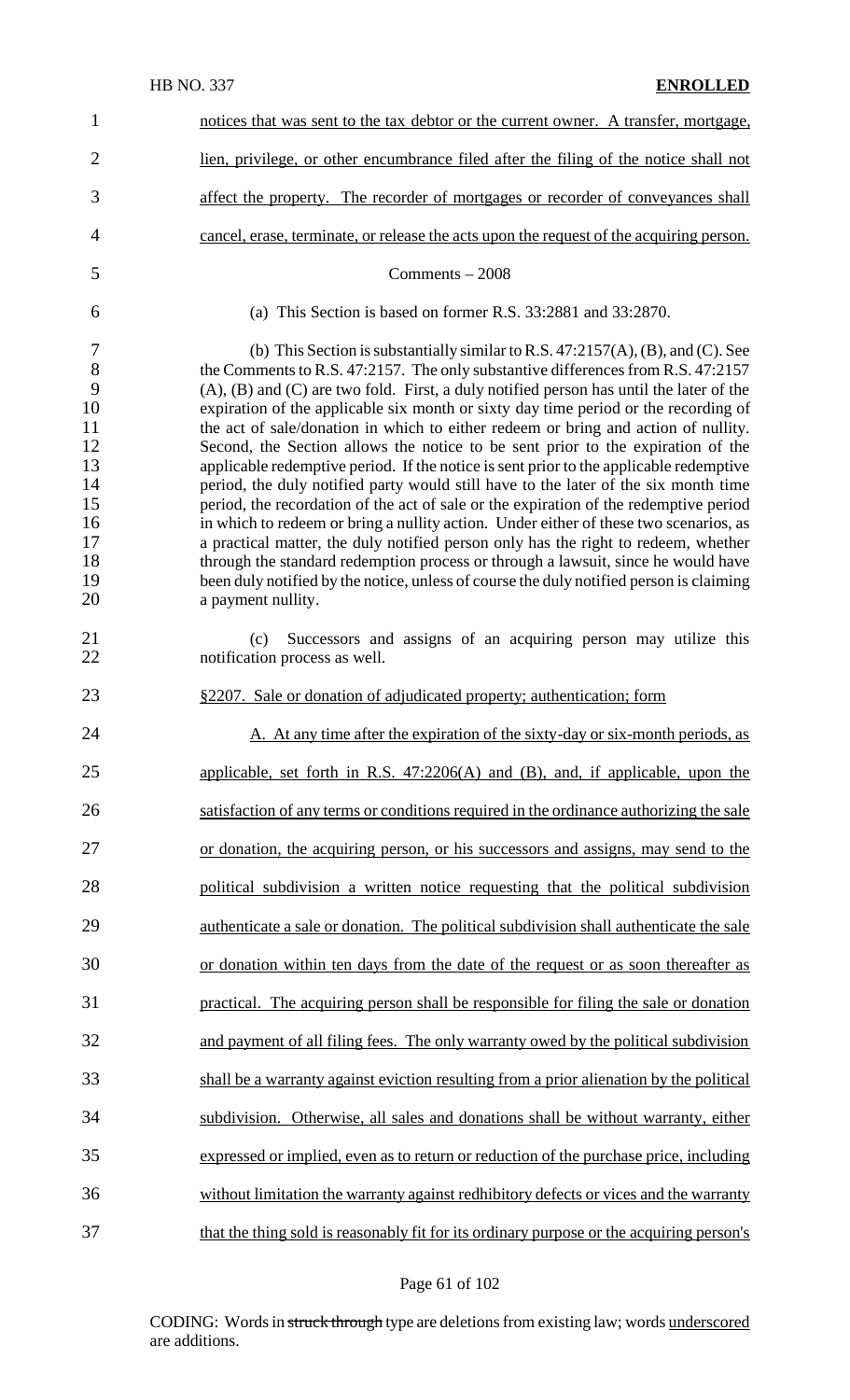| $\mathbf{1}$   | intended or particular purpose. These waivers or exclusions of warranties shall be                                                                                     |
|----------------|------------------------------------------------------------------------------------------------------------------------------------------------------------------------|
| $\overline{2}$ | self-operative regardless of whether the waivers or exclusions are contained in the                                                                                    |
| 3              | act of sale or donation, and regardless of whether they are clear and unambiguous,                                                                                     |
| 4              | and regardless of whether they are brought to the attention of the acquiring person.                                                                                   |
| 5              | This provision supersedes the requirements of any other law.                                                                                                           |
| 6              | B. The writing constituting the sale shall be sufficient if it is a writing in the                                                                                     |
| 7              | following form:                                                                                                                                                        |
| 8              | "NON-WARRANTY CASH SALE                                                                                                                                                |
| 9              | <b>STATE OF LOUISIANA</b>                                                                                                                                              |
| 10             | PARISH OF                                                                                                                                                              |
| 11             | BE IT KNOWN, on the dates written below before the undersigned Notaries                                                                                                |
| 12             | Public, duly commissioned and qualified in their respective parishes, personally                                                                                       |
| 13             | came and appeared:                                                                                                                                                     |
| 14             | [NAME OF POLITICAL SUBDIVISION],                                                                                                                                       |
| 15             | a political subdivision of the State of Louisiana, represented herein by                                                                                               |
| 16             | , authorized by virtue of the attached ordinance of [name                                                                                                              |
| 17             | of governing body for the political subdivision], referred to as "Seller", who declared                                                                                |
| 18             | that:                                                                                                                                                                  |
| 19             | Seller sells, without any warranty of title whatsoever, either expressed or                                                                                            |
| 20             | implied, even as to the return or reduction of the purchase price, except for the                                                                                      |
| 21             | warranty against eviction resulting from a prior alienation by the political                                                                                           |
| 22             | subdivision, but with full substitution and subrogation in and to all the rights and                                                                                   |
| 23             | actions of warranty which Seller may have, to:                                                                                                                         |
| 24             | [NAME OF PURCHASER]                                                                                                                                                    |
| 25             | . [for individuals, add marital status] whose<br>a                                                                                                                     |
| 26             | , referred to<br>permanent mailing address is<br><u> 1989 - Johann Barn, mars ann an t-Amhain an t-Amhain an t-Amhain an t-Amhain an t-Amhain an t-Amhain an t-Amh</u> |
| 27             | as "Purchaser", all of Seller's right, title and interest in and to the property more fully                                                                            |
| 28             | described on Exhibit "A" attached hereto and made a part hereof, together with all                                                                                     |
| 29             | appurtenances thereunto belonging or in any way appertaining, and all buildings and                                                                                    |
| 30             | improvements located on the property, if any, collectively referred to as the                                                                                          |
| 31             | "Property".                                                                                                                                                            |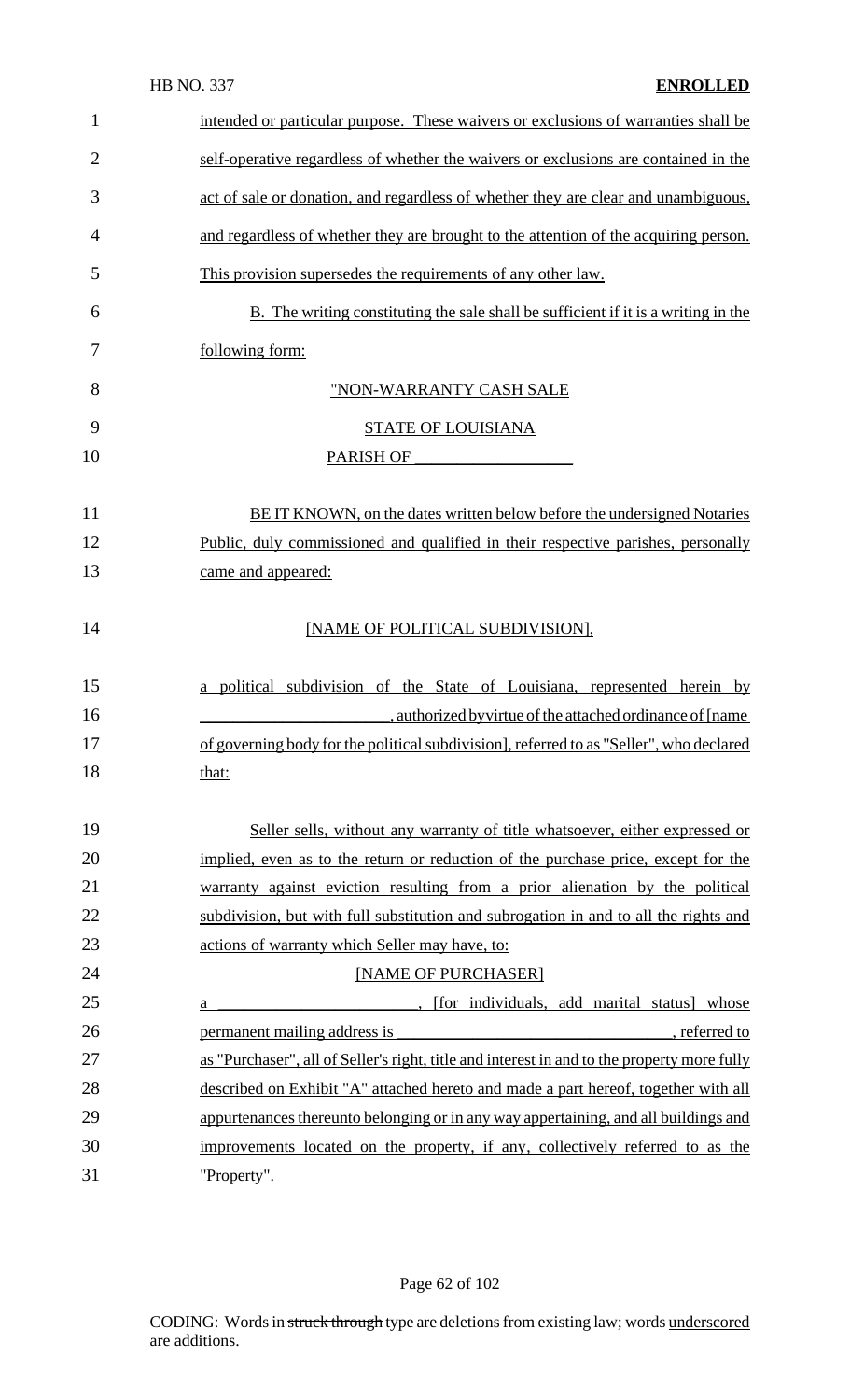| 1              |                                         | This sale is made and accepted for and in consideration of the sum                                                                                                                                                             |  |  |
|----------------|-----------------------------------------|--------------------------------------------------------------------------------------------------------------------------------------------------------------------------------------------------------------------------------|--|--|
| $\overline{2}$ | $\underline{\mathrm{of}}$               | $(\$ ( $\)$ cash, which Purchaser                                                                                                                                                                                              |  |  |
| 3              | has paid to Seller.                     |                                                                                                                                                                                                                                |  |  |
| $\overline{4}$ |                                         | [Purchaser acknowledges that the property is being conveyed subject to any                                                                                                                                                     |  |  |
| 5              |                                         | and all conditions and restrictions which may be required or recited in the attached                                                                                                                                           |  |  |
| 6              | ordinance.]                             |                                                                                                                                                                                                                                |  |  |
| 7              | The                                     | ad valorem taxes are to be paid by Purchaser.                                                                                                                                                                                  |  |  |
| 8              |                                         | THUS DONE AND PASSED by Seller, before me, Notary, and the                                                                                                                                                                     |  |  |
| 9              |                                         | undersigned competent witnesses, on this day of day of strategies of the strategies of the strategies of the strategies of the strategies of the strategies of the strategies of the strategies of the strategies of the strat |  |  |
| 10             |                                         |                                                                                                                                                                                                                                |  |  |
| 11             | WITNESSES:                              | <b>SELLER:</b>                                                                                                                                                                                                                 |  |  |
| 12             |                                         | [NAME OF POLITICAL SUBDIVISION]                                                                                                                                                                                                |  |  |
| 13             |                                         |                                                                                                                                                                                                                                |  |  |
| 14             | <b>Printed Name:</b>                    |                                                                                                                                                                                                                                |  |  |
| 15             |                                         |                                                                                                                                                                                                                                |  |  |
| 16             | Printed Name:                           |                                                                                                                                                                                                                                |  |  |
| 17             |                                         | Name:                                                                                                                                                                                                                          |  |  |
| 18             |                                         | Title:                                                                                                                                                                                                                         |  |  |
| 19             |                                         |                                                                                                                                                                                                                                |  |  |
| 20             |                                         | <b>NOTARY PUBLIC</b>                                                                                                                                                                                                           |  |  |
| 21             | <b>Printed Name:</b>                    |                                                                                                                                                                                                                                |  |  |
| 22             |                                         | Notary/Bar Roll No.:                                                                                                                                                                                                           |  |  |
| 23             |                                         | THUS DONE AND PASSED by Purchaser, before me, Notary, and the                                                                                                                                                                  |  |  |
| 24             | undersigned competent witnesses on this | day of                                                                                                                                                                                                                         |  |  |
| 25             | , in the city of                        | Louisiana.                                                                                                                                                                                                                     |  |  |
|                |                                         |                                                                                                                                                                                                                                |  |  |
| 26             | WITNESSES:                              | PURCHASER:                                                                                                                                                                                                                     |  |  |
| 27             |                                         | [[NAME OF PURCHASER]                                                                                                                                                                                                           |  |  |
| 28<br>29       | <b>Printed Name:</b>                    |                                                                                                                                                                                                                                |  |  |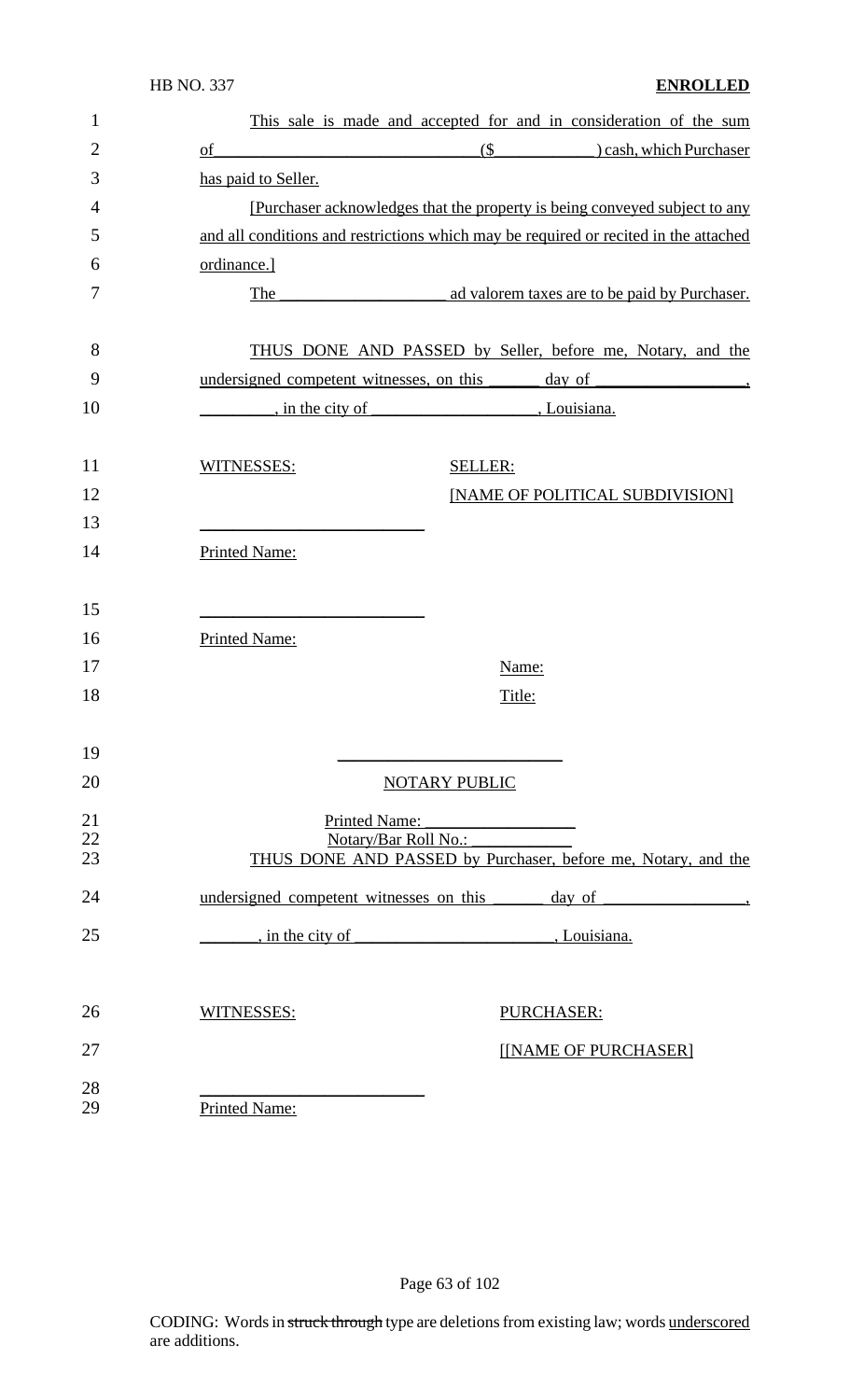| $\mathbf{1}$<br>$rac{2}{3}$<br>$\overline{4}$ | Printed Name:<br>Name:<br>Title:                                                       |
|-----------------------------------------------|----------------------------------------------------------------------------------------|
| 5<br>6                                        | <b>NOTARY PUBLIC</b>                                                                   |
| 7<br>8                                        | <b>Printed Name:</b><br>Notary/Bar Roll No.: ___                                       |
| 9                                             | C. The writing constituting the donation shall be sufficient if it is a writing        |
| 10                                            | in the following form:                                                                 |
| 11                                            | "NON-WARRANTY DONATION                                                                 |
| 12                                            | <b>STATE OF LOUISIANA</b>                                                              |
| 13                                            | PARISH OF                                                                              |
|                                               |                                                                                        |
| 14                                            | BE IT KNOWN, on the dates written below before the undersigned Notaries                |
| 15                                            | Public, duly commissioned and qualified in their respective parishes, personally       |
| 16                                            | came and appeared:                                                                     |
| 17                                            | [NAME OF POLITICAL SUBDIVISION],                                                       |
| 18                                            | a political subdivision of the State of Louisiana, represented herein by               |
| 19                                            | , authorized by virtue of the attached Ordinance of [name of                           |
| 20                                            | governing body for the political subdivision], hereinafter referred to as "Donor", who |
| 21                                            | declared that:                                                                         |
| 22                                            | Donor donates and delivers, without any warranty of title whatsoever, either           |
| 23                                            | express or implied, except for the warranty against eviction resulting from a prior    |
| 24                                            | alienation by the political subdivision, but with full substitution and subrogation in |
| 25                                            | and to all the rights and actions of warranty which Donor may have, to:                |
| 26                                            | [NAME OF DONEE]                                                                        |
| 27                                            | . [for individuals, add marital status] whose<br>a                                     |
| 28                                            | referred to as "Donee",<br>permanent mailing address is                                |
| 29                                            | all of the right, title and interest of the Donor in and to the property more fully    |
| 30                                            | described on Exhibit "A" attached hereto and made a part hereof, together with all     |
| 31                                            | appurtenances thereunto belonging or in any way appertaining, and all buildings and    |

# Page 64 of 102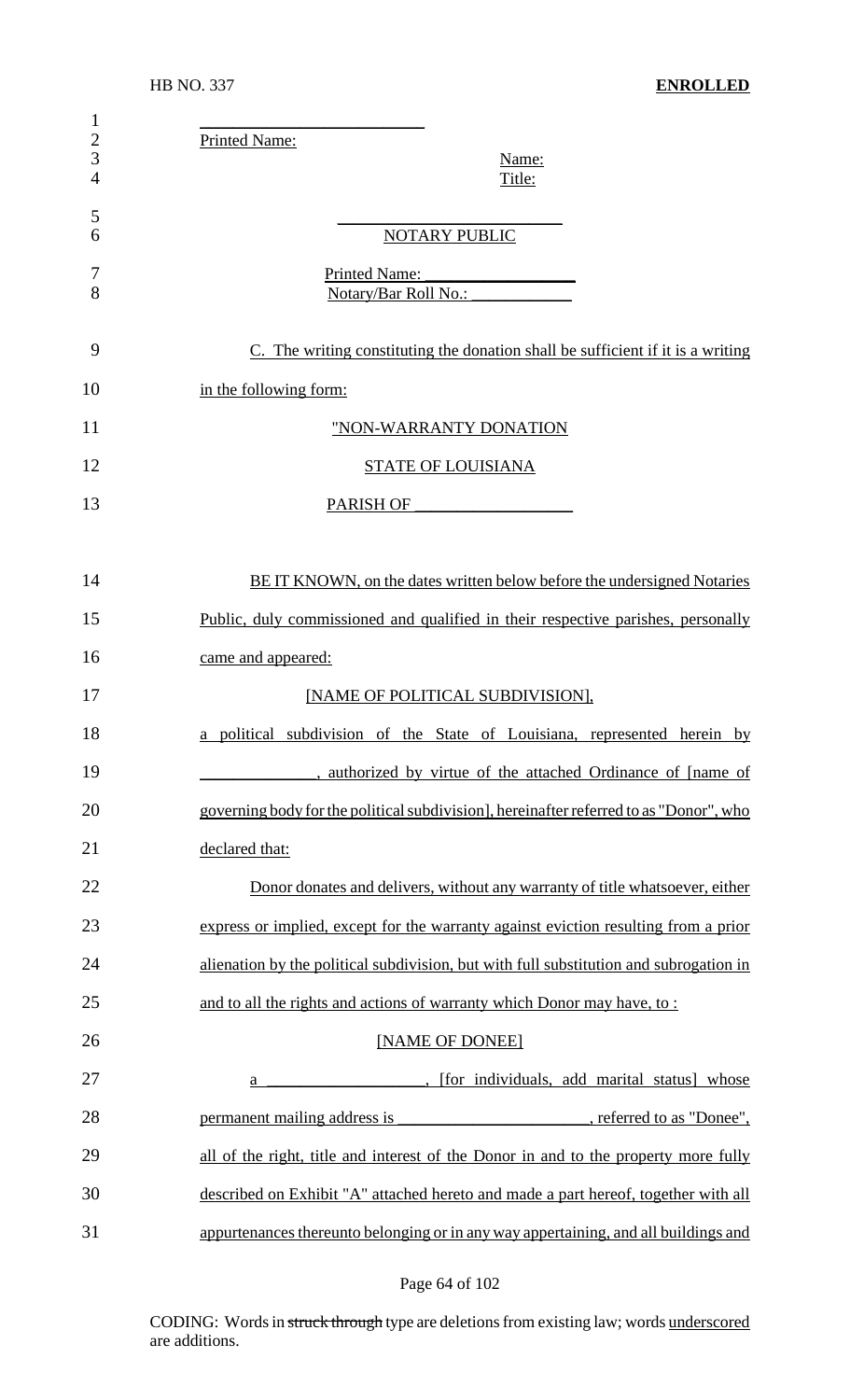| $\mathbf{1}$                                        | improvements located on the property, if any, collectively referred to as the          |  |  |
|-----------------------------------------------------|----------------------------------------------------------------------------------------|--|--|
| $\overline{2}$                                      | "Property".                                                                            |  |  |
| 3                                                   | This donation is accepted by Donee.                                                    |  |  |
| 4                                                   | Donee warrants and acknowledges to and agrees with Donor that Donee is                 |  |  |
| 5                                                   | accepting the property subject to any and all conditions and restrictions which may    |  |  |
| 6                                                   | be required or recited in the attached ordinance.                                      |  |  |
| 7                                                   | Donor has been advised that the property donated can be used only for the              |  |  |
| 8                                                   | purposes set forth in Article VII, Section 14(B) of the Louisiana Constitution.        |  |  |
| 9                                                   | ad valorem taxes are to be paid by Donee.<br>The                                       |  |  |
| 10                                                  | THUS DONE AND PASSED by Donor, before me, Notary, and the                              |  |  |
| 11                                                  | undersigned competent witnesses, on this day of day of                                 |  |  |
| 12                                                  | $\frac{1}{2}$ , in the city of<br><i>de Company</i> , Louisiana.                       |  |  |
| $\begin{array}{c} 13 \\ 14 \\ 15 \\ 16 \end{array}$ | WITNESSES:<br><u>DONOR:</u><br>[NAME OF POLITICAL SUBDIVISION]<br><b>Printed Name:</b> |  |  |
|                                                     |                                                                                        |  |  |
| $\begin{array}{c} 17 \\ 18 \\ 19 \\ 20 \end{array}$ | Printed Name:<br>Name:<br>Title:                                                       |  |  |
| 21<br>$\bar{2}\bar{2}$                              | <b>NOTARY PUBLIC</b>                                                                   |  |  |
| $^{23}_{24}$                                        | Printed Name:<br>Notary/Bar Roll No.:                                                  |  |  |
| 25                                                  | THUS DONE AND PASSED by Donee, before me, Notary, and the                              |  |  |
| 26                                                  | undersigned competent witnesses, on this<br>$\frac{1}{2}$ day of                       |  |  |
| 27                                                  |                                                                                        |  |  |
| 28<br>29<br>30                                      | WITNESSES:<br>DONEE:<br>[NAME OF DONEE]                                                |  |  |
| 31                                                  | <b>Printed Name:</b>                                                                   |  |  |
| 32<br>33<br>34<br>35                                | Printed Name:<br>Name:<br>Title:                                                       |  |  |
| 36                                                  |                                                                                        |  |  |
| 37<br>38<br>39                                      | <b>NOTARY PUBLIC</b><br>Printed Name:<br>$^{\prime\prime}$<br>Notary/Bar Roll No.:     |  |  |

Page 65 of 102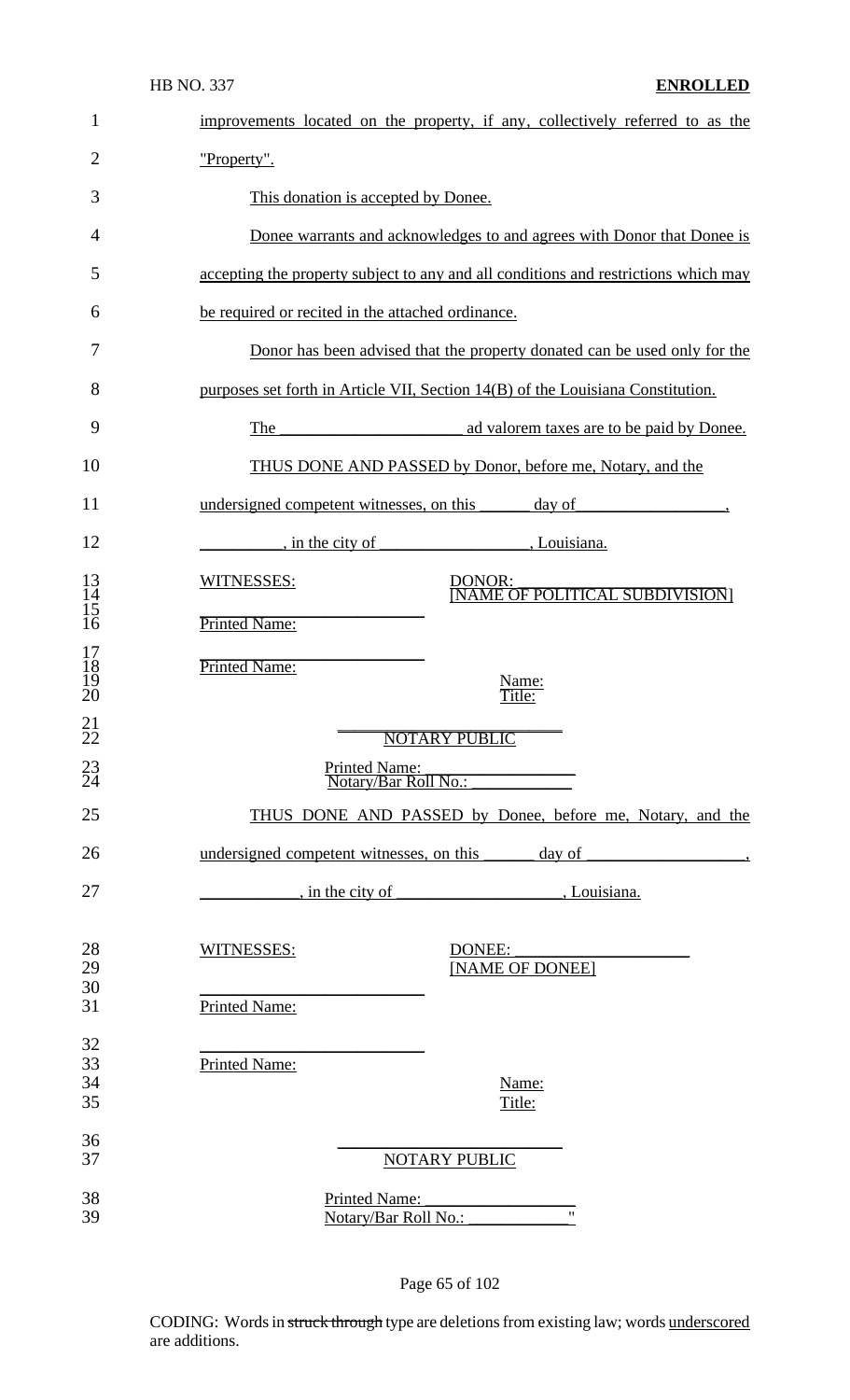| 1                              | D. The provisions of R.S. 41:1338 shall not apply to the property being sold                                                                                                                                                                                                                                                                                                                                                                                           |  |
|--------------------------------|------------------------------------------------------------------------------------------------------------------------------------------------------------------------------------------------------------------------------------------------------------------------------------------------------------------------------------------------------------------------------------------------------------------------------------------------------------------------|--|
| $\overline{2}$                 | or donated in accordance with this Section.                                                                                                                                                                                                                                                                                                                                                                                                                            |  |
| 3                              | E. A certified copy of the sale or donation shall be prima facie evidence of                                                                                                                                                                                                                                                                                                                                                                                           |  |
| $\overline{4}$                 | the regularity of all matters dealing with the sale or donation and the validity of the                                                                                                                                                                                                                                                                                                                                                                                |  |
| 5                              | sale or donation.                                                                                                                                                                                                                                                                                                                                                                                                                                                      |  |
| 6                              | Comments $-2008$                                                                                                                                                                                                                                                                                                                                                                                                                                                       |  |
| 7                              | (a) This Section is new. It is not intended to change the law.                                                                                                                                                                                                                                                                                                                                                                                                         |  |
| 8<br>9<br>10<br>11<br>12<br>13 | (b) Subsection A provides that an acquiring person may require the political<br>subdivision to authenticate an act of sale or donation. Notwithstanding any law to<br>the contrary, by statute such acts are without any warranties whatsoever, except for<br>a warranty against eviction based on a prior alienation by the political subdivision.<br>This Section overrides the implied warranties contained in Civil Code Articles 2500<br>et seq. and 2520 et seq. |  |
| 14<br>15<br>16                 | (c) Subsections B and C provide safe harbor forms for the sale and donation<br>respectively. The forms allow the political subdivision to make the sale subject to<br>any restrictions contained in any applicable ordinance.                                                                                                                                                                                                                                          |  |
| 17<br>18<br>19                 | (d) R.S. 41:1338 does not apply to any property donated or sold pursuant to<br>this Section. In particular, the right of first refusal of the political subdivision<br>contained in R.S. 41:1338 does not apply to any subsequent transfer of the property.                                                                                                                                                                                                            |  |
| 20                             | §2208. Sale or donation of adjudicated property; affidavit                                                                                                                                                                                                                                                                                                                                                                                                             |  |
| 21                             | Contemporaneously with or subsequent to the filing of the sale or                                                                                                                                                                                                                                                                                                                                                                                                      |  |
| 22                             | donation of adjudicated property, the acquiring person, his successors, or assigns,                                                                                                                                                                                                                                                                                                                                                                                    |  |
| 23                             | may file with the recorder of mortgages of the parish in which the property is located                                                                                                                                                                                                                                                                                                                                                                                 |  |
| 24                             | an affidavit indicating how the tax sale parties whose interest the acquiring person,                                                                                                                                                                                                                                                                                                                                                                                  |  |
| 25                             | his successors, or assigns, intends to be terminated were identified, how the address                                                                                                                                                                                                                                                                                                                                                                                  |  |
| 26                             | of each tax sale party was obtained, how the written notice was sent, the results of                                                                                                                                                                                                                                                                                                                                                                                   |  |
| 27                             | sending the written notice, and the dates of publication. The affidavit may also                                                                                                                                                                                                                                                                                                                                                                                       |  |
| 28                             | contain a statement of the interest to which the purchaser or donee takes subject. The                                                                                                                                                                                                                                                                                                                                                                                 |  |
| 29                             | recorder of mortgages shall index the affidavit only under the names of the owner                                                                                                                                                                                                                                                                                                                                                                                      |  |
| 30                             | filing the affidavit and the tax debtor, as mortgagors. The affidavit shall be sufficient                                                                                                                                                                                                                                                                                                                                                                              |  |
| 31                             | if it is in the following form:                                                                                                                                                                                                                                                                                                                                                                                                                                        |  |

Page 66 of 102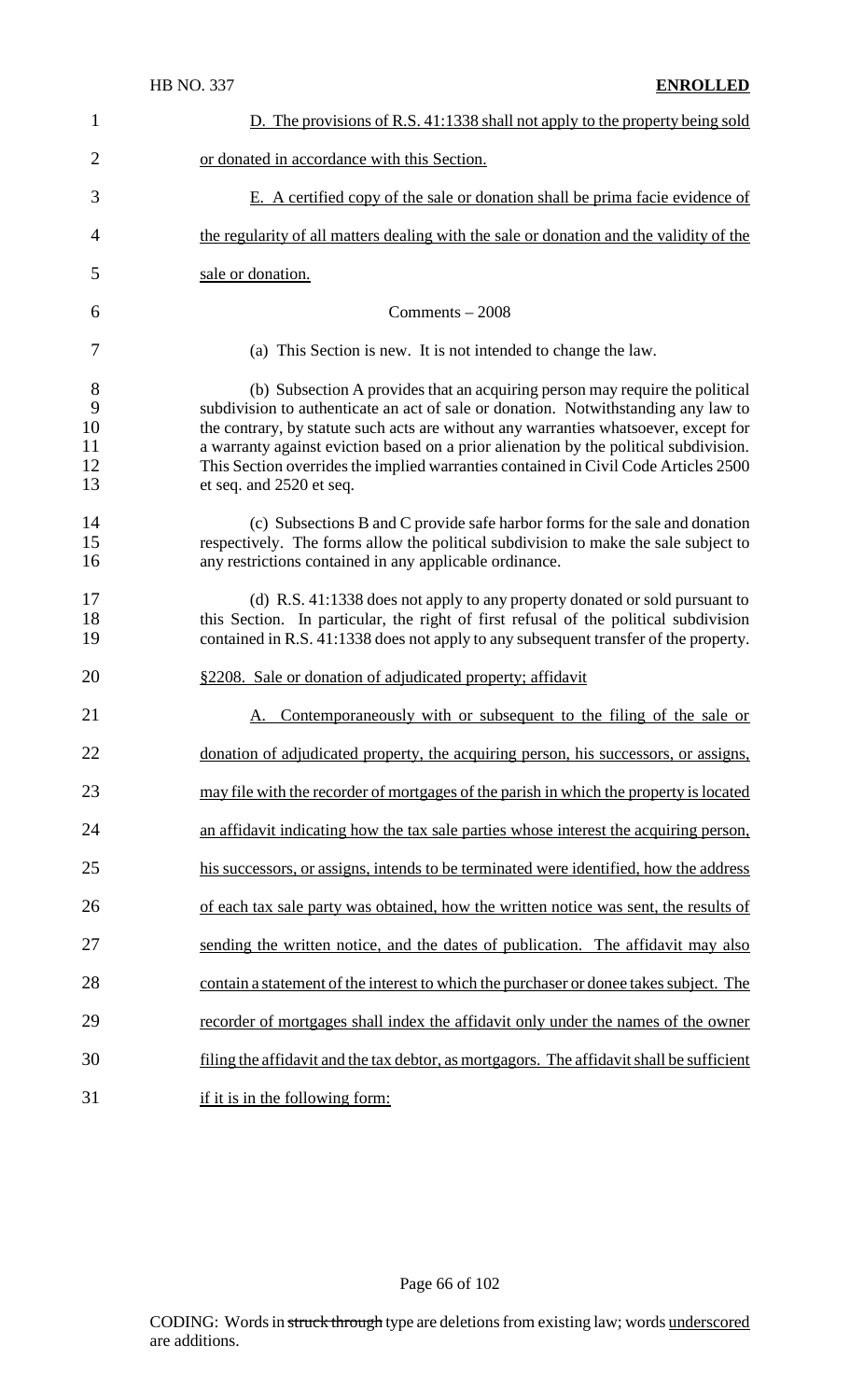|                | "AFFIDAVIT        | UNITED STATES OF AMERICA  |
|----------------|-------------------|---------------------------|
|                |                   |                           |
|                |                   |                           |
| $\overline{2}$ | BY                | <b>STATE OF LOUISIANA</b> |
|                |                   |                           |
|                |                   |                           |
|                |                   |                           |
| 3              | [NAME OF AFFIANT] | <b>PARISH OF</b>          |
|                |                   |                           |
|                |                   |                           |

| $\overline{4}$ | This affidavit shall be indexed under each of the following names as                   |  |  |
|----------------|----------------------------------------------------------------------------------------|--|--|
| 5              | mortgagor:                                                                             |  |  |
| 6              | (a) [Name of owner causing the filing of the affidavit]                                |  |  |
| 7              | (b) [Name of tax debtor]                                                               |  |  |
| 8              | BE IT KNOWN, on the <u>day of</u><br>[MONTH],                                          |  |  |
| 9              | [YEAR]                                                                                 |  |  |
| 10             | <b>BEFORE ME, the undersigned notary public, duly qualified in and for the</b>         |  |  |
| 11             | state and parish aforesaid, and in the presence of the undersigned competent witness,  |  |  |
| 12             | PERSONALLY CAME AND APPEARED:                                                          |  |  |
| 13             | of affiant],<br>[name]<br>major                                                        |  |  |
| 14             | domiciliary of the Parish of<br>, State of                                             |  |  |
| 15             | Louisiana ("affiant"), who, after being duly sworn, deposed and stated that on his     |  |  |
| 16             | personal knowledge:                                                                    |  |  |
| 17             | 1. Affiant personally examined [name of abstract] [title certificate] [the             |  |  |
| 18             | public records] (the "abstract") affecting the following described immovable           |  |  |
| 19             |                                                                                        |  |  |
| 20             | "property"):                                                                           |  |  |
| 21             | [Legal description of property]                                                        |  |  |
| 22             | 2. A review of the abstract by the Affiant revealed the following persons or           |  |  |
| 23             | entities with an interest in the property, which such interest being listed beside the |  |  |
| 24             | name:                                                                                  |  |  |
|                |                                                                                        |  |  |

| $\cap$<br>رے | Interest in property | Recordation information |
|--------------|----------------------|-------------------------|
|              |                      |                         |
|              |                      |                         |
|              |                      |                         |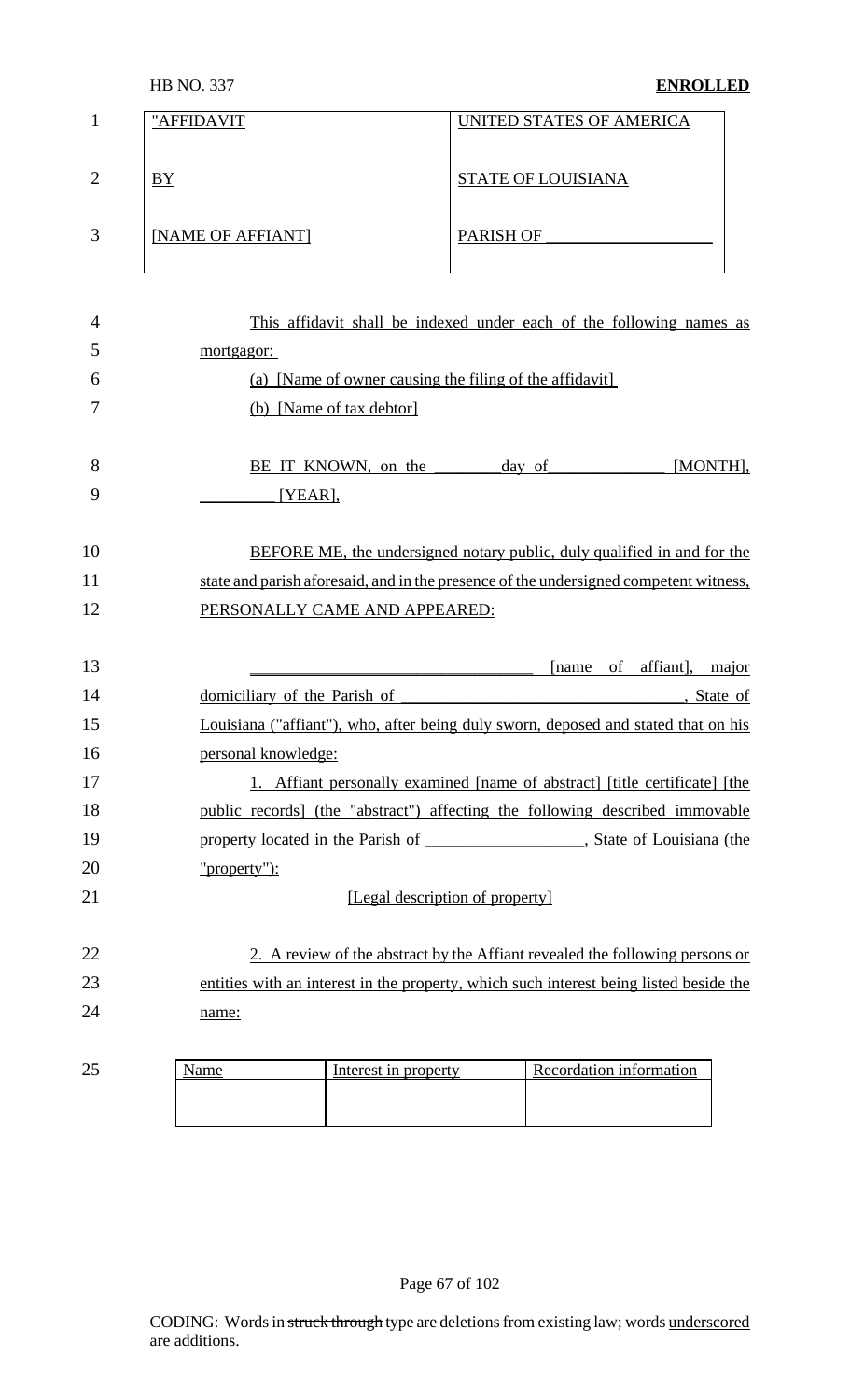#### HB NO. 337 **ENROLLED**

| 3. Affiant reviewed the documents listed in the abstract, the telephone book           |
|----------------------------------------------------------------------------------------|
| [name of telephone book publisher] for the Parish of<br>published by                   |
| dated for use until [date], and utilized all the resources under                       |
| [list other examination resources, including Internet search engines, if any], and the |
| search revealed the following last known addresses for the persons listed in Item 2    |
| above:                                                                                 |
|                                                                                        |

| $\overline{ }$ | -<br>. | $-0.0$<br>ט ט |
|----------------|--------|---------------|
|                |        |               |
|                |        |               |

| - 8 | 4. Affiant reviewed the records of the Louisiana Secretary of State and the               |
|-----|-------------------------------------------------------------------------------------------|
| - 9 | secretary of state of the states set forth by the names of the entities listed below, and |
| 10  | the search revealed the following addresses for the entities listed in Item 2 above:      |

| 11<br>$\mathbf{1}$ | $\mathbf{v}$<br>$\alpha$ m $\alpha$ | $\sim$<br>tate | 2000<br><br>്റ |
|--------------------|-------------------------------------|----------------|----------------|
|                    |                                     |                |                |
|                    |                                     |                |                |
|                    |                                     |                |                |

#### 12 5. Affiant caused to be sent a written notice notifying the persons or entities 13 listed in Item 2 above at the addresses listed in Items 3 and 4 above. A sample of the 14 form of the written notice is attached and satisfied R.S. 47:2206(A).

#### 15 6. The method and results of the notifications set forth in Item 5 above are 16 listed by name and address as follows:

| 1 <sub>7</sub><br>$\mathbf{I}$ . | <b>NT</b><br>lame<br>$\mathbf{u}$ | Method | Results |
|----------------------------------|-----------------------------------|--------|---------|
|                                  |                                   |        |         |
|                                  |                                   |        |         |

# 18 7. Notification was also published in [journal of general circulation for the 19 political subdivision] on [list dates] [and was posted on the property]. The form of 20 the publication is attached and satisfied R.S. 47:2206B).

#### 21 8. Pursuant to R.S. 47:2208(C), the following interests are cancelled, 22 terminated, erased or released, as applicable, only insofar as they affect the Property:

| 23 |        |  | Name of interest   Name of instrument | Recordation information |
|----|--------|--|---------------------------------------|-------------------------|
| 24 | holder |  |                                       |                         |
|    |        |  |                                       |                         |
|    |        |  |                                       |                         |

#### Page 68 of 102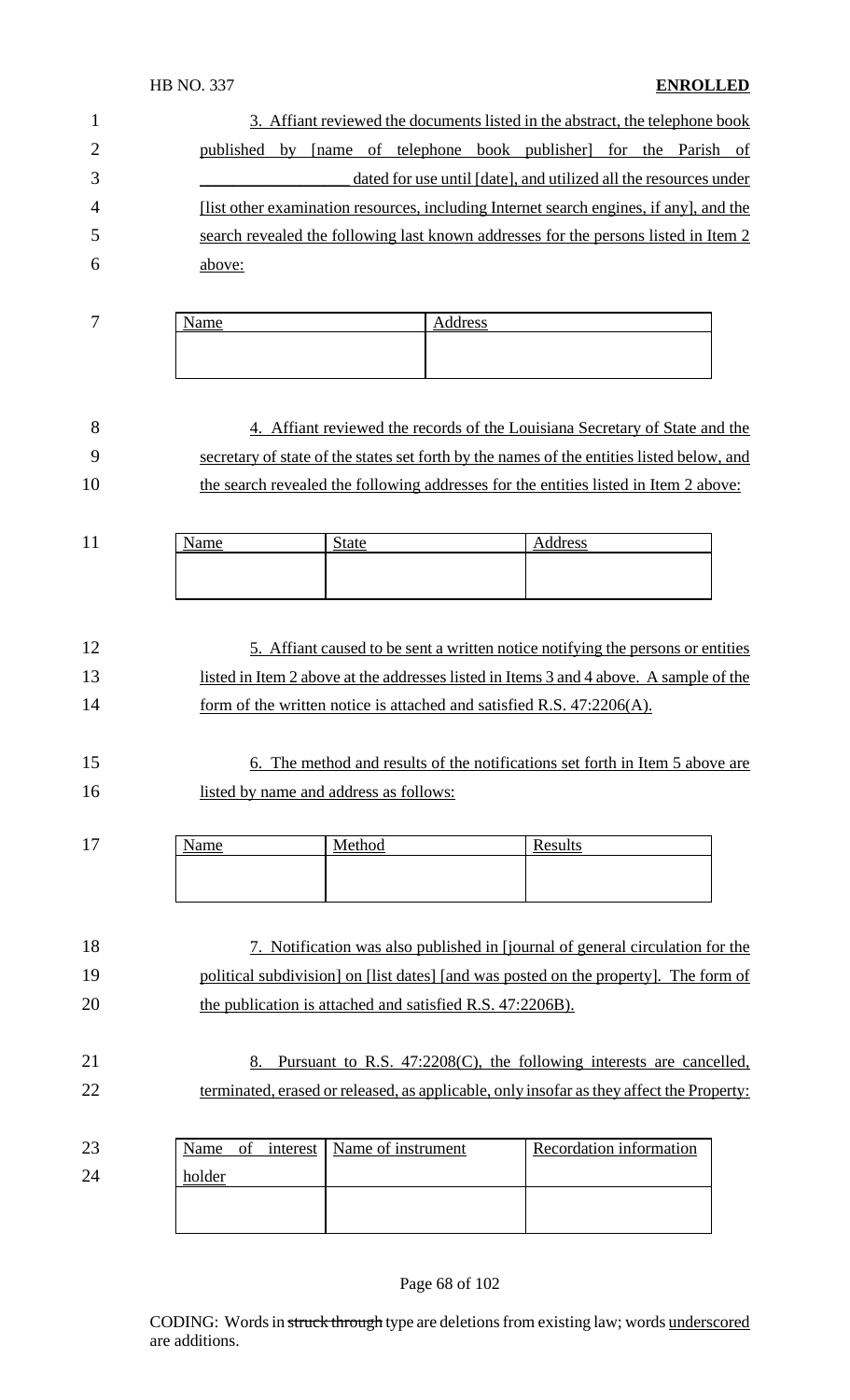#### HB NO. 337 **ENROLLED**

| $\mathbf{1}$   | THUS DONE AND PASSED on the day, month and year set forth above, in                      |
|----------------|------------------------------------------------------------------------------------------|
| $\overline{2}$ | the presence of the undersigned competent witness, who have signed their names           |
| 3              | with affiant, and me, Notary, after reading of the whole.                                |
| 4              | WITNESSES:<br><b>AFFIANT:</b>                                                            |
| 5              |                                                                                          |
| 6              | Printed Name:<br>Printed Name:                                                           |
| 7<br>8         | Printed Name:                                                                            |
| 9<br>10        | <b>NOTARY PUBLIC</b>                                                                     |
| 11             | <b>Printed Name:</b>                                                                     |
| 12             | Notary/Bar Roll No.:                                                                     |
| 13             | B. With respect to a sale, the filing of the affidavit provided in Subsection            |
| 14             | A of this Section shall operate as a cancellation, termination, release, or erasure of   |
| 15             | record of all statutory impositions of all political subdivisions then due and owing,    |
| 16             | of all governmental liens, and of all interests, liens, mortgages, privileges, and other |
| 17             | encumbrances recorded against the property sold and listed in the affidavit.             |
| 18             | With respect to a donation, the filing of the affidavit provided for in                  |
| 19             | Subsection A of this Section shall operate as a cancellation, termination, release, or   |
| 20             | erasure of record of all statutory impositions of the donor political subdivision, and   |
| 21             | all other interests, liens, mortgages, privileges, and other encumbrances recorded       |
| 22             | against the property donated and listed in the affidavit, except governmental liens      |
| 23             | and statutory impositions of political subdivisions other than the donee political       |
| 24             | subdivision.                                                                             |
| 25             | D. Upon filing of the affidavit, the recorder of mortgages or the recorder of            |
| 26             | conveyances shall treat as canceled, terminated, released, or erased, all those liens,   |
| 27             | privileges, mortgages or other encumbrances canceled, terminated, released or erased     |
| 28             | under Subsection B or C of this Section, only insofar as they affect the property.       |
| 29             | E. The owner filing the affidavit shall be liable to and indemnify the recorder          |
| 30             | of mortgages, the recorder of conveyances, and any other person relying on the           |
| 31             | cancellation, termination, release, or erasure by affidavit for any damages that they    |

Page 69 of 102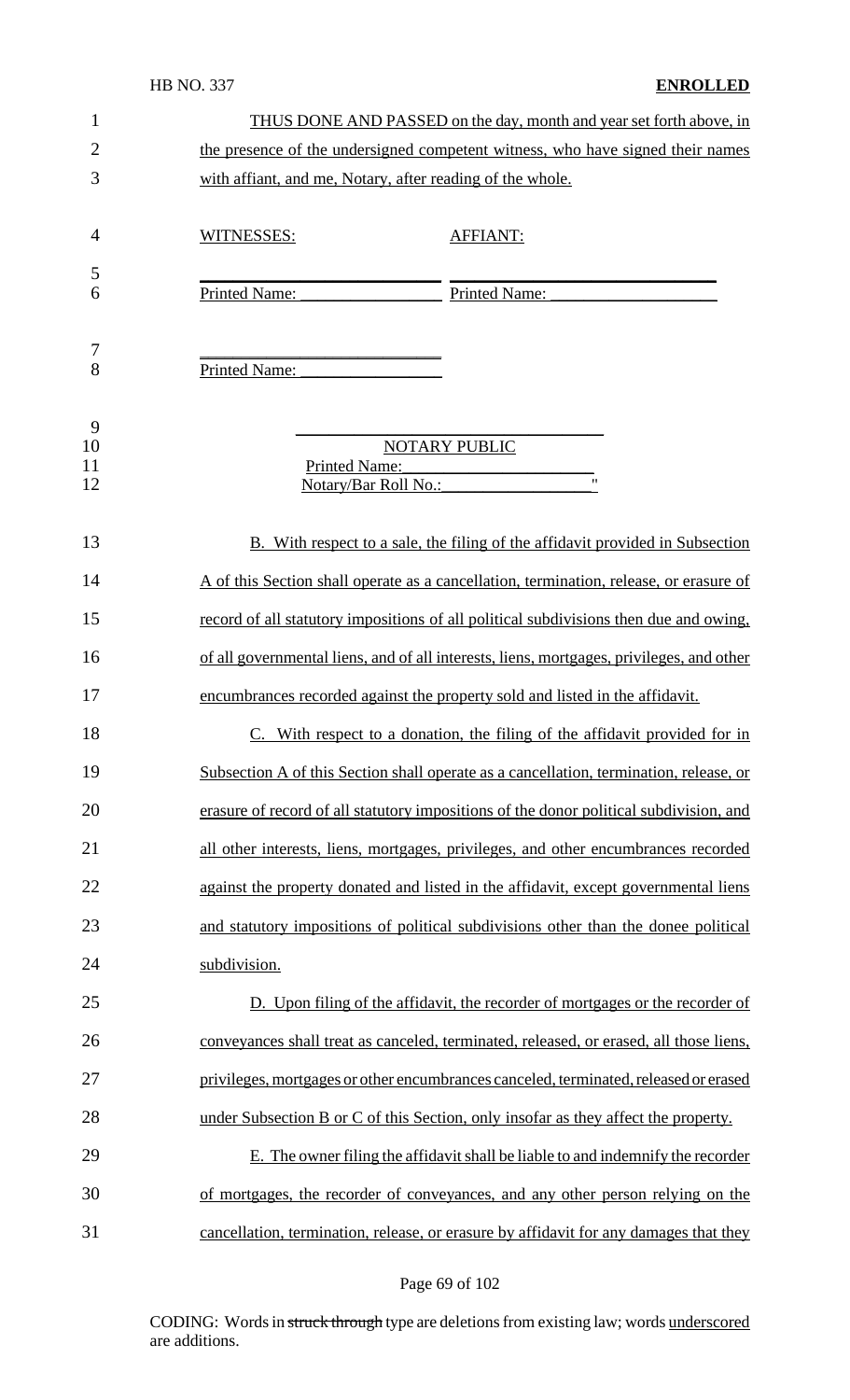| $\mathbf{1}$                                           | may suffer as a consequence of such reliance if the recorded affidavit contains                                                                                                                                                                                                                                                                                                                                                                                                                                                                                                                                                                                                                                                                                                                                   |
|--------------------------------------------------------|-------------------------------------------------------------------------------------------------------------------------------------------------------------------------------------------------------------------------------------------------------------------------------------------------------------------------------------------------------------------------------------------------------------------------------------------------------------------------------------------------------------------------------------------------------------------------------------------------------------------------------------------------------------------------------------------------------------------------------------------------------------------------------------------------------------------|
| $\overline{2}$                                         | materially false or incorrect statements that cause the recorder to incorrectly cancel,                                                                                                                                                                                                                                                                                                                                                                                                                                                                                                                                                                                                                                                                                                                           |
| 3                                                      | terminate, release, or erase any interest listed in the affidavit. The recorder of                                                                                                                                                                                                                                                                                                                                                                                                                                                                                                                                                                                                                                                                                                                                |
| 4                                                      | mortgages and the recorder of conveyances shall not be liable for any damages                                                                                                                                                                                                                                                                                                                                                                                                                                                                                                                                                                                                                                                                                                                                     |
| 5                                                      | resulting to any person or entity as a consequence of the cancellation, termination,                                                                                                                                                                                                                                                                                                                                                                                                                                                                                                                                                                                                                                                                                                                              |
| 6                                                      | release, or erasure of any interest in compliance with this Section.                                                                                                                                                                                                                                                                                                                                                                                                                                                                                                                                                                                                                                                                                                                                              |
| 7                                                      | $Comment - 2008$                                                                                                                                                                                                                                                                                                                                                                                                                                                                                                                                                                                                                                                                                                                                                                                                  |
| 8<br>9<br>10<br>11<br>12<br>13<br>14<br>15<br>16<br>17 | This Section is new. It is substantially similar to R.S. $47:2157$ (D), (E), (F)<br>and (G). See the Comments to R.S. 47:2157. The only substantive difference is the<br>statutory impositions and governmental liens cancelled by the filing. In case of the<br>sale of adjudicated property, all statutory impositions, including statutory<br>impositions of other political subdivisions, as well as all governmental liens, are<br>terminated, since the proceeds of the sale will either be sufficient to pay these or<br>these will be divided pro rata between the holders of the statutory impositions and<br>governmental liens. See R.S. 47:2202(1) and 2211. In the case of a donation, only<br>the statutory impositions and governmental liens of the donee political subdivision<br>are cancelled. |
| 18                                                     | §2209. Sale or donation to tax debtor                                                                                                                                                                                                                                                                                                                                                                                                                                                                                                                                                                                                                                                                                                                                                                             |
| 19                                                     | Notwithstanding any provision of law to the contrary, when a tax debtor or                                                                                                                                                                                                                                                                                                                                                                                                                                                                                                                                                                                                                                                                                                                                        |
| 20                                                     | an owner participates, directly or indirectly, in a post-adjudication sale or donation                                                                                                                                                                                                                                                                                                                                                                                                                                                                                                                                                                                                                                                                                                                            |
| 21                                                     | during or subsequent to expiration of the redemptive period, it shall be treated as a                                                                                                                                                                                                                                                                                                                                                                                                                                                                                                                                                                                                                                                                                                                             |
| 22                                                     | redemption, and the tax debtor or owner shall be required to pay all taxes and costs                                                                                                                                                                                                                                                                                                                                                                                                                                                                                                                                                                                                                                                                                                                              |
| 23                                                     | in accordance with all laws applicable to redemptions. However, if the property is                                                                                                                                                                                                                                                                                                                                                                                                                                                                                                                                                                                                                                                                                                                                |
| 24                                                     | redeemed, all mortgages, liens, privileges, and other encumbrances affecting the                                                                                                                                                                                                                                                                                                                                                                                                                                                                                                                                                                                                                                                                                                                                  |
| 25                                                     | property prior to the sale shall remain in full force and effect with the same validity                                                                                                                                                                                                                                                                                                                                                                                                                                                                                                                                                                                                                                                                                                                           |
| 26                                                     | and priority as if the sale had not occurred.                                                                                                                                                                                                                                                                                                                                                                                                                                                                                                                                                                                                                                                                                                                                                                     |
| 27                                                     | $Comments - 2008$                                                                                                                                                                                                                                                                                                                                                                                                                                                                                                                                                                                                                                                                                                                                                                                                 |
| 28                                                     | (a) This Section is not intended to change the law.                                                                                                                                                                                                                                                                                                                                                                                                                                                                                                                                                                                                                                                                                                                                                               |
| 29<br>30<br>31<br>32                                   | (b) This Section provides that a tax debtor or owner cannot use the sale or<br>donation of adjudicated property process to clear the property of encumbrances. The<br>words "directly or indirectly" mean that the tax debtor or owner cannot use agents,<br>other entities, or similar arrangements to circumvent this Section.                                                                                                                                                                                                                                                                                                                                                                                                                                                                                  |
| 33<br>34                                               | (c) If the tax debtor or owner does use the process, then the sale or donation<br>is treated as a redemption. See R.S. 47:2241 et seq.                                                                                                                                                                                                                                                                                                                                                                                                                                                                                                                                                                                                                                                                            |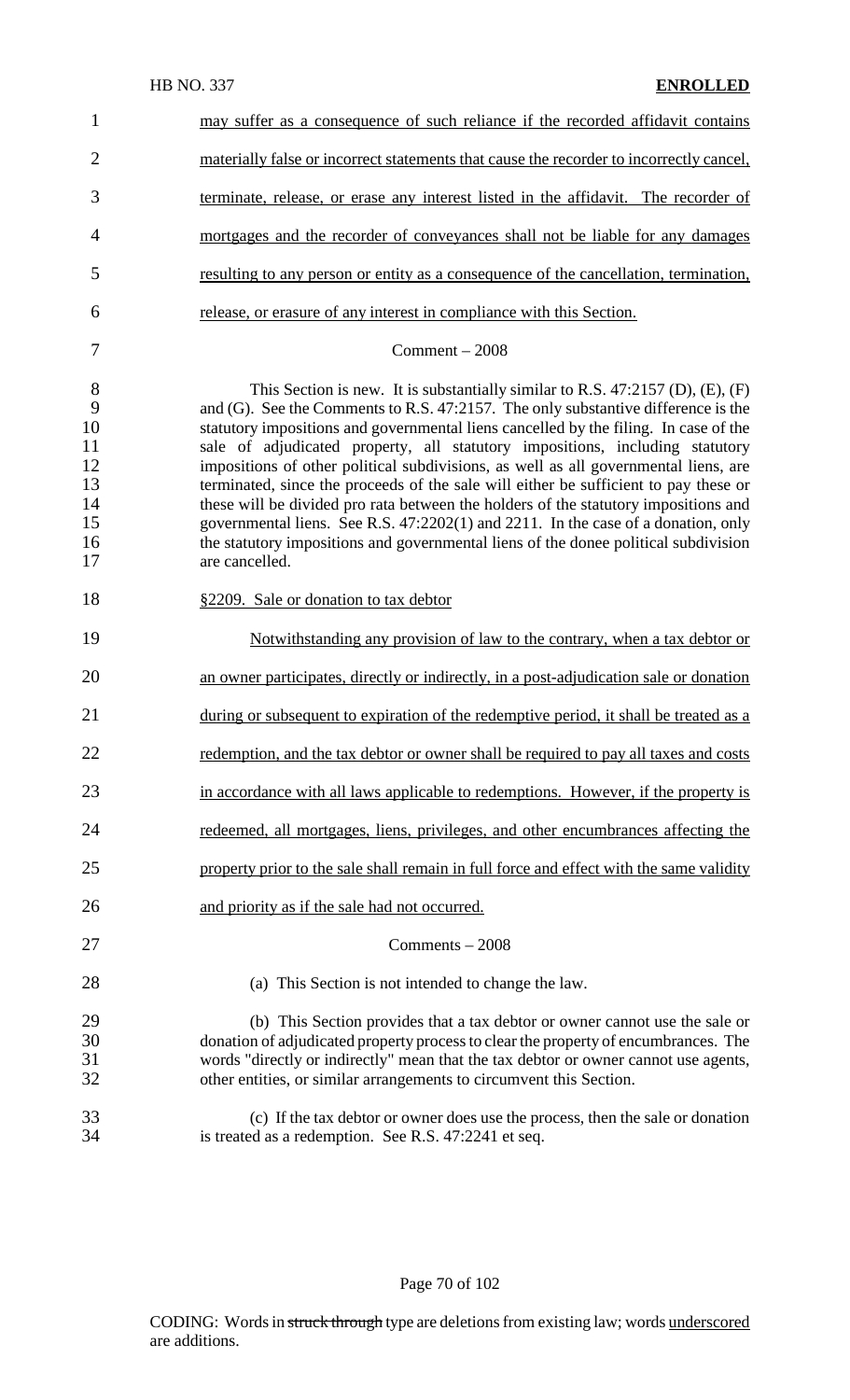| $\mathbf{1}$                                           | §2210. Liability of owner of adjudicated property                                                                                                                                                                                                                                                                                                                                                                                                                                                                                                                                                                                                                                                                                                      |
|--------------------------------------------------------|--------------------------------------------------------------------------------------------------------------------------------------------------------------------------------------------------------------------------------------------------------------------------------------------------------------------------------------------------------------------------------------------------------------------------------------------------------------------------------------------------------------------------------------------------------------------------------------------------------------------------------------------------------------------------------------------------------------------------------------------------------|
| $\overline{2}$                                         | While property remains adjudicated property, the current owner remains                                                                                                                                                                                                                                                                                                                                                                                                                                                                                                                                                                                                                                                                                 |
| 3                                                      | liable as owner of the property under applicable law. The political subdivision is not                                                                                                                                                                                                                                                                                                                                                                                                                                                                                                                                                                                                                                                                 |
| 4                                                      | liable solely as owner of the property.                                                                                                                                                                                                                                                                                                                                                                                                                                                                                                                                                                                                                                                                                                                |
| 5                                                      | Comments $-2008$                                                                                                                                                                                                                                                                                                                                                                                                                                                                                                                                                                                                                                                                                                                                       |
| 6<br>7                                                 | (a) This Section reproduces the substance of R.S. 33:4720.33. It is not<br>intended to change the law.                                                                                                                                                                                                                                                                                                                                                                                                                                                                                                                                                                                                                                                 |
| 8<br>9<br>10                                           | (b) While property remains on the adjudicated rolls the then current owner<br>of the property remains liable as owner of the property. Liability is not imposed on<br>the political subdivision solely as a result of holding tax sale title to the property.                                                                                                                                                                                                                                                                                                                                                                                                                                                                                          |
| 11                                                     | §2211. Disposition of proceeds of sale of adjudicated property                                                                                                                                                                                                                                                                                                                                                                                                                                                                                                                                                                                                                                                                                         |
| 12                                                     | Except as otherwise agreed by the holders of the statutory impositions and                                                                                                                                                                                                                                                                                                                                                                                                                                                                                                                                                                                                                                                                             |
| 13                                                     | governmental liens, all proceeds from the sale of adjudicated property after                                                                                                                                                                                                                                                                                                                                                                                                                                                                                                                                                                                                                                                                           |
| 14                                                     | deduction of the costs of the sale shall be paid pro rata to those holders, and any                                                                                                                                                                                                                                                                                                                                                                                                                                                                                                                                                                                                                                                                    |
| 15                                                     | amount in excess of the costs, statutory impositions, and governmental liens shall be                                                                                                                                                                                                                                                                                                                                                                                                                                                                                                                                                                                                                                                                  |
| 16                                                     | paid to the selling political subdivision.                                                                                                                                                                                                                                                                                                                                                                                                                                                                                                                                                                                                                                                                                                             |
| 17                                                     | $Comments - 2008$                                                                                                                                                                                                                                                                                                                                                                                                                                                                                                                                                                                                                                                                                                                                      |
| 18<br>19                                               | (a) This Section is new. It is designed as a default rule for the distribution<br>of the proceeds of the sale of adjudicated property.                                                                                                                                                                                                                                                                                                                                                                                                                                                                                                                                                                                                                 |
| 20<br>21<br>22<br>23<br>24<br>$25\,$<br>26<br>27<br>28 | If the successful bid equals the amount of outstanding statutory<br>(b)<br>impositions, including statutory impositions of non-selling political subdivisions, and<br>statutory liens plus costs of sale, this Section provides that all holders are paid in full.<br>The problem arises when the successful bid is insufficient to cover the outstanding<br>statutory impositions and governmental liens because these items are cancelled by<br>the sale. In that case, the default rule is that the costs of the selling political<br>subdivision are deducted and the proceeds are split pro rata, by the amounts of the<br>statutory impositions or governmental liens, not by head. Any surplus is paid to the<br>selling political subdivision. |
| 29<br>30<br>31                                         | (c) This Section may be varied by agreement between political subdivisions<br>that hold statutory impositions and government liens that overlap on the same<br>property. See Comment (b) to R.S. 47: 2160.                                                                                                                                                                                                                                                                                                                                                                                                                                                                                                                                             |
| 32                                                     | SUBPART C. POLITICAL SUBDIVISIONS ACQUIRING OWNERSHIP                                                                                                                                                                                                                                                                                                                                                                                                                                                                                                                                                                                                                                                                                                  |
| 33                                                     | §2231. Suit to obtain possession of property adjudicated to political subdivision                                                                                                                                                                                                                                                                                                                                                                                                                                                                                                                                                                                                                                                                      |
| 34                                                     | After the tax sale certificate for adjudicated property is filed with the recorder                                                                                                                                                                                                                                                                                                                                                                                                                                                                                                                                                                                                                                                                     |
| 35                                                     | of conveyances, the political subdivision may institute a suit in the district court of                                                                                                                                                                                                                                                                                                                                                                                                                                                                                                                                                                                                                                                                |
| 36                                                     | the parish in which the property is located to obtain possession of the adjudicated                                                                                                                                                                                                                                                                                                                                                                                                                                                                                                                                                                                                                                                                    |
| 37                                                     | property. The suit shall be tried by summary proceeding and shall be prosecuted                                                                                                                                                                                                                                                                                                                                                                                                                                                                                                                                                                                                                                                                        |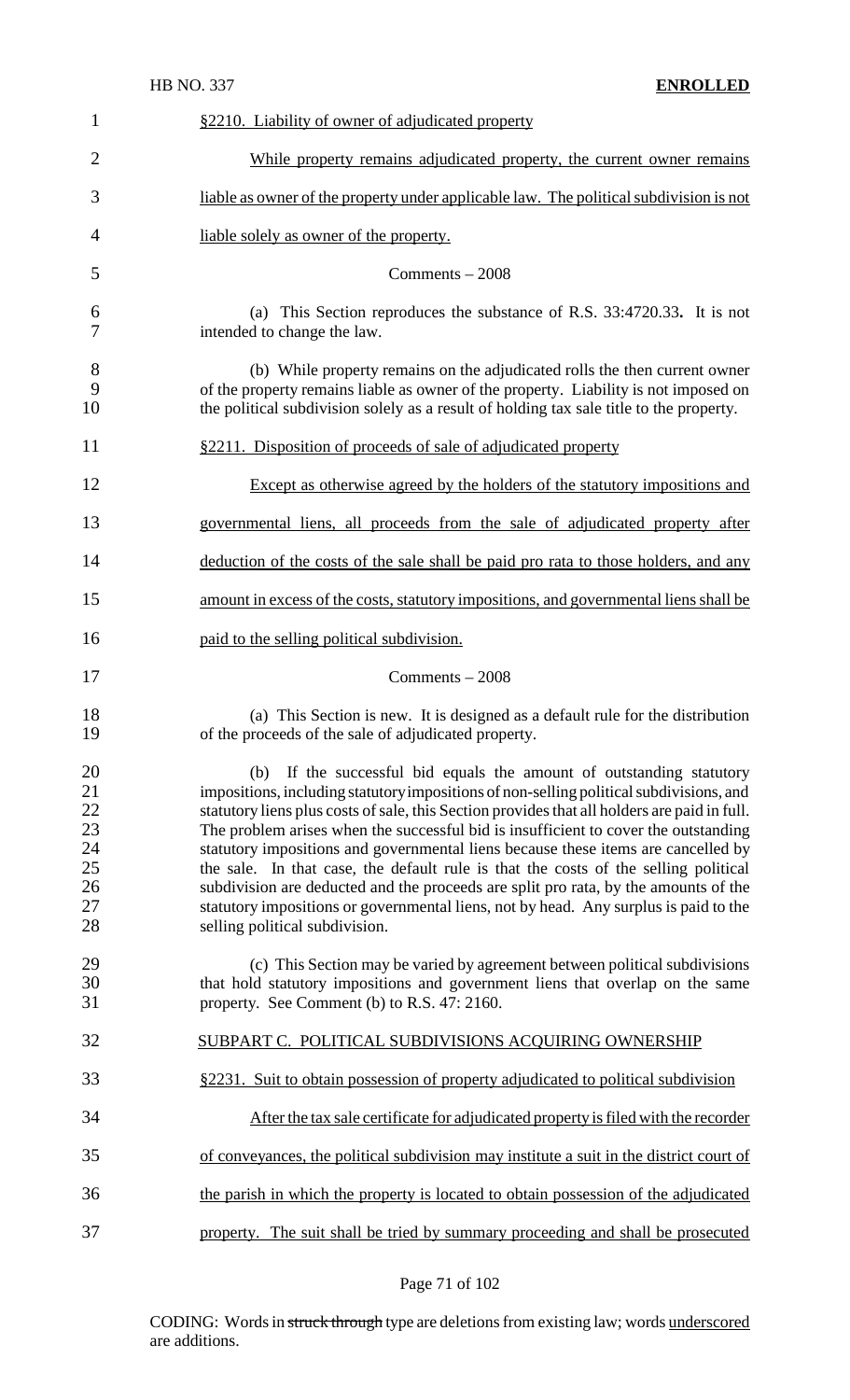| $\mathbf{1}$   | without costs of court to the political subdivision. Whenever revenue is received                      |
|----------------|--------------------------------------------------------------------------------------------------------|
| $\overline{2}$ | from the adjudicated property as provided in this Subpart, the political subdivision                   |
| 3              | shall pay the court costs out of the first revenue received.                                           |
| $\overline{4}$ | $Comment - 2008$                                                                                       |
| 5<br>6         | This Section reproduces the substance of R.S. 33:2862 and is not intended to<br>change the law.        |
| 7              | §2232. Order of seizure and possession                                                                 |
| 8              | Upon the presentation of a certified copy of the tax sale certificate, after ten                       |
| 9              | days' notice to the owner and proper hearing, the judge shall grant an order of                        |
| 10             | possession commanding the sheriff to place the political subdivision in actual                         |
| 11             | possession of the adjudicated property.                                                                |
| 12             | $Comment - 2008$                                                                                       |
| 13<br>14       | This Section reproduces the substance of R.S. 33:2863. It is not intended to<br>change the law.        |
| 15             | §2233. Leasing adjudicated property; use of income to pay taxes or assessments                         |
| 16             | The political subdivision, through its tax collector, upon taking or being                             |
| 17             | placed in possession by judgment of court may, without the necessity of public                         |
| 18             | letting, lease the adjudicated property on commercially reasonable terms and collect                   |
| 19             | rentals. The political subdivision shall apply the rentals first to the payment of all                 |
| 20             | costs of court incurred in the proceeding. Thereafter, all rental income shall be                      |
| 21             | applied against any taxes, charges imposed pursuant to R.S. 33:1236, or paying or                      |
| 22             | other local improvement assessments due against the property. When all of the                          |
| 23             | obligations have been paid in full, the political subdivision shall issue a proper                     |
| 24             | certificate of redemption and surrender its possession of the property.                                |
| 25             | $Comment - 2008$                                                                                       |
| 26<br>27       | This Section reproduces the substance of former R.S. 33:2864. It is not<br>intended to change the law. |
| 28             | §2234. Redemption of property; payment of assessments                                                  |
| 29             | Whenever any property has been adjudicated to a political subdivision for the                          |
| 30             | full amount of the past and future installments of paving or other local improvement                   |
| 31             | assessments, the owner of the property may be permitted, upon written request, to                      |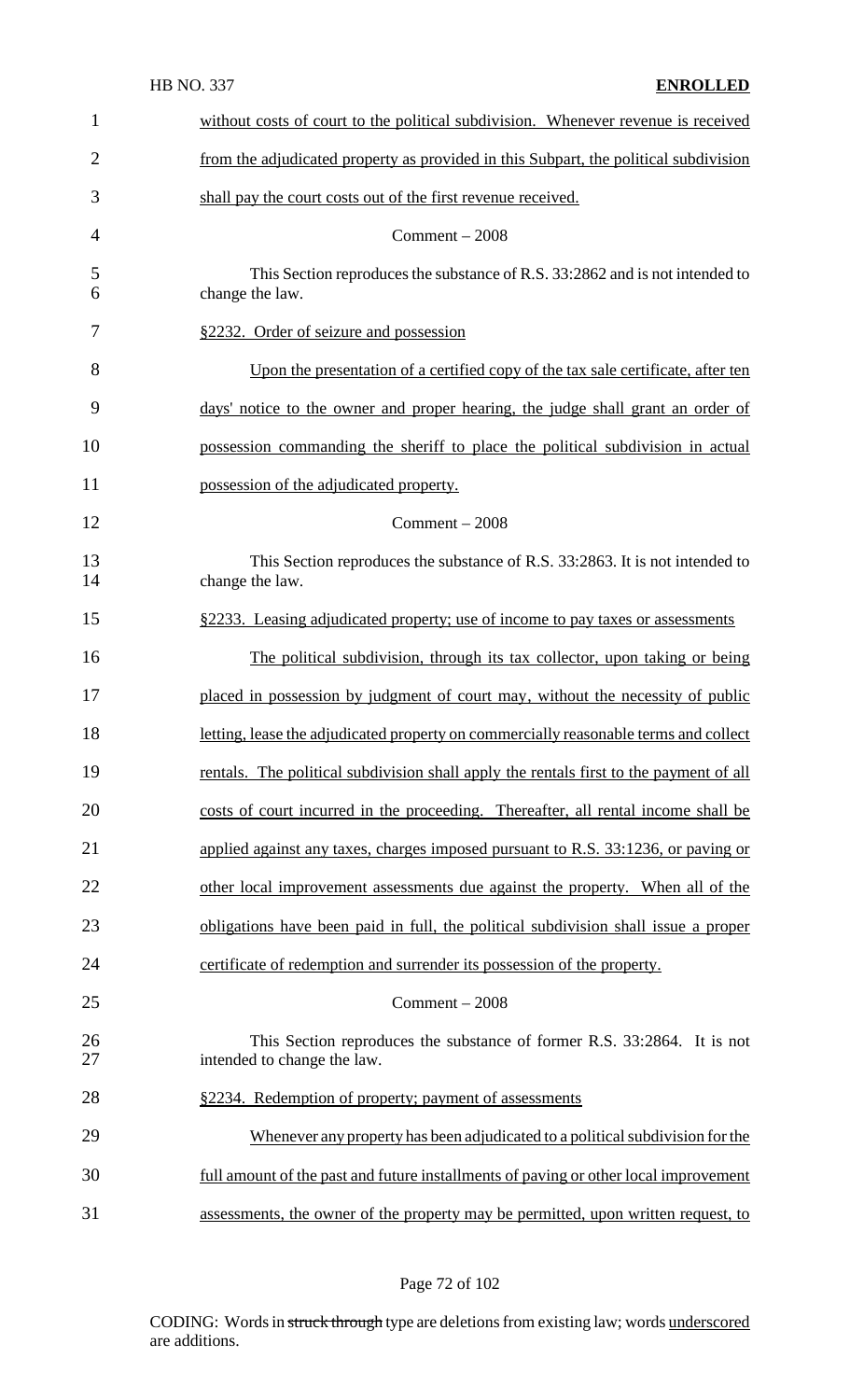| $\mathbf{1}$   | redeem the property by paying the past due and current installments only, together                     |
|----------------|--------------------------------------------------------------------------------------------------------|
| $\overline{2}$ | with interest, costs, and penalties. In this event, the remaining and future                           |
| 3              | installments of the charges shall be collected as they fall due, and the lien shall                    |
| 4              | remain unaffected and shall be valid and effective against the property until fully                    |
| 5              | paid.                                                                                                  |
| 6              | $Comment - 2008$                                                                                       |
| 7<br>8         | This Section reproduces the substance of R.S. 33:2876. It is not intended to<br>change the law.        |
| 9              | §2235. Authority of the political subdivision to establish servitudes over adjudicated                 |
| 10             | property; procedure                                                                                    |
| 11             | The political subdivision may maintain apparent servitudes over<br>A.                                  |
| 12             | adjudicated property and may, after the redemptive period, declare the existence of                    |
| 13             | any public servitude as though by destination of the owner, regardless of whether the                  |
| 14             | servitude is apparent or nonapparent.                                                                  |
| 15             | B. A public servitude by destination of the owning political subdivision may                           |
| 16             | be declared in writing upon authorization by ordinance duly enacted after public                       |
| 17             | promulgation. The ordinance and act may be filed with the recorder of conveyances                      |
| 18             | of the parish and may show the name of any prior owners of the property for                            |
| 19             | indexing as vendor.                                                                                    |
| 20             | C. If a servitude has been declared in accordance with this Section and the                            |
| 21             | property is redeemed, the owning political subdivision shall compensate the                            |
| 22             | redeeming owner for the value of the servitude declared. The compensation shall be                     |
| 23             | in accordance with the provisions of the Louisiana Constitution. Value shall be                        |
| 24             | determined as of the date on which the ordinance and act are filed as required by                      |
| 25             | Subsection B of this Section.                                                                          |
| 26             | $Comment - 2008$                                                                                       |
| 27<br>28       | This Section reproduces the substance of former R.S. 33:2878. It is not<br>intended to change the law. |

Page 73 of 102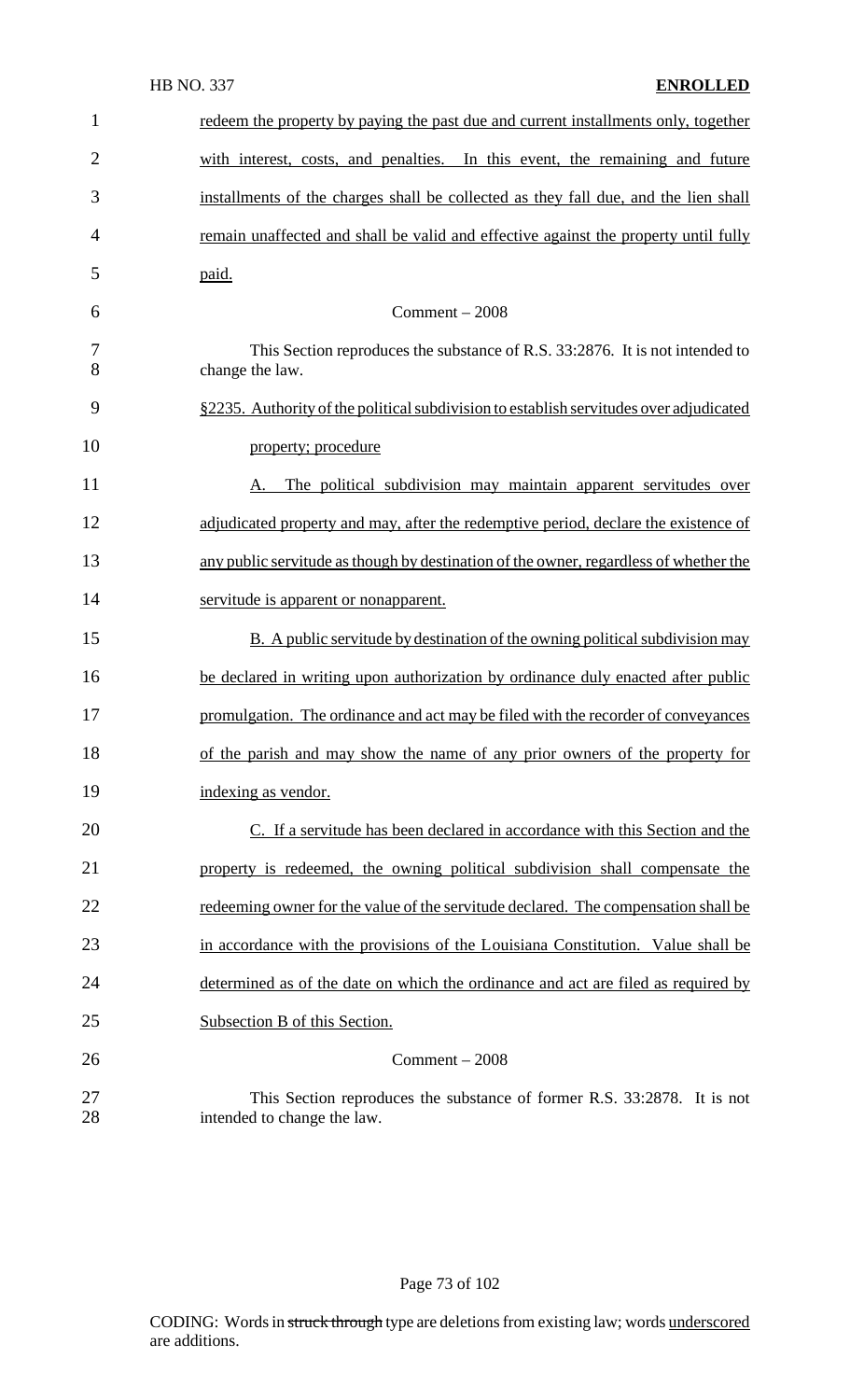| $\mathbf{1}$   | §2236. Claim of ownership of adjudicated property by political subdivision               |
|----------------|------------------------------------------------------------------------------------------|
| $\overline{2}$ | A. Whenever property or tax sale title to property is adjudicated to a political         |
| 3              | subdivision, the political subdivision may declare, by ordinance duly enacted, that      |
| $\overline{4}$ | the political subdivision intends to acquire a full ownership interest in the property.  |
| 5              | B. A copy of the ordinance shall be filed with the recorder of mortgages.                |
| 6              | The recorder shall index the names of the tax debtor and the political subdivision as    |
| $\overline{7}$ | mortgagees. A transfer, mortgage, lien, privilege, or other encumbrance filed after      |
| 8              | the filing of the ordinance shall not affect the property. The recorder of mortgages     |
| 9              | or recorder of conveyances shall cancel, erase, terminate, or release the acts upon the  |
| 10             | request of the political subdivision.                                                    |
| 11             | $C(1)$ Political subdivisions that intend to acquire full ownership in property          |
| 12             | as provided in this Section shall, within thirty days after the filing of the instrument |
| 13             | and ordinance described in Subsection B of this Section, or as soon thereafter as        |
| 14             | practical, send a written notice regarding the acquisition to the tax sale parties whose |
| 15             | interest the political subdivision intends to be terminated that the party has until the |
| 16             | applicable time period set forth below to redeem the property or otherwise challenge     |
| 17             | in a court of competent jurisdiction the acquisition:                                    |
| 18             | (a) Sixty days after the date of the notice, if five years have elapsed from the         |
| 19             | filing of the tax sale certificate.                                                      |
| 20             | (b) Six months after the date of the notice, if five years have not elapsed              |
| 21             | from the filing of the tax sale certificate.                                             |
| 22             | (2) If this notice is given after the expiration of the applicable redemptive            |
| 23             | period, this notice shall constitute a notice of sale. The sending of this notice shall  |
| 24             | constitute service of the notice of sale under Article VII, Section 25 of the            |
| 25             | Constitution of Louisiana. The notice required by this Section shall be sufficient,      |
| 26             | and it shall not be necessary to determine whether notice of the tax sale or any other   |
| 27             | notice was given. The notice shall be sufficient if it is in the following form:         |

Page 74 of 102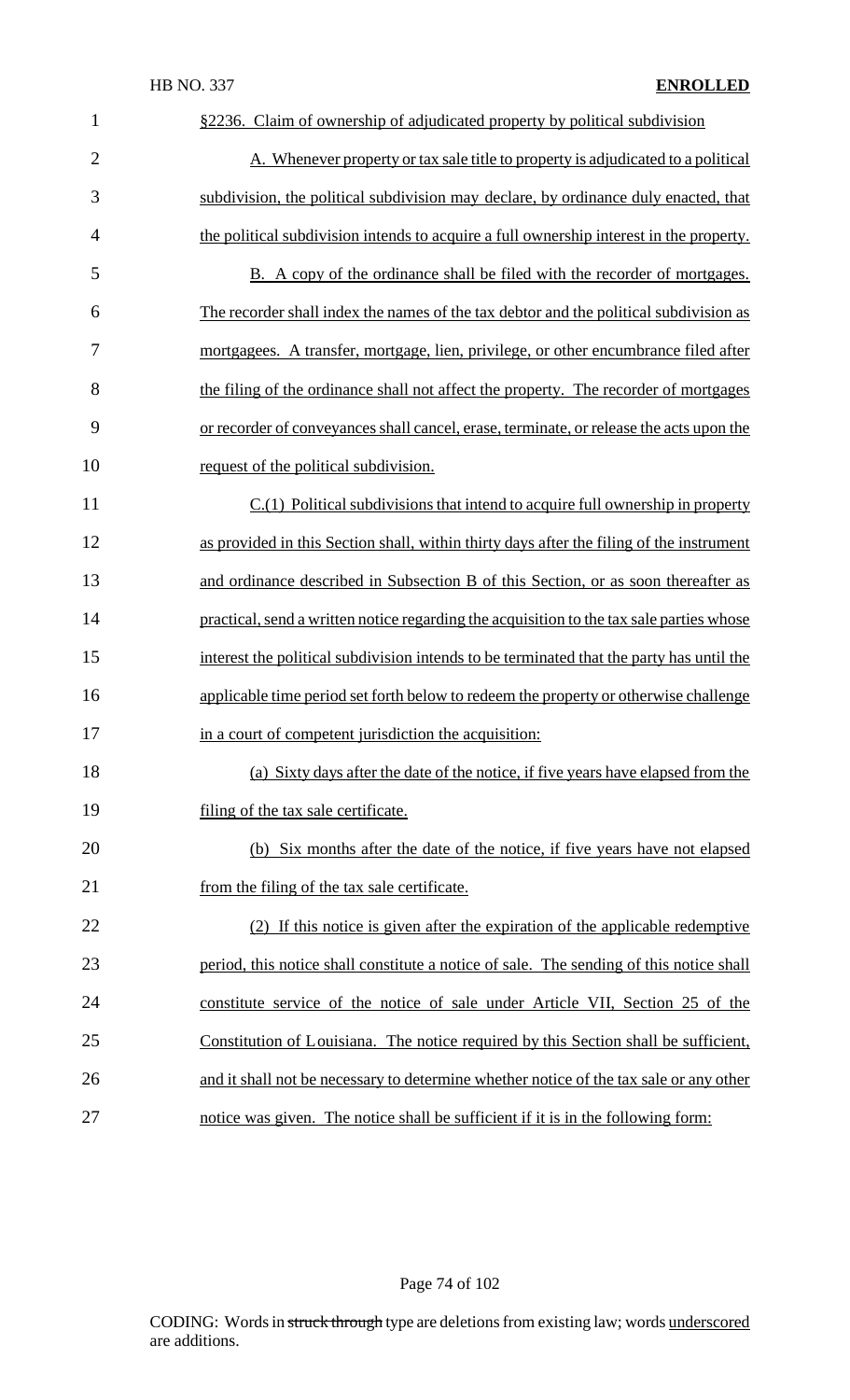| $\mathbf{1}$   | "This is an important legal notice.                                                      |
|----------------|------------------------------------------------------------------------------------------|
| $\overline{2}$ | Please read it carefully. You will receive no further notice.                            |
| 3              | [Date]                                                                                   |
| 4              | [Name]                                                                                   |
| 5              | [Address]                                                                                |
| 6              | $[City], [ST]$ $[Zip]$                                                                   |
| 7              | [PropertyAddress]<br>RE: Property:                                                       |
| 8              | [DescriptionofPropertyAbbr]                                                              |
| 9              | Parish of<br>, State of Louisiana                                                        |
| 10             | Tax sale title to the above described property has been adjudicated to [name]            |
| 11             | of political subdivision] for failure to pay taxes.                                      |
| 12             | [Name of political subdivision] now intends to acquire full ownership in the             |
| 13             | above described property. You have been identified as a person who may have an           |
| 14             | interest in this property.                                                               |
| 15             | Your interest in the property will be terminated if you do not redeem the                |
| 16             | property by making all required payments to the tax collector listed below, or file a    |
| 17             | <u>lawsuit within [60 days]</u> [6 months] of the date of this notice.                   |
| 18             | [Tax collector name, address, and telephone number]"                                     |
| 19             | $D(1)$ The political subdivision shall cause to be published in the official             |
| 20             | journal of the political subdivision a notice that any tax sale party whose interest the |
| 21             | political subdivision intends to be terminated has until the applicable time period set  |
| 22             | forth below to redeem the property or otherwise challenge in a court of competent        |
| 23             | jurisdiction the acquisition:                                                            |
| 24             | (a) Sixty days, for property on which a tax sale certificate was filed over five         |
| 25             | years before the first publication.                                                      |
| 26             | (b) Six months if the tax sale certificate was filed less than five years before         |
| 27             | the first publication of the notice provided in this Subsection.                         |
| 28             | (2) The publication shall be sufficient if it is in the following form:                  |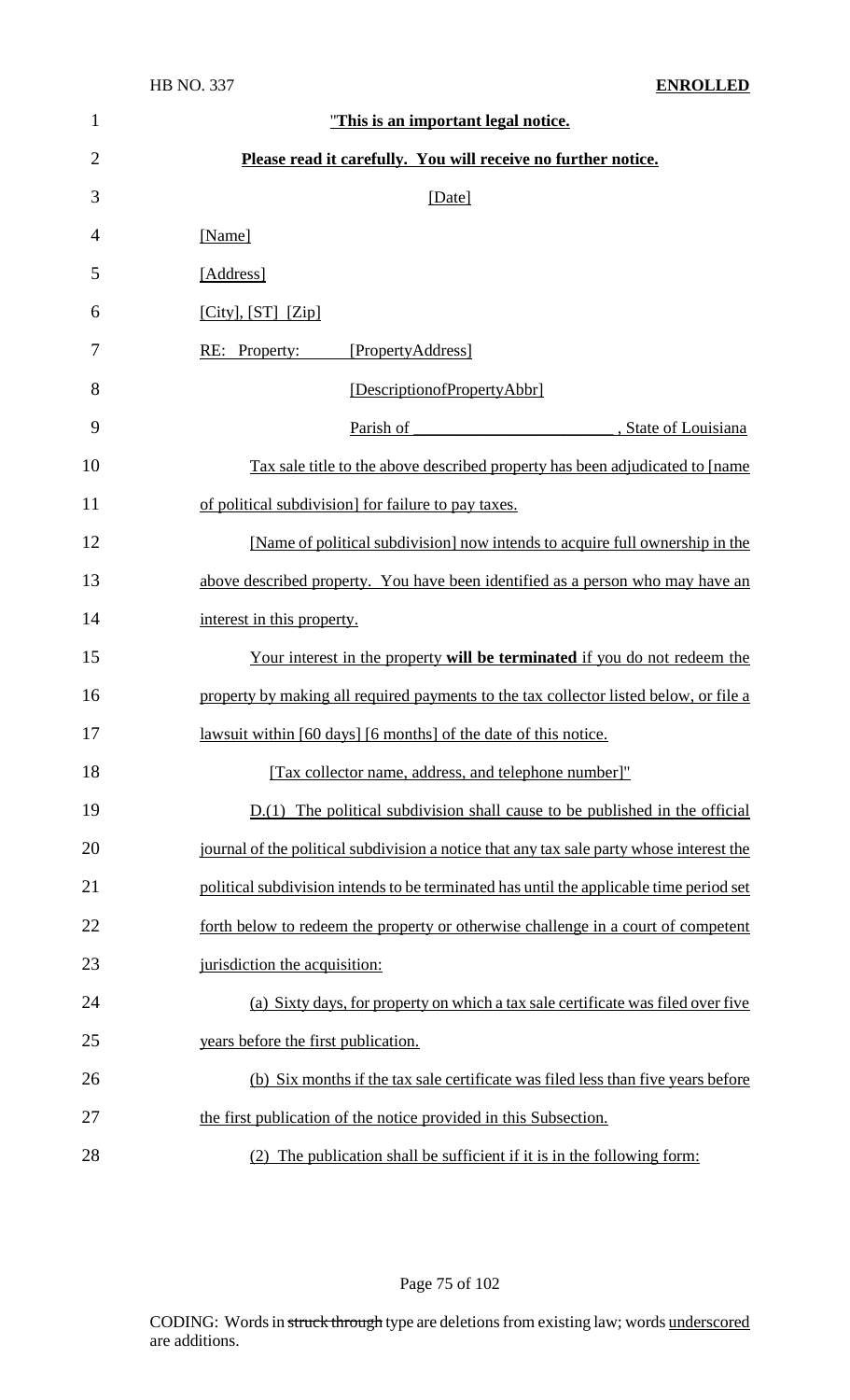| $\mathbf{1}$   | "NOTICE                                                                                  |
|----------------|------------------------------------------------------------------------------------------|
| $\overline{2}$ | [Names of Tax Sale Parties]                                                              |
| 3              | THIS NOTICE BY PUBLICATION IS NOTIFICATION THAT YOUR                                     |
| $\overline{4}$ | RIGHTS OR INTEREST IN THE FOLLOWING DESCRIBED PROPERTY                                   |
| 5              | <b>LOCATED IN</b><br>LOUISIANA MAY BE TERMINATED                                         |
| 6              | BY OPERATION OF LAW IF YOU DO NOT TAKE FURTHER ACTION IN                                 |
| 7              | <b>ACCORDANCE WITH LAW:</b>                                                              |
| 8              | [Brief legal description of property]                                                    |
| 9              | Improvements thereon bear Municipal No.                                                  |
| 10             | Tax sale title to the above described property has been adjudicated to [name]            |
| 11             | of political subdivision] for failure to pay taxes.                                      |
| 12             | [Name of political subdivision] now intends to acquire full ownership in the             |
| 13             | above described property. You have been identified as a person who may have an           |
| 14             | interest in this property.                                                               |
| 15             | Your interest in the property will be terminated if you do not redeem the                |
| 16             | property by making all required payments to the tax collector listed below or file a     |
| 17             | lawsuit in accordance with law within [60 days] [6 months] of the date of the first      |
| 18             | publication of this notice, or the recording of an act transferring ownership, if later. |
| 19             | [Tax collector name, address, telephone number]"                                         |
| 20             | E. If the property is not redeemed within the time limit set forth in                    |
| 21             | Subsection C of this Section, the ordinance shall become operative, and the political    |
| 22             | subdivision shall acquire full ownership of the property as provided in the ordinance,   |
| 23             | subject only to such rights as determined by a final judgment rendered in an action      |
| 24             | filed within the time limits set forth in Subsection C of this Section. The political    |
| 25             | subdivision shall file a notice in the conveyance records indicating that the political  |
| 26             | subdivision has acquired full ownership of the property in compliance with this          |
| 27             | Section. The notice shall be sufficient if it is in the following form:                  |

Page 76 of 102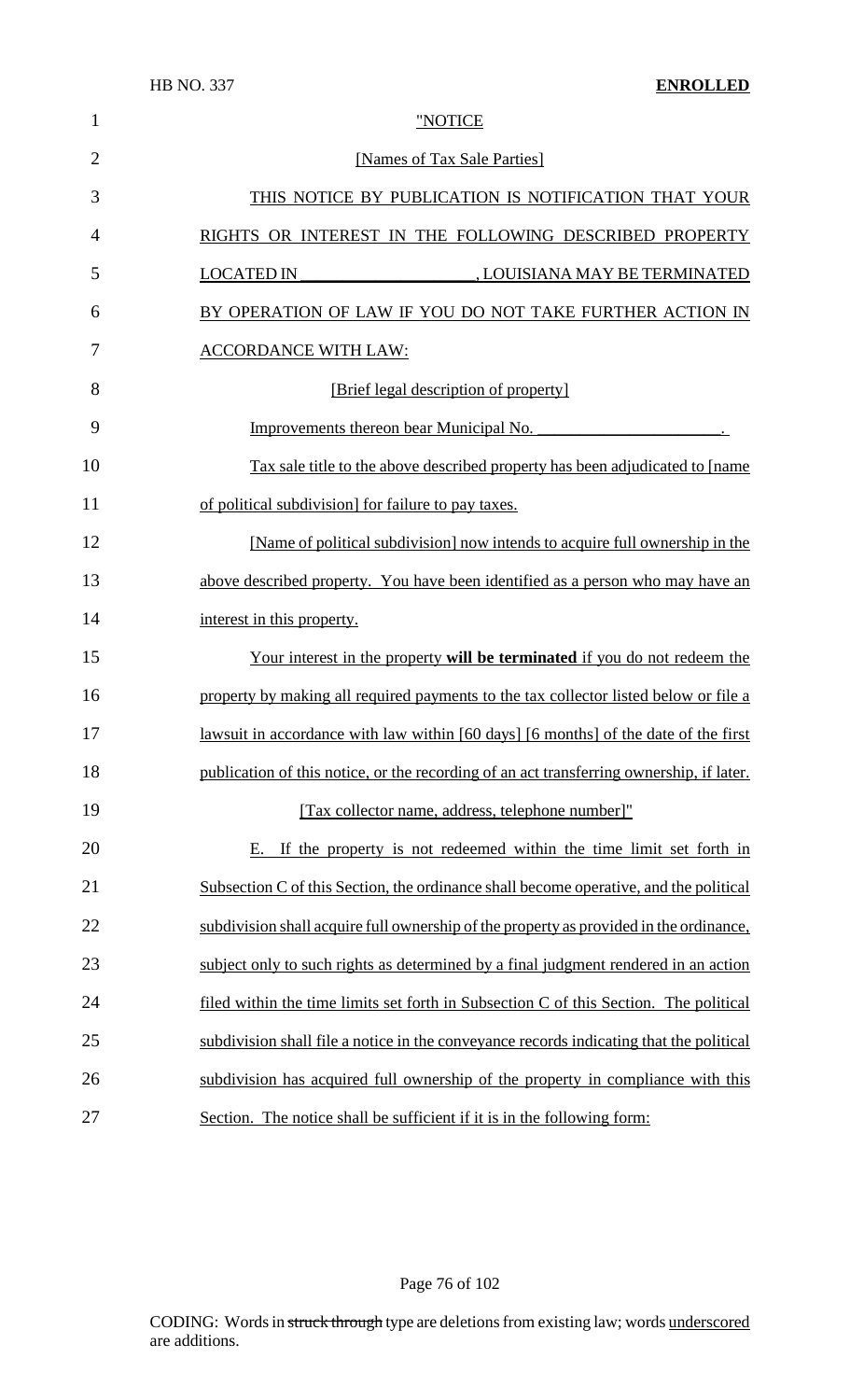|                |                                                                                                                                                                                                                                | ,,,,,,,,,,, |
|----------------|--------------------------------------------------------------------------------------------------------------------------------------------------------------------------------------------------------------------------------|-------------|
| $\mathbf{1}$   | "NOTICE                                                                                                                                                                                                                        |             |
| $\overline{2}$ | [Name of political subdivision] certifies that it has complied with the                                                                                                                                                        |             |
| 3              | provisions of R.S. 47:2236 and that it has acquired full ownership in the following                                                                                                                                            |             |
| 4              | described property:                                                                                                                                                                                                            |             |
| 5              | [Legal description of property]                                                                                                                                                                                                |             |
| 6              | [Name of political subdivision]                                                                                                                                                                                                |             |
| 7              | <u> 1989 - Johann Barbara, martxa alemani</u> ar a<br>$by_$                                                                                                                                                                    |             |
| 8              | Name: Name and the state of the state of the state of the state of the state of the state of the state of the state of the state of the state of the state of the state of the state of the state of the state of the state of |             |
| 9              | $\pmb{\mathsf{H}}$<br>Title:                                                                                                                                                                                                   |             |
| 10             | F. Contemporaneously with or subsequent to the filing of the notice, the                                                                                                                                                       |             |
| 11             | political subdivision may file with the recorder of mortgages an affidavit indicating                                                                                                                                          |             |
| 12             | how the tax sale parties whose interest the political subdivision intends to be                                                                                                                                                |             |
| 13             | terminated were identified, how the address of each tax sale party was obtained, how                                                                                                                                           |             |
| 14             | the written notice was sent, the results of sending the written notice, and the dates of                                                                                                                                       |             |
| 15             | publication. The affidavit may also contain a statement of the interest to which the                                                                                                                                           |             |
| 16             | political subdivision takes subject. The recorder of mortgages shall index the                                                                                                                                                 |             |
| 17             | affidavit only under the names of the political subdivision and the tax debtor, as                                                                                                                                             |             |
| 18             | mortgagors. The affidavit shall be sufficient if it is in the following form:                                                                                                                                                  |             |
| 19             | "AFFIDAVIT<br>UNITED STATES OF AMERICA                                                                                                                                                                                         |             |
| 20             | <b>STATE OF LOUISIANA</b><br>BY                                                                                                                                                                                                |             |
| 21             | [NAME OF AFFIANT]<br><b>PARISH OF</b>                                                                                                                                                                                          |             |
|                |                                                                                                                                                                                                                                |             |
| 22             | This affidavit shall be indexed under each of the following names as                                                                                                                                                           |             |
| 23             | mortgagor:                                                                                                                                                                                                                     |             |
| 24             | (a) [Name of political subdivision]                                                                                                                                                                                            |             |
| 25             | (b) [Name of tax debtor]                                                                                                                                                                                                       |             |
| 26             | BE IT KNOWN, on the<br>day of                                                                                                                                                                                                  | [MONTH],    |
| 27             | [YEAR]                                                                                                                                                                                                                         |             |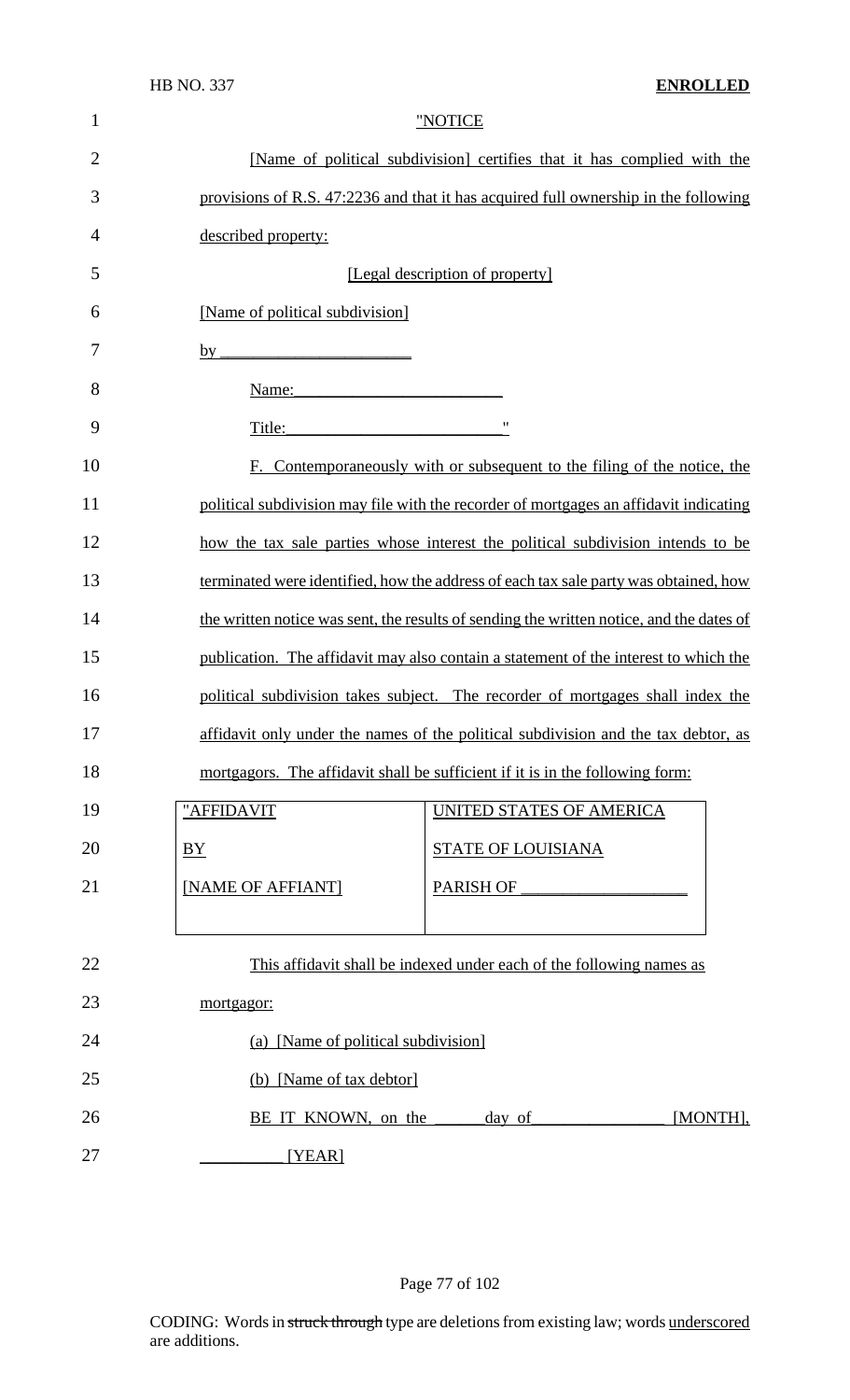| $\mathbf{1}$   | <b>BEFORE ME, the undersigned notary public, duly qualified in and for the</b>            |
|----------------|-------------------------------------------------------------------------------------------|
| $\overline{2}$ | state and parish aforesaid, and in the presence of the undersigned competent witness,     |
| 3              | PERSONALLY CAME AND APPEARED:                                                             |
| 4              | [Name of affiant], major domiciliary of                                                   |
| 5              | the Parish of<br>State of Louisiana ("affiant"), who,                                     |
| 6              | after being duly sworn, deposed and stated that on his personal knowledge:                |
| 7              | 1. Affiant personally examined [name of abstract] [title certificate] [the                |
| 8              | public records] (the "abstract") affecting the following described immovable              |
| 9              | property located in the Parish of<br>, State of Louisiana (the                            |
| 10             | "property"):                                                                              |
| 11             | [Legal description of property]                                                           |
| 12             | 2. A review of the abstract by the Affiant revealed the following persons or              |
| 13             | entities with an interest in the property, which such interest being listed beside the    |
| 14             | name:                                                                                     |
| 15             | <b>Recordation Information</b><br><b>Interest In Property</b><br>Name                     |
|                |                                                                                           |
| 16             | 3. Affiant reviewed the documents listed in the abstract, the telephone book              |
| 17             | [name of telephone book publisher] for the Parish of<br>published by                      |
| 18             | dated for use until [date], or utilized all the resources under                           |
| 19             | [list other examination resources, including Internet search engines, if any], and the    |
| 20             | search revealed the following last known addresses for the persons listed in Item 2       |
| 21             | above:                                                                                    |
| 22             | Address<br>Name                                                                           |
|                |                                                                                           |
| 23             | 4. Affiant reviewed the records of the Louisiana Secretary of State and the               |
| 24             | secretary of state of the states set forth by the names of the entities listed below, and |
| 25             | the search revealed the following addresses for the entities listed in Item 2 above:      |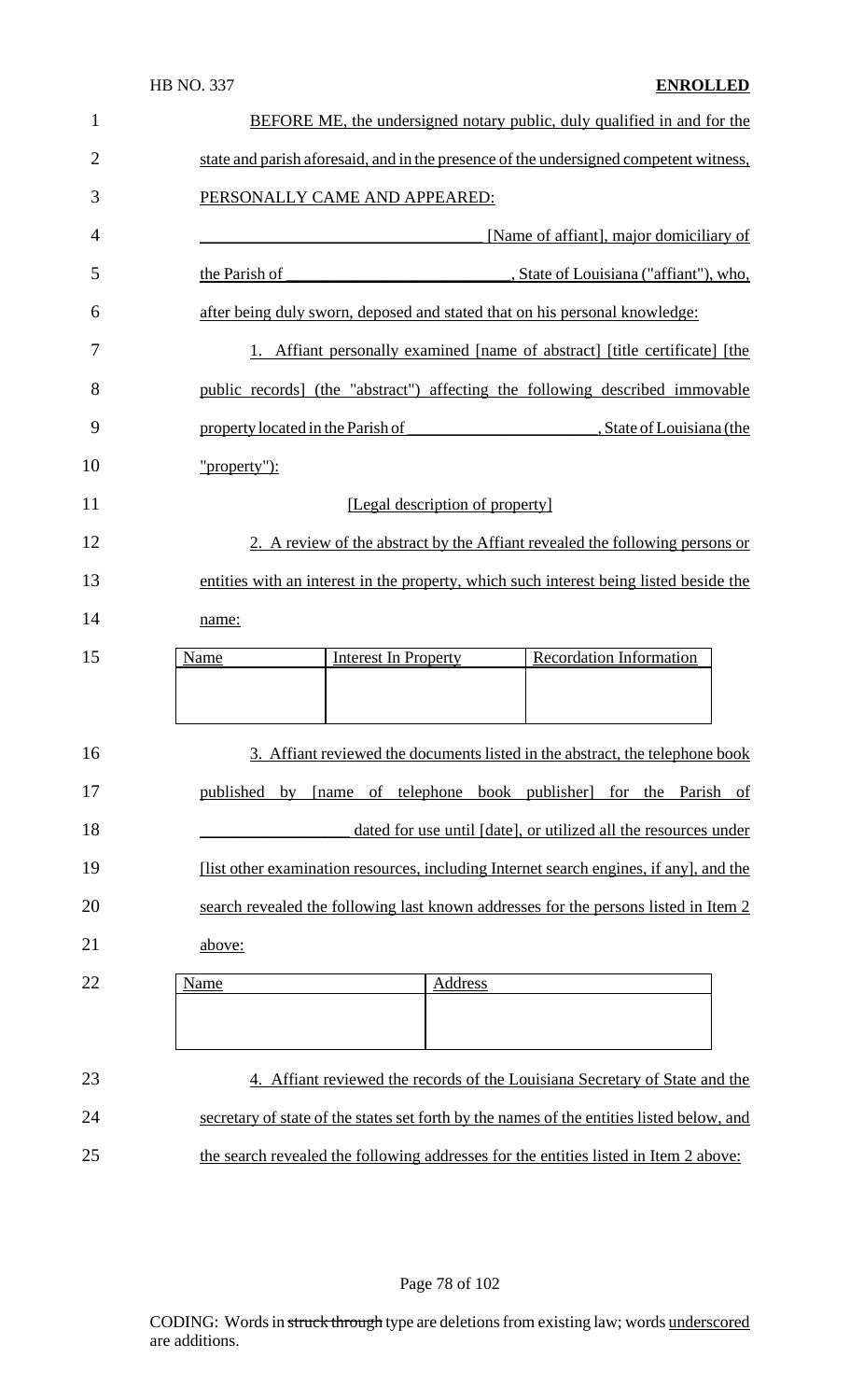| 1        | Name                                                        | <b>State</b>                          |                 | Address                                                                                                                                                     |  |
|----------|-------------------------------------------------------------|---------------------------------------|-----------------|-------------------------------------------------------------------------------------------------------------------------------------------------------------|--|
|          |                                                             |                                       |                 |                                                                                                                                                             |  |
| 2        |                                                             |                                       |                 | 5. Affiant caused to be sent a written notice notifying the persons or entities                                                                             |  |
| 3        |                                                             |                                       |                 | listed in Item 2 above at the addresses listed in Items 3 and 4 above. A sample of the                                                                      |  |
| 4        |                                                             |                                       |                 | form of the written notice is attached and satisfied R.S. $47:2236(C)$ .                                                                                    |  |
| 5        |                                                             |                                       |                 | 6. The method and results of the notifications set forth in Item 5 above are                                                                                |  |
| 6        | listed by name and address as follows:                      |                                       |                 |                                                                                                                                                             |  |
| 7        | Name                                                        | Method                                |                 | Results                                                                                                                                                     |  |
|          |                                                             |                                       |                 |                                                                                                                                                             |  |
| 8        |                                                             |                                       |                 | 7. Notification was also published in [journal of general circulation for the                                                                               |  |
| 9        |                                                             |                                       |                 | political subdivision] on [list dates] [and was posted on the property]. The form of                                                                        |  |
| 10       | the publications is attached and satisfied R.S. 47:2236(D). |                                       |                 |                                                                                                                                                             |  |
| 11       |                                                             |                                       |                 | 8. Pursuant to R.S. 47:2236(G), the following interests are cancelled,                                                                                      |  |
| 12       |                                                             |                                       |                 | terminated, erased or released, as applicable, only insofar as they affect the property:                                                                    |  |
| 13       | Name of Interest Holder                                     | Name of Instrument                    |                 | <b>Recordation Information</b>                                                                                                                              |  |
|          |                                                             |                                       |                 |                                                                                                                                                             |  |
| 14       |                                                             |                                       |                 | THUS DONE AND PASSED on the day, month and year set forth above, in                                                                                         |  |
| 15       |                                                             |                                       |                 | the presence of the undersigned competent witness, who have signed their names                                                                              |  |
| 16       | with Affiant, and me, notary, after reading of the whole.   |                                       |                 |                                                                                                                                                             |  |
| 17       | WITNESSES:                                                  |                                       | <b>AFFIANT:</b> |                                                                                                                                                             |  |
| 18<br>19 | <b>Printed Name:</b>                                        |                                       | Printed Name:   |                                                                                                                                                             |  |
|          |                                                             |                                       |                 |                                                                                                                                                             |  |
| 20<br>21 | <b>Printed Name:</b>                                        |                                       |                 |                                                                                                                                                             |  |
| 22       |                                                             |                                       |                 |                                                                                                                                                             |  |
| 23<br>24 |                                                             | NOTARY PUBLIC<br><b>Printed Name:</b> |                 |                                                                                                                                                             |  |
| 25<br>26 |                                                             | Notary/Bar Roll No.:                  |                 |                                                                                                                                                             |  |
| 27       |                                                             |                                       |                 | G. The filing of the affidavit provided in this Section with the recorder of<br>mortgages of the parish in which the property is located shall operate as a |  |
|          |                                                             |                                       |                 |                                                                                                                                                             |  |

Page 79 of 102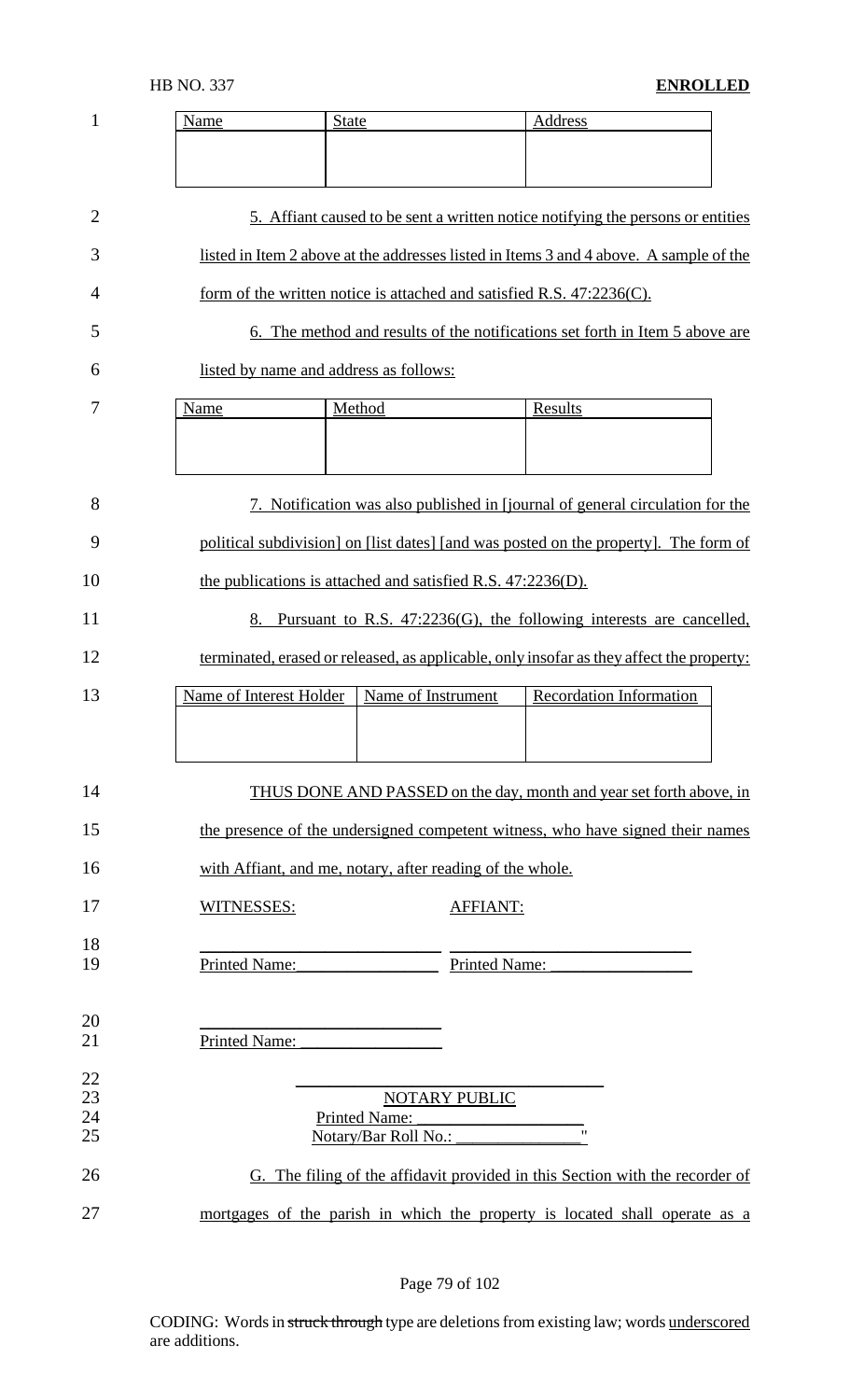## HB NO. 337 **ENROLLED**

| $\mathbf{1}$                     | cancellation, termination, release, or erasure of record of all statutory impositions of                                                                                                                                                                                                                                                                                                                                                                             |
|----------------------------------|----------------------------------------------------------------------------------------------------------------------------------------------------------------------------------------------------------------------------------------------------------------------------------------------------------------------------------------------------------------------------------------------------------------------------------------------------------------------|
| $\overline{2}$                   | all political subdivisions then due and owing, of all governmental liens, and of all                                                                                                                                                                                                                                                                                                                                                                                 |
| 3                                | interests, liens, mortgages, privileges, and other encumbrances recorded against the                                                                                                                                                                                                                                                                                                                                                                                 |
| $\overline{4}$                   | property sold and listed in the affidavit.                                                                                                                                                                                                                                                                                                                                                                                                                           |
| 5                                | H. Upon filing of the affidavit, the recorder of mortgages or the recorder of                                                                                                                                                                                                                                                                                                                                                                                        |
| 6                                | conveyances shall treat as canceled, terminated, released, or erased, all those liens,                                                                                                                                                                                                                                                                                                                                                                               |
| 7                                | privileges, mortgages, or other encumbrances canceled, terminated, released, or                                                                                                                                                                                                                                                                                                                                                                                      |
| 8                                | erased under Subsection G of this Section, only insofar as they affect the property.                                                                                                                                                                                                                                                                                                                                                                                 |
| 9                                | I. The political subdivision shall be liable to and indemnify the recorder of                                                                                                                                                                                                                                                                                                                                                                                        |
| 10                               | mortgages, the recorder of conveyances, and any other person relying on the                                                                                                                                                                                                                                                                                                                                                                                          |
| 11                               | cancellation, termination, release, or erasure by affidavit for any damages that they                                                                                                                                                                                                                                                                                                                                                                                |
| 12                               | may suffer as a consequence of such reliance if the recorded affidavit contains                                                                                                                                                                                                                                                                                                                                                                                      |
| 13                               | materially false or incorrect statements that cause the recorder to incorrectly cancel,                                                                                                                                                                                                                                                                                                                                                                              |
| 14                               | terminate, release, or erase any interest as provided in the affidavit. The recorder of                                                                                                                                                                                                                                                                                                                                                                              |
| 15                               | mortgages and the recorder of conveyances shall not be liable for any damages                                                                                                                                                                                                                                                                                                                                                                                        |
| 16                               | resulting to any person or entity as a consequence of the cancellation, termination,                                                                                                                                                                                                                                                                                                                                                                                 |
| 17                               | release, or erasure of any interest in compliance with this Section.                                                                                                                                                                                                                                                                                                                                                                                                 |
| 18                               | Comments $-2008$                                                                                                                                                                                                                                                                                                                                                                                                                                                     |
| 19<br>20<br>21<br>22<br>23       | (a) This Section and the following Sections are based on former R.S. 33:<br>2877. It modifies existing law in part to make the procedures utilized by a political<br>subdivision to obtain full ownership interest substantially similar to those procedures<br>used by a purchaser of tax sale property, or a purchaser or donee of adjudicated<br>property to obtain full ownership and merchantable title.                                                        |
| 24<br>25<br>26<br>$27\,$<br>28   | (b) This Section eliminates the requirement that property be adjudicated for<br>three years prior to utilizing this process. It can be done at any time; however, if a<br>political subdivision uses the process prior to the expiration of the applicable<br>redemptive period, the property may still be redeemed until the redemptive period<br>expires.                                                                                                          |
| 29<br>30<br>31<br>32             | (c) This Section also eliminates the requirement of "public purpose" under<br>former R.S. 33: 2877 since it was defined so expansively as any "economic<br>This restriction was viewed as unnecessary and a possible<br>development."<br>impairment to merchantability.                                                                                                                                                                                              |
| 33<br>34<br>35<br>36<br>37<br>38 | (d) Subsection A requires that the political subdivision pass an ordinance<br>declaring the intention to acquire a full ownership interest. Subsection B requires<br>that the ordinance be filed with the recorder of mortgages to be indexed under the<br>name of the tax debtor and political subdivision only. The recordation cuts off any<br>future encumbrances like the filing of a notice letter under other provisions of this<br>Chapter. See 47: 2157(C). |

## Page 80 of 102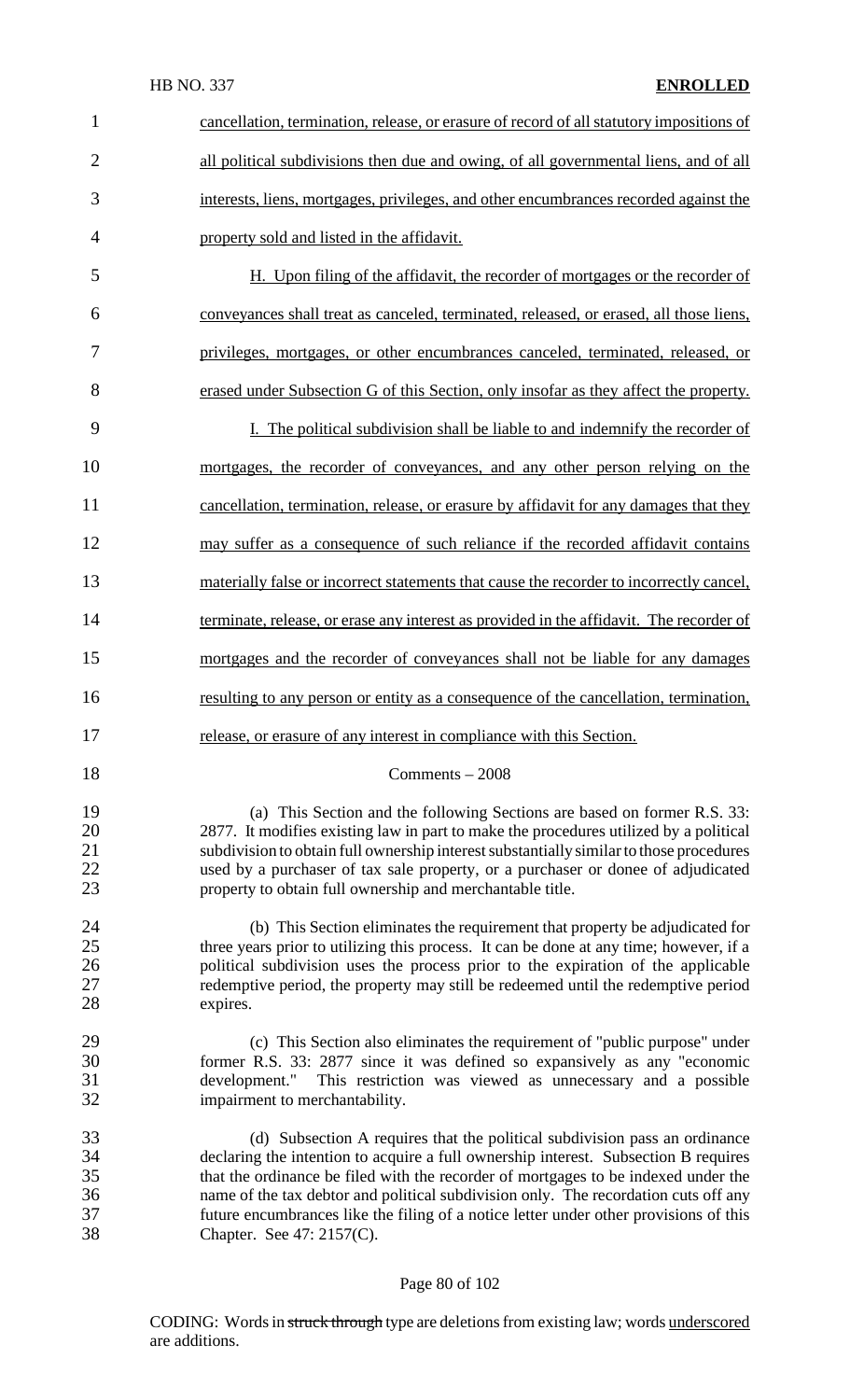| $\mathbf{1}$<br>$\overline{c}$<br>$\overline{3}$<br>$\overline{\mathcal{L}}$<br>5 | (e) Subsections C and D are the substantially similar to R.S. $47:2157(A)$ and<br>(B). See the Comments to R.S. 47:2157. The one substantive difference is that since<br>the property is adjudicated property, a duly notified person has both the right to<br>redeem or file an action for nullity. Safe harbor forms for both the notice and<br>publication are provided. |
|-----------------------------------------------------------------------------------|-----------------------------------------------------------------------------------------------------------------------------------------------------------------------------------------------------------------------------------------------------------------------------------------------------------------------------------------------------------------------------|
| 6<br>$\overline{7}$<br>$\,8\,$<br>9                                               | (f) Subsection E provides for the recordation of a notice by the political<br>subdivision in the conveyance records indicating that the political subdivision has<br>acquired full ownership because the applicable time period to redeem has expired.<br>A safe harbor form notice is provided.                                                                            |
| 10<br>11<br>12<br>13                                                              | (g) Subsection $(F)$ , $(G)$ , $(H)$ and $(I)$ are substantially similar to 47:2157 $(D)$ ,<br>$(E)$ , $(F)$ and $(G)$ . See the Comments to 47:2157. The only substantive difference is<br>that all statutory impositions, including statutory impositions due other political<br>subdivisions, and governmental liens are canceled by this procedure.                     |
| 14                                                                                | §2237. Sale or donation of adjudicated property; authority                                                                                                                                                                                                                                                                                                                  |
| 15                                                                                | A political subdivision may sell adjudicated property acquired in accordance                                                                                                                                                                                                                                                                                                |
| 16                                                                                | with R.S. 47:2236 as provided by law. It may donate the property acquired in                                                                                                                                                                                                                                                                                                |
| 17                                                                                | accordance with R.S. 47:2236 to the extent allowed by the constitution. The                                                                                                                                                                                                                                                                                                 |
| 18                                                                                | provisions of R.S. 41:1338 shall not apply to the property being sold or donated in                                                                                                                                                                                                                                                                                         |
| 19                                                                                | accordance with R.S. 47:2236.                                                                                                                                                                                                                                                                                                                                               |
| 20                                                                                | $Comment - 2008$                                                                                                                                                                                                                                                                                                                                                            |
| 21<br>22                                                                          | This Section reproduces the substance of R.S. 33:2864.1 and 2866.1. It is not<br>intended to change the law.                                                                                                                                                                                                                                                                |
| 23                                                                                | PART V. REDEMPTIONS                                                                                                                                                                                                                                                                                                                                                         |
| 24                                                                                | SUBPART A. GENERAL PROVISIONS                                                                                                                                                                                                                                                                                                                                               |
| 25                                                                                | §2241. Redemptive period peremptive                                                                                                                                                                                                                                                                                                                                         |
| 26                                                                                | All redemptive periods provided in the Louisiana Constitution shall be                                                                                                                                                                                                                                                                                                      |
| 27                                                                                | peremptive.                                                                                                                                                                                                                                                                                                                                                                 |
| 28                                                                                | $Comment - 2008$                                                                                                                                                                                                                                                                                                                                                            |
| 29<br>30<br>31                                                                    | This Section is new. It is not intended to change the law. This Section<br>codifies a rule established by jurisprudence constant. See e.g., Harris v. Estate of<br>Fuller, 532 So. 2d 1367 (La. 1988).                                                                                                                                                                      |
| 32                                                                                | §2242. Person entitled to redeem                                                                                                                                                                                                                                                                                                                                            |
| 33                                                                                |                                                                                                                                                                                                                                                                                                                                                                             |
|                                                                                   | Any person may redeem tax sale title to property, but the redemption shall                                                                                                                                                                                                                                                                                                  |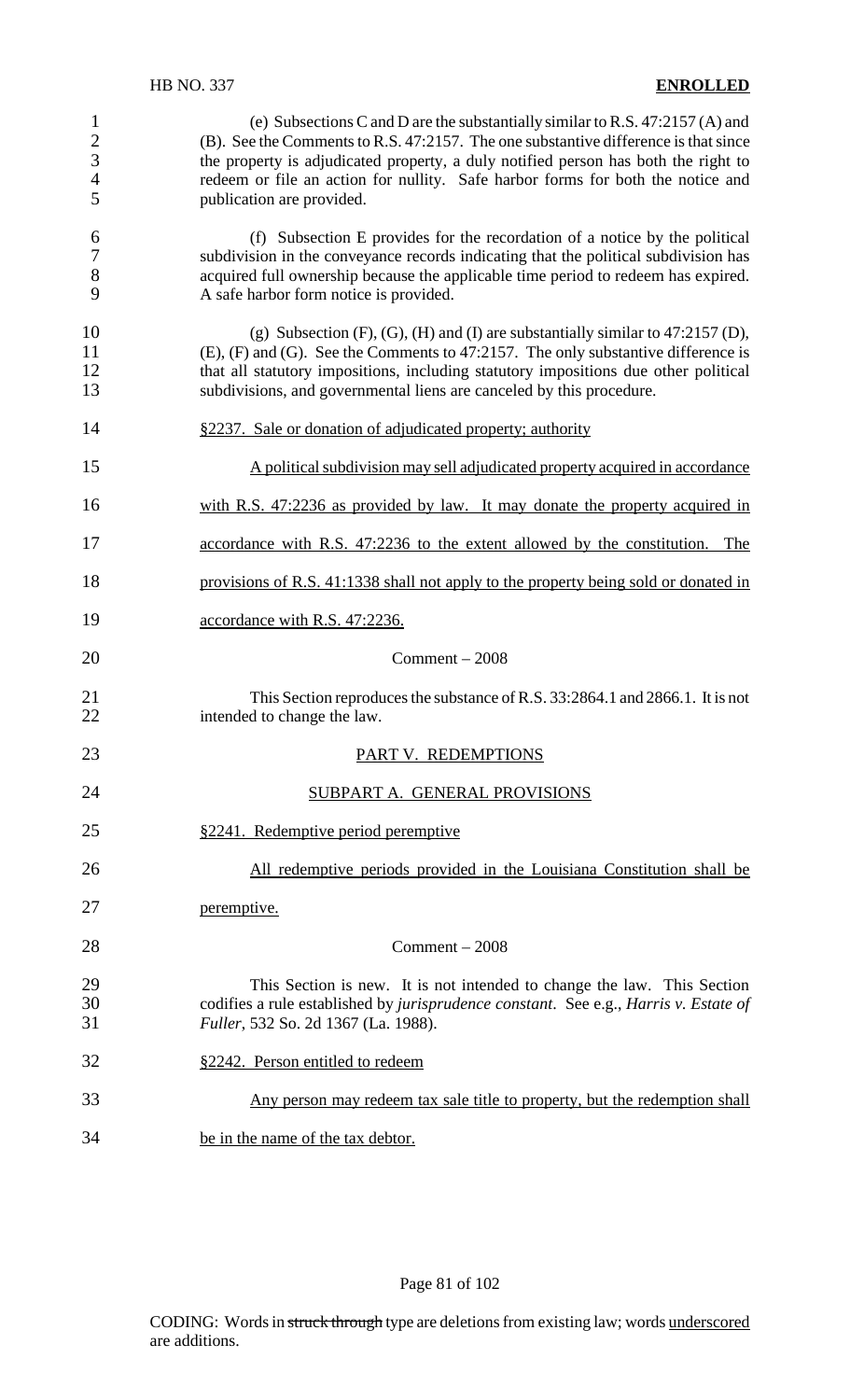#### 1 Comment – 2008

2 This Section is new. It is not intended to change the law. Any person may<br>3 pay the price for a redemption, but the redemption restores title as it was prior to the 3 pay the price for a redemption, but the redemption restores title as it was prior to the tax sale. See e.g. *Housing Authority of Shreveport v. Breen*. 10 So. 395 (La. App. tax sale. See e.g. *Housing Authority of Shreveport v. Breen,* 10 So. 395 (La. App. 2 Cir. 1942); *Blocker v. Continental Security Corp.,* 157 So. 155 (La. App. 2 Cir. 1934); *Stockbridge v. Martin*, 4 La. App. 410 (2 Cir. 1926). The concept of subrogation under former R.S. 47:2105 has been eliminated.

8 §2243. Redemption payments

- 9 Redemptions shall be made through the tax collector of the appropriate
- 10 political subdivision. Payment shall include all statutory impositions accruing before
- 11 the date of payment with a five percent penalty and simple interest accruing at one
- 12 percent per month, as well as all other sums required to be paid pursuant to this
- 13 Subpart. The tax collector shall promptly remit the redemption payment to the tax
- 14 sale purchaser.
	-

### $15$  Comments – 2008

16 (a) This Section is new. It changes the law in part. It provides that 17 redemption is made only through the tax collector. Redemptions may no longer be 18 made through or by negotiation with the tax sale purchaser, particularly since the tax<br>19 sale purchaser is no longer entitled to costs. This change eliminates the potential of 19 sale purchaser is no longer entitled to costs. This change eliminates the potential of abuse by a tax sale purchaser by overwhelming the redeeming person with so called abuse by a tax sale purchaser by overwhelming the redeeming person with so called 21 costs and other fees. Since the tax sale purchaser is no longer entitled to costs as part<br>22 costs are demption, the redemption should take place through the tax collector without 22 of a redemption, the redemption should take place through the tax collector without 23 any involvement of the tax sale purchaser. Of course, the tax collector must send the amount of the bid price plus the interest and penalties to the tax sale purchaser. amount of the bid price plus the interest and penalties to the tax sale purchaser.

- 25 (b) The Section further requires that the person redeeming pay not only the 26 amount due plus interest and penalties for the year of the tax sale, but also all 27 subsequent statutory impositions, plus a five percent penalty and one percent interest<br>28 per month to the extent not paid by the tax debtor. See Op. Atty. Gen. Feb 15, 1967. 28 per month to the extent not paid by the tax debtor. See *Op. Atty. Gen, Feb 15, 1967*.<br>29 To the extent subsequent statutory impositions remain unpaid, the tax collector is To the extent subsequent statutory impositions remain unpaid, the tax collector is 30 entitled to retain the additional funds to satisfy these amounts due. To the extent the tax sale purchaser tax sale purchaser tax sale purchaser paid the subsequent statutory impositions, the tax sale purchaser 32 is entitled to reimbursement of these amounts, plus interest and penalties.
- 33 (c) The former rule allowing a person to redeem only a portion of the tax 34 parcel has been eliminated.
- 35 §2244. Additional payments to political subdivision
- 36 Payment also shall include the actual costs incurred by the political 37 subdivision for the cost of mail, notice, publication of notice, personal service of 38 notice, appraisal, and costs associated with the determination of tax sale parties and 39 their notification. The political subdivision may also require the payment of all 40 amounts accrued under other governmental liens as of the date of payment.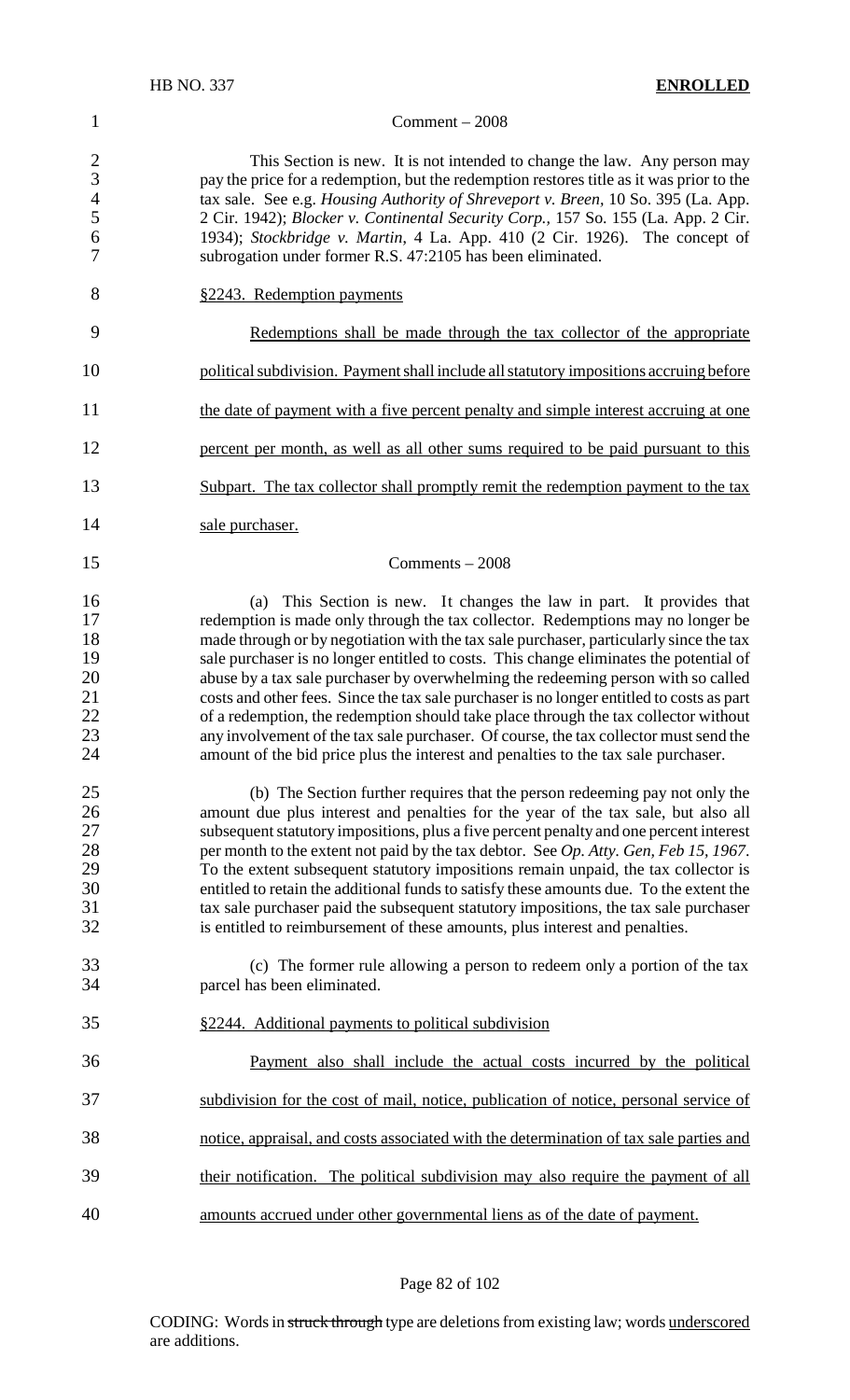|                                                        | <b>HB NO. 337</b><br><b>ENROLLED</b>                                                                                                                                                                                                                                                                                                                                              |
|--------------------------------------------------------|-----------------------------------------------------------------------------------------------------------------------------------------------------------------------------------------------------------------------------------------------------------------------------------------------------------------------------------------------------------------------------------|
| 1                                                      | Comment $-2008$                                                                                                                                                                                                                                                                                                                                                                   |
| $\overline{2}$<br>$\overline{3}$<br>$\frac{4}{5}$<br>6 | This Section is new. It modifies the law in part. The Section details the costs<br>that a political subdivision may impose as part of the redemption price. It eliminates<br>the right of a tax sale purchaser to collect costs. It modifies the law to allow the<br>political subdivision to require that governmental liens be paid as well as part of the<br>redemption price. |
| 7                                                      | §2245. Redemption certificate                                                                                                                                                                                                                                                                                                                                                     |
| 8                                                      | Upon payment of the redemption costs, the tax collector shall issue a                                                                                                                                                                                                                                                                                                             |
| 9                                                      | redemption certificate in the name of the tax debtor and file the redemption                                                                                                                                                                                                                                                                                                      |
| 10                                                     | certificate in the appropriate conveyance records. The redemption certificate shall                                                                                                                                                                                                                                                                                               |
| 11                                                     | be sufficient if it is in the following form:                                                                                                                                                                                                                                                                                                                                     |
| 12                                                     | "CERTIFICATE OF REDEMPTION                                                                                                                                                                                                                                                                                                                                                        |
| 13                                                     | <b>STATE OF LOUISIANA</b>                                                                                                                                                                                                                                                                                                                                                         |
| 14                                                     | PARISH OF                                                                                                                                                                                                                                                                                                                                                                         |
| 15                                                     | <b>CITY OF</b><br><u> 1980 - Jan Barbara Barbara, prima popular popular popular popular popular popular popular popular popular po</u>                                                                                                                                                                                                                                            |
| 16                                                     | Having this day received from<br>the sum                                                                                                                                                                                                                                                                                                                                          |
| 17                                                     | Dollars $(\$$<br>$\qquad$ , being the full amount of<br>of                                                                                                                                                                                                                                                                                                                        |
| 18                                                     | taxes, costs, penalties and interest, plus any subsequently paid taxes, accruing from                                                                                                                                                                                                                                                                                             |
| 19                                                     | $\frac{day \text{ of } }{x}$<br>that certain tax sale on the                                                                                                                                                                                                                                                                                                                      |
| 20                                                     | for the delinquent [name of political subdivision] taxes for the year                                                                                                                                                                                                                                                                                                             |
| 21                                                     | assessed to<br>covering tax sale title to that<br><u> 1989 - Johann Barbara, martxa alemaniar arg</u>                                                                                                                                                                                                                                                                             |
| 22                                                     | certain immovable property located in the parish described as which property was                                                                                                                                                                                                                                                                                                  |
| 23                                                     | adjudicated at said tax sale to<br><u> 1989 - Johann Barbara, martin amerikan personal (</u>                                                                                                                                                                                                                                                                                      |
| 24                                                     | NOW THEREFORE I, under the authority conferred on me by act R.S.                                                                                                                                                                                                                                                                                                                  |
| 25                                                     | 47:2245, hereby certify said property as being redeemed to said tax debtor, or his                                                                                                                                                                                                                                                                                                |
| 26                                                     | successors in title, from any claims arising out of said tax sale.                                                                                                                                                                                                                                                                                                                |
| 27                                                     | DONE AND SIGNED at my office in<br>, Louisiana                                                                                                                                                                                                                                                                                                                                    |

28 this day of the set of the set of the set of the set of the set of the set of the set of the set of the set of the set of the set of the set of the set of the set of the set of the set of the set of the set of the set o

Page 83 of 102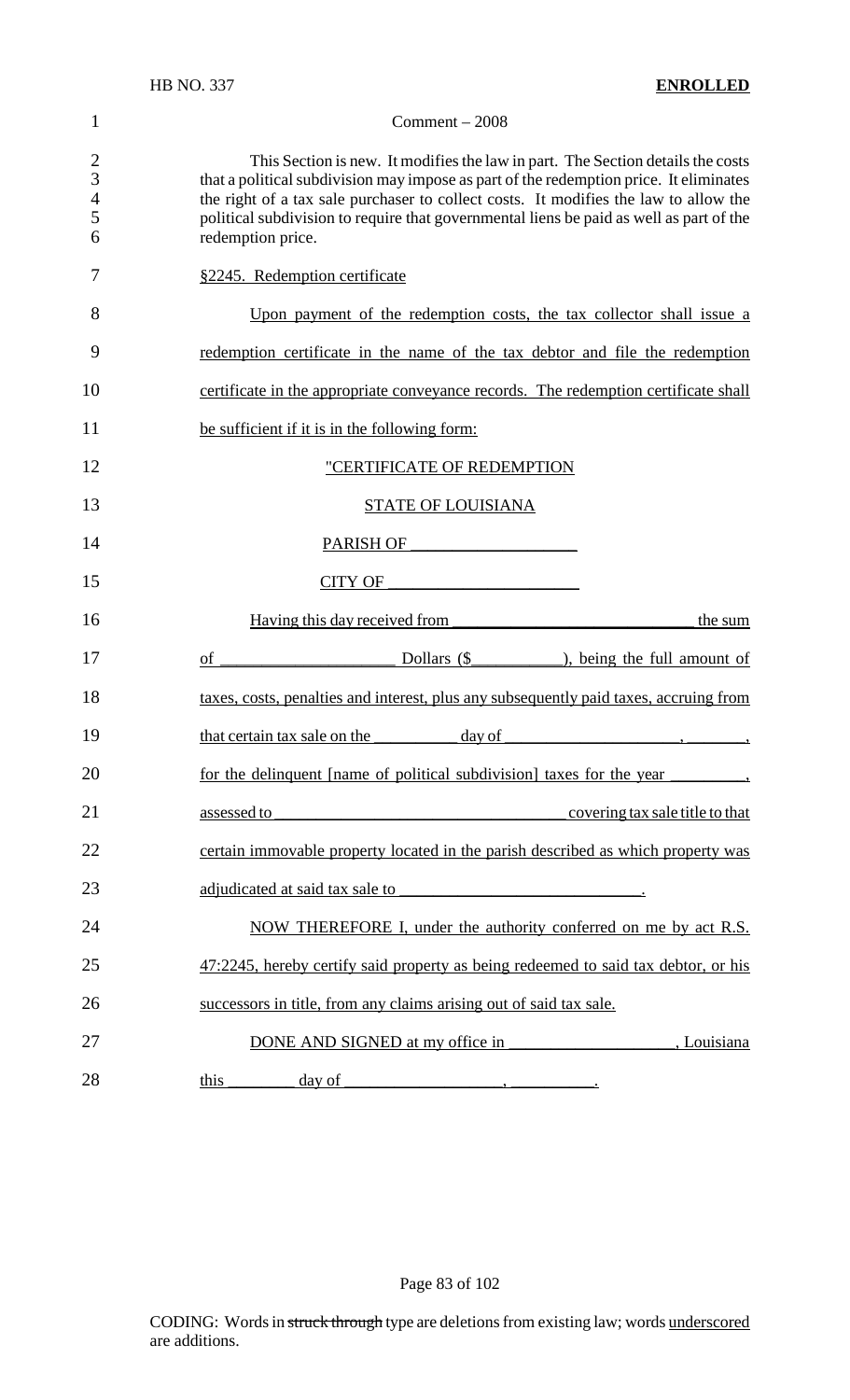| $\mathbf{1}$                          | ATTEST:                                                                                                                                                                                                                                                                                                                                                   |
|---------------------------------------|-----------------------------------------------------------------------------------------------------------------------------------------------------------------------------------------------------------------------------------------------------------------------------------------------------------------------------------------------------------|
| $\overline{2}$<br>3<br>$\overline{4}$ | [Name of tax collector] and Ex Officio<br><b>Printed Name:</b><br><b>Tax Collector</b>                                                                                                                                                                                                                                                                    |
| 5<br>6                                | $^{\prime\prime}$<br>Printed Name:                                                                                                                                                                                                                                                                                                                        |
| 7                                     | $Comment - 2008$                                                                                                                                                                                                                                                                                                                                          |
| 8<br>9<br>10<br>11                    | This Section is based on former R.S. 47:2222(C). It modifies the law in part.<br>Since the payment of the redemption price is no longer allowed to be made directly<br>to the tax sale purchaser, only the tax collector can issue a redemption certificate.<br>A safe harbor redemption certificate form is provided.                                    |
| 12                                    | SUBPART B. ADJUDICATED PROPERTY                                                                                                                                                                                                                                                                                                                           |
| 13                                    | §2246. Statutory right to redeem adjudicated property                                                                                                                                                                                                                                                                                                     |
| 14                                    | For property adjudicated to a political subdivision, after the expiration of the                                                                                                                                                                                                                                                                          |
| 15                                    | applicable redemptive period, any person may redeem tax sale title to property in the                                                                                                                                                                                                                                                                     |
| 16                                    | name of the tax debtor until any of the following shall occur:                                                                                                                                                                                                                                                                                            |
| 17                                    | (1) The later of sixty days or six months, as applicable, after the notice                                                                                                                                                                                                                                                                                |
| 18                                    | required by R.S. 47:2206, or the filing of the sale or donation transferring the                                                                                                                                                                                                                                                                          |
| 19                                    | property from the political subdivision pursuant to R.S. 47:2201 et seq.                                                                                                                                                                                                                                                                                  |
| 20                                    | (2) The granting of the order of possession pursuant to R.S. 47:2232.                                                                                                                                                                                                                                                                                     |
| 21                                    | (3) Sixty days or six months, as applicable, after the notice required by R.S.                                                                                                                                                                                                                                                                            |
| 22                                    | 47:2236.                                                                                                                                                                                                                                                                                                                                                  |
| 23                                    | $Comment - 2008$                                                                                                                                                                                                                                                                                                                                          |
| 24<br>25<br>26<br>27<br>28            | This Section is new. It codifies current practice. As long as property remains<br>on the adjudicated rolls, and neither a political subdivision nor an acquiring person<br>has obtained full ownership, the property may be redeemed as a matter of statutory<br>right even though the redemptive period under the Louisiana Constitution has<br>expired. |
| 29                                    | §2247. Redemption of adjudicated property; additional payments                                                                                                                                                                                                                                                                                            |
| 30                                    | The person redeeming property adjudicated to a political subdivision shall                                                                                                                                                                                                                                                                                |
| 31                                    | pay also the actual costs incurred by the political subdivision and any acquiring                                                                                                                                                                                                                                                                         |
| 32                                    | person for the costs of all certified mail, notice, publication of notice, or personal                                                                                                                                                                                                                                                                    |
| 33                                    | services of notices in complying with the applicable provisions of law, including,                                                                                                                                                                                                                                                                        |
| 34                                    | without limitation, determination of tax sale parties and the notification of such                                                                                                                                                                                                                                                                        |
| 35                                    | persons of the sale or donation as allowed by law.                                                                                                                                                                                                                                                                                                        |

## Page 84 of 102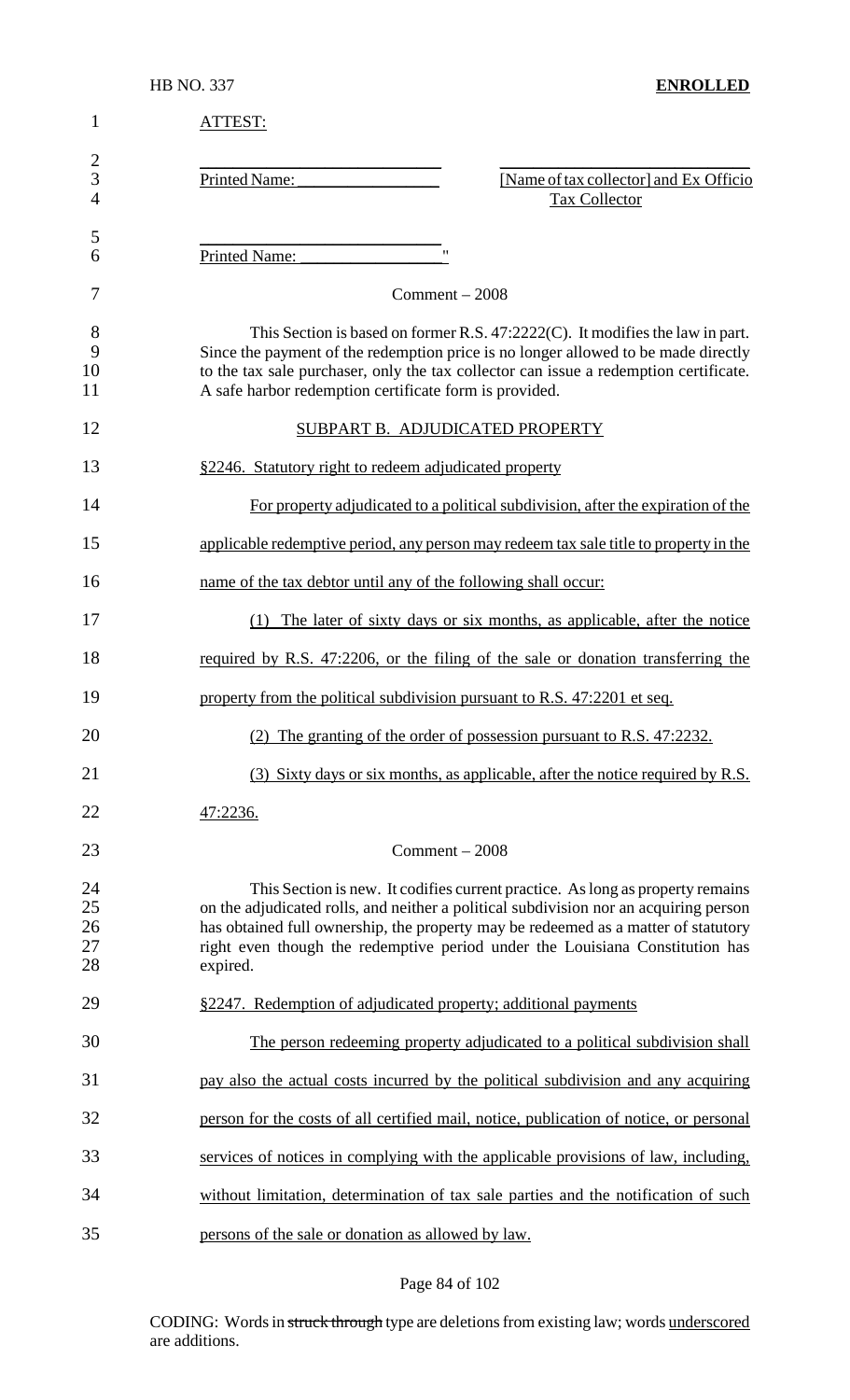#### Comment – 2008

2 This Section is new. It modifies the law in part. The political subdivision or<br>3 an acquiring person of adjudicated property to the extent either has initiated the 3 an acquiring person of adjudicated property to the extent either has initiated the process to acquire full ownership in adjudicated property are allowed to be process to acquire full ownership in adjudicated property are allowed to be reimbursed certain costs as part of the redemption price. Tax sale purchasers are not allowed this reimbursement right.

| 7  | PART VI. PROCEDURES TO QUIET TAX TITLE                                                     |
|----|--------------------------------------------------------------------------------------------|
| 8  | SUBPART A. PROCEEDING TO QUIET TITLE                                                       |
| 9  | §2266. Procedure to quiet tax titles                                                       |
| 10 | A.(1) After expiration of the redemptive period, an acquiring person may                   |
| 11 | institute an ordinary proceeding against the tax sale parties whose interests the          |
| 12 | petitioner seeks to be terminated. The petition shall contain a description of the         |
| 13 | property, the time and place of the sale, and the name of the officer who made the         |
| 14 | sale, the page and record book and date of filing of the tax sale certificate, and for     |
| 15 | adjudicated properties sold or donated by a political subdivision, reference to the        |
| 16 | page of record book and date of filing of the sale or donation, notice that the            |
| 17 | petitioner is the holder of tax sale title to the property by virtue of tax sale or is the |
| 18 | owner of the property by virtue of a sale or donation of adjudicated property, and         |
| 19 | notice that the title and full ownership in the property will be confirmed unless a        |
| 20 | proceeding to annul is instituted within six months after the date of service of the       |
| 21 | petition and citation. This suit shall be brought in the parish in which the property      |
| 22 | is located unless it lies in two or more parishes, in which case this suit may be          |
| 23 | instituted in either of the parishes.                                                      |
| 24 | The petition and citation shall be served as in ordinary suits; however,<br>(2)            |
| 25 | if a tax sale party is a nonresident of the state, is unknown, or his residence is         |

26 unknown, the court shall appoint a curator ad hoc to represent him and receive service. The curator shall receive a reasonable fee for his services to be fixed by the 28 court in each suit, which shall be taxed as costs of suit. If no proceeding to annul the sale has been instituted after the lapse of six months after the date of service of petition and citation, judgment shall be rendered quieting and confirming the title and the full ownership interest therein.

#### Page 85 of 102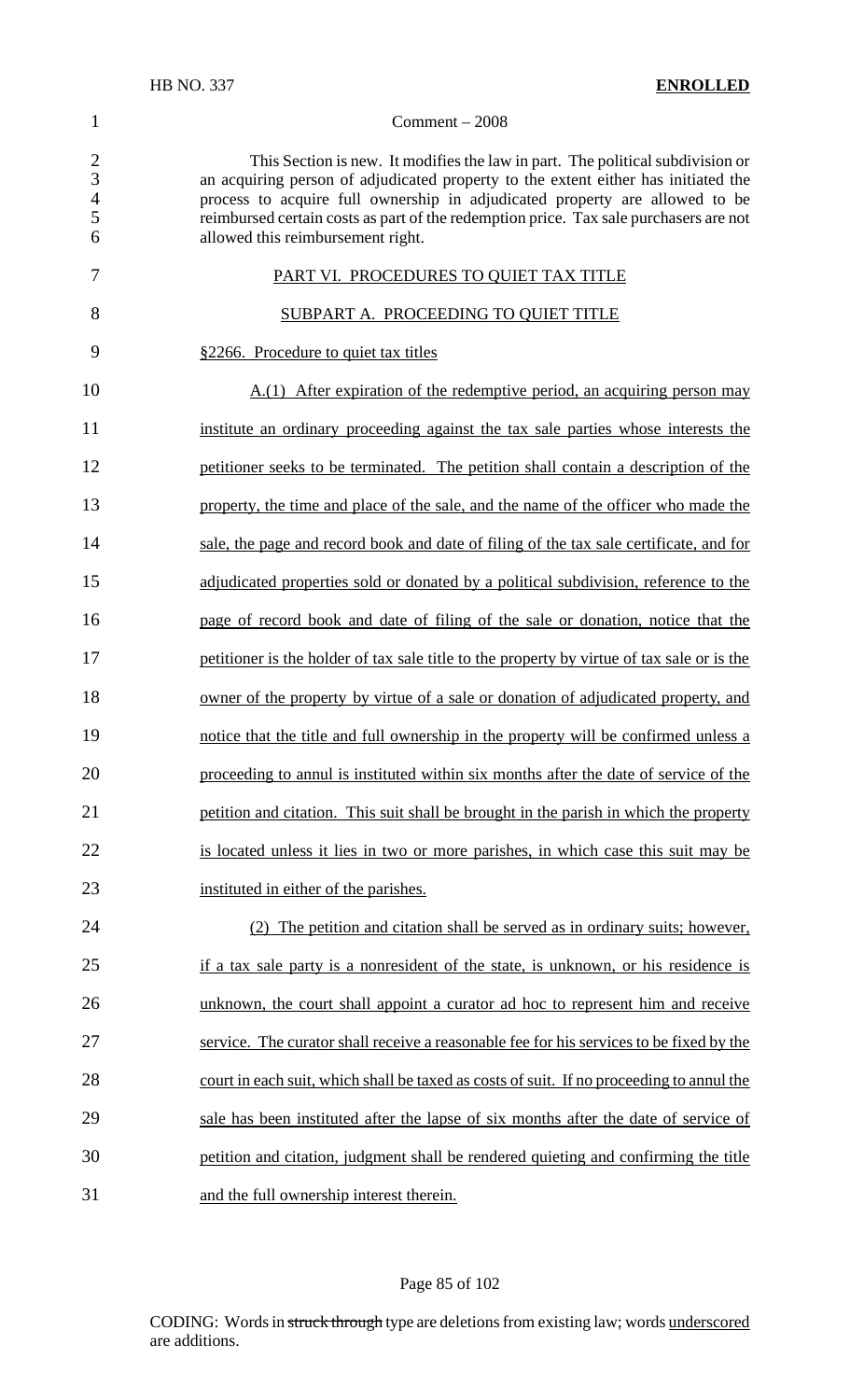| $\mathbf{1}$                     | <b>B.</b> In all cases when tax titles have been quieted by prescription of five years                                                                                                                                                                                                                                                                                                                                                   |
|----------------------------------|------------------------------------------------------------------------------------------------------------------------------------------------------------------------------------------------------------------------------------------------------------------------------------------------------------------------------------------------------------------------------------------------------------------------------------------|
| $\overline{2}$                   | under the provisions of Article VII, Section 25 of the Louisiana Constitution, the                                                                                                                                                                                                                                                                                                                                                       |
| 3                                | purchaser, donee, or his heirs or assigns may, either obtain a judgment of the court                                                                                                                                                                                                                                                                                                                                                     |
| 4                                | confirming the title by suit in the manner and form in Subsection A of this Section,                                                                                                                                                                                                                                                                                                                                                     |
| 5                                | except that the delay for answer shall be ten days instead of six months, provided that                                                                                                                                                                                                                                                                                                                                                  |
| 6                                | the failure to bring suit shall in no manner affect such prescriptive titles.                                                                                                                                                                                                                                                                                                                                                            |
| 7                                | <u>C. The petitioner may file a notice of lis pendens with the recorder of</u>                                                                                                                                                                                                                                                                                                                                                           |
| 8                                | mortgages of the parish in which the property is located. A transfer, mortgage, lien,                                                                                                                                                                                                                                                                                                                                                    |
| 9                                | privilege, or other encumbrance filed after the filing of the notice of lis pendens shall                                                                                                                                                                                                                                                                                                                                                |
| 10                               | not affect the property. The recorder of mortgages or the recorder of conveyances                                                                                                                                                                                                                                                                                                                                                        |
| 11                               | shall cancel, erase, terminate, or release the acts upon request of the petitioner.                                                                                                                                                                                                                                                                                                                                                      |
| 12                               | $Comment - 2008$                                                                                                                                                                                                                                                                                                                                                                                                                         |
| 13<br>14<br>15<br>16             | This Section reproduces the substance of and combines former R.S. 47:2228<br>and 2228.1. Subsection B allows the petitioner to file a notice of lis pendens. An<br>encumbrance filed after the filing of the notice of lis pendens does not affect the<br>property.                                                                                                                                                                      |
| 17                               | SUBPART B. MONITION PROCEEDINGS                                                                                                                                                                                                                                                                                                                                                                                                          |
| 18                               | §2271. Availability of monition                                                                                                                                                                                                                                                                                                                                                                                                          |
| 19                               | In addition to all other procedures, after the expiration of the applicable                                                                                                                                                                                                                                                                                                                                                              |
| 20                               | redemptive period, an acquiring person may protect himself from eviction from the                                                                                                                                                                                                                                                                                                                                                        |
| 21                               | property to which ownership or tax sale title has been transferred by filing a petition                                                                                                                                                                                                                                                                                                                                                  |
| 22                               | for monition in the district court of the parish in which the property is located in                                                                                                                                                                                                                                                                                                                                                     |
| 23                               | accordance with the following Sections.                                                                                                                                                                                                                                                                                                                                                                                                  |
| 24                               | $Comments - 2008$                                                                                                                                                                                                                                                                                                                                                                                                                        |
| 25<br>26<br>27                   | (a) This Section is new. It changes the law in part. Monition proceedings<br>under R.S. 13:4941 et seq. were previously available for tax sales under R.S. 13:4941<br>which has been repealed by this revision.                                                                                                                                                                                                                          |
| 28<br>29<br>30                   | (b) The Section clarifies the law by clearly making a monition available to<br>political subdivisions acquiring full ownership and other persons to whom<br>adjudicated property has been sold or donated.                                                                                                                                                                                                                               |
| 31<br>32<br>33<br>34<br>35<br>36 | (c) This Section overrules certain cases holding that monition proceedings<br>are not available until after the expiration of the five year prescriptive period<br>contained in La. Const. Art. VII, § 25. See In re Raz, 871 So. 2d 363 (La. App. 1<br>Cir. 2004); Gunter v. Moore, 838 So. 2d 118 (La. App. 3 Cir. 2003). Under this<br>Section a monition can be brought after the expiration of the applicable redemptive<br>period. |

## Page 86 of 102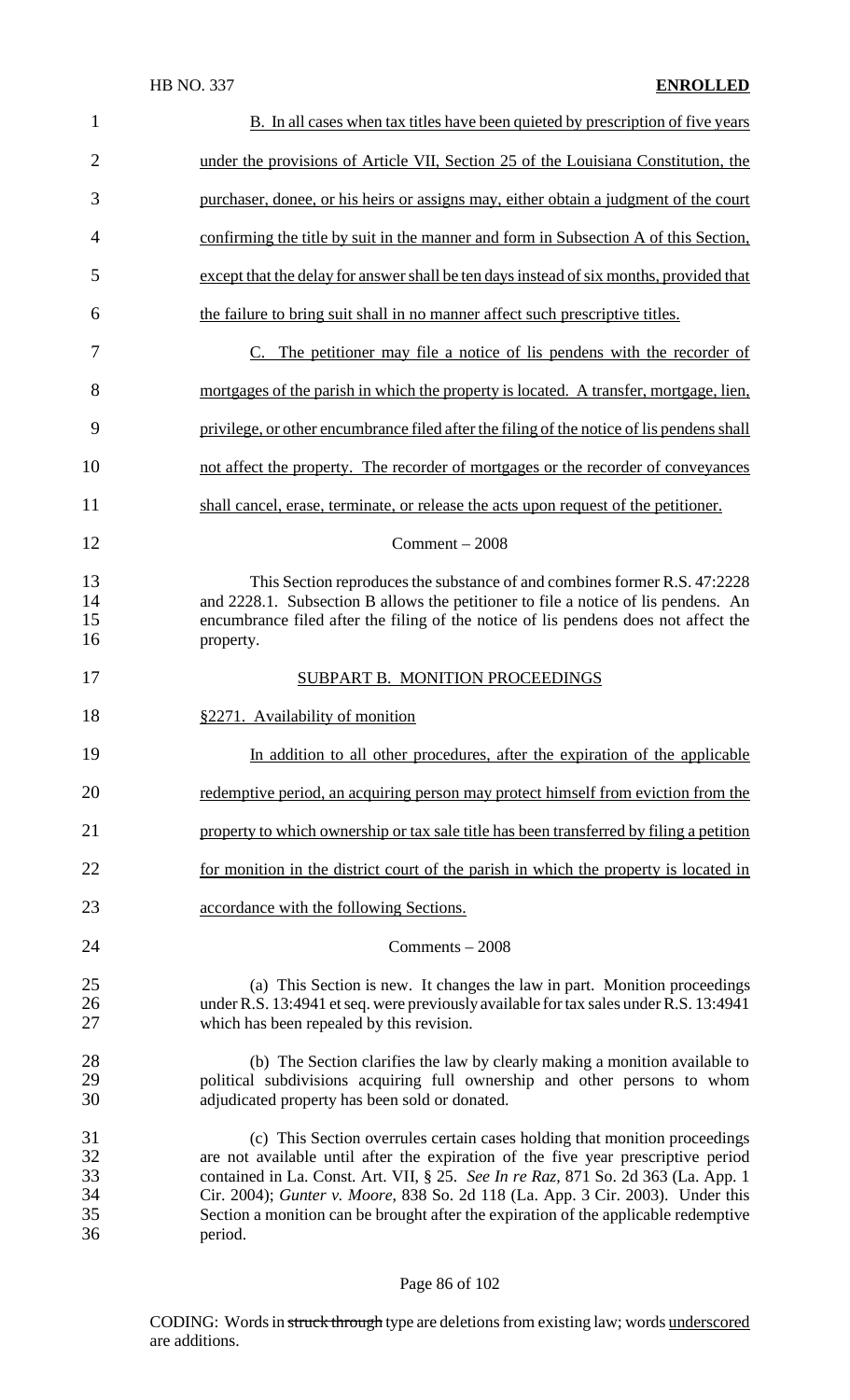1 §2272. Contents of petition

| $\overline{2}$ | The petition for monition shall state the manner of acquisition. The petitioner                                                                                                        |
|----------------|----------------------------------------------------------------------------------------------------------------------------------------------------------------------------------------|
| 3              | shall attach to the petition a certified copy of the tax sale certificate, donation, or                                                                                                |
| 4              | other title instrument under which the property or tax sale title was obtained from the                                                                                                |
| 5              | political subdivision and a certified copy of the sale, donation, or other title                                                                                                       |
| 6              | instrument under which the petitioner obtained title or tax sale title to the property,                                                                                                |
| 7              | if different.                                                                                                                                                                          |
| 8              | $Comment - 2008$                                                                                                                                                                       |
| 9              | This Section is based on R.S. 13:4943. It is not intended to change the law.                                                                                                           |
| 10             | §2273. Grant of monition                                                                                                                                                               |
| 11             | The clerk shall, on application of the buyer or donee, grant this monition in                                                                                                          |
| 12             | the name of the state and affix to it the seal of the court.                                                                                                                           |
| 13             | $Comment - 2008$                                                                                                                                                                       |
| 14             | This Section is based on R.S. 13:4944. It is not intended to change the law.                                                                                                           |
| 15             | §2274. Lis pendens                                                                                                                                                                     |
| 16             | The petitioner may file a notice of lis pendens of the monition proceeding                                                                                                             |
| 17             | with the recorder of mortgages of the parish in which the property is located. A                                                                                                       |
| 18             | transfer, mortgage, lien, privilege, or other encumbrance filed after the filing of the                                                                                                |
| 19             | notice of lis pendens shall not affect the property. The recorder of mortgages or the                                                                                                  |
| 20             | recorder of conveyances shall cancel, erase, or terminate, as applicable, the acts on                                                                                                  |
| 21             | the request of the petitioner.                                                                                                                                                         |
| 22             | Comments - 2008                                                                                                                                                                        |
| 23<br>24<br>25 | This Section is new. It allows the petitioner to file a notice of lis pendens.<br>Any encumbrance filed after the filing of the notice of lis pendens does not affect the<br>property. |
| 26             | <u>§2275. Notice</u>                                                                                                                                                                   |
| 27             | A.(1) After filing the petition, the petitioner shall send a written notice to all                                                                                                     |
| 28             | tax sale parties whose interest the petitioner intends to be terminated containing the                                                                                                 |
| 29             | information set forth in the form provided in Subsection B of this Section. The                                                                                                        |
| 30             | written notice shall provide that the parties have until the later of the following to                                                                                                 |
| 31             | show cause why grounds exist for a nullity under this Chapter:                                                                                                                         |

## Page 87 of 102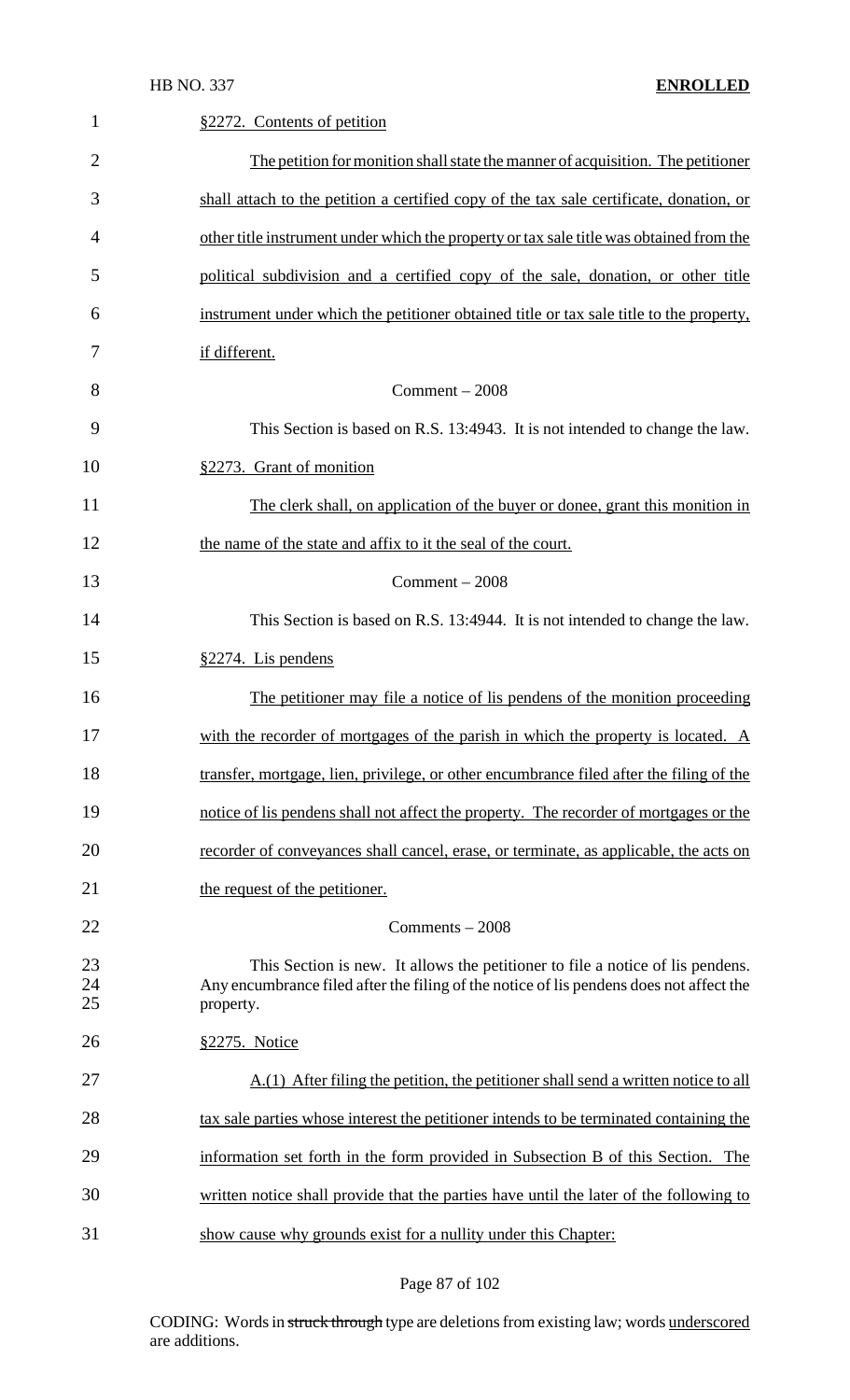| $\mathbf{1}$   | (a) Six months after the first publication of the notice provided in R.S.                 |
|----------------|-------------------------------------------------------------------------------------------|
| $\overline{2}$ | $47:2276$ , if the proceeding is brought less than five years after filing the tax sale   |
| 3              | certificate.                                                                              |
| 4              | (b) Sixty days after the first publication of the notice provided in R.S.                 |
| 5              | 47:2276, if the proceeding is brought five years or more after the filing of the tax sale |
| 6              | certificate.                                                                              |
| 7              | (2) If the notice is sent after the expiration of the redemptive period, this             |
| 8              | notice shall constitute a notice of sale. The sending of this notice shall constitute     |
| 9              | service of the notice of sale, under Article VII, Section 25 of the Louisiana             |
| 10             | Constitution.                                                                             |
| 11             | B. This written notice shall be sufficient, and it shall not be necessary to              |
| 12             | determine whether any notice of tax sale or other notices were given. The written         |
| 13             | notice shall be sufficient if it is in the following form:                                |
| 14             | "This is an important legal notice.                                                       |
| 15             | Please read it carefully. You will receive no further notice.                             |
| 16             | [Date]                                                                                    |
| 17             | [Name]                                                                                    |
| 18             | [Address]                                                                                 |
| 19             | $[City], [ST]$ $[Zip]$                                                                    |
| 20             | RE:<br>Property:<br>[PropertyAddress]                                                     |
| 21             | [DescriptionofPropertyAbbr]                                                               |
| 22             | Parish of<br>, State of Louisiana                                                         |
| 23             | You have been identified as a person who may have an interest in the above                |
| 24             | described property.                                                                       |
| 25             | Your rights or interest in the property will be terminated if you do not take             |
| 26             | action.                                                                                   |
| 27             | A lawsuit known as a Petition for Monition pursuant to R.S. 47: 2271 et seq.              |
| 28             | has been filed affecting the referenced property (the "property") in the proceeding       |
|                | entitled In Re [name of petitioner] under docket number [docket no.] of the [name         |
| 29             |                                                                                           |

Page 88 of 102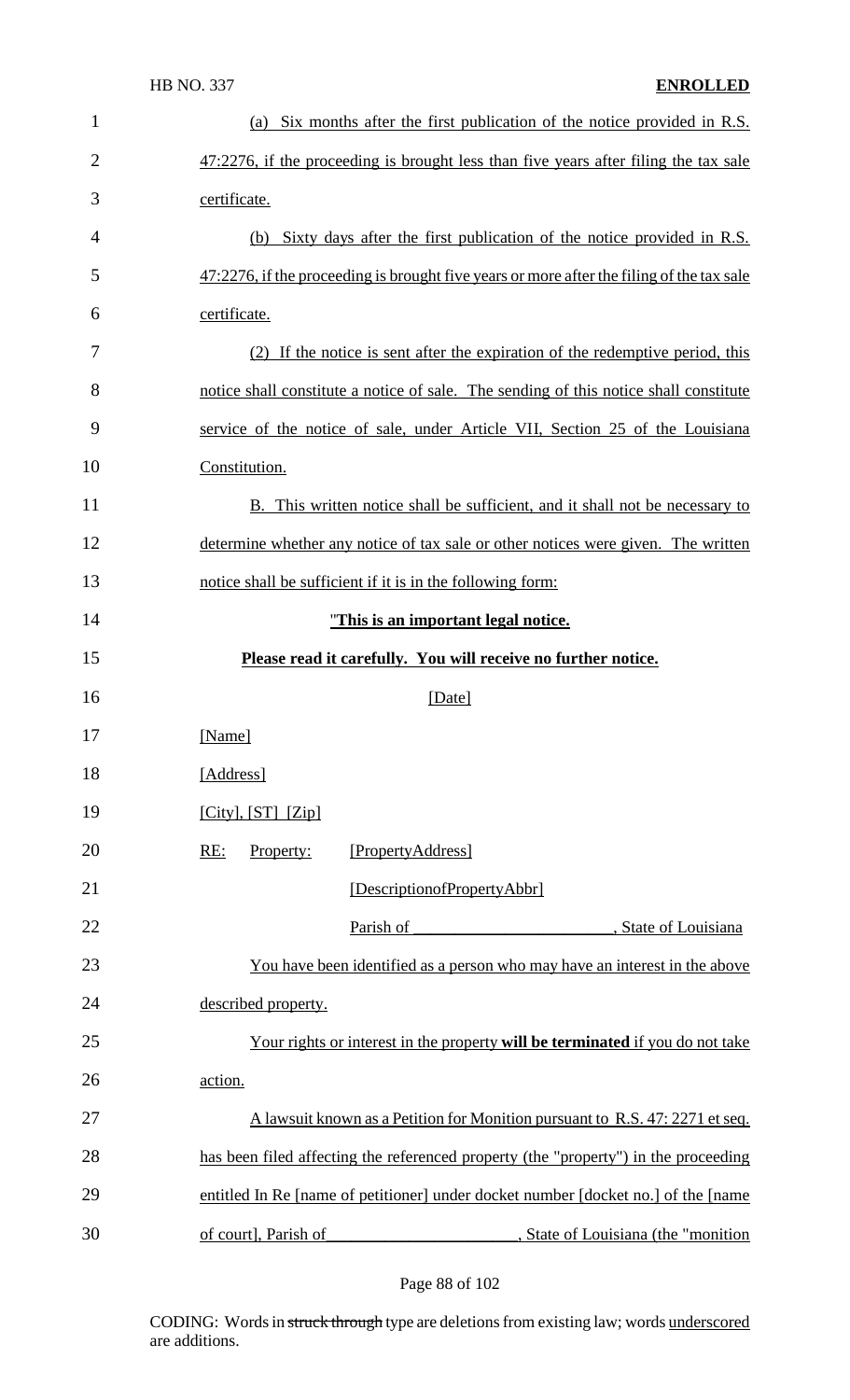| $\mathbf{1}$                     | proceeding") by [name of petitioner], which purchased the property pursuant to                                                                                                                                                                                                                                                                                                                                                                      |
|----------------------------------|-----------------------------------------------------------------------------------------------------------------------------------------------------------------------------------------------------------------------------------------------------------------------------------------------------------------------------------------------------------------------------------------------------------------------------------------------------|
| $\overline{2}$                   | [name of act] and recorded as [recordation information] of the official records of                                                                                                                                                                                                                                                                                                                                                                  |
| 3                                | Parish, Louisiana. The monition has been published on                                                                                                                                                                                                                                                                                                                                                                                               |
| 4                                | [date of first publication] (the "publication") in the official journal(s) of                                                                                                                                                                                                                                                                                                                                                                       |
| 5                                | Parish, including [list name(s) of official journal].                                                                                                                                                                                                                                                                                                                                                                                               |
| 6                                | If you do not file an opposition in the Monition Proceeding or file an action                                                                                                                                                                                                                                                                                                                                                                       |
| 7                                | for a nullity under Chapter 5 of Subtitle III of Louisiana Revised Statutes Title 47,                                                                                                                                                                                                                                                                                                                                                               |
| 8                                | within [60 days] [6 months] of the publication date stated above, your interest in the                                                                                                                                                                                                                                                                                                                                                              |
| 9                                | property listed above will be terminated."                                                                                                                                                                                                                                                                                                                                                                                                          |
| 10                               | Comment $-2008$                                                                                                                                                                                                                                                                                                                                                                                                                                     |
| 11<br>12<br>13<br>14<br>15<br>16 | This Section is new. It changes the law. In the monition proceedings<br>covering tax sales, the petitioner is required to send a notice. This notice Section is<br>substantially similar to the notice provision in R.S. 47:2157(A). See the Comments<br>to R.S. 47:2157. The only substantive difference is that the time periods begin to run<br>with the publication of notice, not with the date of the notice provided for in this<br>Section. |
| 17                               | §2276. Publication                                                                                                                                                                                                                                                                                                                                                                                                                                  |
| 18                               | The petitioner shall publish a monition contemporaneously with or following                                                                                                                                                                                                                                                                                                                                                                         |
| 19                               | the sending of the notice calling on all tax sale parties whose interest the petitioner                                                                                                                                                                                                                                                                                                                                                             |
| 20                               | intends to be terminated to show cause within the time period provided in R.S.                                                                                                                                                                                                                                                                                                                                                                      |
| 21                               | 47:2275 and this Section why grounds exist for a nullity under the provisions of this                                                                                                                                                                                                                                                                                                                                                               |
| 22                               | Chapter. The publication shall be given two times for immovable property, provided                                                                                                                                                                                                                                                                                                                                                                  |
| 23                               | that the second publication for immovable property shall be published not earlier                                                                                                                                                                                                                                                                                                                                                                   |
| 24                               | than seven days before and not later than the day before the sixtieth day following                                                                                                                                                                                                                                                                                                                                                                 |
| 25                               | the first publication. The publication shall be sufficient if it is in the following form:                                                                                                                                                                                                                                                                                                                                                          |
| 26                               | "NOTICE                                                                                                                                                                                                                                                                                                                                                                                                                                             |
| 27                               | [Name of Tax Sale Parties]                                                                                                                                                                                                                                                                                                                                                                                                                          |
| 28                               | Pursuant to an order of the<br>District Court for the Parish of                                                                                                                                                                                                                                                                                                                                                                                     |
| 29                               | of [TaxDeedHolder], Docket No.<br>in<br>the<br>matter                                                                                                                                                                                                                                                                                                                                                                                               |
| 30                               | [DocketNo], Div. _____, [Name of Court], Parish of                                                                                                                                                                                                                                                                                                                                                                                                  |
| 31                               | State of Louisiana, dated<br><u>tit was</u>                                                                                                                                                                                                                                                                                                                                                                                                         |
| 32                               | ordered as follows:                                                                                                                                                                                                                                                                                                                                                                                                                                 |

## Page 89 of 102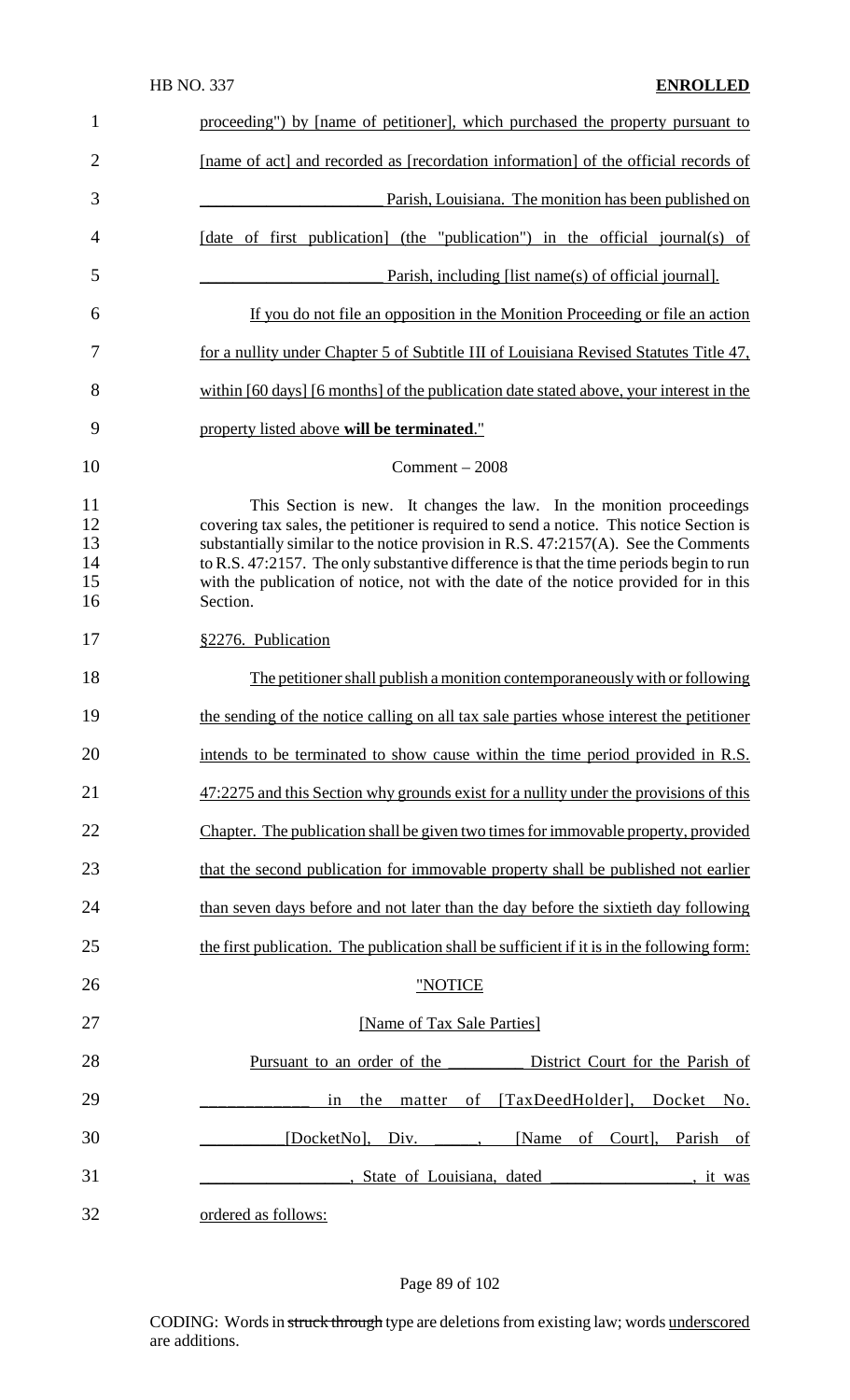| $\mathbf{1}$               | WHEREAS, [TaxDeedHolder], by act passed before [name of notary],                                                                                                                                                                                                                                                                                                             |
|----------------------------|------------------------------------------------------------------------------------------------------------------------------------------------------------------------------------------------------------------------------------------------------------------------------------------------------------------------------------------------------------------------------|
| $\overline{2}$             | recorded on [date of filing] [recordation information] of the official records of                                                                                                                                                                                                                                                                                            |
| 3                          | Parish, Louisiana, purchased property [at tax sale] [from the {name of                                                                                                                                                                                                                                                                                                       |
| 4                          | political subdivision, Louisiana adjudicated to the political subdivision for unpaid                                                                                                                                                                                                                                                                                         |
| 5                          | property taxes or other matters];                                                                                                                                                                                                                                                                                                                                            |
| 6                          | WHEREAS, [TaxDeedHolder] has applied to this Court for a monition or                                                                                                                                                                                                                                                                                                         |
| 7                          | advertisement, in conformity with R.S. 47:2271 et seq.                                                                                                                                                                                                                                                                                                                       |
| 8                          | THEREFORE, in the name of the State of Louisiana and the [Name of Court]                                                                                                                                                                                                                                                                                                     |
| 9                          | for the Parish of<br>all interested persons are cited and                                                                                                                                                                                                                                                                                                                    |
| 10                         | admonished to show cause within [sixty (60) days] [six (6) months] from the date on                                                                                                                                                                                                                                                                                          |
| 11                         | which this monition is first advertised, why grounds exist for a nullity under the                                                                                                                                                                                                                                                                                           |
| 12                         | provisions of Chapter 5 of Subtitle III of Louisiana Revised Statutes Title 47.                                                                                                                                                                                                                                                                                              |
| 13                         | The property affected by this monition is:                                                                                                                                                                                                                                                                                                                                   |
| 14                         | [Description of Property]                                                                                                                                                                                                                                                                                                                                                    |
| 15                         | Improvements thereon bear Municipal No.<br>[PropertyAddress].                                                                                                                                                                                                                                                                                                                |
| 16                         | [Name and address of Clerk]                                                                                                                                                                                                                                                                                                                                                  |
| 17                         | [Name and address of purchaser or attorney for purchaser.]"                                                                                                                                                                                                                                                                                                                  |
| 18                         | $Comment - 2008$                                                                                                                                                                                                                                                                                                                                                             |
| 19<br>20<br>21<br>22<br>23 | This Section is new. It changes the law in part. Under R.S. 13:4942 only<br>thirty days notice by publication is required. Under this Section, either a six month<br>period or a sixty day period is required depending on the time elapsed between the<br>filing of the tax sale certificate and the filing of the monition. A safe harbor form<br>publication is provided. |
| 24                         | §2277. Affidavit                                                                                                                                                                                                                                                                                                                                                             |
| 25                         | The petitioner shall file in the monition proceeding an affidavit stating how                                                                                                                                                                                                                                                                                                |
| 26                         | the tax sale parties whose interests the petitioner intends to be terminated were                                                                                                                                                                                                                                                                                            |
| 27                         | identified, how the addresses of each tax sale party were obtained, how the notice                                                                                                                                                                                                                                                                                           |
| 28                         | was sent, the results of sending the written notice, and the dates of publication. The                                                                                                                                                                                                                                                                                       |
| 29                         | affidavit may also contain a statement of the interests to which the petitioner takes                                                                                                                                                                                                                                                                                        |
| 30                         | subject. The affidavit shall be sufficient if it is in the following form:                                                                                                                                                                                                                                                                                                   |

Page 90 of 102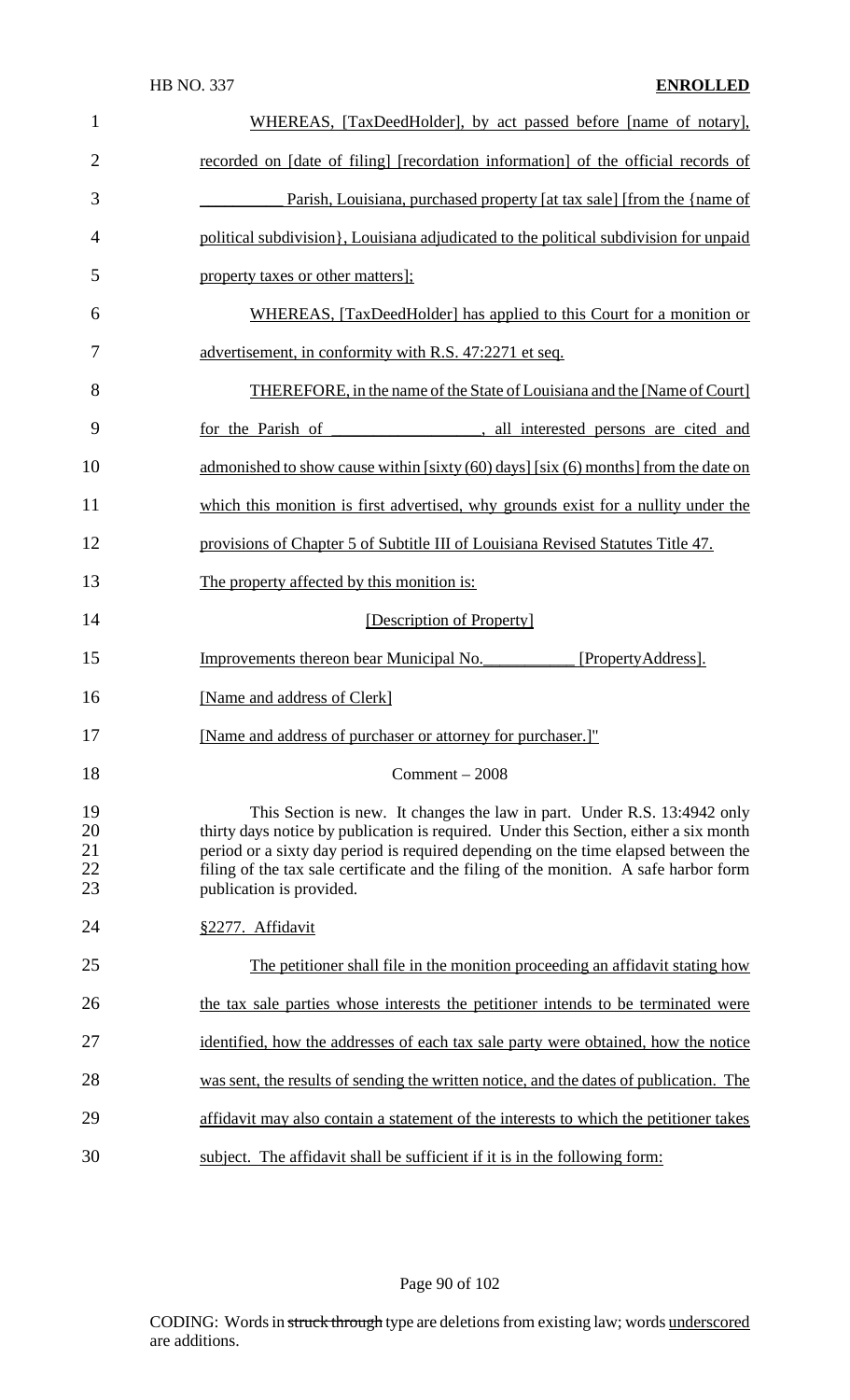| <b>HB NO. 337</b> |
|-------------------|
|-------------------|

## **ENROLLED**

| $\mathbf{1}$   | "AFFIDAVIT                                                                            |                                 | UNITED STATES OF AMERICA                                                        |  |
|----------------|---------------------------------------------------------------------------------------|---------------------------------|---------------------------------------------------------------------------------|--|
| $\overline{2}$ | BY                                                                                    | <b>STATE OF LOUISIANA</b>       |                                                                                 |  |
| 3              | [NAME OF AFFIANT]                                                                     |                                 | PARISH OF                                                                       |  |
|                |                                                                                       |                                 |                                                                                 |  |
| $\overline{4}$ |                                                                                       |                                 | If filed in the mortgage records, this affidavit shall be indexed under each of |  |
| 5              | the following names as mortgagors:                                                    |                                 |                                                                                 |  |
| 6              | (1) [Name of petitioner]                                                              |                                 |                                                                                 |  |
| 7              | (2) [Name of tax debtor]                                                              |                                 |                                                                                 |  |
| 8              | BE IT KNOWN, on the                                                                   | day of                          | [MONTH],                                                                        |  |
| 9              | $[YEAR]$ ,                                                                            |                                 |                                                                                 |  |
| 10             |                                                                                       |                                 | BEFORE ME, the undersigned notary public, duly qualified in and for the         |  |
| 11             | state and parish aforesaid, and in the presence of the undersigned competent witness; |                                 |                                                                                 |  |
| 12             | PERSONALLY CAME AND APPEARED:                                                         |                                 |                                                                                 |  |
| 13             | [Name of affiant] major domiciliary of the Parish of                                  |                                 |                                                                                 |  |
| 14             | State of Louisiana ("affiant"), who after being duly sworn, deposed and stated that   |                                 |                                                                                 |  |
| 15             | on his personal knowledge:                                                            |                                 |                                                                                 |  |
| 16             |                                                                                       |                                 | 1. Affiant personally examined [name of abstract] or [title certificate] or     |  |
| 17             | [public records] (the "abstract") affecting the following described immovable         |                                 |                                                                                 |  |
| 18             | property located in the Parish of                                                     |                                 | , State of Louisiana (the                                                       |  |
| 19             | "Property"):                                                                          |                                 |                                                                                 |  |
| 20             |                                                                                       | [Legal description of property] |                                                                                 |  |
| 21             |                                                                                       |                                 | 2. A review of the abstract by the Affiant revealed the following persons or    |  |
| 22             | entities with an interest in the property, with such interest being listed beside the |                                 |                                                                                 |  |
| 23             | name:                                                                                 |                                 |                                                                                 |  |
| 24             | Interest in property<br>Name                                                          |                                 | Recordation information                                                         |  |
|                |                                                                                       |                                 |                                                                                 |  |
|                |                                                                                       |                                 |                                                                                 |  |

Page 91 of 102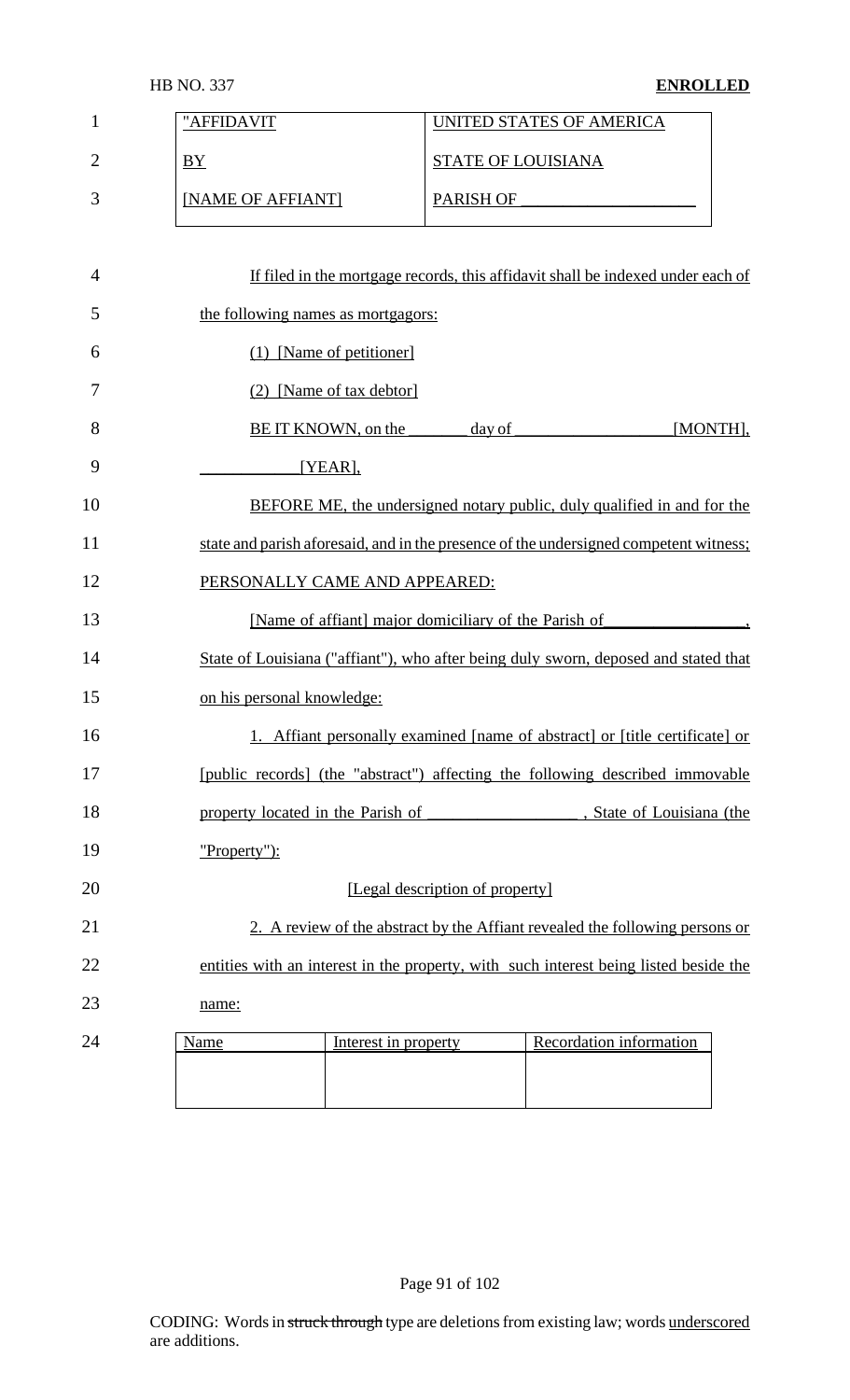| $\mathbf{1}$   |            | 3. Affiant reviewed the documents listed in the abstract, the telephone book              |         |         |                                                                 |
|----------------|------------|-------------------------------------------------------------------------------------------|---------|---------|-----------------------------------------------------------------|
| $\overline{2}$ | published  | by [name of telephone book publisher] for the Parish of                                   |         |         |                                                                 |
| 3              |            |                                                                                           |         |         | dated for use until [date], or utilized all the resources under |
| 4              |            | [list other examination resources, including Internet search engines, if any], and the    |         |         |                                                                 |
| 5              |            | search revealed the following last known addresses for the persons listed in Item 2       |         |         |                                                                 |
| 6              | above:     |                                                                                           |         |         |                                                                 |
| 7              | Name       | Address                                                                                   |         |         |                                                                 |
|                |            |                                                                                           |         |         |                                                                 |
| 8              |            | 4. Affiant reviewed the records of the Louisiana Secretary of State and the               |         |         |                                                                 |
| 9              |            | secretary of state of the states set forth by the names of the entities listed below, and |         |         |                                                                 |
| 10             |            | the search revealed the following addresses for the entities listed in Item 2 above:      |         |         |                                                                 |
| 11             | Name       | <b>State</b>                                                                              |         | Address |                                                                 |
|                |            |                                                                                           |         |         |                                                                 |
| 12             |            | 5. Affiant caused to be sent a written notice notifying the persons or entities           |         |         |                                                                 |
| 13             |            | listed in Item 2 above at the addresses listed in Items 3 and 4 above. A sample of the    |         |         |                                                                 |
| 14             |            | form of the written notice is attached and satisfied R.S. 47:2275(B).                     |         |         |                                                                 |
| 15             |            | 6. The method and results of the notifications set forth in Item 5 above are              |         |         |                                                                 |
| 16             |            | listed by name and address as follows:                                                    |         |         |                                                                 |
| 17             | Name       | <b>Method of Sending</b>                                                                  | Results |         |                                                                 |
|                |            |                                                                                           |         |         |                                                                 |
| 18             |            | 7. A Petition for monition was filed on [date of filing] under In Re: [name]              |         |         |                                                                 |
| 19             |            | of petitioner] Applying for Monition, Docket No. [docket number], on the docket of        |         |         |                                                                 |
| 20             |            | the [name of court], State of Louisiana (the "monition proceeding").                      |         |         |                                                                 |
| 21             |            | 8. Pursuant to an order of the court in the monition proceeding, the monition             |         |         |                                                                 |
| 22             |            | was published in the [journal of general circulation for the political subdivision] on    |         |         |                                                                 |
| 23             |            | $[date(s)]$ [and was posted on the property]. The form of publication is attached and     |         |         |                                                                 |
| 24             | satisfied. |                                                                                           |         |         |                                                                 |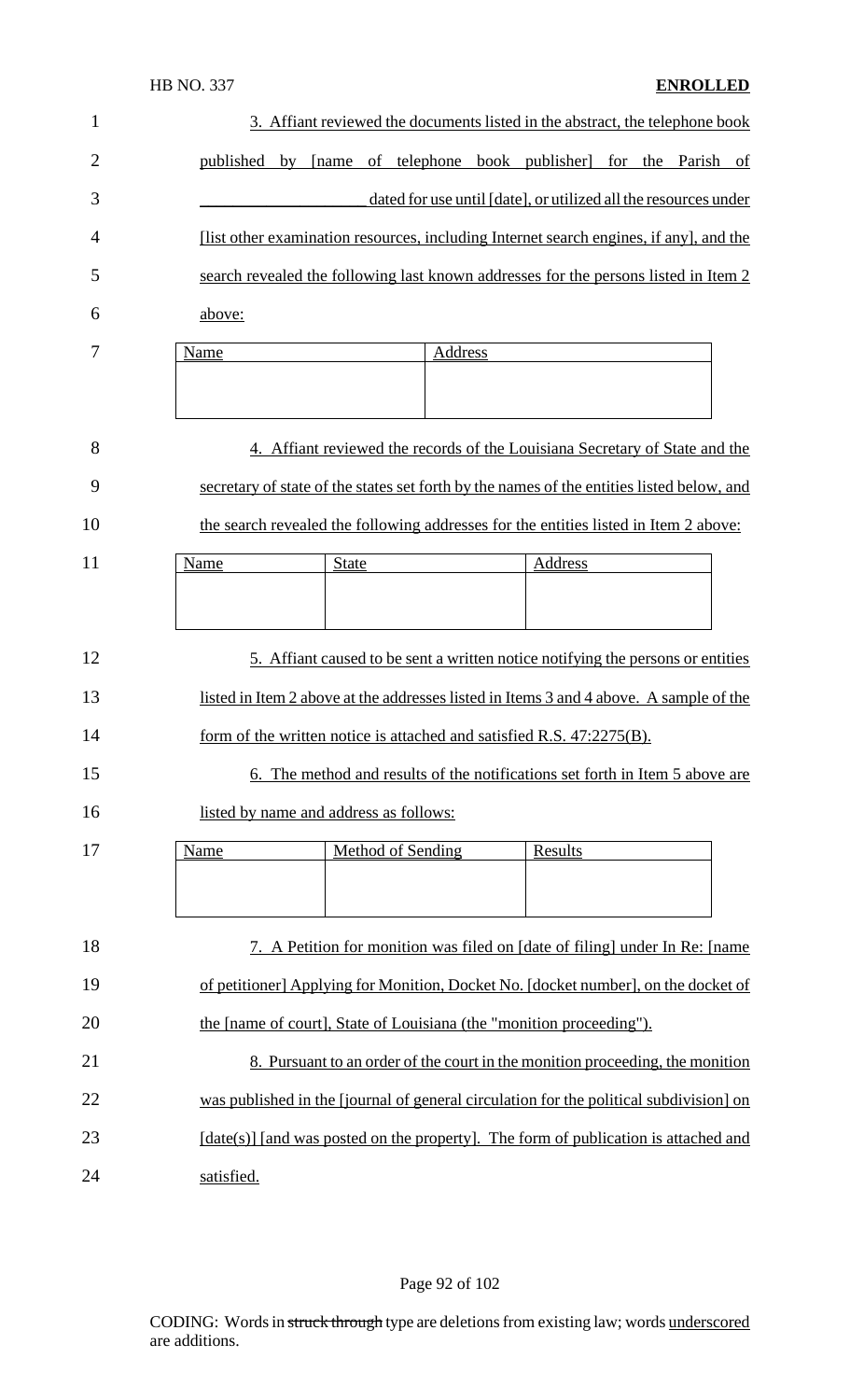| 1        | 9. Pursuant to R.S. 47:2280(C), the following interests are canceled,                    |
|----------|------------------------------------------------------------------------------------------|
| 2        | terminated, erased or released, as applicable, only insofar as they affect the property: |
| 3        | Recordation Information<br>Name of Interest Holder<br>Name of Instrument                 |
|          |                                                                                          |
| 4        | THUS DONE AND PASSED on the day, month and year set forth above, in                      |
| 5        | the presence of the undersigned competent witness, who have signed their names           |
| 6        | with Affiant, and me, notary, after reading of the whole.                                |
| 7        | WITNESSES:<br><b>AFFIANT:</b>                                                            |
| 8<br>9   | Printed Name:<br>Printed Name:                                                           |
| 10<br>11 | Printed Name:                                                                            |
| 12       |                                                                                          |
| 13       | <b>NOTARY PUBLIC</b>                                                                     |
| 14       | <b>Printed Name:</b>                                                                     |
| 15       | $^{\prime\prime}$<br>Notary/Bar Roll No.:                                                |
| 16       | $Comment - 2008$                                                                         |
| 17       | This Section is new. It changes the law. An affidavit is required to be filed            |
| 18       | in the monition proceeding. The affidavit is substantially similar to the affidavit      |
| 19       | provided in R.S. 47:2157(D), except that certain details of the monition proceeding      |
| 20       | are included. A safe harbor form of affidavit is provided.                               |
| 21       | §2278. Judgment                                                                          |
| 22       | At the expiration of the applicable time period set forth in R.S. 47:2275 and            |
| 23       | 2276, the party obtaining the monition may apply to the court which rendered the         |
| 24       | monition to confirm the title to and full ownership in the property and homologate       |
| 25       | the sale. The court shall homologate and confirm the sale and the title to and full      |
| 26       | ownership in the property if the affidavit under R.S. 47:2277 has been filed and no      |
| 27       | opposition has been filed. If opposition is made to the homologation, the provisions     |
| 28       | regarding actions to annul under this Chapter shall apply.                               |

Page 93 of 102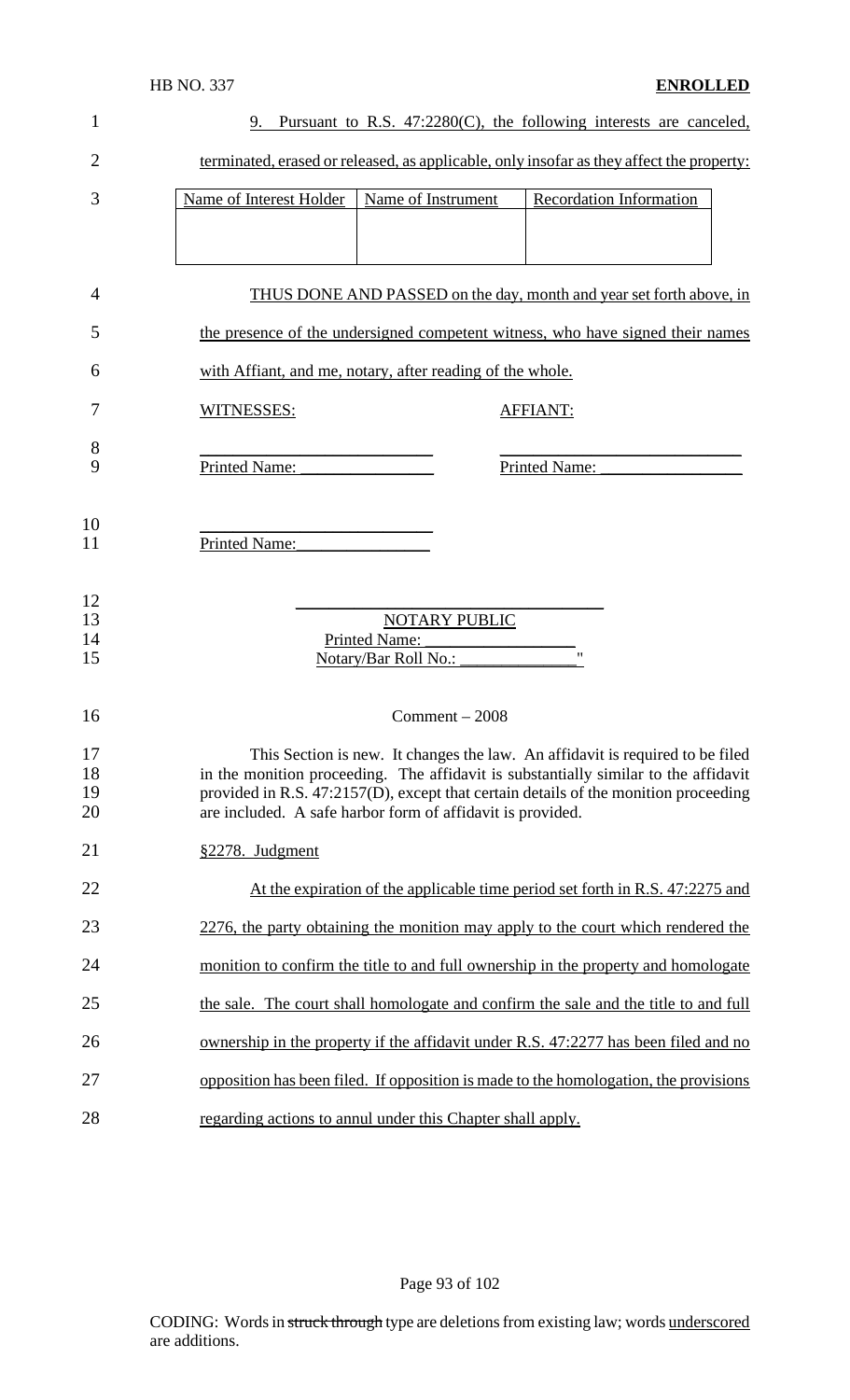#### Comment – 2008

2 This Section is based on R.S. 13:4945. It requires a judgment after the expiration of the applicable time upon application of the petition if the affidavit 3 expiration of the applicable time upon application of the petition if the affidavit under R.S. 47:2277 has been filed and no opposition has been filed. If an opposition 4 under R.S. 47:2277 has been filed and no opposition has been filed. If an opposition<br>5 has been filed, it is to be tried in accordance with the rules applicable to an action for 5 has been filed, it is to be tried in accordance with the rules applicable to an action for nullity. See R.S. 47:2286 et seq. nullity. See R.S. 47:2286 et seq.

| 7        | §2279. Costs                                                                                                         |
|----------|----------------------------------------------------------------------------------------------------------------------|
| 8        | When no opposition is made to the confirmation of the sale, the costs of the                                         |
| 9        | proceeding shall be paid by the party who prays for the monition.                                                    |
| 10       | $Comment - 2008$                                                                                                     |
| 11<br>12 | This Section incorporates R.S. 13:4949 in the tax sale monition proceeding.<br>It is not intended to change the law. |
| 13       | §2280. Filing of the judgment; affidavit                                                                             |
| 14       | A. The judgment rendered in the monition proceeding may be filed with the                                            |
| 15       | recorder of mortgages of the parish in which the property is located.                                                |
| 16       | <b>B.</b> The petitioner may file the affidavit provided in R.S. 47:2277 with the                                    |
| 17       | recorder of mortgages. The recorder of mortgages shall index the affidavit only                                      |
| 18       | under the names of the petitioner and the tax debtor as mortgagors.                                                  |
| 19       | C. The filing of the affidavit provided in Subsection B of this Section with                                         |
| 20       | the recorder of mortgages of the parish in which the property is located shall operate                               |
| 21       | as a cancellation, termination, release, or erasure of record of:                                                    |
| 22       | (1) All statutory impositions due and owing to the selling or donor political                                        |
| 23       | subdivision prior to the date of the original acquisition by a tax sale purchaser or                                 |
| 24       | donee of adjudicated property.                                                                                       |
| 25       | (2) All statutory impositions of all political subdivisions and all other                                            |
| 26       | interests, liens, privileges, and other encumbrances under governmental liens arising                                |
| 27       | prior to the original sale of adjudicated property to the acquiring person, or the filing                            |
| 28       | of the notice required under R.S. 47:2236(E).                                                                        |
| 29       | (3) All interests, liens, mortgages, and other encumbrances recorded against                                         |
| 30       | the property and listed in the affidavit, other than governmental liens not included                                 |
| 31       | in Paragraph (2) of this Subsection.                                                                                 |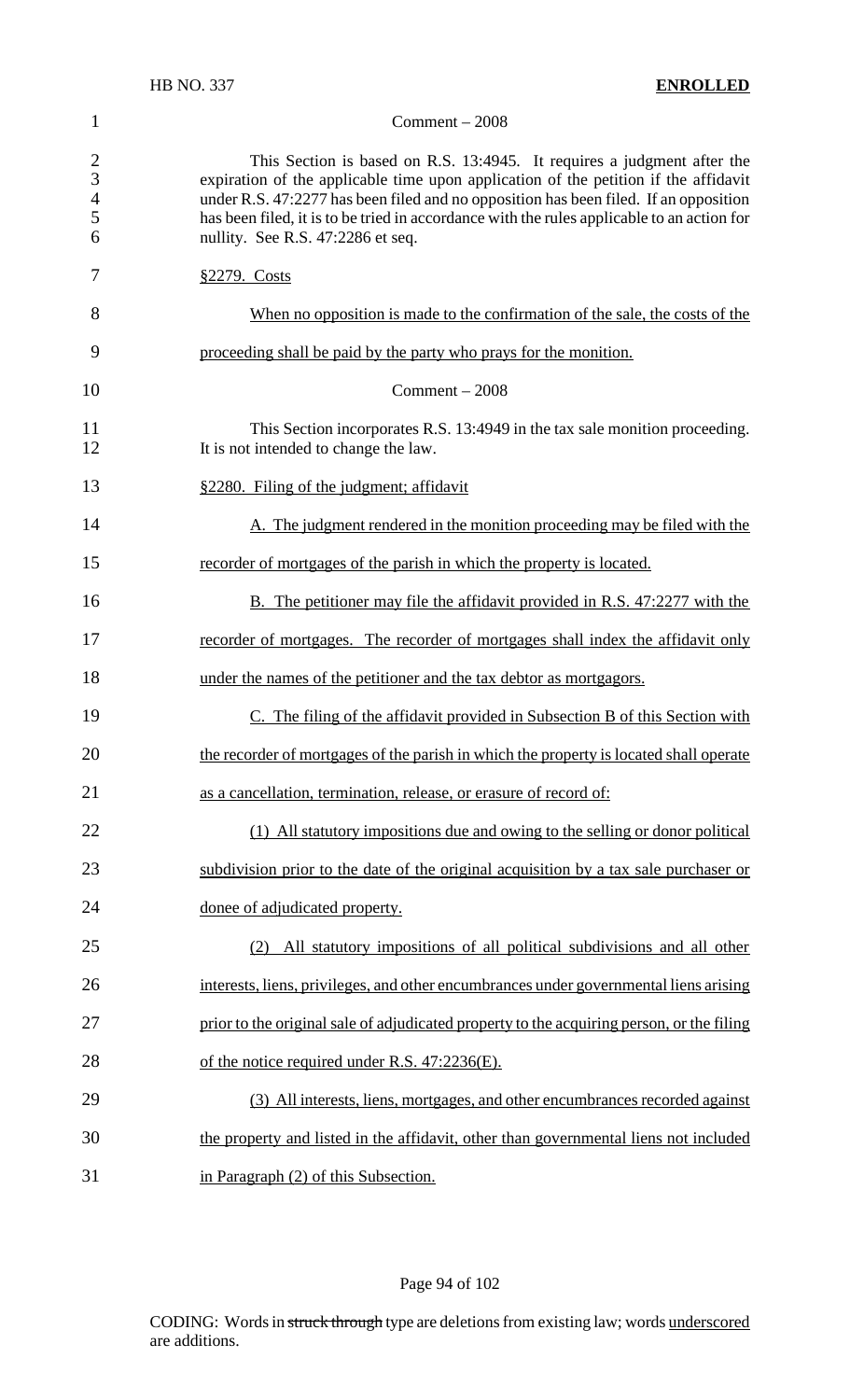## HB NO. 337 **ENROLLED**

| 1                          | D. After the filing of the affidavit, the recorder of mortgages or the recorder                                                                                                                                                                                                                                                                                                                |
|----------------------------|------------------------------------------------------------------------------------------------------------------------------------------------------------------------------------------------------------------------------------------------------------------------------------------------------------------------------------------------------------------------------------------------|
| $\overline{2}$             | of conveyances shall treat as canceled, terminated, released, or erased all those liens,                                                                                                                                                                                                                                                                                                       |
| 3                          | privileges, mortgages, or other encumbrances canceled, terminated, released, or                                                                                                                                                                                                                                                                                                                |
| 4                          | erased under Subsection C of this Section.                                                                                                                                                                                                                                                                                                                                                     |
| 5                          | E. The petitioner shall be liable to and indemnify the recorder of mortgages,                                                                                                                                                                                                                                                                                                                  |
| 6                          | the recorder of conveyances, and any other person relying on the cancellation,                                                                                                                                                                                                                                                                                                                 |
| 7                          | termination, release, or erasure by affidavit for any damages that they may suffer as                                                                                                                                                                                                                                                                                                          |
| 8                          | a consequence of such reliance if the recorded affidavit contains materially false or                                                                                                                                                                                                                                                                                                          |
| 9                          | incorrect statements that cause the recorder to incorrectly cancel, terminate, release,                                                                                                                                                                                                                                                                                                        |
| 10                         | or erase any interest as provided in the affidavit. The recorder of mortgages and the                                                                                                                                                                                                                                                                                                          |
| 11                         | recorder of conveyances shall not be liable for any damages resulting to any person                                                                                                                                                                                                                                                                                                            |
| 12                         | or entity as a consequence of the cancellation, termination, release, or erasure of any                                                                                                                                                                                                                                                                                                        |
| 13                         | interest in compliance with this Section.                                                                                                                                                                                                                                                                                                                                                      |
| 14                         | Comments $-2008$                                                                                                                                                                                                                                                                                                                                                                               |
| 15<br>16<br>17             | (a) This Section is new. It changes the law in part. Under Subsections A and<br>B, the petitioner is allowed to file the judgment and the affidavit in the mortgage<br>records.                                                                                                                                                                                                                |
| 18<br>19<br>20<br>21       | (b) Subsections C through E are substantially similar to R.S. $47:2157$ (E)<br>through (G). See the Comments to R.S. 47:2157. The only substantive difference<br>is in Subsection C under which certain statutory impositions and governmental liens<br>are terminated.                                                                                                                        |
| 22<br>23<br>24<br>25<br>26 | (c) The tax sale purchaser and the donee of adjudicated property take free of<br>only the statutory impositions of the seller or donor political subdivision. In addition<br>to these items, a purchaser of adjudicated property and a political subdivision<br>acquiring full ownership take free of the statutory impositions of other political<br>subdivisions and all governmental liens. |
| 27                         | PART VII. ACTIONS TO ANNUL                                                                                                                                                                                                                                                                                                                                                                     |
| 28                         | §2286. Actions to annul                                                                                                                                                                                                                                                                                                                                                                        |
| 29                         | No tax sale shall be set aside except for a payment nullity, redemption nullity,                                                                                                                                                                                                                                                                                                               |
| 30                         | or a nullity under R.S. 47:2162, all of which are relative nullities. The action shall                                                                                                                                                                                                                                                                                                         |
| 31                         | be brought in the district court of the parish in which the property is located. In                                                                                                                                                                                                                                                                                                            |
| 32                         | addition, the action may be brought as a reconventional demand or an intervention                                                                                                                                                                                                                                                                                                              |
| 33                         | in an action to quiet title under R.S. 47:2266 or as an intervention in a monition                                                                                                                                                                                                                                                                                                             |
| 34                         | proceeding under R.S. 47:2271 through 2280.                                                                                                                                                                                                                                                                                                                                                    |

## Page 95 of 102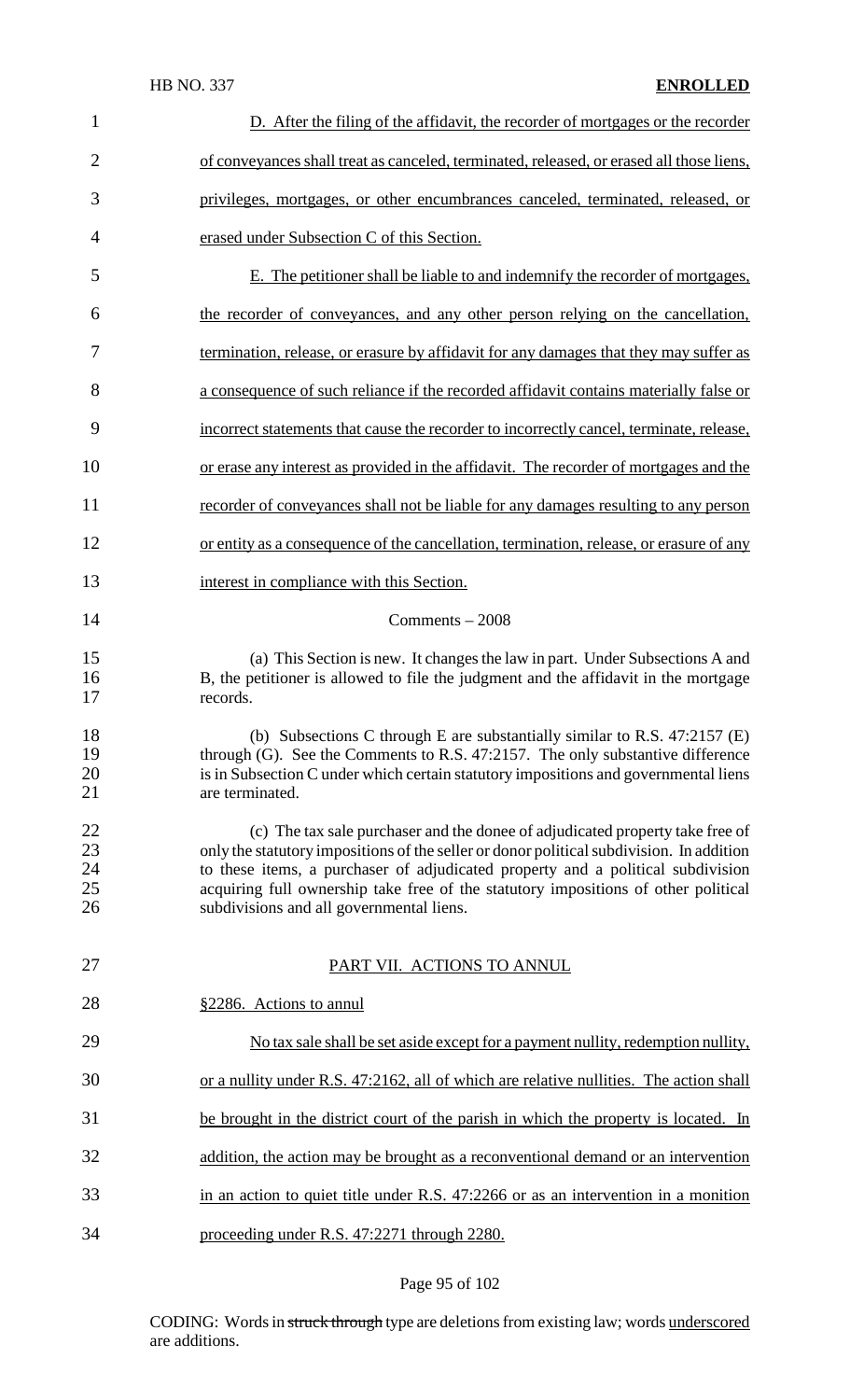# HB NO. 337 **ENROLLED** Comments – 2008 (a) This Section is new. It modifies the law in part. (b) In keeping with the emphasis of the revision, the important notice is a 4 notice of the right to redeem. Therefore, the only reason a tax sale can be set aside<br>5 or declared a nullity is for a redemption nullity, a payment nullity, or a sale to a or declared a nullity is for a redemption nullity, a payment nullity, or a sale to a prohibited person under R.S. 47:2162. A tax sale can no longer be set aside for minor procedural violationsin noticing the tax sale and in the conduct of the tax sale, etc. (c) This Section makes clear that all of these nullities are relative nullities since the nullities can be cured. A claim of a redemption nullity can be cured by the giving of notice and the passage of time under this Chapter. A claim of a payment 12 nullity can be cured by acquisitive prescription. A violation of R.S. 47:2162 is cured 13 by a sale to a good faith purchaser. An action for nullity under this Chapter is also subject to liberative prescription. See 47:2287. The action may be brought only by a tax sale party whose interest in the property has been adversely affected. (d) A nullity action or action to annul may be brought as its own action, as a reconventional demand or intervention in a suit to quiet title or as an intervention 18 in a monition proceeding. §2287. Time in which to file an action for nullity; defenses A. Any action to annul a tax sale on grounds of a redemption nullity shall be brought before the earlier of: (1) Six months after a person is duly notified using a notice, other than the notice provided in R.S. 47:2156 that is sent between the time that the redemptive period ends and five years after the date of the recordation of the tax sale certificate. (2) If a person is duly notified more than five years after the date of the 26 recordation of the tax sale certificate, sixty days after the person is duly notified. 27 B. An action to annul a tax sale on grounds of a payment nullity shall be brought before the later of: (1) Five years after the recordation of the tax sale certificate. (2) If the person bringing the action was not duly notified at least sixty days before the end of that five-year period, then within sixty days after the date that the person was duly notified. C. When a nullity is asserted as a reconventional demand in a quiet title action or as an intervention in a quiet title action or monition proceeding, the nullity shall be asserted within the time specified for a reconventional demand or intervention in the action or proceeding.

#### Page 96 of 102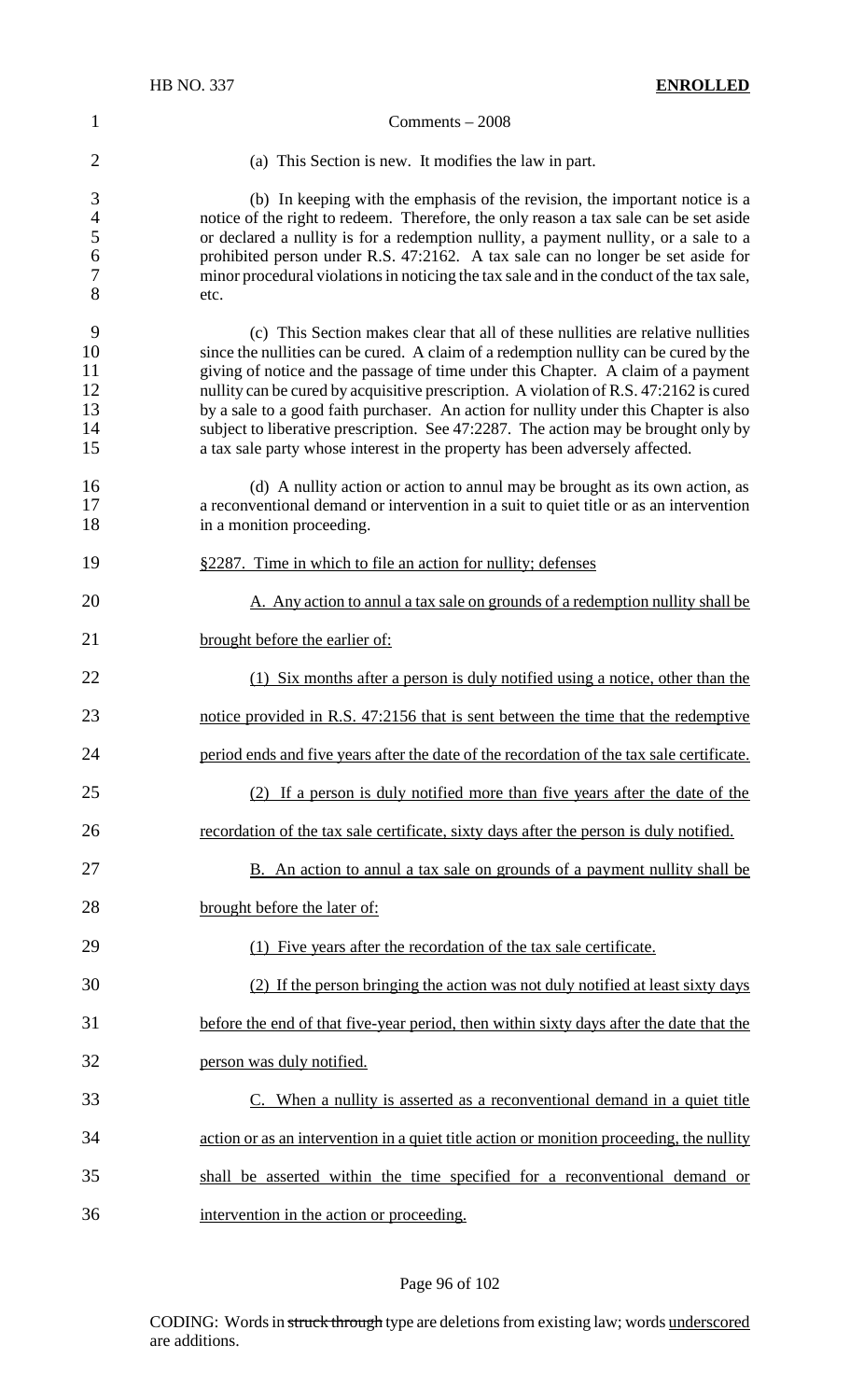| $\mathbf{1}$              | D. To the extent the interest of the person asserting a nullity has not been                                                                                                                                                                                                                                                                            |
|---------------------------|---------------------------------------------------------------------------------------------------------------------------------------------------------------------------------------------------------------------------------------------------------------------------------------------------------------------------------------------------------|
| $\overline{2}$            | terminated, or if the property remains subject to the interest pursuant to this Chapter,                                                                                                                                                                                                                                                                |
| 3                         | including without limitation R.S. $47:2121(C)(2)$ or other applicable law, such fact                                                                                                                                                                                                                                                                    |
| 4                         | shall be an absolute defense to the action of nullity.                                                                                                                                                                                                                                                                                                  |
| 5                         | $Comments - 2008$                                                                                                                                                                                                                                                                                                                                       |
| 6<br>7                    | (a) This Section is new. It modifies the law and sets for the time periods in<br>which an action for nullity must be brought.                                                                                                                                                                                                                           |
| $8\phantom{1}$<br>9<br>10 | (b) An action for nullity based on a redemption nullity must be brought<br>within six months or sixty days after a person has been duly notified depending on<br>when the notice was sent.                                                                                                                                                              |
| 11<br>12<br>13<br>14      | (c) An action for nullity based on a payment nullity must be brought five<br>years after the filing of the tax sale certificate if a person was duly notified within the<br>five year period. If the person is duly notified after the five year period, then the<br>action must be brought within sixty days of the date the person was duly notified. |
| 15<br>16<br>17            | (d) In addition to Subsections A and B, actions for nullity brought as a<br>reconventional demand or as an intervention must also be brought within time<br>periods specified for such actions in the applicable proceedings.                                                                                                                           |
| 18<br>19                  | (e) An absolute defense to an action for nullity is that the property is still<br>subject to the interest of the person claiming such nullity.                                                                                                                                                                                                          |
| 20                        | §2288. Acquisitive prescription                                                                                                                                                                                                                                                                                                                         |
| 21                        | The tax sale certificate and the act by which an acquiring person obtains full                                                                                                                                                                                                                                                                          |
| 22                        | ownership constitute just title for purposes of acquisitive prescription.                                                                                                                                                                                                                                                                               |
| 23                        | $Comment - 2008$                                                                                                                                                                                                                                                                                                                                        |
| 24<br>25<br>26<br>27      | This Section is new. It is not intended to change the law. The Section<br>codifies jurisprudence constante. See e.g., Giddens v. Mobley, 37 La. Ann. 41 (La.<br>1885); Soniat v. Donovan, 43 So. 464 (La. 1907); Wickoff's Heirs v. Miller, 19 So.<br>475 (La. 1886).                                                                                   |
| 28                        | §2289. Effect of judgment                                                                                                                                                                                                                                                                                                                               |
| 29                        | A. A judgment based on a payment nullity not only reinstates the interest of                                                                                                                                                                                                                                                                            |
| 30                        | the tax debtor, or person claiming ownership through the tax debtor in the property,                                                                                                                                                                                                                                                                    |
| 31                        | but also reinstates all interests in the property otherwise terminated, released,                                                                                                                                                                                                                                                                       |
| 32                        | canceled, or erased pursuant to this Chapter, to the extent the interest has not                                                                                                                                                                                                                                                                        |
| 33                        | otherwise terminated pursuant to its terms or by operation of law.                                                                                                                                                                                                                                                                                      |
| 34                        | <b>B.</b> Other than as to the tax debtor, or a person claiming ownership through                                                                                                                                                                                                                                                                       |
| 35                        | the tax debtor, a judgment for a redemption nullity reinstates the interest of the                                                                                                                                                                                                                                                                      |
| 36                        | person claiming the nullity, to the extent the interest has not otherwise terminated                                                                                                                                                                                                                                                                    |

Page 97 of 102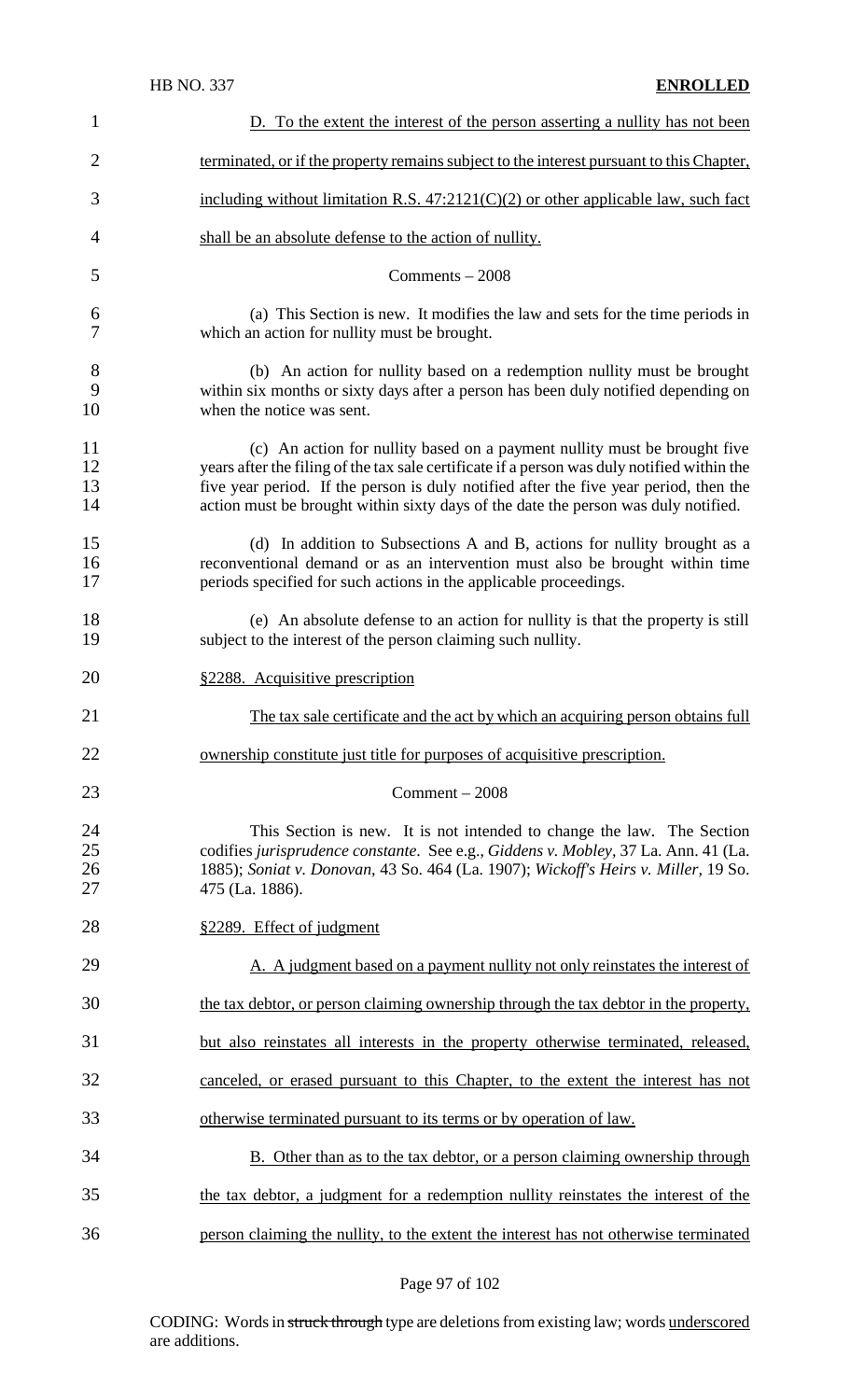## HB NO. 337 **ENROLLED**

| 1                                      | pursuant to its terms or by operation of law. A judgment based on a redemption                                                                                                                                                                                                                                                                                                                                                                                                                                                                  |
|----------------------------------------|-------------------------------------------------------------------------------------------------------------------------------------------------------------------------------------------------------------------------------------------------------------------------------------------------------------------------------------------------------------------------------------------------------------------------------------------------------------------------------------------------------------------------------------------------|
| $\overline{2}$                         | nullity as to the tax debtor, or a person claiming ownership through the tax debtor,                                                                                                                                                                                                                                                                                                                                                                                                                                                            |
| 3                                      | reinstates all interests in the property otherwise terminated, released, canceled, or                                                                                                                                                                                                                                                                                                                                                                                                                                                           |
| 4                                      | erased pursuant to this Chapter, to the extent the interest has not otherwise                                                                                                                                                                                                                                                                                                                                                                                                                                                                   |
| 5                                      | terminated pursuant to its terms or by operation of law.                                                                                                                                                                                                                                                                                                                                                                                                                                                                                        |
| 6                                      | $Comments - 2008$                                                                                                                                                                                                                                                                                                                                                                                                                                                                                                                               |
| 7                                      | (a) This Section is new. It clarifies the law.                                                                                                                                                                                                                                                                                                                                                                                                                                                                                                  |
| 8<br>9<br>10<br>11                     | (b) A judgment on a payment nullity reinstates all interests that were<br>otherwise terminated pursuant to this Chapter. It does not reinstate an interest that<br>terminated in accordance with its terms, such as a lease that has expired, or an<br>interest that has prescribed, such as a mortgage. See Civil Code Articles 3357 et seq.                                                                                                                                                                                                   |
| 12<br>13<br>14<br>15<br>16<br>17<br>18 | (c) A judgment on a redemption nullity in favor of the tax debtor or his<br>successor reinstates all interests that were otherwise terminated pursuant to this<br>Chapter. A judgment in favor of an interest holder, other than the tax debtor or his<br>successors, reinstates that person's interest only. The judgment does not reinstate an<br>interest that terminated in accordance with its terms, such as a lease that has expired,<br>or an interest that has prescribed, such as a mortgage. See Civil Code Articles 3357<br>et seq. |
| 19                                     | §2290. Suspensive conditions to effectiveness of judgment                                                                                                                                                                                                                                                                                                                                                                                                                                                                                       |
| 20                                     | A.(1) A judgment annulling a tax sale or other transfer to an acquiring                                                                                                                                                                                                                                                                                                                                                                                                                                                                         |
| 21                                     | person or his successors based on a payment nullity shall not have effect until all of                                                                                                                                                                                                                                                                                                                                                                                                                                                          |
| 22                                     | the following are paid:                                                                                                                                                                                                                                                                                                                                                                                                                                                                                                                         |
| 23                                     | (a) All statutory impositions for which the sale or adjudication was made.                                                                                                                                                                                                                                                                                                                                                                                                                                                                      |
| 24                                     | (b) All subsequent statutory impositions and all other governmental liens,                                                                                                                                                                                                                                                                                                                                                                                                                                                                      |
| 25                                     | including interest and penalties.                                                                                                                                                                                                                                                                                                                                                                                                                                                                                                               |
| 26                                     | (c) Ten percent per annum interest on the statutory impositions.                                                                                                                                                                                                                                                                                                                                                                                                                                                                                |
| 27                                     | (2) These payments shall not be required upon proof of payment of the                                                                                                                                                                                                                                                                                                                                                                                                                                                                           |
| 28                                     | statutory impositions or governmental liens by the persons in whose favor a nullity                                                                                                                                                                                                                                                                                                                                                                                                                                                             |
| 29                                     | is declared.                                                                                                                                                                                                                                                                                                                                                                                                                                                                                                                                    |
| 30                                     | $B(1)$ A judgment annulling a tax sale or other transfer to an acquiring person                                                                                                                                                                                                                                                                                                                                                                                                                                                                 |
| 31                                     | or his successors based on a redemption nullity shall not have effect until all of the                                                                                                                                                                                                                                                                                                                                                                                                                                                          |
| 32                                     | following are paid:                                                                                                                                                                                                                                                                                                                                                                                                                                                                                                                             |
| 33                                     | (a) All statutory impositions forming the basis of the initial tax sale.                                                                                                                                                                                                                                                                                                                                                                                                                                                                        |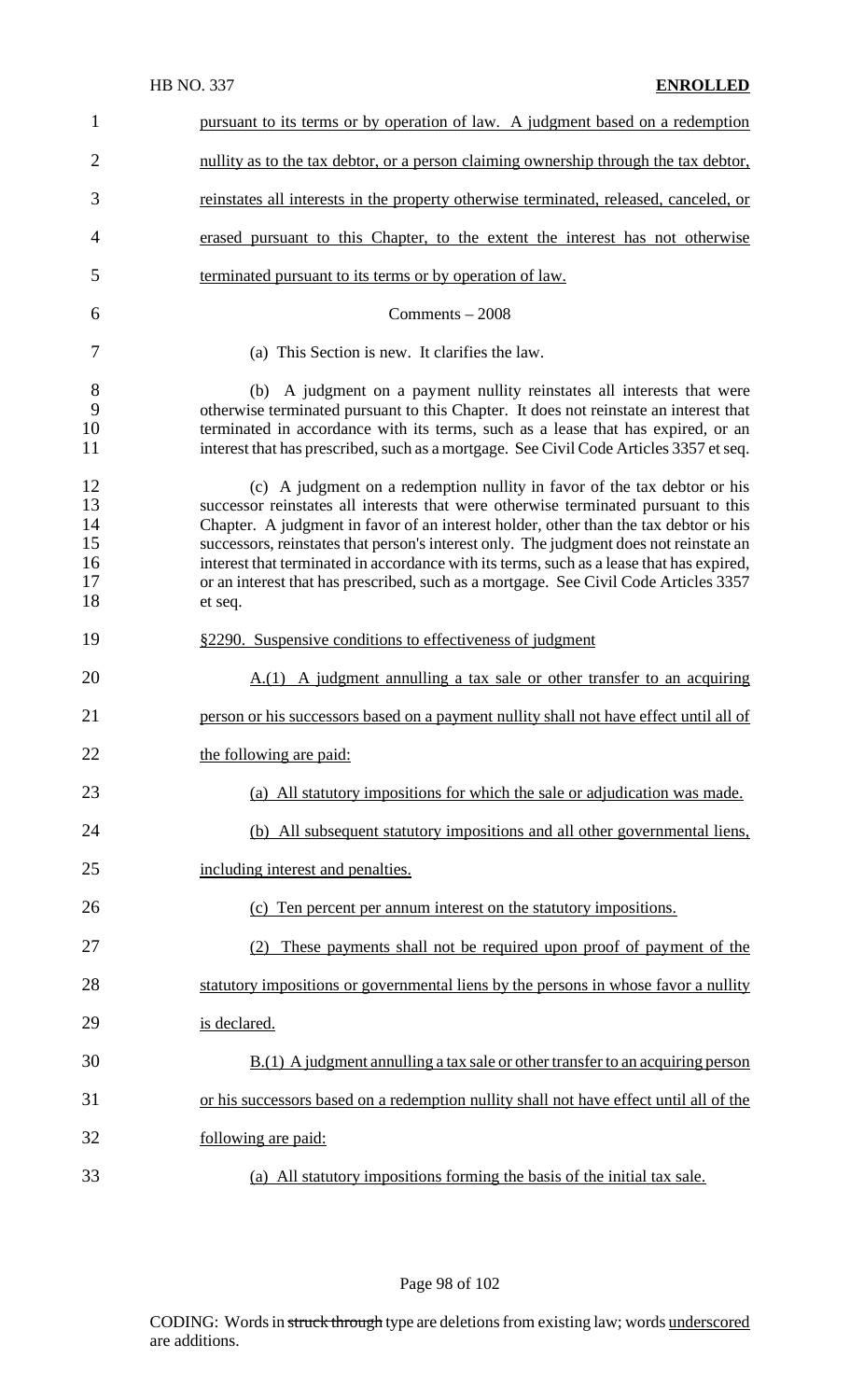| 1                                            | All subsequent statutory impositions have been paid and all<br>(b)                                                                                                                                                                                                                                                                                                                                                                                                                                                                                                                                                    |
|----------------------------------------------|-----------------------------------------------------------------------------------------------------------------------------------------------------------------------------------------------------------------------------------------------------------------------------------------------------------------------------------------------------------------------------------------------------------------------------------------------------------------------------------------------------------------------------------------------------------------------------------------------------------------------|
| $\overline{2}$                               | governmental liens.                                                                                                                                                                                                                                                                                                                                                                                                                                                                                                                                                                                                   |
| 3                                            | (c) All costs.                                                                                                                                                                                                                                                                                                                                                                                                                                                                                                                                                                                                        |
| 4                                            | (d) A five percent penalty and twelve percent per annum on all statutory                                                                                                                                                                                                                                                                                                                                                                                                                                                                                                                                              |
| 5                                            | impositions.                                                                                                                                                                                                                                                                                                                                                                                                                                                                                                                                                                                                          |
| 6                                            | (2) These amounts shall be paid to the tax collector, and the tax collector                                                                                                                                                                                                                                                                                                                                                                                                                                                                                                                                           |
| 7                                            | shall reimburse the tax sale purchaser or the purchaser or donee of adjudicated                                                                                                                                                                                                                                                                                                                                                                                                                                                                                                                                       |
| 8                                            | property to the extent the party has paid the purchase price and the subsequent                                                                                                                                                                                                                                                                                                                                                                                                                                                                                                                                       |
| 9                                            | statutory impositions or governmental liens; otherwise, the amounts shall be paid to                                                                                                                                                                                                                                                                                                                                                                                                                                                                                                                                  |
| 10                                           | the political subdivisions.                                                                                                                                                                                                                                                                                                                                                                                                                                                                                                                                                                                           |
| 11                                           | $Comments - 2008$                                                                                                                                                                                                                                                                                                                                                                                                                                                                                                                                                                                                     |
| 12                                           | (a) This Section is new. It clarifies the law.                                                                                                                                                                                                                                                                                                                                                                                                                                                                                                                                                                        |
| 13<br>14<br>15<br>16<br>17<br>18             | (b) A judgment annulling a tax sale based on a payment nullity is not<br>effective until the statutory impositions forming the basis of the tax sale are paid, and<br>all other subsequent statutory impositions, other governmental liens, and a 10% per<br>annum interest on the statutory impositions are paid. Payment of these sums is not<br>required if the person claiming the nullity proves that he caused such items to be<br>paid.                                                                                                                                                                        |
| 19<br>20<br>21<br>22<br>23<br>24<br>25<br>26 | (c) A judgment annulling an act based on a redemption nullity is not<br>effective until the statutory impositions forming the basis of the tax sale are paid and<br>all other subsequent statutory impositions and other governmental liens are paid.<br>Payment of the costs under R.S. 47:2291, and a 5% penalty and 1% per month<br>interest on all the statutory impositions is required as well. The tax collector is<br>required to reimburse the tax sale purchaser or the acquiring person to the extent the<br>person paid the purchase price and subsequent statutory impositions or governmental<br>liens. |
| 27                                           | §2291. Trial; judgment; costs; improvements                                                                                                                                                                                                                                                                                                                                                                                                                                                                                                                                                                           |
| 28                                           | A. A nullity action shall be an ordinary proceeding governed by the                                                                                                                                                                                                                                                                                                                                                                                                                                                                                                                                                   |
| 29                                           | Louisiana Code of Civil Procedure. Upon conclusion of the action for nullity, the                                                                                                                                                                                                                                                                                                                                                                                                                                                                                                                                     |
| 30                                           | court shall either:                                                                                                                                                                                                                                                                                                                                                                                                                                                                                                                                                                                                   |
| 31                                           | Issue a preliminary order that the tax sale, an acquisition of full<br>(1)                                                                                                                                                                                                                                                                                                                                                                                                                                                                                                                                            |
| 32                                           | ownership by a political subdivision, or a sale or donation of adjudicated property,                                                                                                                                                                                                                                                                                                                                                                                                                                                                                                                                  |
| 33                                           | as applicable, will be declared a nullity.                                                                                                                                                                                                                                                                                                                                                                                                                                                                                                                                                                            |
| 34                                           | (2) Render judgment dismissing the action with prejudice which shall be a                                                                                                                                                                                                                                                                                                                                                                                                                                                                                                                                             |
| 35                                           | final judgment for purposes of appeal.                                                                                                                                                                                                                                                                                                                                                                                                                                                                                                                                                                                |

## Page 99 of 102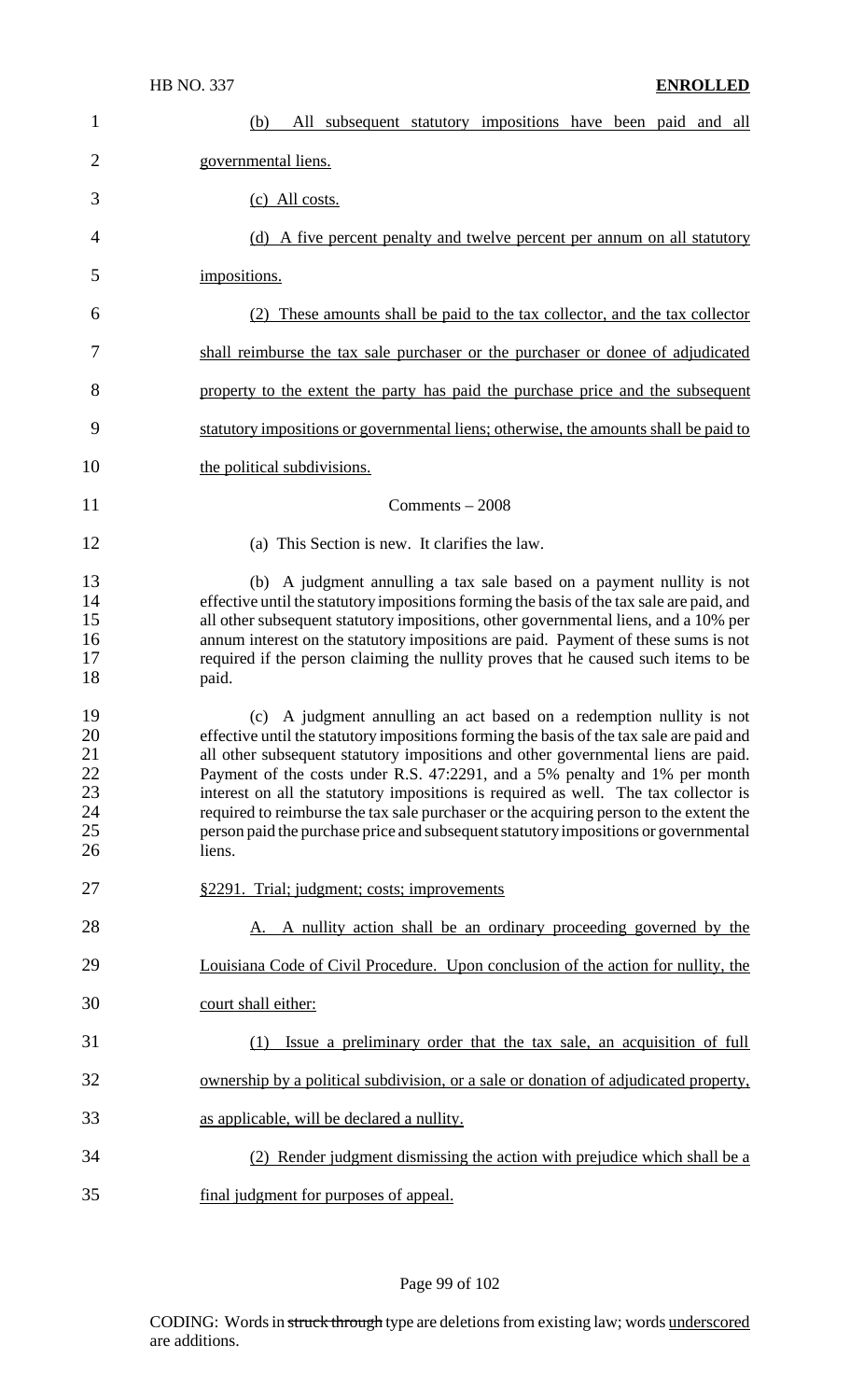## HB NO. 337 **ENROLLED**

| $\mathbf{1}$   | $B(1)$ The tax sale purchaser, the political subdivision, or the purchaser or            |
|----------------|------------------------------------------------------------------------------------------|
| $\overline{2}$ | dones from a political subdivision shall be presumed to be a good faith possessor of     |
| 3              | the property.                                                                            |
| 4              | (2) Costs pursuant to Article VII, Section 25 of the Louisiana Constitution              |
| 5              | and R.S. 47:2290 shall include costs of sending notice, costs of publication, and costs  |
| 6              | of determining tax sale parties. Costs shall also include amounts set forth in Civil     |
| 7              | Code Articles 496 and 497, if applicable.                                                |
| 8              | (3) Within fifteen days after the rendering of the order under Paragraph                 |
| 9              | $(A)(1)$ of this Section, the party claiming costs shall submit proof of costs. Proof of |
| 10             | costs may be made by affidavit or other competent evidence and may be contested          |
| 11             | by the party claiming the nullity. A contest of costs shall be filed within fifteen days |
| 12             | after the filing of the proof of costs, and the contest shall be heard within forty-five |
| 13             | days after the filing of the proof of costs.                                             |
| 14             | (4) Within sixty days after the issuance of the order pursuant to Paragraph              |
| 15             | $(A)(1)$ of this Section, the court shall render a judgment of nullity, and the judgment |
| 16             | shall fix the costs allowed. This judgment shall be a final judgment subject to          |
| 17             | <u>appeal.</u>                                                                           |
| 18             | C. After a judgment under Subsection B of this Section has been rendered,                |
| 19             | the governmental liens, other than statutory impositions paid if the nullity has been    |
| 20             | rendered on the basis of prior payment, and costs, shall be paid within one year from    |
| 21             | the date of the judgment. This one-year period shall be suspended while an appeal        |
| 22             | is pending. If the payment is not made within the period allowed, the judgment of        |
| 23             | nullity shall be vacated and the case dismissed with prejudice at the request of the     |
| 24             | person against whom the judgment of nullity was rendered.                                |
| 25             | D. After payment has been made, the party in whose favor judgment has                    |
| 26             | been rendered may apply for an ex parte order stating that the required payments         |
| 27             | have been made. The application shall be verified and shall state, or an affidavit       |
| 28             | accompanying the application shall state, the amount and method of payment, that         |
| 29             | the payment was made to the party against whom the judgment has been rendered,           |
| 30             | and that a request for dismissal under Subsection C of this Section has not been filed.  |
|                |                                                                                          |

## Page 100 of 102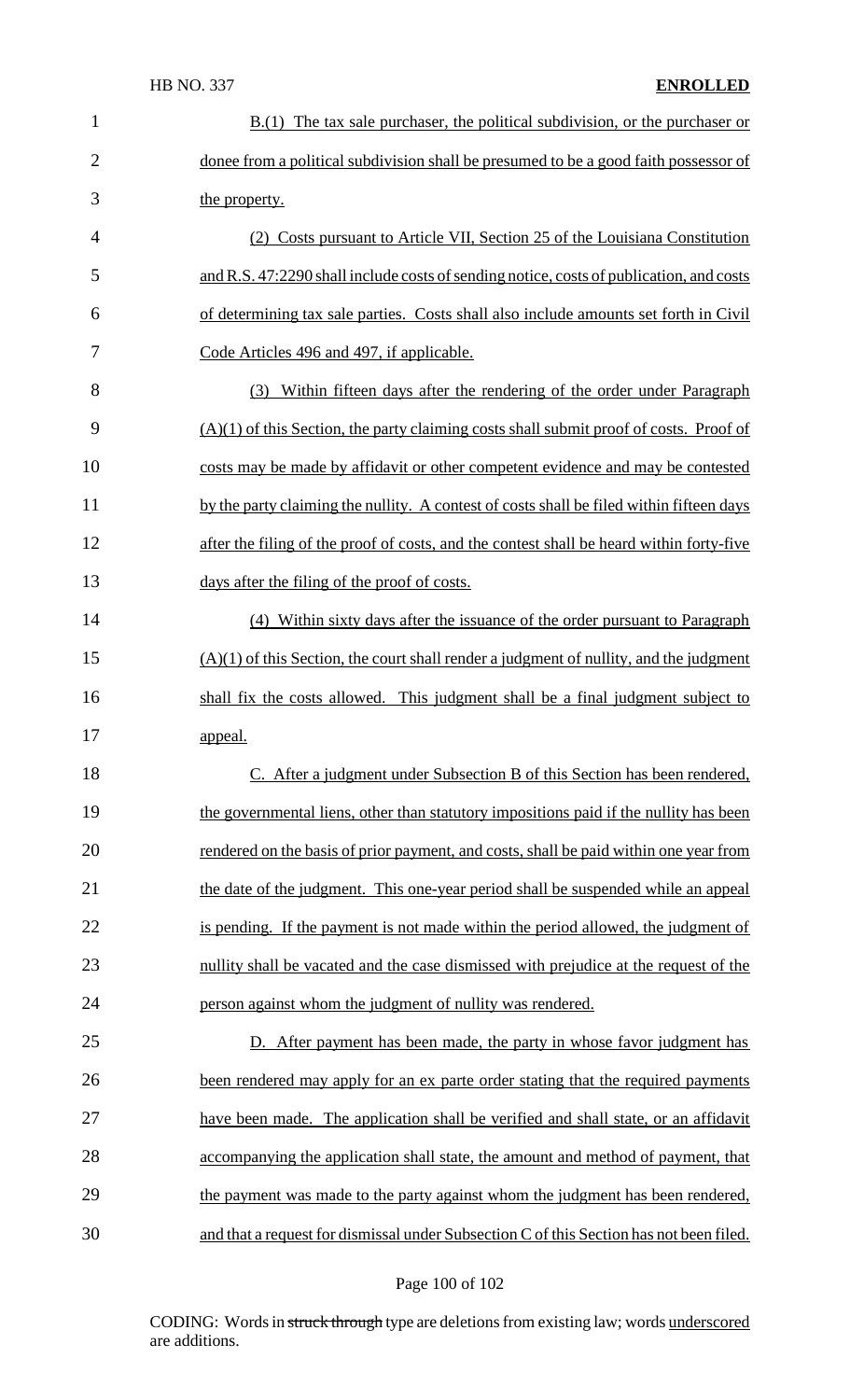#### Comments – 2008

 (a) This Section is new. It sets for the procedure for setting the costs and 3 finality of nullity judgment for appeal purposes. At the conclusion of the trial on the merits for the nullity the judge is required to issue either a preliminary order that the merits for the nullity, the judge is required to issue either a preliminary order that the tax sale will be declared a nullity or issue a final judgment dismissing the action with prejudice. The judgment dismissing the action is final for appeal purposes.

- (b) If a preliminary order that the tax sale will be declared a nullity is issued, Subsection B defines what costs are required to be paid before a judgment becomes effective under the Louisiana Constitution and R.S. 47:2290 and provides the procedure by which the cost are determined.
- 11 (c) Under Subsection B costs include costs incurred in providing notice and<br>12 in determining tax sale parties, such as the costs of mailing, publication, the abstract in determining tax sale parties, such as the costs of mailing, publication, the abstract or title report, and title examination. Costs also include what would be due a good 14 faith or bad faith possessor under Civil Code Articles 496 and 497, such as the lesser of the costs of the improvements or the enhanced value of the property. Of course the possessor of the property is presumed to be in good faith, but the person claiming the nullity may offer evidence of bad faith.
- (d) Proof of costs must be made within fifteen days of the issuance of the 19 preliminary order that the tax sale will be declared a nullity. An opposition to such costs must be made within thirty days of the issuance of the preliminary order. A hearing, if necessary, must occur within forty-five days of the issuance of the preliminary order. A judgment declaring a nullity and setting costs must be issued within sixty days of the preliminary order. This judgment is final for purposes of appeal.
- (e) Subsection C requires payment of the costs within one year of the 26 issuance of the final judgment declaring the tax sale a nullity and setting the costs.<br>27 This period is suspended while an appeal is pending. Payment of costs must be made This period is suspended while an appeal is pending. Payment of costs must be made 28 within this time period, or else the judgment can be vacated and the case dismissed<br>29 with prejudice. with prejudice.
- (f) Subsection D allows the person paying the costs to apply by verified petition or with an accompanying affidavit for an *ex parte* order that the costs have been paid.
- §2292. Fruits

| 34 | If an acquiring person takes corporeal possession of the property and                  |
|----|----------------------------------------------------------------------------------------|
| 35 | administers the property, the acquiring person shall have the right to natural fruits, |
| 36 | as defined in Civil Code Article 551, that are severed in the ordinary course of       |
| 37 | business prior to the judgment of nullity becoming effective, and the civil fruits, as |
| 38 | defined in Civil Code Article 551, accruing prior to a judgment becoming effective     |
| 39 | to the extent the fruits are used to pay statutory impositions or governmental liens,  |
| 40 | or to improve the property.                                                            |

Page 101 of 102